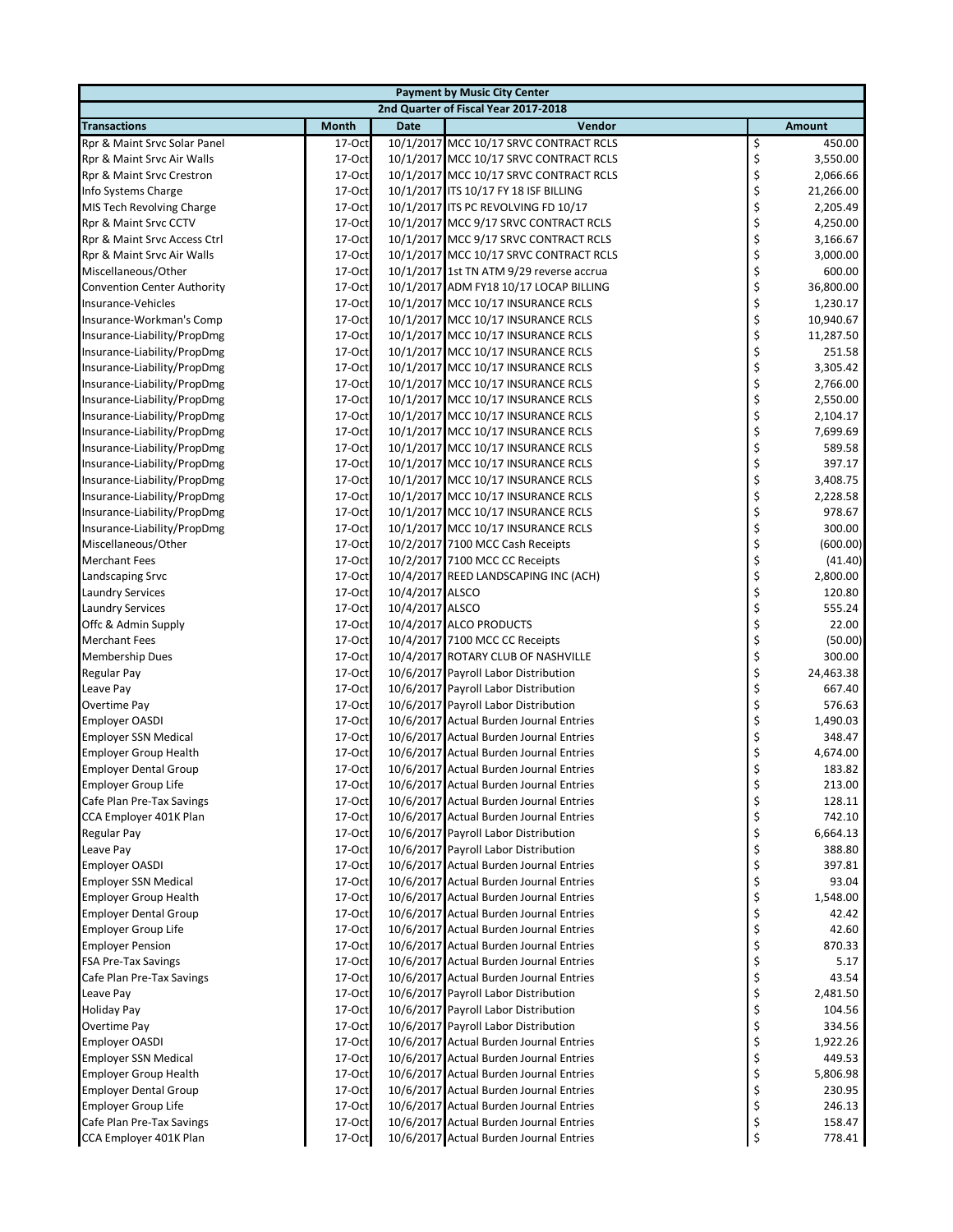| <b>Payment by Music City Center</b> |                    |             |                                         |    |           |  |  |
|-------------------------------------|--------------------|-------------|-----------------------------------------|----|-----------|--|--|
|                                     |                    |             | 2nd Quarter of Fiscal Year 2017-2018    |    |           |  |  |
| <b>Transactions</b>                 | Month              | <b>Date</b> | Vendor                                  |    | Amount    |  |  |
| <b>Regular Pay</b>                  | 17-Oct             |             | 10/6/2017 Payroll Labor Distribution    | \$ | 45,100.48 |  |  |
| Leave Pay                           | 17-Oct             |             | 10/6/2017 Payroll Labor Distribution    | \$ | 3,408.86  |  |  |
| <b>Holiday Pay</b>                  | 17-Oct             |             | 10/6/2017 Payroll Labor Distribution    | \$ | 110.24    |  |  |
| Overtime Pay                        | 17-Oct             |             | 10/6/2017 Payroll Labor Distribution    | \$ | 310.00    |  |  |
| <b>Employer OASDI</b>               | 17-Oct             |             | 10/6/2017 Actual Burden Journal Entries | \$ | 2,768.75  |  |  |
| <b>Employer SSN Medical</b>         | 17-Oct             |             | 10/6/2017 Actual Burden Journal Entries | \$ | 647.49    |  |  |
| <b>Employer Group Health</b>        | 17-Oct             |             | 10/6/2017 Actual Burden Journal Entries | \$ | 11,484.00 |  |  |
| <b>Employer Dental Group</b>        | 17-Oct             |             | 10/6/2017 Actual Burden Journal Entries | \$ | 438.34    |  |  |
| Employer Group Life                 | 17-Oct             |             | 10/6/2017 Actual Burden Journal Entries | \$ | 497.00    |  |  |
| Cafe Plan Pre-Tax Savings           | 17-Oct             |             | 10/6/2017 Actual Burden Journal Entries | \$ | 326.85    |  |  |
| CCA Employer 401K Plan              | 17-Oct             |             | 10/6/2017 Actual Burden Journal Entries | \$ | 1,106.47  |  |  |
| Regular Pay                         | $17-Oct$           |             | 10/6/2017 Payroll Labor Distribution    | \$ | 1,947.20  |  |  |
| Overtime Pay                        | 17-Oct             |             | 10/6/2017 Payroll Labor Distribution    | \$ | 232.93    |  |  |
| <b>Employer OASDI</b>               | 17-Oct             |             | 10/6/2017 Actual Burden Journal Entries | \$ | 120.48    |  |  |
| <b>Employer SSN Medical</b>         | 17-Oct             |             | 10/6/2017 Actual Burden Journal Entries | \$ | 28.18     |  |  |
| <b>Employer Group Health</b>        | 17-Oct             |             | 10/6/2017 Actual Burden Journal Entries | \$ | 654.00    |  |  |
| <b>Employer Dental Group</b>        | 17-Oct             |             | 10/6/2017 Actual Burden Journal Entries | \$ | 14.14     |  |  |
| Employer Group Life                 | 17-Oct             |             | 10/6/2017 Actual Burden Journal Entries | \$ | 14.20     |  |  |
|                                     |                    |             |                                         | \$ | 269.03    |  |  |
| <b>Employer Pension</b>             | $17-Oct$<br>17-Oct |             | 10/6/2017 Actual Burden Journal Entries |    |           |  |  |
| Cafe Plan Pre-Tax Savings           |                    |             | 10/6/2017 Actual Burden Journal Entries | \$ | 18.12     |  |  |
| Leave Pay                           | 17-Oct             |             | 10/6/2017 Payroll Labor Distribution    | \$ | 1,902.76  |  |  |
| <b>Holiday Pay</b>                  | 17-Oct             |             | 10/6/2017 Payroll Labor Distribution    | \$ | 144.24    |  |  |
| Overtime Pay                        | 17-Oct             |             | 10/6/2017 Payroll Labor Distribution    | \$ | 7.64      |  |  |
| <b>Employer OASDI</b>               | 17-Oct             |             | 10/6/2017 Actual Burden Journal Entries | \$ | 711.41    |  |  |
| <b>Employer SSN Medical</b>         | 17-Oct             |             | 10/6/2017 Actual Burden Journal Entries | \$ | 166.37    |  |  |
| <b>Employer Group Health</b>        | 17-Oct             |             | 10/6/2017 Actual Burden Journal Entries | \$ | 2,988.00  |  |  |
| <b>Employer Dental Group</b>        | 17-Oct             |             | 10/6/2017 Actual Burden Journal Entries | \$ | 98.98     |  |  |
| Employer Group Life                 | 17-Oct             |             | 10/6/2017 Actual Burden Journal Entries | \$ | 99.40     |  |  |
| Cafe Plan Pre-Tax Savings           | 17-Oct             |             | 10/6/2017 Actual Burden Journal Entries | \$ | 64.57     |  |  |
| CCA Employer 401K Plan              | $17-Oct$           |             | 10/6/2017 Actual Burden Journal Entries | \$ | 362.32    |  |  |
| Regular Pay                         | 17-Oct             |             | 10/6/2017 Payroll Labor Distribution    | \$ | 7,038.40  |  |  |
| <b>Employer OASDI</b>               | 17-Oct             |             | 10/6/2017 Actual Burden Journal Entries | \$ | 408.98    |  |  |
| <b>Employer SSN Medical</b>         | 17-Oct             |             | 10/6/2017 Actual Burden Journal Entries | \$ | 95.65     |  |  |
| <b>Employer Group Health</b>        | 17-Oct             |             | 10/6/2017 Actual Burden Journal Entries | \$ | 927.00    |  |  |
| <b>Employer Dental Group</b>        | 17-Oct             |             | 10/6/2017 Actual Burden Journal Entries | \$ | 28.28     |  |  |
| <b>Employer Group Life</b>          | 17-Oct             |             | 10/6/2017 Actual Burden Journal Entries | \$ | 28.40     |  |  |
| <b>Employer Pension</b>             | $17-Oct$           |             | 10/6/2017 Actual Burden Journal Entries | \$ | 868.54    |  |  |
| FSA Pre-Tax Savings                 | 17-Oct             |             | 10/6/2017 Actual Burden Journal Entries | \$ | 7.97      |  |  |
| Cafe Plan Pre-Tax Savings           | 17-Oct             |             | 10/6/2017 Actual Burden Journal Entries | \$ | 25.86     |  |  |
| Regular Pay                         | 17-Oct             |             | 10/6/2017 Payroll Labor Distribution    | \$ | 27,898.38 |  |  |
| Leave Pay                           | 17-Oct             |             | 10/6/2017 Payroll Labor Distribution    | Ş  | 2,325.55  |  |  |
| <b>Holiday Pay</b>                  | 17-Oct             |             | 10/6/2017 Payroll Labor Distribution    | \$ | 125.84    |  |  |
| Overtime Pay                        | 17-Oct             |             | 10/6/2017 Payroll Labor Distribution    | \$ | 2,653.56  |  |  |
| <b>Employer OASDI</b>               | $17-Oct$           |             | 10/6/2017 Actual Burden Journal Entries | \$ | 1,860.33  |  |  |
| <b>Employer SSN Medical</b>         | $17-Oct$           |             | 10/6/2017 Actual Burden Journal Entries | \$ | 435.10    |  |  |
| <b>Employer Group Health</b>        | 17-Oct             |             | 10/6/2017 Actual Burden Journal Entries | \$ | 8,566.98  |  |  |
| <b>Employer Dental Group</b>        | $17-Oct$           |             | 10/6/2017 Actual Burden Journal Entries | \$ | 259.23    |  |  |
| <b>Employer Group Life</b>          | $17-Oct$           |             | 10/6/2017 Actual Burden Journal Entries | \$ | 264.59    |  |  |
| Cafe Plan Pre-Tax Savings           | 17-Oct             |             | 10/6/2017 Actual Burden Journal Entries | \$ | 229.43    |  |  |
| CCA Employer 401K Plan              | 17-Oct             |             | 10/6/2017 Actual Burden Journal Entries | \$ | 804.61    |  |  |
| Regular Pay                         | $17-Oct$           |             | 10/6/2017 Payroll Labor Distribution    | \$ | 4,053.95  |  |  |
| Leave Pay                           | 17-Oct             |             | 10/6/2017 Payroll Labor Distribution    | \$ | 754.08    |  |  |
| <b>Holiday Pay</b>                  | 17-Oct             |             | 10/6/2017 Payroll Labor Distribution    | \$ | 179.44    |  |  |
|                                     | 17-Oct             |             | 10/6/2017 Payroll Labor Distribution    | \$ | 500.32    |  |  |
| Overtime Pay                        |                    |             |                                         |    |           |  |  |
| <b>Employer OASDI</b>               | $17-Oct$           |             | 10/6/2017 Actual Burden Journal Entries | \$ | 305.31    |  |  |
| <b>Employer SSN Medical</b>         | 17-Oct             |             | 10/6/2017 Actual Burden Journal Entries | \$ | 71.41     |  |  |
| <b>Employer Group Health</b>        | 17-Oct             |             | 10/6/2017 Actual Burden Journal Entries | \$ | 1,533.00  |  |  |
| <b>Employer Dental Group</b>        | 17-Oct             |             | 10/6/2017 Actual Burden Journal Entries | \$ | 42.42     |  |  |
| Employer Group Life                 | 17-Oct             |             | 10/6/2017 Actual Burden Journal Entries | \$ | 42.60     |  |  |
| <b>Employer Pension</b>             | 17-Oct             |             | 10/6/2017 Actual Burden Journal Entries | \$ | 677.19    |  |  |
| Cafe Plan Pre-Tax Savings           | $17-Oct$           |             | 10/6/2017 Actual Burden Journal Entries | \$ | 43.10     |  |  |
| Regular Pay                         | 17-Oct             |             | 10/6/2017 Payroll Labor Distribution    | \$ | 9,044.23  |  |  |
| Leave Pay                           | 17-Oct             |             | 10/6/2017 Payroll Labor Distribution    | \$ | 357.07    |  |  |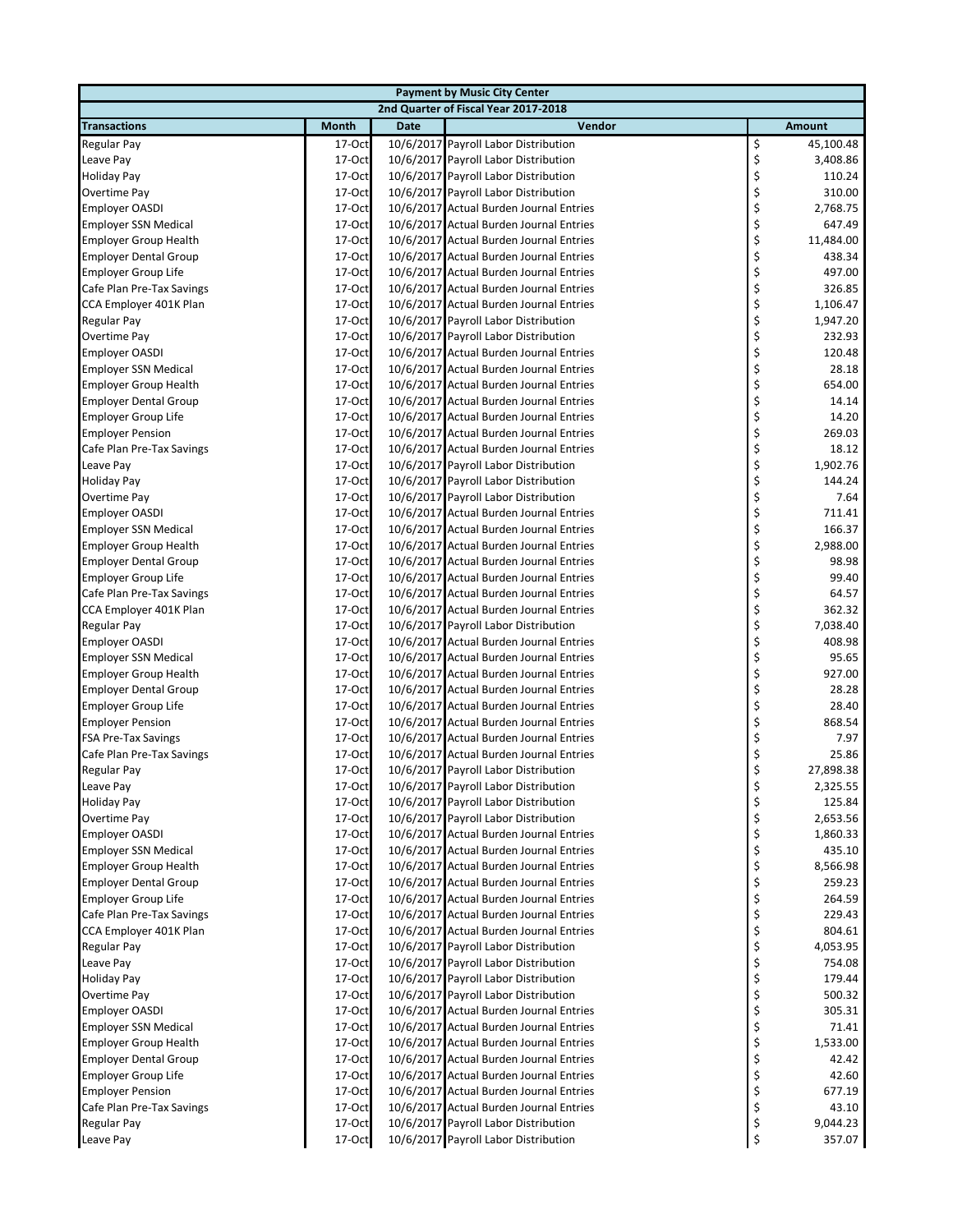| <b>Payment by Music City Center</b> |              |             |                                         |    |           |  |  |
|-------------------------------------|--------------|-------------|-----------------------------------------|----|-----------|--|--|
|                                     |              |             | 2nd Quarter of Fiscal Year 2017-2018    |    |           |  |  |
| <b>Transactions</b>                 | <b>Month</b> | <b>Date</b> | Vendor                                  |    | Amount    |  |  |
| Overtime Pay                        | 17-Oct       |             | 10/6/2017 Payroll Labor Distribution    | \$ | 432.24    |  |  |
| <b>Employer OASDI</b>               | 17-Oct       |             | 10/6/2017 Actual Burden Journal Entries | \$ | 594.47    |  |  |
| <b>Employer SSN Medical</b>         | 17-Oct       |             | 10/6/2017 Actual Burden Journal Entries | \$ | 139.02    |  |  |
| <b>Employer Group Health</b>        | 17-Oct       |             | 10/6/2017 Actual Burden Journal Entries | \$ | 2,165.04  |  |  |
| <b>Employer Dental Group</b>        | 17-Oct       |             | 10/6/2017 Actual Burden Journal Entries | \$ | 75.42     |  |  |
| Employer Group Life                 | 17-Oct       |             | 10/6/2017 Actual Burden Journal Entries | \$ | 75.74     |  |  |
| Cafe Plan Pre-Tax Savings           | 17-Oct       |             | 10/6/2017 Actual Burden Journal Entries | \$ | 47.87     |  |  |
| CCA Employer 401K Plan              | 17-Oct       |             | 10/6/2017 Actual Burden Journal Entries | \$ | 226.86    |  |  |
| Regular Pay                         | 17-Oct       |             | 10/6/2017 Payroll Labor Distribution    | \$ | 6,490.93  |  |  |
| Leave Pay                           | 17-Oct       |             | 10/6/2017 Payroll Labor Distribution    | \$ | 206.20    |  |  |
| Overtime Pay                        | 17-Oct       |             | 10/6/2017 Payroll Labor Distribution    | \$ | 4.80      |  |  |
| <b>Employer OASDI</b>               | 17-Oct       |             | 10/6/2017 Actual Burden Journal Entries | \$ | 415.44    |  |  |
| <b>Employer SSN Medical</b>         | 17-Oct       |             | 10/6/2017 Actual Burden Journal Entries | \$ | 97.16     |  |  |
| <b>Employer Dental Group</b>        | 17-Oct       |             | 10/6/2017 Actual Burden Journal Entries | \$ | 28.28     |  |  |
| Employer Group Life                 | 17-Oct       |             | 10/6/2017 Actual Burden Journal Entries | \$ | 42.60     |  |  |
| Cafe Plan Pre-Tax Savings           | 17-Oct       |             | 10/6/2017 Actual Burden Journal Entries | \$ | 0.12      |  |  |
| CCA Employer 401K Plan              | 17-Oct       |             | 10/6/2017 Actual Burden Journal Entries | \$ | 242.56    |  |  |
| Regular Pay                         | 17-Oct       |             | 10/6/2017 Payroll Labor Distribution    | \$ | 16,028.88 |  |  |
| Leave Pay                           | 17-Oct       |             | 10/6/2017 Payroll Labor Distribution    | \$ | 2,306.32  |  |  |
| <b>Employer OASDI</b>               | 17-Oct       |             | 10/6/2017 Actual Burden Journal Entries | \$ | 1,097.38  |  |  |
| <b>Employer SSN Medical</b>         | 17-Oct       |             | 10/6/2017 Actual Burden Journal Entries | \$ | 256.64    |  |  |
| <b>Employer Group Health</b>        | 17-Oct       |             | 10/6/2017 Actual Burden Journal Entries | \$ | 1,425.00  |  |  |
| <b>Employer Dental Group</b>        | 17-Oct       |             | 10/6/2017 Actual Burden Journal Entries | \$ | 70.70     |  |  |
| Employer Group Life                 | 17-Oct       |             | 10/6/2017 Actual Burden Journal Entries | \$ | 71.00     |  |  |
|                                     | 17-Oct       |             | 10/6/2017 Actual Burden Journal Entries | \$ |           |  |  |
| <b>Employer Pension</b>             |              |             |                                         | \$ | 2,262.55  |  |  |
| <b>FSA Pre-Tax Savings</b>          | 17-Oct       |             | 10/6/2017 Actual Burden Journal Entries |    | 8.93      |  |  |
| Cafe Plan Pre-Tax Savings           | 17-Oct       |             | 10/6/2017 Actual Burden Journal Entries | \$ | 39.72     |  |  |
| Regular Pay                         | 17-Oct       |             | 10/6/2017 Payroll Labor Distribution    | \$ | 5,682.40  |  |  |
| <b>Employer OASDI</b>               | 17-Oct       |             | 10/6/2017 Actual Burden Journal Entries | \$ | 341.04    |  |  |
| <b>Employer SSN Medical</b>         | 17-Oct       |             | 10/6/2017 Actual Burden Journal Entries | \$ | 79.76     |  |  |
| <b>Employer Group Health</b>        | 17-Oct       |             | 10/6/2017 Actual Burden Journal Entries | \$ | 531.00    |  |  |
| <b>Employer Dental Group</b>        | 17-Oct       |             | 10/6/2017 Actual Burden Journal Entries | \$ | 28.28     |  |  |
| Employer Group Life                 | 17-Oct       |             | 10/6/2017 Actual Burden Journal Entries | \$ | 42.60     |  |  |
| Cafe Plan Pre-Tax Savings           | 17-Oct       |             | 10/6/2017 Actual Burden Journal Entries | \$ | 13.91     |  |  |
| CCA Employer 401K Plan              | 17-Oct       |             | 10/6/2017 Actual Burden Journal Entries | \$ | 227.30    |  |  |
| Leave Pay                           | 17-Oct       |             | 10/6/2017 Payroll Labor Distribution    | \$ | 1,696.88  |  |  |
| <b>Holiday Pay</b>                  | 17-Oct       |             | 10/6/2017 Payroll Labor Distribution    | \$ | 140.00    |  |  |
| Overtime Pay                        | 17-Oct       |             | 10/6/2017 Payroll Labor Distribution    | \$ | 193.31    |  |  |
| <b>Employer OASDI</b>               | 17-Oct       |             | 10/6/2017 Actual Burden Journal Entries | \$ | 982.61    |  |  |
| <b>Employer SSN Medical</b>         | 17-Oct       |             | 10/6/2017 Actual Burden Journal Entries | \$ | 229.82    |  |  |
| Employer Group Health               | 17-Oct       |             | 10/6/2017 Actual Burden Journal Entries | Ş  | 2,718.00  |  |  |
| <b>Employer Dental Group</b>        | 17-Oct       |             | 10/6/2017 Actual Burden Journal Entries | \$ | 98.98     |  |  |
| <b>Employer Group Life</b>          | 17-Oct       |             | 10/6/2017 Actual Burden Journal Entries | \$ | 113.60    |  |  |
| Cafe Plan Pre-Tax Savings           | 17-Oct       |             | 10/6/2017 Actual Burden Journal Entries | \$ | 75.07     |  |  |
| CCA Employer 401K Plan              | 17-Oct       |             | 10/6/2017 Actual Burden Journal Entries | \$ | 468.41    |  |  |
| Regular Pay                         | 17-Oct       |             | 10/6/2017 Payroll Labor Distribution    | \$ | 8,244.51  |  |  |
| Leave Pay                           | $17-Oct$     |             | 10/6/2017 Payroll Labor Distribution    | \$ | 244.40    |  |  |
| Overtime Pay                        | $17-Oct$     |             | 10/6/2017 Payroll Labor Distribution    | \$ | 2.88      |  |  |
| <b>Employer OASDI</b>               | 17-Oct       |             | 10/6/2017 Actual Burden Journal Entries | \$ | 486.48    |  |  |
| <b>Employer SSN Medical</b>         | 17-Oct       |             | 10/6/2017 Actual Burden Journal Entries | \$ | 113.76    |  |  |
| <b>Employer Group Health</b>        | 17-Oct       |             | 10/6/2017 Actual Burden Journal Entries | \$ | 912.00    |  |  |
| <b>Employer Dental Group</b>        | 17-Oct       |             | 10/6/2017 Actual Burden Journal Entries | \$ | 28.28     |  |  |
| Employer Group Life                 | 17-Oct       |             | 10/6/2017 Actual Burden Journal Entries | \$ | 42.60     |  |  |
| <b>Employer Pension</b>             | 17-Oct       |             | 10/6/2017 Actual Burden Journal Entries | \$ | 1,047.89  |  |  |
| FSA Pre-Tax Savings                 | 17-Oct       |             | 10/6/2017 Actual Burden Journal Entries | \$ | 23.91     |  |  |
| Cafe Plan Pre-Tax Savings           | 17-Oct       |             | 10/6/2017 Actual Burden Journal Entries | \$ | 25.47     |  |  |
| Regular Pay                         | 17-Oct       |             | 10/6/2017 Payroll Labor Distribution    | \$ | 7,719.61  |  |  |
| Leave Pay                           | 17-Oct       |             | 10/6/2017 Payroll Labor Distribution    | \$ | 225.90    |  |  |
| Overtime Pay                        | 17-Oct       |             | 10/6/2017 Payroll Labor Distribution    | \$ | 13.51     |  |  |
| <b>Employer OASDI</b>               | 17-Oct       |             | 10/6/2017 Actual Burden Journal Entries | \$ | 481.88    |  |  |
| <b>Employer SSN Medical</b>         | 17-Oct       |             | 10/6/2017 Actual Burden Journal Entries | \$ | 112.71    |  |  |
| <b>Employer Group Health</b>        | 17-Oct       |             | 10/6/2017 Actual Burden Journal Entries | \$ | 546.00    |  |  |
| <b>Employer Dental Group</b>        | 17-Oct       |             | 10/6/2017 Actual Burden Journal Entries | \$ | 42.42     |  |  |
|                                     |              |             |                                         |    |           |  |  |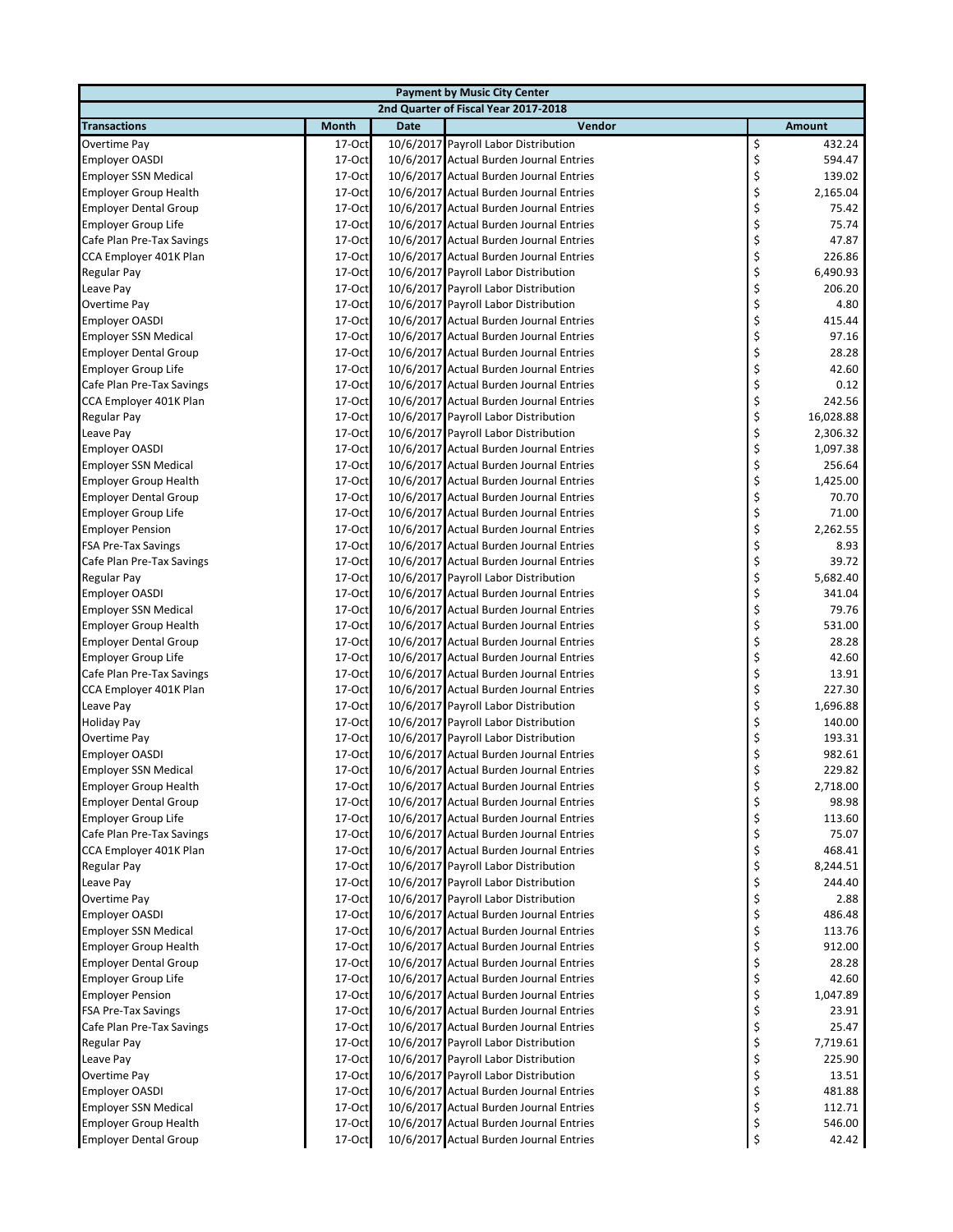| <b>Payment by Music City Center</b>         |                    |             |                                                                        |          |                  |  |  |
|---------------------------------------------|--------------------|-------------|------------------------------------------------------------------------|----------|------------------|--|--|
|                                             |                    |             | 2nd Quarter of Fiscal Year 2017-2018                                   |          |                  |  |  |
| <b>Transactions</b>                         | <b>Month</b>       | <b>Date</b> | Vendor                                                                 |          | Amount           |  |  |
| <b>Employer Group Life</b>                  | 17-Oct             |             | 10/6/2017 Actual Burden Journal Entries                                | \$       | 42.60            |  |  |
| Cafe Plan Pre-Tax Savings                   | 17-Oct             |             | 10/6/2017 Actual Burden Journal Entries                                | \$       | 14.30            |  |  |
| CCA Employer 401K Plan                      | 17-Oct             |             | 10/6/2017 Actual Burden Journal Entries                                | \$       | 233.32           |  |  |
| Regular Pay                                 | 17-Oct             |             | 10/6/2017 Payroll Labor Distribution                                   | \$       | 19,795.19        |  |  |
| Leave Pay                                   | 17-Oct             |             | 10/6/2017 Payroll Labor Distribution                                   | \$       | 345.92           |  |  |
| Overtime Pay                                | 17-Oct             |             | 10/6/2017 Payroll Labor Distribution                                   | \$       | 88.32            |  |  |
| <b>Employer OASDI</b>                       | 17-Oct             |             | 10/6/2017 Actual Burden Journal Entries                                | \$       | 125.88           |  |  |
| <b>Employer SSN Medical</b>                 | 17-Oct             |             | 10/6/2017 Actual Burden Journal Entries                                | \$       | 286.02           |  |  |
| <b>Employer Group Health</b>                | 17-Oct             |             | 10/6/2017 Actual Burden Journal Entries                                | \$       | 1,137.00         |  |  |
| <b>Employer Dental Group</b>                | 17-Oct             |             | 10/6/2017 Actual Burden Journal Entries                                | \$       | 42.42            |  |  |
| Employer Group Life                         | 17-Oct             |             | 10/6/2017 Actual Burden Journal Entries                                | \$       | 42.60            |  |  |
| <b>Employer Pension</b>                     | 17-Oct             |             | 10/6/2017 Actual Burden Journal Entries                                | \$       | 2,496.31         |  |  |
| <b>FSA Pre-Tax Savings</b>                  | 17-Oct             |             | 10/6/2017 Actual Burden Journal Entries                                | \$       | 7.97             |  |  |
| Cafe Plan Pre-Tax Savings                   | 17-Oct             |             | 10/6/2017 Actual Burden Journal Entries                                | \$       | 30.62            |  |  |
| Regular Pay                                 | 17-Oct             |             | 10/6/2017 Payroll Labor Distribution                                   | \$       | 7,905.13         |  |  |
| Overtime Pay                                | 17-Oct             |             | 10/6/2017 Payroll Labor Distribution                                   | \$       | 96.65            |  |  |
| <b>Employer OASDI</b>                       | 17-Oct             |             | 10/6/2017 Actual Burden Journal Entries                                | \$       | 452.48           |  |  |
| <b>Employer SSN Medical</b>                 | 17-Oct             |             | 10/6/2017 Actual Burden Journal Entries                                | \$       | 105.83           |  |  |
| <b>Employer Group Health</b>                | 17-Oct             |             | 10/6/2017 Actual Burden Journal Entries                                | \$       | 1,824.00         |  |  |
| <b>Employer Dental Group</b>                | 17-Oct             |             | 10/6/2017 Actual Burden Journal Entries                                | \$       | 56.56            |  |  |
| <b>Employer Group Life</b>                  | 17-Oct             |             | 10/6/2017 Actual Burden Journal Entries                                | \$       | 56.80            |  |  |
| Cafe Plan Pre-Tax Savings                   | 17-Oct             |             | 10/6/2017 Actual Burden Journal Entries                                | \$       | 53.83            |  |  |
| CCA Employer 401K Plan                      | 17-Oct             |             | 10/6/2017 Actual Burden Journal Entries                                | \$       | 144.12           |  |  |
| Repair & Maint Supply                       | 17-Oct             |             | 10/9/2017 SICO NORTH AMERICA INC (ACH)                                 | \$       | (1,899.00)       |  |  |
| <b>Small Equipment Supply</b>               | 17-Oct             |             | 10/9/2017 W W GRAINGER (P#)                                            | \$       | 354.00           |  |  |
| Electric                                    | 17-Oct             |             | 10/12/2017 NASHVILLE ELECTRIC SERVICE CO                               | \$       | 115,712.77       |  |  |
| Gas                                         | 17-Oct             |             | 10/13/2017 PIEDMONT NATURAL GAS CO (METRO                              | \$       | 2,307.52         |  |  |
| Rpr & Maint Srvc Green Roof                 | 17-Oct             |             | 10/13/2017 GREENRISE TECHNOLOGIES (ACH)                                | \$       | 5,775.51         |  |  |
| Paint Supply                                | 17-Oct             |             | 10/13/2017 PINNACLE NATIONAL BANK (MCC CC                              | \$       | 122.74           |  |  |
| Host & Hostess                              | 17-Oct             |             | 10/13/2017 PINNACLE NATIONAL BANK (MCC CC                              | \$       | 580.00           |  |  |
| <b>Mngt Cnsltnt Srvc</b>                    | 17-Oct             |             | 10/13/2017 PINNACLE NATIONAL BANK (MCC CC                              | \$       | 45.00<br>30.00   |  |  |
| <b>Internet Services</b>                    | 17-Oct             |             | 10/13/2017 PINNACLE NATIONAL BANK (MCC CC                              | \$<br>\$ |                  |  |  |
| Advertising & Promot'n<br>Computer Software | $17-Oct$<br>17-Oct |             | 10/13/2017 JOHN SANDERS DESIGN (ACH)<br>10/13/2017 NET TANGO INC (ACH) | \$       | 700.00<br>400.00 |  |  |
| <b>Small Equipment Supply</b>               | 17-Oct             |             | 10/13/2017 PINNACLE NATIONAL BANK (MCC CC                              | \$       | 21.00            |  |  |
| <b>Rent Equipment</b>                       | 17-Oct             |             | 10/13/2017 AT&T MOBILITY II LLC                                        | \$       | 2,000.00         |  |  |
| Software License                            | 17-Oct             |             | 10/13/2017 PINNACLE NATIONAL BANK (MCC CC                              | \$       | 32.95            |  |  |
| Registration                                | 17-Oct             |             | 10/13/2017 PINNACLE NATIONAL BANK (MCC CC                              | \$       | 6,430.00         |  |  |
| <b>Membership Dues</b>                      | 17-Oct             |             | 10/13/2017 MCC PCC MUSIC CITY CENTER                                   | \$       | 16.82            |  |  |
| <b>Host &amp; Hostess</b>                   | 17-Oct             |             | 10/13/2017 MCC PCC MUSIC CITY CENTER                                   | \$       | 48.64            |  |  |
| Host & Hostess                              | 17-Oct             |             | 10/13/2017 MCC PCC MUSIC CITY CENTER                                   | Ş        | 47.83            |  |  |
| Host & Hostess                              | 17-Oct             |             | 10/13/2017 OMNI NASHVILLE LLC (ACH)                                    | \$       | 267.76           |  |  |
| Offc & Admin Supply                         | 17-Oct             |             | 10/13/2017 MCC PCC MUSIC CITY CENTER                                   | \$       | 21.00            |  |  |
| <b>Imprest Shortages</b>                    | 17-Oct             |             | 10/13/2017 MCC PCC MUSIC CITY CENTER                                   | \$       | 0.25             |  |  |
| Insurance-Unemployment Comp                 | 17-Oct             |             | 10/13/2017 TN DEPT OF LABOR/WORKFORCE DEV                              | \$       | 1,623.30         |  |  |
| <b>Mngt Cnsltnt Srvc</b>                    | 17-Oct             |             | 10/13/2017 EMPL & ASSESSMENT SOL INC (E&A                              | \$       | 88.00            |  |  |
| <b>Employee Air Travel</b>                  | 17-Oct             |             | 10/13/2017 PINNACLE NATIONAL BANK (MCC CC                              | \$       | 410.96           |  |  |
| Subscriptions                               | 17-Oct             |             | 10/13/2017 SMITH TRAVEL RESEARCH INC                                   | \$       | 7,750.00         |  |  |
| Registration                                | $17-Oct$           |             | 10/13/2017 PINNACLE NATIONAL BANK (MCC CC                              | \$       | 1,770.99         |  |  |
| Landscaping Srvc-Indoor                     | $17-Oct$           |             | 10/16/2017 PLANTS ALIVE (ACH)                                          | \$       | 510.00           |  |  |
| Pest Control Srvc                           | 17-Oct             |             | 10/16/2017 MIDDLE TN EXTERMINATING (ACH)                               | \$       | 1,407.00         |  |  |
| Postage & Delivery Srvc                     | 17-Oct             |             | 10/16/2017 KENNY PIPE & SUPPLY INC (ACH)                               | \$       | 24.81            |  |  |
| Other Rpr & Maint Srvc                      | 17-Oct             |             | 10/16/2017 JOHNSON CONTROLS INC/CARDKEY (                              | \$       | 831.75           |  |  |
| Other Rpr & Maint Srvc                      | 17-Oct             |             | 10/16/2017 NASHVILLE MACHINE ELEVATOR CO                               | \$       | 330.00           |  |  |
| Other Rpr & Maint Srvc                      | $17-Oct$           |             | 10/16/2017 NASHVILLE MACHINE ELEVATOR CO                               | \$       | 1,653.36         |  |  |
| Refuse Disposal-Reimb                       | 17-Oct             |             | 10/16/2017 REPUBLIC SVCS NASH /ALLIED WAS                              | \$       | 4,219.07         |  |  |
| Refuse Disposal-Reimb                       | $17-Oct$           |             | 10/16/2017 COMPOST CO (ACH)                                            | \$       | 2,550.00         |  |  |
| <b>Mngt Cnsltnt Srvc</b>                    | 17-Oct             |             | 10/16/2017 RESOURCE INFORMATION & CONTROL                              | \$       | 2,322.76         |  |  |
| <b>Internet Services</b>                    | 17-Oct             |             | 10/16/2017 AT&T DATACOMM                                               | \$       | 5,002.06         |  |  |
| Telephone & Telegraph                       | 17-Oct             |             | 10/16/2017 AT&T DATACOMM                                               | \$       | 2,033.70         |  |  |
| Rpr & Maint Srvc Janus                      | 17-Oct             |             | 10/16/2017 MORROW TECHNOLOGIES CORP (ACH)                              | \$       | 2,130.00         |  |  |
| <b>Medical Services</b>                     | 17-Oct             |             | 10/16/2017 MED STAR MEDICAL STAFFING INC                               | \$       | 1,518.00         |  |  |
| <b>Temporary Service</b>                    | 17-Oct             |             | 10/16/2017 ELITE SHOW SERVICES INC (ACH)                               | \$       | 1,761.86         |  |  |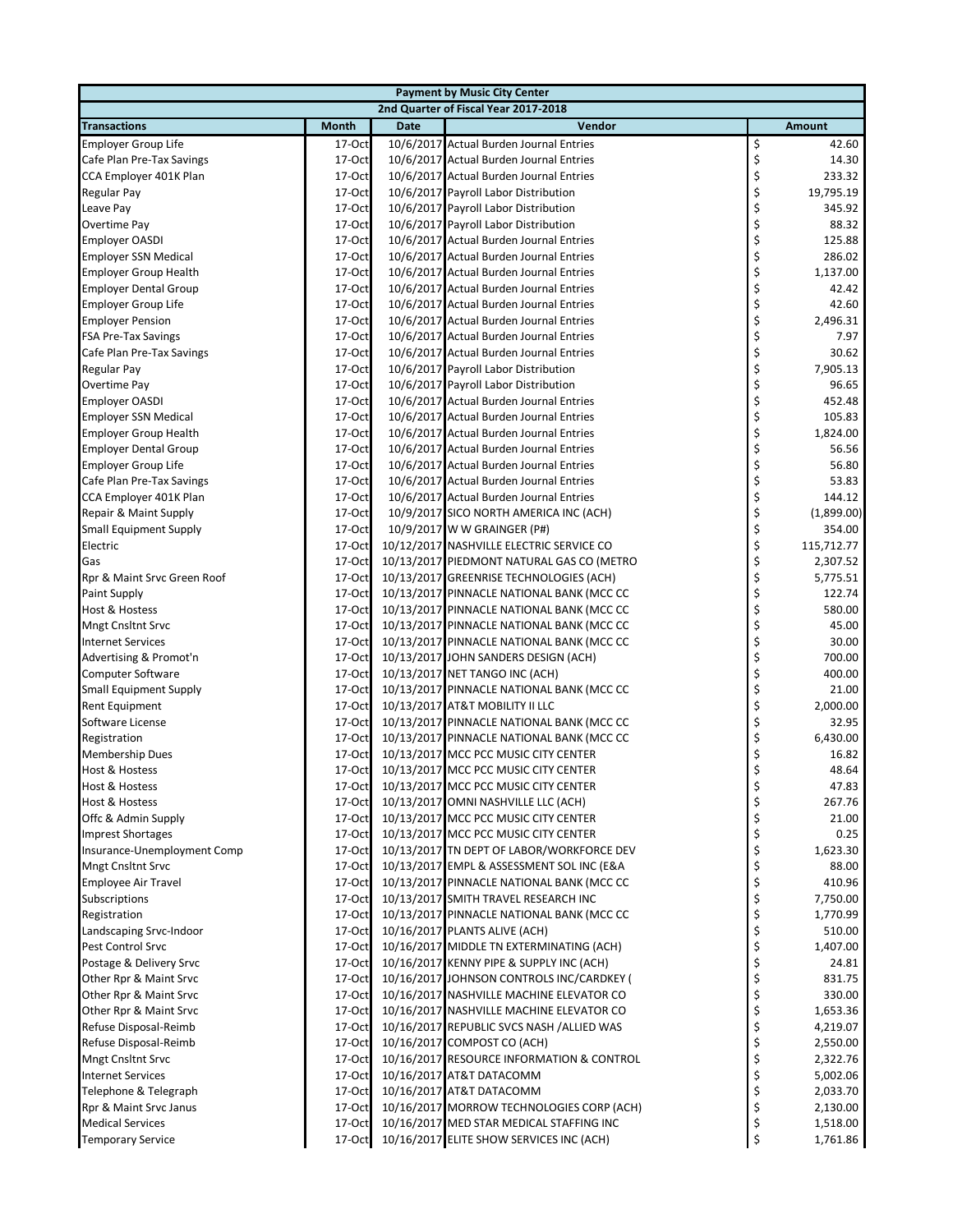| <b>Payment by Music City Center</b>  |              |                |                                           |    |               |  |  |  |
|--------------------------------------|--------------|----------------|-------------------------------------------|----|---------------|--|--|--|
| 2nd Quarter of Fiscal Year 2017-2018 |              |                |                                           |    |               |  |  |  |
| <b>Transactions</b>                  | <b>Month</b> | <b>Date</b>    | Vendor                                    |    | <b>Amount</b> |  |  |  |
| <b>Temporary Service</b>             | 17-Oct       |                | 10/16/2017 ELITE SHOW SERVICES INC (ACH)  | \$ | (30.00)       |  |  |  |
| <b>Uniform Cleaning Service</b>      | $17-Oct$     |                | 10/16/2017 CINTAS CORP #051 MATS & RUGS(A | \$ | 1,704.45      |  |  |  |
| Other Rpr & Maint Srvc               | 17-Oct       |                | 10/16/2017 FOOD EQUIPMENT SERVICES CO LLC | \$ | 396.14        |  |  |  |
| Other Rpr & Maint Srvc               | 17-Oct       |                | 10/16/2017 FOOD EQUIPMENT SERVICES CO LLC | \$ | 281.00        |  |  |  |
| Other Rpr & Maint Srvc               | 17-Oct       |                | 10/16/2017 FOOD EQUIPMENT SERVICES CO LLC | \$ | 357.30        |  |  |  |
| Other Rpr & Maint Srvc               | 17-Oct       |                | 10/16/2017 FOOD EQUIPMENT SERVICES CO LLC | \$ | 107.34        |  |  |  |
| Other Rpr & Maint Srvc               | 17-Oct       |                | 10/16/2017 FOOD EQUIPMENT SERVICES CO LLC | \$ | 99.09         |  |  |  |
| Food & Ice                           | 17-Oct       |                | 10/16/2017 CENTERPLATE MCC (ACH)          | \$ | 53.73         |  |  |  |
| <b>Merchant Fees</b>                 | 17-Oct       |                | 10/16/2017 7100 MCC CC Receipts           | \$ | 50.00         |  |  |  |
| <b>Merchant Fees</b>                 | 17-Oct       |                | 10/16/2017 7100 MCC CC Receipts           | \$ | (192.34)      |  |  |  |
| <b>Legal Services</b>                | 17-Oct       |                | 10/16/2017 BONE MCALLESTER NORTON PLLC    | \$ | 10,000.00     |  |  |  |
| <b>Mngt Cnsltnt Srvc</b>             | 17-Oct       |                | 10/16/2017 INQUIRIES INC (ACH)            | \$ | 381.75        |  |  |  |
| District Energy System               | 17-Oct       |                | 10/17/2017 DES REVENUE / US BANK (ACH)    | \$ | 222,418.80    |  |  |  |
| Offc & Admin Supply                  | 17-Oct       |                | 10/17/2017 MCGANN, AMANO (ACH)            | \$ | 460.50        |  |  |  |
| Offc & Admin Supply                  | 17-Oct       |                | 10/17/2017 MCGANN, AMANO (ACH)            | \$ | 250.50        |  |  |  |
| Auto Fuel                            | 17-Oct       |                | 10/17/2017 WEX (WRIGHT EXPRESS FINANCIAL) | \$ | 500.08        |  |  |  |
| Postage & Delivery Srvc              | 17-Oct       |                | 10/17/2017 PIERREMONT MEDIA GROUP INC (AC | \$ | 31.00         |  |  |  |
| Other Rpr & Maint Srvc               | 17-Oct       |                | 10/17/2017 PIERREMONT MEDIA GROUP INC (AC | \$ | 871.47        |  |  |  |
| Other Rpr & Maint Srvc               | 17-Oct       |                | 10/17/2017 PIERREMONT MEDIA GROUP INC (AC | \$ | 357.75        |  |  |  |
| <b>Merchant Fees</b>                 | 17-Oct       |                | 10/17/2017 MCC 10/17 AdvAnc CC Fee Rcls   | \$ | (122.54)      |  |  |  |
| <b>Merchant Fees</b>                 | 17-Oct       |                | 10/17/2017 MCC 10/17 AdvRent CC Rcls      | \$ | (149.50)      |  |  |  |
| <b>Merchant Fees</b>                 | 17-Oct       | 10/17/2017 FIS |                                           | \$ | 12,414.67     |  |  |  |
| <b>Merchant Fees</b>                 | 17-Oct       |                | 10/17/2017 7100 MCC CC Receipts           | \$ | (6.33)        |  |  |  |
| Postage & Delivery Srvc              | 17-Oct       |                | 10/17/2017 TERRYBERRY CO LLC              | \$ | 15.00         |  |  |  |
| Employee Award/Gift                  | 17-Oct       |                | 10/17/2017 TERRYBERRY CO LLC              | \$ | 259.96        |  |  |  |
| <b>Building Maintenance Srvc</b>     | 17-Oct       |                | 10/18/2017 NASHVILLE GLASS CO             | \$ | 514.00        |  |  |  |
| <b>Temporary Service</b>             | $17-Oct$     |                | 10/18/2017 INDUSTRIAL STAFFING OF TN (ACH | \$ | 6,474.84      |  |  |  |
| Janitorial Srvc                      | 17-Oct       |                | 10/18/2017 INDUSTRIAL STAFFING OF TN (ACH | \$ | 7,017.90      |  |  |  |
| <b>HHold &amp; Jnitr Supply</b>      | 17-Oct       |                | 10/18/2017 AMERICAN PAPER & TWINE CO (ACH | \$ | 39.89         |  |  |  |
| <b>Security Services</b>             | 17-Oct       |                | 10/18/2017 ELITE SHOW SERVICES INC (ACH)  | \$ | 2,867.20      |  |  |  |
| <b>Temporary Service</b>             | 17-Oct       |                | 10/18/2017 ELITE SHOW SERVICES INC (ACH)  | \$ | 3,005.32      |  |  |  |
| Food & Beverage                      | 17-Oct       |                | 10/18/2017 MCC ACH RC1132588 Rcls 10/18   | \$ | (318,081.96)  |  |  |  |
| <b>Merchant Fees</b>                 | 17-Oct       |                | 10/18/2017 MCC 10/17 CMHoF PARKING RCLS   | \$ | 50.00         |  |  |  |
| <b>Merchant Fees</b>                 | 17-Oct       |                | 10/18/2017 MCC 10/17 CMHoF PARKING RCLS   | \$ | (28.75)       |  |  |  |
| Postage & Delivery Srvc              | 17-Oct       |                | 10/18/2017 TERRYBERRY CO LLC              | \$ | (1.84)        |  |  |  |
| Offc & Admin Supply                  | 17-Oct       |                | 10/18/2017 MYOFFICE PRODUCTS (ACH)        | \$ | 4.83          |  |  |  |
| Food & Ice                           | 17-Oct       |                | 10/19/2017 CENTERPLATE MCC (ACH)          | \$ | 40.44         |  |  |  |
| Food & Ice                           | 17-Oct       |                | 10/19/2017 CENTERPLATE MCC (ACH)          | \$ | 46.12         |  |  |  |
| <b>Building Maintenance Srvc</b>     | 17-Oct       |                | 10/19/2017 FM INSULATION LLC              | \$ | 1,550.00      |  |  |  |
| <b>Building Maintenance Srvc</b>     | 17-Oct       |                | 10/19/2017 JOHNSON CNTRLS INC(TN/NC)(P#)( | \$ | 2,647.62      |  |  |  |
| Equip Inspection                     | 17-Oct       |                | 10/19/2017 EQUIPMENT DEPOT                | Ş  | 131.40        |  |  |  |
| Equip Inspection                     | 17-Oct       |                | 10/19/2017 EQUIPMENT DEPOT                | \$ | 125.00        |  |  |  |
| Equip Inspection                     | 17-Oct       |                | 10/19/2017 EQUIPMENT DEPOT                | \$ | 125.00        |  |  |  |
| Equip Inspection                     | 17-Oct       |                | 10/19/2017 EQUIPMENT DEPOT                | \$ | 125.00        |  |  |  |
| Equip Inspection                     | 17-Oct       |                | 10/19/2017 EQUIPMENT DEPOT                | \$ | 125.00        |  |  |  |
| Equip Inspection                     | 17-Oct       |                | 10/19/2017 EQUIPMENT DEPOT                | \$ | 125.00        |  |  |  |
| Equip Inspection                     | 17-Oct       |                | 10/19/2017 EQUIPMENT DEPOT                | \$ | 125.00        |  |  |  |
| Equip Inspection                     | 17-Oct       |                | 10/19/2017 EQUIPMENT DEPOT                | \$ | 125.00        |  |  |  |
| Equip Inspection                     | 17-Oct       |                | 10/19/2017 EQUIPMENT DEPOT                | \$ | 125.00        |  |  |  |
| <b>Security Services</b>             | 17-Oct       |                | 10/19/2017 ELITE SHOW SERVICES INC (ACH)  | \$ | 1,346.50      |  |  |  |
| Other Rpr & Maint Srvc               | 17-Oct       |                | 10/19/2017 SIMPLEX GRINNELL LP (ACH)      | \$ | 603.20        |  |  |  |
| Employee Out-of-town Travel          | 17-Oct       |                | 10/19/2017 STROBL, TIMOTHY M              | \$ | 60.31         |  |  |  |
| Food & Ice                           | 17-Oct       |                | 10/19/2017 CENTERPLATE MCC (ACH)          | \$ | 41.83         |  |  |  |
| Food & Ice                           | 17-Oct       |                | 10/19/2017 CENTERPLATE MCC (ACH)          | \$ | 27.22         |  |  |  |
| <b>Merchant Fees</b>                 | 17-Oct       |                | 10/19/2017 7100 MCC CC Receipts           | \$ | (103.50)      |  |  |  |
| Other Special Pay                    | 17-Oct       |                | 10/19/2017 CENTERPLATE MCC (ACH)          | \$ | 205,018.05    |  |  |  |
| Food & Ice                           | 17-Oct       |                | 10/19/2017 CENTERPLATE MCC (ACH)          | \$ | 246.12        |  |  |  |
| Regular Pay                          | 17-Oct       |                | 10/20/2017 Payroll Labor Distribution     | \$ | 24,115.52     |  |  |  |
| Leave Pay                            | $17-Oct$     |                | 10/20/2017 Payroll Labor Distribution     | \$ | 1,275.44      |  |  |  |
| Overtime Pay                         | 17-Oct       |                | 10/20/2017 Payroll Labor Distribution     | \$ | 764.10        |  |  |  |
| <b>Employer OASDI</b>                | 17-Oct       |                | 10/20/2017 Actual Burden Journal Entries  | \$ | 1,517.77      |  |  |  |
| <b>Employer SSN Medical</b>          | 17-Oct       |                | 10/20/2017 Actual Burden Journal Entries  | \$ | 354.94        |  |  |  |
| <b>Employer Group Health</b>         | 17-Oct       |                | 10/20/2017 Actual Burden Journal Entries  | \$ | 4,674.00      |  |  |  |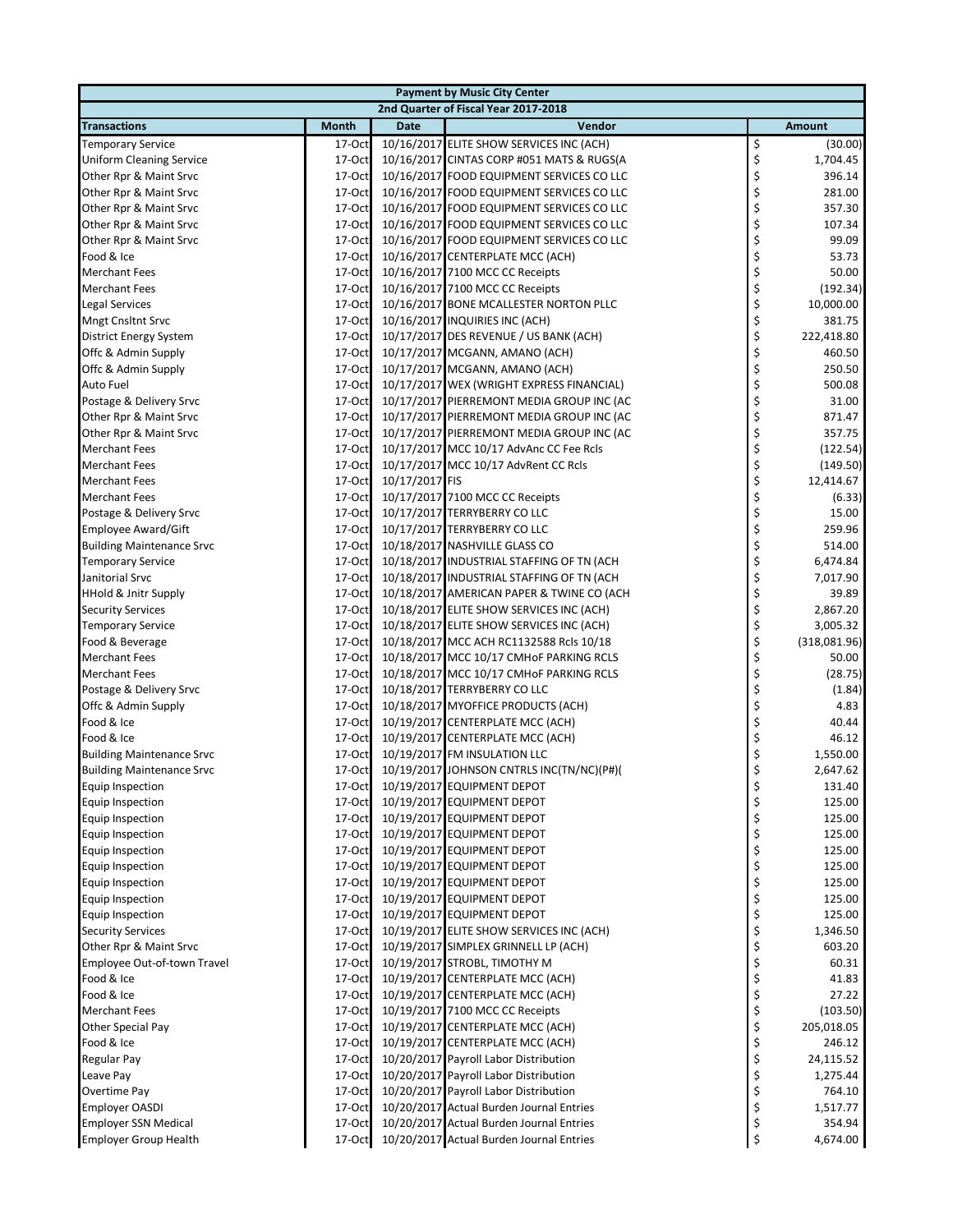| <b>Payment by Music City Center</b> |              |                  |                                           |    |           |  |  |
|-------------------------------------|--------------|------------------|-------------------------------------------|----|-----------|--|--|
|                                     |              |                  | 2nd Quarter of Fiscal Year 2017-2018      |    |           |  |  |
| <b>Transactions</b>                 | <b>Month</b> | <b>Date</b>      | Vendor                                    |    | Amount    |  |  |
| <b>Employer Dental Group</b>        | 17-Oct       |                  | 10/20/2017 Actual Burden Journal Entries  | \$ | 183.82    |  |  |
| Cafe Plan Pre-Tax Savings           | 17-Oct       |                  | 10/20/2017 Actual Burden Journal Entries  | \$ | 128.11    |  |  |
| CCA Employer 401K Plan              | 17-Oct       |                  | 10/20/2017 Actual Burden Journal Entries  | \$ | 747.73    |  |  |
| Regular Pay                         | 17-Oct       |                  | 10/20/2017 Payroll Labor Distribution     | \$ | 6,857.23  |  |  |
| Leave Pay                           | 17-Oct       |                  | 10/20/2017 Payroll Labor Distribution     | \$ | 172.80    |  |  |
| Overtime Pay                        | 17-Oct       |                  | 10/20/2017 Payroll Labor Distribution     | \$ | 25.27     |  |  |
| <b>Employer OASDI</b>               | 17-Oct       |                  | 10/20/2017 Actual Burden Journal Entries  | \$ | 397.95    |  |  |
| <b>Employer SSN Medical</b>         | 17-Oct       |                  | 10/20/2017 Actual Burden Journal Entries  | \$ | 93.07     |  |  |
| <b>Employer Group Health</b>        | 17-Oct       |                  | 10/20/2017 Actual Burden Journal Entries  | \$ | 1,548.00  |  |  |
| <b>Employer Dental Group</b>        | 17-Oct       |                  | 10/20/2017 Actual Burden Journal Entries  | \$ | 42.42     |  |  |
| <b>Employer Pension</b>             | 17-Oct       |                  | 10/20/2017 Actual Burden Journal Entries  | \$ | 870.63    |  |  |
| <b>FSA Pre-Tax Savings</b>          | 17-Oct       |                  | 10/20/2017 Actual Burden Journal Entries  | \$ | 5.17      |  |  |
| Cafe Plan Pre-Tax Savings           | 17-Oct       |                  | 10/20/2017 Actual Burden Journal Entries  | \$ | 43.54     |  |  |
| Leave Pay                           | 17-Oct       |                  | 10/20/2017 Payroll Labor Distribution     | \$ | 1,710.25  |  |  |
| Overtime Pay                        | 17-Oct       |                  | 10/20/2017 Payroll Labor Distribution     | \$ | 642.65    |  |  |
| <b>Employer OASDI</b>               | 17-Oct       |                  | 10/20/2017 Actual Burden Journal Entries  | \$ | 1,942.47  |  |  |
| <b>Employer SSN Medical</b>         | 17-Oct       |                  | 10/20/2017 Actual Burden Journal Entries  | \$ | 454.33    |  |  |
| <b>Employer Group Health</b>        | 17-Oct       |                  | 10/20/2017 Actual Burden Journal Entries  | \$ | 5,806.99  |  |  |
| <b>Employer Dental Group</b>        | $17-Oct$     |                  | 10/20/2017 Actual Burden Journal Entries  | \$ | 230.95    |  |  |
| Cafe Plan Pre-Tax Savings           | 17-Oct       |                  | 10/20/2017 Actual Burden Journal Entries  | \$ | 158.46    |  |  |
| CCA Employer 401K Plan              | 17-Oct       |                  | 10/20/2017 Actual Burden Journal Entries  | \$ | 788.22    |  |  |
| Rpr & Maint Srvc Elev/Escel         | 17-Oct       |                  | 10/20/2017 NASHVILLE MACHINE ELEVATOR CO  | \$ | 13,865.25 |  |  |
| Regular Pay                         | 17-Oct       |                  | 10/20/2017 Payroll Labor Distribution     | \$ | 44,880.42 |  |  |
| Leave Pay                           | 17-Oct       |                  | 10/20/2017 Payroll Labor Distribution     | \$ | 3,334.18  |  |  |
| <b>Holiday Pay</b>                  | 17-Oct       |                  | 10/20/2017 Payroll Labor Distribution     | \$ | 210.80    |  |  |
| Overtime Pay                        | 17-Oct       |                  | 10/20/2017 Payroll Labor Distribution     | \$ | 1,496.90  |  |  |
| Injured on Duty Pay                 | 17-Oct       |                  | 10/20/2017 Payroll Labor Distribution     | \$ | 1,032.00  |  |  |
| <b>Employer OASDI</b>               | 17-Oct       |                  | 10/20/2017 Actual Burden Journal Entries  | \$ | 2,839.16  |  |  |
| <b>Employer OASDI</b>               | 17-Oct       |                  | 10/20/2017 Actual Burden Journal Entries  | \$ | 55.17     |  |  |
| <b>Employer SSN Medical</b>         | $17-Oct$     |                  | 10/20/2017 Actual Burden Journal Entries  | \$ | 664.00    |  |  |
| <b>Employer SSN Medical</b>         | 17-Oct       |                  | 10/20/2017 Actual Burden Journal Entries  | \$ | 12.90     |  |  |
| <b>Employer Group Health</b>        | 17-Oct       |                  | 10/20/2017 Actual Burden Journal Entries  | \$ | 11,712.70 |  |  |
| <b>Employer Group Health</b>        | 17-Oct       |                  | 10/20/2017 Actual Burden Journal Entries  | \$ | 392.30    |  |  |
| <b>Employer Dental Group</b>        | 17-Oct       |                  | 10/20/2017 Actual Burden Journal Entries  | \$ | 444.00    |  |  |
| <b>Employer Dental Group</b>        | 17-Oct       |                  | 10/20/2017 Actual Burden Journal Entries  | \$ | 8.48      |  |  |
| Cafe Plan Pre-Tax Savings           | 17-Oct       |                  | 10/20/2017 Actual Burden Journal Entries  | \$ | 315.98    |  |  |
| Cafe Plan Pre-Tax Savings           | $17-Oct$     |                  | 10/20/2017 Actual Burden Journal Entries  | \$ | 10.87     |  |  |
| CCA Employer 401K Plan              | 17-Oct       |                  | 10/20/2017 Actual Burden Journal Entries  | \$ | 981.15    |  |  |
| <b>Laundry Services</b>             | 17-Oct       | 10/20/2017 ALSCO |                                           | \$ | 582.54    |  |  |
| <b>Laundry Services</b>             | 17-Oct       | 10/20/2017 ALSCO |                                           | \$ | 582.54    |  |  |
| <b>Laundry Services</b>             | 17-Oct       | 10/20/2017 ALSCO |                                           | Ş  | 120.80    |  |  |
| <b>Laundry Services</b>             | 17-Oct       | 10/20/2017 ALSCO |                                           | \$ | 120.80    |  |  |
| <b>Laundry Services</b>             | 17-Oct       | 10/20/2017 ALSCO |                                           | \$ | 555.24    |  |  |
| <b>Laundry Services</b>             | $17-Oct$     | 10/20/2017 ALSCO |                                           | \$ | 582.54    |  |  |
| <b>Regular Pay</b>                  | 17-Oct       |                  | 10/20/2017 Payroll Labor Distribution     | \$ | 1,947.20  |  |  |
| Overtime Pay                        | 17-Oct       |                  | 10/20/2017 Payroll Labor Distribution     | \$ | 241.70    |  |  |
| <b>Employer OASDI</b>               | 17-Oct       |                  | 10/20/2017 Actual Burden Journal Entries  | \$ | 121.03    |  |  |
| <b>Employer SSN Medical</b>         | 17-Oct       |                  | 10/20/2017 Actual Burden Journal Entries  | \$ | 28.30     |  |  |
| <b>Employer Group Health</b>        | 17-Oct       |                  | 10/20/2017 Actual Burden Journal Entries  | \$ | 654.00    |  |  |
| <b>Employer Dental Group</b>        | 17-Oct       |                  | 10/20/2017 Actual Burden Journal Entries  | \$ | 14.14     |  |  |
| <b>Employer Pension</b>             | 17-Oct       |                  | 10/20/2017 Actual Burden Journal Entries  | \$ | 270.11    |  |  |
| Cafe Plan Pre-Tax Savings           | 17-Oct       |                  | 10/20/2017 Actual Burden Journal Entries  | \$ | 18.12     |  |  |
| Leave Pay                           | 17-Oct       |                  | 10/20/2017 Payroll Labor Distribution     | \$ | 332.32    |  |  |
| Overtime Pay                        | 17-Oct       |                  | 10/20/2017 Payroll Labor Distribution     | \$ | 30.46     |  |  |
| <b>Employer OASDI</b>               | 17-Oct       |                  | 10/20/2017 Actual Burden Journal Entries  | \$ | 567.67    |  |  |
| <b>Employer SSN Medical</b>         | 17-Oct       |                  | 10/20/2017 Actual Burden Journal Entries  | \$ | 132.75    |  |  |
| <b>Employer Group Health</b>        | 17-Oct       |                  | 10/20/2017 Actual Burden Journal Entries  | \$ | 3,858.00  |  |  |
| <b>Employer Dental Group</b>        | 17-Oct       |                  | 10/20/2017 Actual Burden Journal Entries  | \$ | 84.84     |  |  |
| Cafe Plan Pre-Tax Savings           | 17-Oct       |                  | 10/20/2017 Actual Burden Journal Entries  | \$ | 79.74     |  |  |
| CCA Employer 401K Plan              | 17-Oct       |                  | 10/20/2017 Actual Burden Journal Entries  | \$ | 364.57    |  |  |
| Rpr & Maint Srvc Janus              | 17-Oct       |                  | 10/20/2017 MORROW TECHNOLOGIES CORP (ACH) | \$ | 2,130.00  |  |  |
| <b>Regular Pay</b>                  | 17-Oct       |                  | 10/20/2017 Payroll Labor Distribution     | \$ | 7,038.40  |  |  |
| <b>Employer OASDI</b>               | 17-Oct       |                  | 10/20/2017 Actual Burden Journal Entries  | \$ | 408.96    |  |  |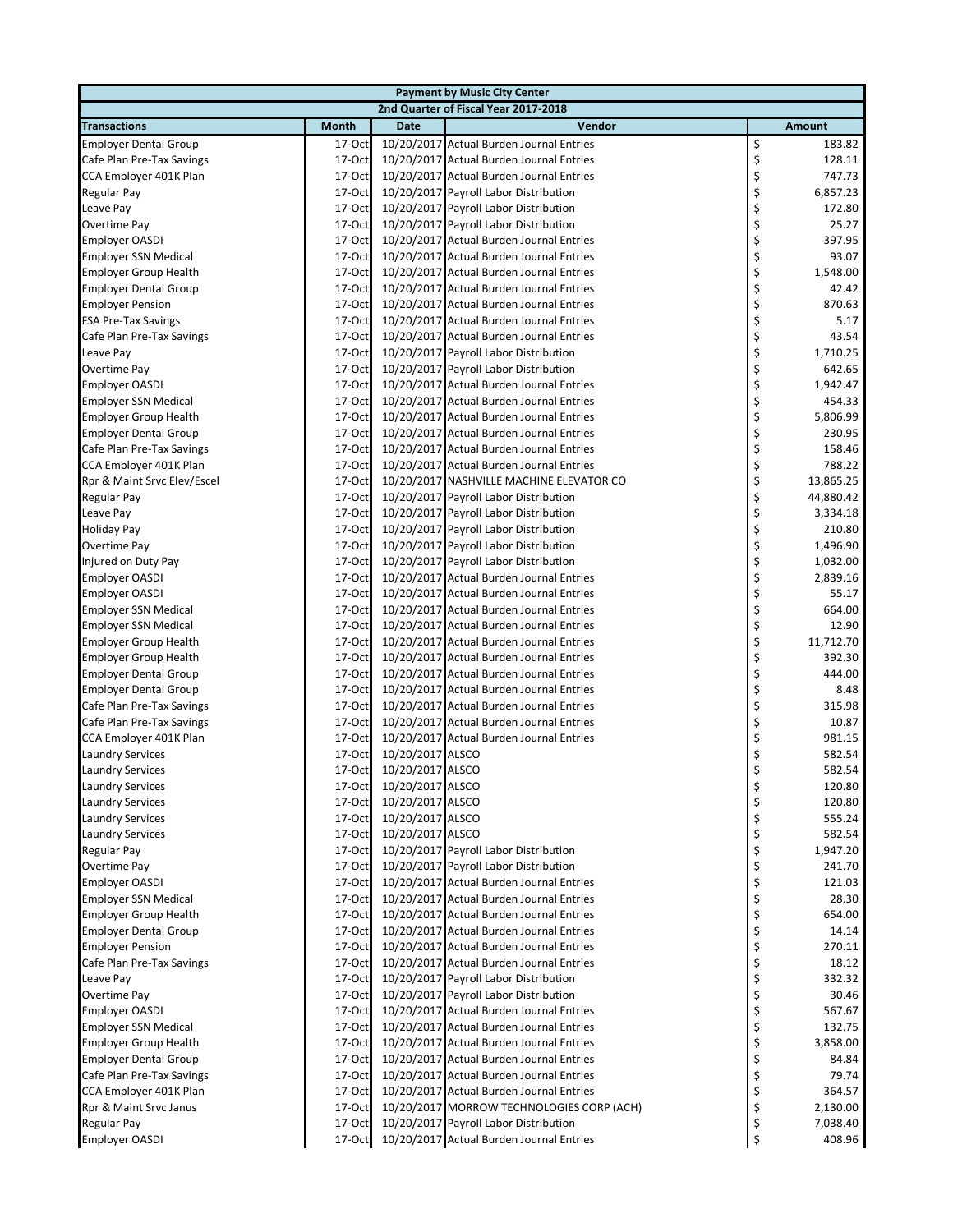|                                 | <b>Payment by Music City Center</b> |             |                                           |    |               |  |  |  |
|---------------------------------|-------------------------------------|-------------|-------------------------------------------|----|---------------|--|--|--|
|                                 |                                     |             | 2nd Quarter of Fiscal Year 2017-2018      |    |               |  |  |  |
| <b>Transactions</b>             | <b>Month</b>                        | <b>Date</b> | Vendor                                    |    | <b>Amount</b> |  |  |  |
| <b>Employer SSN Medical</b>     | 17-Oct                              |             | 10/20/2017 Actual Burden Journal Entries  | \$ | 95.64         |  |  |  |
| <b>Employer Group Health</b>    | 17-Oct                              |             | 10/20/2017 Actual Burden Journal Entries  | \$ | 927.00        |  |  |  |
| <b>Employer Dental Group</b>    | 17-Oct                              |             | 10/20/2017 Actual Burden Journal Entries  | \$ | 28.28         |  |  |  |
| <b>Employer Pension</b>         | 17-Oct                              |             | 10/20/2017 Actual Burden Journal Entries  | \$ | 868.54        |  |  |  |
| FSA Pre-Tax Savings             | 17-Oct                              |             | 10/20/2017 Actual Burden Journal Entries  | \$ | 7.97          |  |  |  |
| Cafe Plan Pre-Tax Savings       | 17-Oct                              |             | 10/20/2017 Actual Burden Journal Entries  | \$ | 25.86         |  |  |  |
| Regular Pay                     | 17-Oct                              |             | 10/20/2017 Payroll Labor Distribution     | \$ | 27,244.20     |  |  |  |
| Leave Pay                       | 17-Oct                              |             | 10/20/2017 Payroll Labor Distribution     | \$ | 1,510.24      |  |  |  |
| <b>Holiday Pay</b>              | 17-Oct                              |             | 10/20/2017 Payroll Labor Distribution     | \$ | 437.12        |  |  |  |
| Overtime Pay                    | 17-Oct                              |             | 10/20/2017 Payroll Labor Distribution     | \$ | 2,848.07      |  |  |  |
| <b>Employer OASDI</b>           | $17-Oct$                            |             | 10/20/2017 Actual Burden Journal Entries  | \$ | 1,821.51      |  |  |  |
| <b>Employer SSN Medical</b>     | 17-Oct                              |             | 10/20/2017 Actual Burden Journal Entries  | \$ | 426.01        |  |  |  |
| <b>Employer Group Health</b>    | 17-Oct                              |             | 10/20/2017 Actual Burden Journal Entries  | \$ | 6,913.99      |  |  |  |
| <b>Employer Dental Group</b>    | 17-Oct                              |             | 10/20/2017 Actual Burden Journal Entries  | \$ | 230.95        |  |  |  |
| Cafe Plan Pre-Tax Savings       | 17-Oct                              |             | 10/20/2017 Actual Burden Journal Entries  | \$ | 203.56        |  |  |  |
| CCA Employer 401K Plan          | 17-Oct                              |             | 10/20/2017 Actual Burden Journal Entries  | \$ | 831.55        |  |  |  |
| Regular Pay                     | 17-Oct                              |             | 10/20/2017 Payroll Labor Distribution     | \$ | 4,520.67      |  |  |  |
| Leave Pay                       | 17-Oct                              |             | 10/20/2017 Payroll Labor Distribution     | \$ | 316.34        |  |  |  |
| Overtime Pay                    | $17-Oct$                            |             | 10/20/2017 Payroll Labor Distribution     | \$ | 1,550.85      |  |  |  |
| <b>Employer OASDI</b>           | 17-Oct                              |             | 10/20/2017 Actual Burden Journal Entries  | \$ | 361.12        |  |  |  |
| <b>Employer SSN Medical</b>     | 17-Oct                              |             | 10/20/2017 Actual Burden Journal Entries  | \$ | 84.46         |  |  |  |
| <b>Employer Group Health</b>    | 17-Oct                              |             | 10/20/2017 Actual Burden Journal Entries  | \$ | 1,533.00      |  |  |  |
| <b>Employer Dental Group</b>    | 17-Oct                              |             | 10/20/2017 Actual Burden Journal Entries  | \$ | 42.42         |  |  |  |
| <b>Employer Pension</b>         | 17-Oct                              |             | 10/20/2017 Actual Burden Journal Entries  | \$ | 788.26        |  |  |  |
| Cafe Plan Pre-Tax Savings       | 17-Oct                              |             | 10/20/2017 Actual Burden Journal Entries  | \$ | 43.10         |  |  |  |
| Regular Pay                     | 17-Oct                              |             | 10/20/2017 Payroll Labor Distribution     | \$ | 8,900.97      |  |  |  |
| Overtime Pay                    | 17-Oct                              |             | 10/20/2017 Payroll Labor Distribution     | \$ | 1,387.70      |  |  |  |
| <b>Employer OASDI</b>           | 17-Oct                              |             | 10/20/2017 Actual Burden Journal Entries  | \$ | 604.84        |  |  |  |
| <b>Employer SSN Medical</b>     | 17-Oct                              |             | 10/20/2017 Actual Burden Journal Entries  | \$ | 141.44        |  |  |  |
| <b>Employer Group Health</b>    | 17-Oct                              |             | 10/20/2017 Actual Burden Journal Entries  | \$ | 1,511.02      |  |  |  |
| <b>Employer Dental Group</b>    | 17-Oct                              |             | 10/20/2017 Actual Burden Journal Entries  | \$ | 61.28         |  |  |  |
| Cafe Plan Pre-Tax Savings       | 17-Oct                              |             | 10/20/2017 Actual Burden Journal Entries  | \$ | 40.81         |  |  |  |
| CCA Employer 401K Plan          | 17-Oct                              |             | 10/20/2017 Actual Burden Journal Entries  | \$ | 238.63        |  |  |  |
| <b>Uniform Cleaning Service</b> | 17-Oct                              |             | 10/20/2017 CINTAS CORP #051 MATS & RUGS(A | \$ | 908.72        |  |  |  |
| Other Rpr & Maint Srvc          | 17-Oct                              |             | 10/20/2017 FOOD EQUIPMENT SERVICES CO LLC | \$ | 191.29        |  |  |  |
| Other Rpr & Maint Srvc          | 17-Oct                              |             | 10/20/2017 FOOD EQUIPMENT SERVICES CO LLC | \$ | 1,429.35      |  |  |  |
| Other Rpr & Maint Srvc          | 17-Oct                              |             | 10/20/2017 FOOD EQUIPMENT SERVICES CO LLC | \$ | 587.09        |  |  |  |
| Other Rpr & Maint Srvc          | 17-Oct                              |             | 10/20/2017 FOOD EQUIPMENT SERVICES CO LLC | \$ | 280.00        |  |  |  |
| Other Rpr & Maint Srvc          | 17-Oct                              |             | 10/20/2017 FOOD EQUIPMENT SERVICES CO LLC | \$ | 266.00        |  |  |  |
| Other Rpr & Maint Srvc          | 17-Oct                              |             | 10/20/2017 FOOD EQUIPMENT SERVICES CO LLC | \$ | 305.73        |  |  |  |
| Other Rpr & Maint Srvc          | 17-Oct                              |             | 10/20/2017 FOOD EQUIPMENT SERVICES CO LLC | Ş  | 108.00        |  |  |  |
| Other Rpr & Maint Srvc          | 17-Oct                              |             | 10/20/2017 FOOD EQUIPMENT SERVICES CO LLC | \$ | 4,830.00      |  |  |  |
| Other Rpr & Maint Srvc          | 17-Oct                              |             | 10/20/2017 FOOD EQUIPMENT SERVICES CO LLC | \$ | 216.00        |  |  |  |
| Other Rpr & Maint Srvc          | 17-Oct                              |             | 10/20/2017 FOOD EQUIPMENT SERVICES CO LLC | \$ | 216.00        |  |  |  |
| Other Rpr & Maint Srvc          | 17-Oct                              |             | 10/20/2017 FOOD EQUIPMENT SERVICES CO LLC | \$ | 871.00        |  |  |  |
| Other Rpr & Maint Srvc          | 17-Oct                              |             | 10/20/2017 FOOD EQUIPMENT SERVICES CO LLC | \$ | 609.50        |  |  |  |
| Regular Pay                     | 17-Oct                              |             | 10/20/2017 Payroll Labor Distribution     | \$ | 6,473.24      |  |  |  |
| Leave Pay                       | 17-Oct                              |             | 10/20/2017 Payroll Labor Distribution     | \$ | 264.88        |  |  |  |
| Overtime Pay                    | 17-Oct                              |             | 10/20/2017 Payroll Labor Distribution     | \$ | 2.40          |  |  |  |
| <b>Employer OASDI</b>           | 17-Oct                              |             | 10/20/2017 Actual Burden Journal Entries  | \$ | 417.82        |  |  |  |
| <b>Employer SSN Medical</b>     | 17-Oct                              |             | 10/20/2017 Actual Burden Journal Entries  | \$ | 97.72         |  |  |  |
| <b>Employer Dental Group</b>    | 17-Oct                              |             | 10/20/2017 Actual Burden Journal Entries  | \$ | 28.28         |  |  |  |
| Cafe Plan Pre-Tax Savings       | 17-Oct                              |             | 10/20/2017 Actual Burden Journal Entries  | \$ | 0.12          |  |  |  |
| CCA Employer 401K Plan          | $17-Oct$                            |             | 10/20/2017 Actual Burden Journal Entries  | \$ | 244.38        |  |  |  |
| Regular Pay                     | 17-Oct                              |             | 10/20/2017 Payroll Labor Distribution     | \$ | 16,846.72     |  |  |  |
| Leave Pay                       | $17$ -Oct                           |             | 10/20/2017 Payroll Labor Distribution     | \$ | 1,488.48      |  |  |  |
| <b>Employer OASDI</b>           | 17-Oct                              |             | 10/20/2017 Actual Burden Journal Entries  | \$ | 789.53        |  |  |  |
| <b>Employer SSN Medical</b>     | 17-Oct                              |             | 10/20/2017 Actual Burden Journal Entries  | \$ | 256.66        |  |  |  |
| <b>Employer Group Health</b>    | 17-Oct                              |             | 10/20/2017 Actual Burden Journal Entries  | \$ | 1,425.00      |  |  |  |
| <b>Employer Dental Group</b>    | 17-Oct                              |             | 10/20/2017 Actual Burden Journal Entries  | \$ | 70.70         |  |  |  |
| <b>Employer Pension</b>         | 17-Oct                              |             | 10/20/2017 Actual Burden Journal Entries  | \$ | 2,262.55      |  |  |  |
| <b>FSA Pre-Tax Savings</b>      | 17-Oct                              |             | 10/20/2017 Actual Burden Journal Entries  | \$ | 8.93          |  |  |  |
| Cafe Plan Pre-Tax Savings       | 17-Oct                              |             | 10/20/2017 Actual Burden Journal Entries  | \$ | 39.72         |  |  |  |
|                                 |                                     |             |                                           |    |               |  |  |  |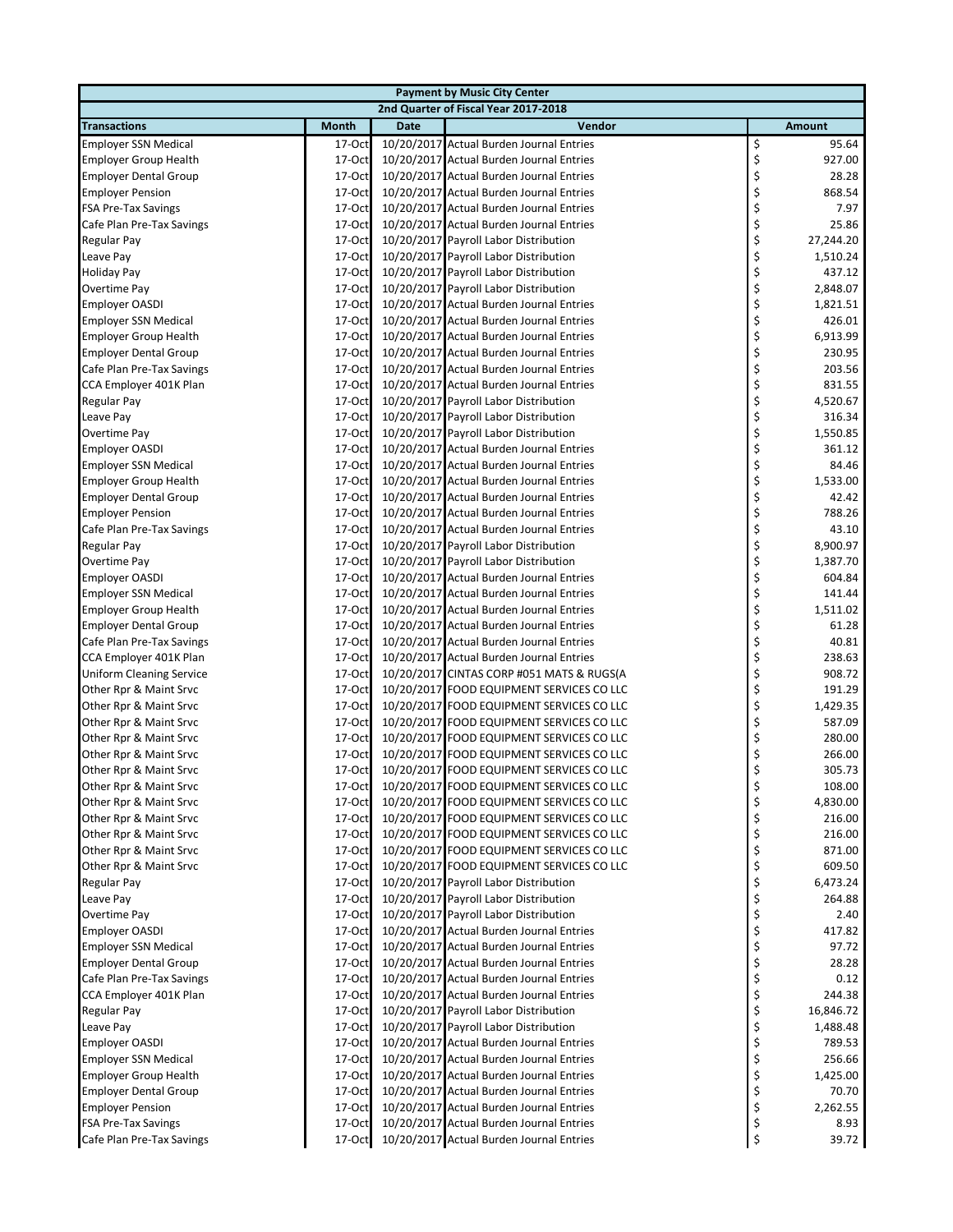| <b>Payment by Music City Center</b>  |              |             |                                           |    |               |  |  |
|--------------------------------------|--------------|-------------|-------------------------------------------|----|---------------|--|--|
| 2nd Quarter of Fiscal Year 2017-2018 |              |             |                                           |    |               |  |  |
| <b>Transactions</b>                  | <b>Month</b> | <b>Date</b> | Vendor                                    |    | <b>Amount</b> |  |  |
| <b>Regular Pay</b>                   | 17-Oct       |             | 10/20/2017 Payroll Labor Distribution     | \$ | 5,411.76      |  |  |
| Leave Pay                            | 17-Oct       |             | 10/20/2017 Payroll Labor Distribution     | \$ | 270.64        |  |  |
| <b>Employer OASDI</b>                | 17-Oct       |             | 10/20/2017 Actual Burden Journal Entries  | \$ | 341.04        |  |  |
| <b>Employer SSN Medical</b>          | 17-Oct       |             | 10/20/2017 Actual Burden Journal Entries  | \$ | 79.76         |  |  |
| <b>Employer Group Health</b>         | $17-Oct$     |             | 10/20/2017 Actual Burden Journal Entries  | \$ | 531.00        |  |  |
| <b>Employer Dental Group</b>         | 17-Oct       |             | 10/20/2017 Actual Burden Journal Entries  | \$ | 28.28         |  |  |
| Cafe Plan Pre-Tax Savings            | 17-Oct       |             | 10/20/2017 Actual Burden Journal Entries  | \$ | 13.91         |  |  |
| CCA Employer 401K Plan               | $17-Oct$     |             | 10/20/2017 Actual Burden Journal Entries  | \$ | 227.30        |  |  |
| Offc & Admin Supply                  | 17-Oct       |             | 10/20/2017 ALCO PRODUCTS                  | \$ | (3.64)        |  |  |
| Leave Pay                            | 17-Oct       |             | 10/20/2017 Payroll Labor Distribution     | \$ | 452.44        |  |  |
| <b>Holiday Pay</b>                   | 17-Oct       |             | 10/20/2017 Payroll Labor Distribution     | \$ | 274.16        |  |  |
| Overtime Pay                         | 17-Oct       |             | 10/20/2017 Payroll Labor Distribution     | \$ | 214.47        |  |  |
| <b>Employer OASDI</b>                | 17-Oct       |             | 10/20/2017 Actual Burden Journal Entries  | \$ | 945.47        |  |  |
| <b>Employer SSN Medical</b>          | 17-Oct       |             | 10/20/2017 Actual Burden Journal Entries  | \$ | 221.12        |  |  |
| <b>Employer Group Health</b>         | 17-Oct       |             | 10/20/2017 Actual Burden Journal Entries  | \$ | 2,991.00      |  |  |
| <b>Employer Dental Group</b>         | 17-Oct       |             | 10/20/2017 Actual Burden Journal Entries  | \$ | 113.12        |  |  |
| Cafe Plan Pre-Tax Savings            | 17-Oct       |             | 10/20/2017 Actual Burden Journal Entries  | \$ | 82.34         |  |  |
| CCA Employer 401K Plan               | 17-Oct       |             | 10/20/2017 Actual Burden Journal Entries  | \$ | 486.90        |  |  |
| Offc & Admin Supply                  | 17-Oct       |             | 10/20/2017 MYOFFICE PRODUCTS (ACH)        | \$ | 16.80         |  |  |
| Offc & Admin Supply                  | 17-Oct       |             | 10/20/2017 MYOFFICE PRODUCTS (ACH)        | \$ | 23.10         |  |  |
| Offc & Admin Supply                  | 17-Oct       |             | 10/20/2017 MYOFFICE PRODUCTS (ACH)        | \$ | 4.94          |  |  |
| <b>Merchant Fees</b>                 | 17-Oct       |             | 10/20/2017 7100 MCC CC Receipts           | \$ | (118.76)      |  |  |
| Regular Pay                          | 17-Oct       |             | 10/20/2017 Payroll Labor Distribution     | \$ | 8,175.22      |  |  |
| Leave Pay                            | 17-Oct       |             | 10/20/2017 Payroll Labor Distribution     | \$ | 320.78        |  |  |
| Overtime Pay                         | 17-Oct       |             | 10/20/2017 Payroll Labor Distribution     | \$ | 54.63         |  |  |
| <b>Employer OASDI</b>                | 17-Oct       |             | 10/20/2017 Actual Burden Journal Entries  | \$ | 490.13        |  |  |
| <b>Employer SSN Medical</b>          | 17-Oct       |             | 10/20/2017 Actual Burden Journal Entries  | \$ | 114.64        |  |  |
| <b>Employer Group Health</b>         | 17-Oct       |             | 10/20/2017 Actual Burden Journal Entries  | \$ | 912.00        |  |  |
| <b>Employer Dental Group</b>         | 17-Oct       |             | 10/20/2017 Actual Burden Journal Entries  | \$ | 28.28         |  |  |
| <b>Employer Pension</b>              | $17-Oct$     |             | 10/20/2017 Actual Burden Journal Entries  | \$ | 1,055.15      |  |  |
| <b>FSA Pre-Tax Savings</b>           | 17-Oct       |             | 10/20/2017 Actual Burden Journal Entries  | \$ | 23.91         |  |  |
| Cafe Plan Pre-Tax Savings            | 17-Oct       |             | 10/20/2017 Actual Burden Journal Entries  | \$ | 25.47         |  |  |
| Regular Pay                          | $17-Oct$     |             | 10/20/2017 Payroll Labor Distribution     | \$ | 7,924.43      |  |  |
| Leave Pay                            | 17-Oct       |             | 10/20/2017 Payroll Labor Distribution     | \$ | 28.74         |  |  |
| <b>Employer OASDI</b>                | 17-Oct       |             | 10/20/2017 Actual Burden Journal Entries  | \$ | 481.52        |  |  |
| <b>Employer SSN Medical</b>          | 17-Oct       |             | 10/20/2017 Actual Burden Journal Entries  | \$ | 112.60        |  |  |
| <b>Employer Group Health</b>         | 17-Oct       |             | 10/20/2017 Actual Burden Journal Entries  | \$ | 546.00        |  |  |
| <b>Employer Dental Group</b>         | 17-Oct       |             | 10/20/2017 Actual Burden Journal Entries  | \$ | 42.42         |  |  |
| Cafe Plan Pre-Tax Savings            | 17-Oct       |             | 10/20/2017 Actual Burden Journal Entries  | \$ | 14.30         |  |  |
| CCA Employer 401K Plan               | 17-Oct       |             | 10/20/2017 Actual Burden Journal Entries  | \$ | 233.09        |  |  |
| Advertising & Promot'n               | 17-Oct       |             | 10/20/2017 JARVIS AWARD SIGN & FLAG CO (A | Ļ  | 170.00        |  |  |
| <b>Host &amp; Hostess</b>            | 17-Oct       |             | 10/20/2017 OMNI MANAGEMENT LLC (ACH)      | \$ | 24.71         |  |  |
| <b>Regular Pay</b>                   | 17-Oct       |             | 10/20/2017 Payroll Labor Distribution     | \$ | 16,464.89     |  |  |
| Leave Pay                            | 17-Oct       |             | 10/20/2017 Payroll Labor Distribution     | \$ | 3,176.22      |  |  |
| Overtime Pay                         | 17-Oct       |             | 10/20/2017 Payroll Labor Distribution     | \$ | 80.71         |  |  |
| <b>Employer OASDI</b>                | 17-Oct       |             | 10/20/2017 Actual Burden Journal Entries  | \$ | 125.41        |  |  |
| <b>Employer SSN Medical</b>          | $17-Oct$     |             | 10/20/2017 Actual Burden Journal Entries  | \$ | 278.65        |  |  |
| <b>Employer Group Health</b>         | $17-Oct$     |             | 10/20/2017 Actual Burden Journal Entries  | \$ | 1,137.00      |  |  |
| <b>Employer Dental Group</b>         | 17-Oct       |             | 10/20/2017 Actual Burden Journal Entries  | \$ | 42.42         |  |  |
| <b>Employer Pension</b>              | 17-Oct       |             | 10/20/2017 Actual Burden Journal Entries  | \$ | 2,433.67      |  |  |
| FSA Pre-Tax Savings                  | 17-Oct       |             | 10/20/2017 Actual Burden Journal Entries  | \$ | 7.97          |  |  |
| Cafe Plan Pre-Tax Savings            | 17-Oct       |             | 10/20/2017 Actual Burden Journal Entries  | \$ | 30.62         |  |  |
| Regular Pay                          | 17-Oct       |             | 10/20/2017 Payroll Labor Distribution     | \$ | 7,219.45      |  |  |
| Leave Pay                            | 17-Oct       |             | 10/20/2017 Payroll Labor Distribution     | \$ | 796.72        |  |  |
| Overtime Pay                         | $17-Oct$     |             | 10/20/2017 Payroll Labor Distribution     | \$ | 90.47         |  |  |
| <b>Employer OASDI</b>                | 17-Oct       |             | 10/20/2017 Actual Burden Journal Entries  | \$ | 459.01        |  |  |
| <b>Employer SSN Medical</b>          | 17-Oct       |             | 10/20/2017 Actual Burden Journal Entries  | \$ | 107.34        |  |  |
| <b>Employer Group Health</b>         | 17-Oct       |             | 10/20/2017 Actual Burden Journal Entries  | \$ | 1,824.00      |  |  |
| <b>Employer Dental Group</b>         | 17-Oct       |             | 10/20/2017 Actual Burden Journal Entries  | \$ | 56.56         |  |  |
| Cafe Plan Pre-Tax Savings            | 17-Oct       |             | 10/20/2017 Actual Burden Journal Entries  | \$ | 53.83         |  |  |
| CCA Employer 401K Plan               | 17-Oct       |             | 10/20/2017 Actual Burden Journal Entries  | \$ | 146.96        |  |  |
| Food & Ice                           | 17-Oct       |             | 10/23/2017 CENTERPLATE MCC (ACH)          | \$ | 34.30         |  |  |
| Food & Ice                           | 17-Oct       |             | 10/23/2017 CENTERPLATE MCC (ACH)          | \$ | 31.82         |  |  |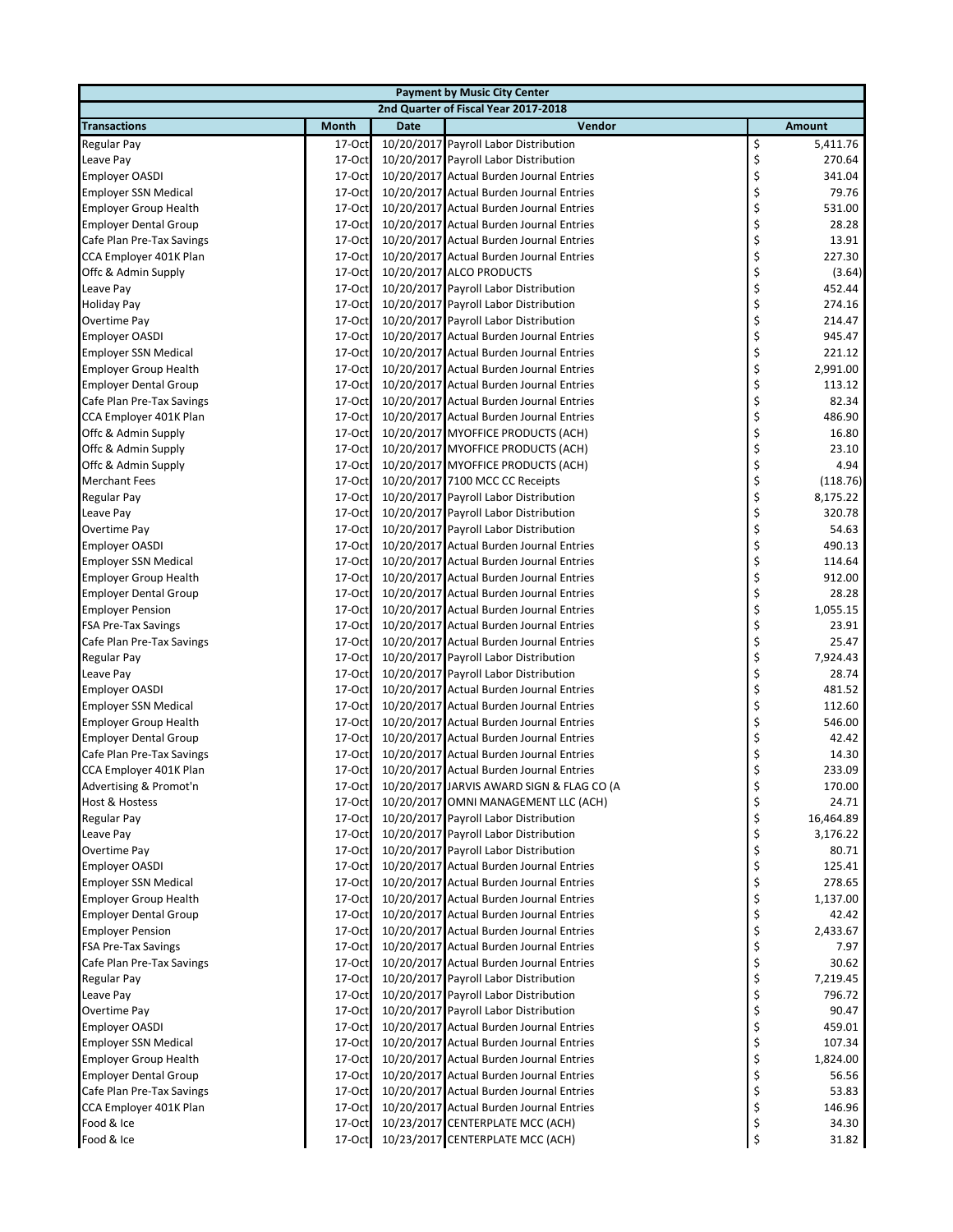| <b>Payment by Music City Center</b> |              |                  |                                           |    |               |  |  |
|-------------------------------------|--------------|------------------|-------------------------------------------|----|---------------|--|--|
|                                     |              |                  | 2nd Quarter of Fiscal Year 2017-2018      |    |               |  |  |
| <b>Transactions</b>                 | <b>Month</b> | <b>Date</b>      | Vendor                                    |    | <b>Amount</b> |  |  |
| Food & Ice                          | 17-Oct       |                  | 10/23/2017 CENTERPLATE MCC (ACH)          | \$ | 53.73         |  |  |
| Food & Ice                          | 17-Oct       |                  | 10/23/2017 CENTERPLATE MCC (ACH)          | \$ | 50.05         |  |  |
| Plumbing/HVAC Maintain Srvc         | 17-Oct       |                  | 10/23/2017 SM LAWRENCE / DILLINGHAM & SMI | \$ | 1,868.91      |  |  |
| Plumbing/HVAC Maintain Srvc         | 17-Oct       |                  | 10/23/2017 SM LAWRENCE / DILLINGHAM & SMI | \$ | 315.00        |  |  |
| Plumbing/HVAC Maintain Srvc         | 17-Oct       |                  | 10/23/2017 SM LAWRENCE / DILLINGHAM & SMI | \$ | 1,923.45      |  |  |
| <b>Medical Services</b>             | 17-Oct       |                  | 10/23/2017 MED STAR MEDICAL STAFFING INC  | \$ | 1,089.00      |  |  |
| <b>Medical Services</b>             | 17-Oct       |                  | 10/23/2017 MED STAR MEDICAL STAFFING INC  | \$ | 264.00        |  |  |
| <b>Security Services</b>            | 17-Oct       |                  | 10/23/2017 ELITE SHOW SERVICES INC (ACH)  | \$ | 435.76        |  |  |
| Food & Ice                          | 17-Oct       |                  | 10/23/2017 CENTERPLATE MCC (ACH)          | \$ | 410.97        |  |  |
| <b>Merchant Fees</b>                | 17-Oct       |                  | 10/23/2017 7100 MC CC Receipts            | \$ | (125.19)      |  |  |
| <b>Merchant Fees</b>                | 17-Oct       |                  | 10/23/2017 7100 MC CC Receipts            | \$ | (70.15)       |  |  |
| Food & Bev-Inhouse                  | 17-Oct       |                  | 10/23/2017 CENTERPLATE MCC (ACH)          | \$ | 148.31        |  |  |
| Food & Bev-Inhouse                  | 17-Oct       |                  | 10/23/2017 CENTERPLATE MCC (ACH)          | \$ | 538.44        |  |  |
| Food & Bev-Inhouse                  | 17-Oct       |                  | 10/23/2017 CENTERPLATE MCC (ACH)          | \$ | 81.90         |  |  |
| Food & Bev-Inhouse                  | 17-Oct       |                  | 10/23/2017 CENTERPLATE MCC (ACH)          | \$ | 1,911.17      |  |  |
| Food & Ice                          | 17-Oct       |                  | 10/23/2017 CENTERPLATE MCC (ACH)          | \$ | 1,148.30      |  |  |
| <b>Temporary Service</b>            | 17-Oct       |                  | 10/24/2017 INDUSTRIAL STAFFING OF TN (ACH | \$ | 4,123.00      |  |  |
| <b>Laundry Services</b>             | 17-Oct       | 10/24/2017 ALSCO |                                           | \$ | 582.71        |  |  |
| Janitorial Srvc                     | 17-Oct       |                  | 10/24/2017 INDUSTRIAL STAFFING OF TN (ACH | \$ | 7,900.21      |  |  |
| <b>Temporary Service</b>            | 17-Oct       |                  | 10/24/2017 ELITE SHOW SERVICES INC (ACH)  | \$ | 3,400.62      |  |  |
| <b>Mngt Cnsltnt Srvc</b>            | 17-Oct       |                  | 10/25/2017 MCC 10/17 misc. expense rcls   | \$ | (1,267.00)    |  |  |
| Employee Out-of-town Travel         | 17-Oct       |                  | 10/25/2017 MCC 10/17 misc. expense rcls   | \$ | (1,403.96)    |  |  |
| <b>Merchant Fees</b>                | 17-Oct       |                  | 10/25/2017 7100 MCC CC Receipts           | \$ | (149.50)      |  |  |
| <b>Mngt Cnsltnt Srvc</b>            | 17-Oct       |                  | 10/25/2017 MCC 10/17 misc. expense rcls   | \$ | 1,267.00      |  |  |
| Employee Out-of-town Travel         | 17-Oct       |                  | 10/25/2017 MCC 10/17 misc. expense rcls   | \$ | 1,403.96      |  |  |
| <b>Signs</b>                        | 17-Oct       |                  | 10/25/2017 JARVIS AWARD SIGN & FLAG CO (A | \$ | 380.00        |  |  |
| Signs                               | 17-Oct       |                  | 10/25/2017 JARVIS AWARD SIGN & FLAG CO (A | \$ | 77.00         |  |  |
| Offc & Admin Supply                 | 17-Oct       |                  | 10/26/2017 MYOFFICE PRODUCTS (ACH)        | \$ | 14.03         |  |  |
| Offc & Admin Supply                 | 17-Oct       |                  | 10/26/2017 MYOFFICE PRODUCTS (ACH)        | \$ | 7.42          |  |  |
| Offc & Admin Supply                 | 17-Oct       |                  | 10/26/2017 MYOFFICE PRODUCTS (ACH)        | \$ | 13.50         |  |  |
| Offc & Admin Supply                 | 17-Oct       |                  | 10/26/2017 MYOFFICE PRODUCTS (ACH)        | \$ | 4.06          |  |  |
| Offc & Admin Supply                 | 17-Oct       |                  | 10/26/2017 MYOFFICE PRODUCTS (ACH)        | \$ | 47.72         |  |  |
| Offc & Admin Supply                 | 17-Oct       |                  | 10/26/2017 MYOFFICE PRODUCTS (ACH)        | \$ | 14.70         |  |  |
| Offc & Admin Supply                 | 17-Oct       |                  | 10/26/2017 MYOFFICE PRODUCTS (ACH)        | \$ | 8.10          |  |  |
| <b>Window Cleaning Service</b>      | 17-Oct       |                  | 10/26/2017 PREMIERE BUILDING MAINTENANCE  | \$ | 22,624.80     |  |  |
| <b>Window Cleaning Service</b>      | 17-Oct       |                  | 10/26/2017 PREMIERE BUILDING MAINTENANCE  | \$ | 2,535.00      |  |  |
| <b>Building Maintenance Srvc</b>    | $17-Oct$     |                  | 10/26/2017 CRAWFORD DOOR SALES (ACH)      | \$ | 265.00        |  |  |
| Telephone & Telegraph               | 17-Oct       |                  | 10/26/2017 AT&T CIRCUITS                  | \$ | 347.80        |  |  |
| <b>Medical Services</b>             | 17-Oct       |                  | 10/26/2017 MED STAR MEDICAL STAFFING INC  | \$ | 1,045.00      |  |  |
| <b>Medical Services</b>             | 17-Oct       |                  | 10/26/2017 MED STAR MEDICAL STAFFING INC  | \$ | 187.00        |  |  |
| <b>Medical Services</b>             | 17-Oct       |                  | 10/26/2017 MED STAR MEDICAL STAFFING INC  | Ş  | 671.00        |  |  |
| <b>Security Services</b>            | 17-Oct       |                  | 10/26/2017 ELITE SHOW SERVICES INC (ACH)  | \$ | 695.24        |  |  |
| <b>Security Services</b>            | 17-Oct       |                  | 10/26/2017 ELITE SHOW SERVICES INC (ACH)  | \$ | 942.15        |  |  |
| <b>Security Services</b>            | 17-Oct       |                  | 10/26/2017 ELITE SHOW SERVICES INC (ACH)  | \$ | 134.40        |  |  |
| Rpr & Maint Srvc CCTV               | $17-Oct$     |                  | 10/26/2017 SIMPLEX GRINNELL LP (ACH)      | \$ | 4,250.00      |  |  |
| Rpr & Maint Srvc Access Ctrl        | 17-Oct       |                  | 10/26/2017 SIMPLEX GRINNELL LP (ACH)      | \$ | 3,166.67      |  |  |
| <b>Temporary Service</b>            | 17-Oct       |                  | 10/26/2017 ELITE SHOW SERVICES INC (ACH)  | \$ | 1,652.03      |  |  |
| <b>Temporary Service</b>            | 17-Oct       |                  | 10/26/2017 ELITE SHOW SERVICES INC (ACH)  | \$ | 2,989.48      |  |  |
| <b>Temporary Service</b>            | 17-Oct       |                  | 10/26/2017 ELITE SHOW SERVICES INC (ACH)  | \$ | (13.50)       |  |  |
| <b>Uniform Cleaning Service</b>     | 17-Oct       |                  | 10/26/2017 CINTAS CORP #051 MATS & RUGS(A | \$ | 1,024.08      |  |  |
| Other Rpr & Maint Srvc              | 17-Oct       |                  | 10/26/2017 GCS SERV INC DBA ECOLAB EQUIP  | \$ | 310.20        |  |  |
| Employee Out-of-town Travel         | 17-Oct       |                  | 10/26/2017 MCALISTER, TERI A              | \$ | 986.91        |  |  |
| <b>Merchant Fees</b>                | 17-Oct       |                  | 10/26/2017 7100 MCC CC Receipts           | \$ | (29.90)       |  |  |
| <b>Mngt Cnsltnt Srvc</b>            | 17-Oct       |                  | 10/26/2017 MCC 10/17 Misc Inv A/R Entry   | \$ | (13, 432.50)  |  |  |
| Employee Out-of-town Travel         | 17-Oct       |                  | 10/26/2017 STARKS, CHARLES L              | \$ | 787.66        |  |  |
| <b>Building Maintenance Srvc</b>    | 17-Oct       |                  | 10/27/2017 ISENHOUR DOOR PRODUCTS INC (AC | \$ | 280.00        |  |  |
| Other Rpr & Maint Srvc              | 17-Oct       |                  | 10/27/2017 NASHVILLE MACHINE ELEVATOR CO  | \$ | 660.00        |  |  |
| Other Rpr & Maint Srvc              | 17-Oct       |                  | 10/27/2017 NASHVILLE MACHINE ELEVATOR CO  | \$ | 570.00        |  |  |
| <b>Laundry Services</b>             | 17-Oct       | 10/27/2017 ALSCO |                                           | \$ | 860.16        |  |  |
| <b>Laundry Services</b>             | 17-Oct       | 10/27/2017 ALSCO |                                           | \$ | 120.80        |  |  |
| <b>Laundry Services</b>             | 17-Oct       | 10/27/2017 ALSCO |                                           | \$ | 582.54        |  |  |
| Cable Television                    | 17-Oct       |                  | 10/27/2017 COMCAST (ACH)                  | \$ | 417.77        |  |  |
| <b>Internet Services</b>            | 17-Oct       |                  | 10/27/2017 COMCAST (ACH)                  | \$ | 254.85        |  |  |
|                                     |              |                  |                                           |    |               |  |  |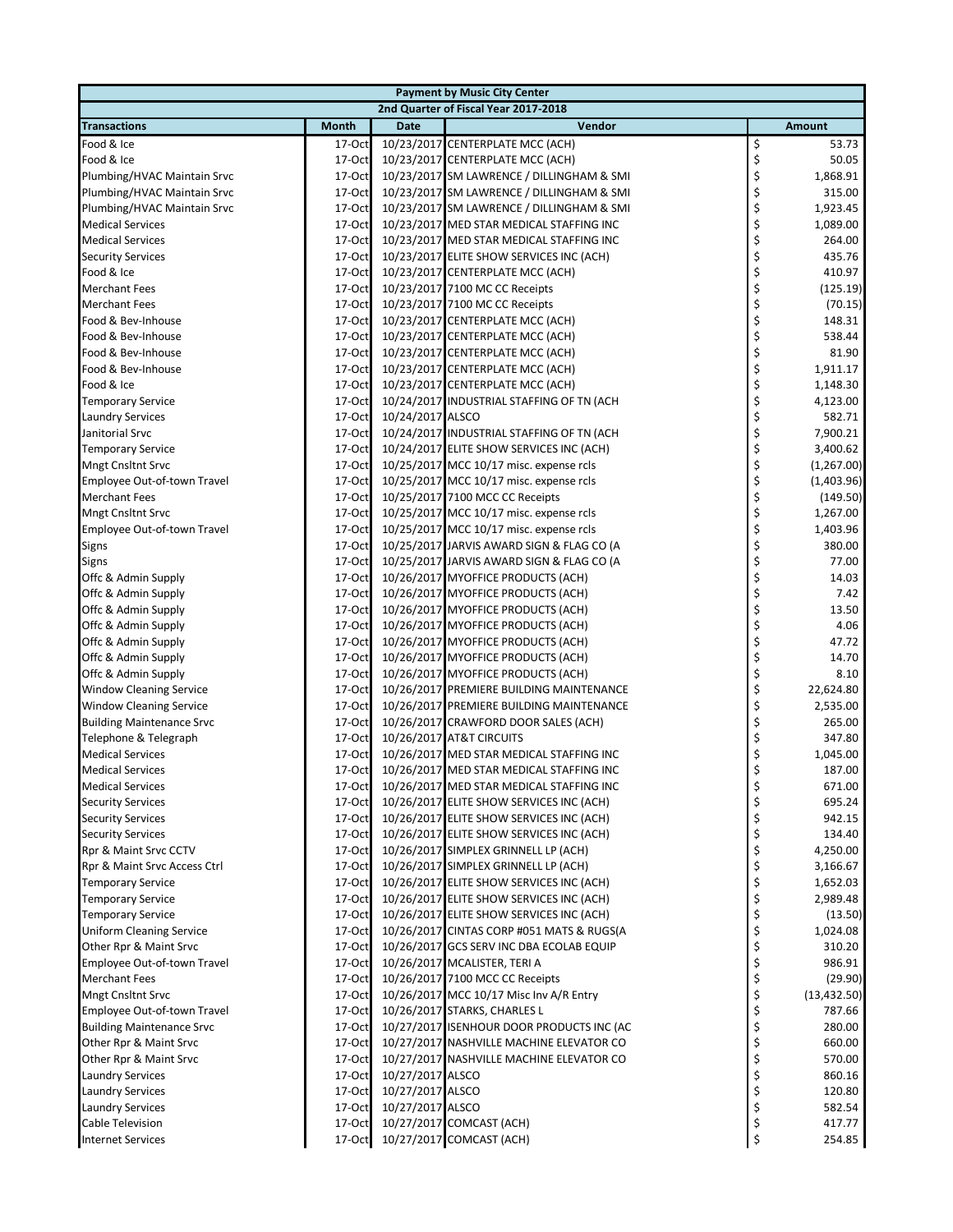| <b>Payment by Music City Center</b>  |              |                  |                                           |    |               |  |  |
|--------------------------------------|--------------|------------------|-------------------------------------------|----|---------------|--|--|
| 2nd Quarter of Fiscal Year 2017-2018 |              |                  |                                           |    |               |  |  |
| <b>Transactions</b>                  | <b>Month</b> | <b>Date</b>      | Vendor                                    |    | <b>Amount</b> |  |  |
| <b>Medical Services</b>              | 17-Oct       |                  | 10/27/2017 MED STAR MEDICAL STAFFING INC  | \$ | 935.00        |  |  |
| <b>Medical Services</b>              | 17-Oct       |                  | 10/27/2017 MED STAR MEDICAL STAFFING INC  | \$ | 990.00        |  |  |
| Repair & Maint Supply                | 17-Oct       |                  | 10/27/2017 BATTERIES PLUS LLC (NASHVILLE) | \$ | 55.55         |  |  |
| Other Rpr & Maint Srvc               | 17-Oct       |                  | 10/27/2017 FOOD EQUIPMENT SERVICES CO LLC | \$ | 2,224.65      |  |  |
| <b>Merchant Fees</b>                 | 17-Oct       |                  | 10/27/2017 7100 MCC CC Receipts           | \$ | (18.40)       |  |  |
| Other Rpr & Maint Srvc               | 17-Oct       |                  | 10/28/2017 CONVENTION PROD RIGGING INC (A | \$ | 539.00        |  |  |
| <b>HHold &amp; Jnitr Supply</b>      | 17-Oct       |                  | 10/30/2017 AMERICAN PAPER & TWINE CO (ACH | \$ | 21.73         |  |  |
| Printing/Binding                     | 17-Oct       |                  | 10/30/2017 RICOH USA INC (ACH)            | \$ | 46.00         |  |  |
| Printing/Binding                     | 17-Oct       |                  | 10/30/2017 RICOH USA INC (ACH)            | \$ | 46.00         |  |  |
| Printing/Binding                     | $17$ -Oct    |                  | 10/30/2017 RICOH USA INC (ACH)            | \$ | 46.00         |  |  |
| Printing/Binding                     | 17-Oct       |                  | 10/30/2017 RICOH USA INC (ACH)            | \$ | 46.00         |  |  |
| Printing/Binding                     | 17-Oct       |                  | 10/30/2017 RICOH USA INC (ACH)            | \$ | 46.00         |  |  |
| Printing/Binding                     | 17-Oct       |                  | 10/30/2017 RICOH USA INC (ACH)            | \$ | 46.00         |  |  |
| Printing/Binding                     | 17-Oct       |                  | 10/30/2017 RICOH USA INC (ACH)            | \$ | 46.00         |  |  |
| Miscellaneous/Other                  | 17-Oct       |                  | 10/30/2017 7100 MCC Cash Receipts         | \$ | (600.00)      |  |  |
| <b>Merchant Fees</b>                 | 17-Oct       |                  | 10/30/2017 7100 MCC CC Receipts           | \$ | (29.90)       |  |  |
| Offc & Admin Supply                  | 17-Oct       |                  | 10/30/2017 MYOFFICE PRODUCTS (ACH)        | \$ | 16.20         |  |  |
| Other Rpr & Maint Srvc               | 17-Oct       |                  | 10/31/2017 RICOH USA INC (ACH)            | \$ | 321.06        |  |  |
| Other Rpr & Maint Srvc               | 17-Oct       |                  | 10/31/2017 RICOH USA INC (ACH)            | \$ | 352.38        |  |  |
| Other Rpr & Maint Srvc               | 17-Oct       |                  | 10/31/2017 RICOH USA INC (ACH)            | \$ | 532.47        |  |  |
| Other Rpr & Maint Srvc               | 17-Oct       |                  | 10/31/2017 RICOH USA INC (ACH)            | \$ | 135.87        |  |  |
| Other Rpr & Maint Srvc               | 17-Oct       |                  | 10/31/2017 RICOH USA INC (ACH)            | \$ | 725.03        |  |  |
| Offc & Admin Supply                  | 17-Oct       |                  | 10/31/2017 MYOFFICE PRODUCTS (ACH)        | \$ | 11.07         |  |  |
| Food & Ice                           | 17-Oct       |                  | 10/31/2017 CENTERPLATE MCC (ACH)          | \$ | 41.67         |  |  |
| Food & Ice                           | 17-Oct       |                  | 10/31/2017 CENTERPLATE MCC (ACH)          | \$ | 33.30         |  |  |
| Food & Ice                           | 17-Oct       |                  | 10/31/2017 CENTERPLATE MCC (ACH)          | \$ | 36.26         |  |  |
| Electric                             | 17-Oct       |                  | 10/31/2017 NASHVILLE ELECTRIC SERVICE CO  | \$ | 117,049.34    |  |  |
| Water                                | 17-Oct       |                  | 10/31/2017 W&S/10/17/WATER IDB            | \$ | 3,174.86      |  |  |
| Water                                | 17-Oct       |                  | 10/31/2017 W&S/10/17/SEWER IDB            | \$ | 3,676.61      |  |  |
| Gas                                  | 17-Oct       |                  | 10/31/2017 PIEDMONT NATURAL GAS CO (METRO | \$ | 3,166.71      |  |  |
| Stormwater                           | 17-Oct       |                  | 10/31/2017 W&S/10/17/STORM IDB            | \$ | 1,980.00      |  |  |
| Landscaping Srvc                     | 17-Oct       |                  | 10/31/2017 REED LANDSCAPING INC (ACH)     | \$ | 2,800.00      |  |  |
| Landscaping Srvc                     | 17-Oct       |                  | 10/31/2017 MCC PCC MUSIC CITY CENTER      | \$ | 19.63         |  |  |
| Pest Control Srvc                    | 17-Oct       |                  | 10/31/2017 MIDDLE TN EXTERMINATING (ACH)  | \$ | 1,407.00      |  |  |
| <b>Building Maintenance Srvc</b>     | 17-Oct       |                  | 10/31/2017 MCC 10/17 BAKER ROOF RCLS      | \$ | (1,311.28)    |  |  |
| <b>Building Maintenance Srvc</b>     | 17-Oct       |                  | 10/31/2017 PREMIERE BUILDING MAINTENANCE  | \$ | 12,495.00     |  |  |
| Plumbing/HVAC Maintain Srvc          | 17-Oct       |                  | 10/31/2017 ROTO ROOTER (ACH)              | \$ | 656.95        |  |  |
| Rpr & Maint Srvc Bld Auto            | 17-Oct       |                  | 10/31/2017 MCC 10/17 BLD AUTO RCLS        | \$ | (0.12)        |  |  |
| Rpr & Maint Srvc Bld Auto            | 17-Oct       |                  | 10/31/2017 MCC 10/17 BLD AUTO RCLS        | \$ | 10,337.53     |  |  |
| Rpr & Maint Srvc HVAC                | 17-Oct       |                  | 10/31/2017 MCC 10/17 BLD AUTO RCLS        | \$ | (10, 337.53)  |  |  |
| Rpr & Maint Srvc Green Roof          | $17 - Oct$   |                  | 10/31/2017 MCC 10/17 BAKER ROOF RCLS      | Ş  | 1,311.28      |  |  |
| Other Rpr & Maint Srvc               | $17$ -Oct    |                  | 10/31/2017 RICOH USA INC (ACH)            | \$ | 48.73         |  |  |
| Other Rpr & Maint Srvc               | 17-Oct       |                  | 10/31/2017 RICOH USA INC (ACH)            | \$ | 52.08         |  |  |
| Other Rpr & Maint Srvc               | 17-Oct       |                  | 10/31/2017 RICOH USA INC (ACH)            | \$ | 93.05         |  |  |
| Other Rpr & Maint Srvc               | 17-Oct       |                  | 10/31/2017 RICOH USA INC (ACH)            | \$ | 12.44         |  |  |
| Rpr & Maint Srvc Green Roof          | 17-Oct       |                  | 10/31/2017 GREENRISE TECHNOLOGIES (ACH)   | \$ | 5,775.51      |  |  |
| Other Rpr & Maint Srvc               | 17-Oct       |                  | 10/31/2017 RICOH USA INC (ACH)            | \$ | 89.73         |  |  |
| Rpr & Maint Srvc Bld Auto            | 17-Oct       |                  | 10/31/2017 JOHNSON CONTROLS INC/CARDKEY ( | \$ | 3,445.83      |  |  |
| Rpr & Maint Srvc Green Roof          | 17-Oct       |                  | 10/31/2017 BAKER ROOFING CO (ACH)         | \$ | 2,500.00      |  |  |
| Rent Storage/Safety Box              | 17-Oct       |                  | 10/31/2017 CONTRACT CARPETS SALES CO      | \$ | 795.00        |  |  |
| Refuse Disposal-Reimb                | 17-Oct       |                  | 10/31/2017 REPUBLIC SVCS NASH /ALLIED WAS | \$ | 6,086.85      |  |  |
| <b>Temporary Service</b>             | 17-Oct       |                  | 10/31/2017 MCC 10/17 AR RCLS              | \$ | (2,292.50)    |  |  |
| <b>Temporary Service</b>             | 17-Oct       |                  | 10/31/2017 INDUSTRIAL STAFFING OF TN (ACH | \$ | 4,684.94      |  |  |
| <b>Temporary Service</b>             | 17-Oct       |                  | 10/31/2017 INDUSTRIAL STAFFING OF TN (ACH | \$ | 8,495.39      |  |  |
| <b>Temporary Service</b>             | 17-Oct       |                  | 10/31/2017 INDUSTRIAL STAFFING OF TN (ACH | \$ | 6,676.61      |  |  |
| <b>Laundry Services</b>              | 17-Oct       | 10/31/2017 ALSCO |                                           | \$ | 582.54        |  |  |
| <b>Laundry Services</b>              | 17-Oct       | 10/31/2017 ALSCO |                                           | \$ | 77.05         |  |  |
| <b>Laundry Services</b>              | 17-Oct       | 10/31/2017 ALSCO |                                           | \$ | 120.80        |  |  |
| Janitorial Srvc                      | 17-Oct       |                  | 10/31/2017 INDUSTRIAL STAFFING OF TN (ACH | \$ | 7,474.61      |  |  |
| Janitorial Srvc                      | $17$ -Oct    |                  | 10/31/2017 INDUSTRIAL STAFFING OF TN (ACH | \$ | 9,693.44      |  |  |
| Janitorial Srvc                      | 17-Oct       |                  | 10/31/2017 INDUSTRIAL STAFFING OF TN (ACH | \$ | 9,809.43      |  |  |
| Temporary Service-Reimb              | 17-Oct       |                  | 10/31/2017 MCC 10/17 AR RCLS              | \$ | 2,292.50      |  |  |
| <b>Building Maintenance Srvc</b>     | 17-Oct       |                  | 10/31/2017 CRAWFORD DOOR SALES (ACH)      | \$ | 445.00        |  |  |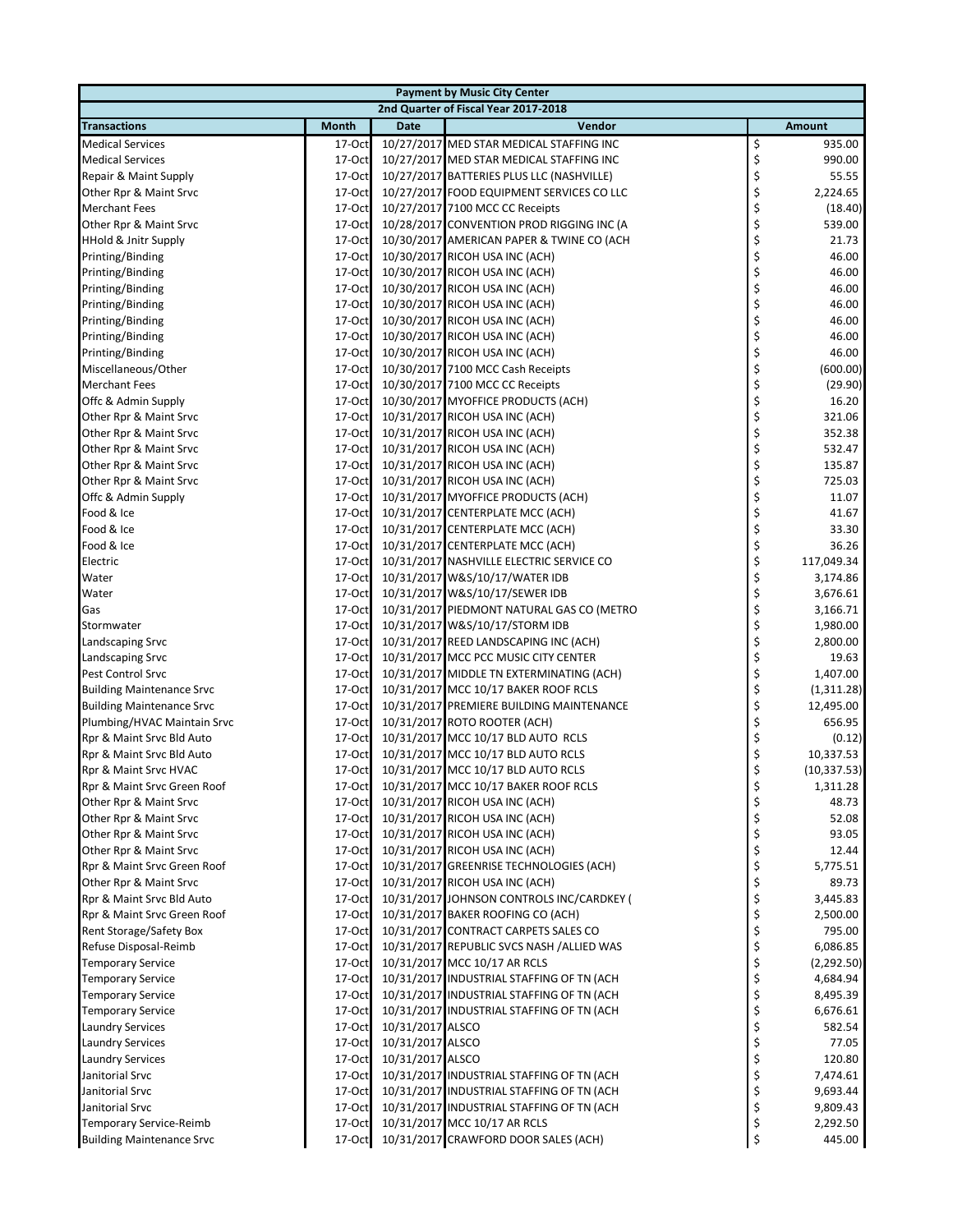| <b>Payment by Music City Center</b> |              |             |                                           |    |            |  |  |
|-------------------------------------|--------------|-------------|-------------------------------------------|----|------------|--|--|
|                                     |              |             | 2nd Quarter of Fiscal Year 2017-2018      |    |            |  |  |
| <b>Transactions</b>                 | <b>Month</b> | <b>Date</b> | Vendor                                    |    | Amount     |  |  |
| <b>Building Maintenance Srvc</b>    | 17-Oct       |             | 10/31/2017 CRAWFORD DOOR SALES (ACH)      | \$ | 295.00     |  |  |
| <b>Building Maintenance Srvc</b>    | 17-Oct       |             | 10/31/2017 TENNANT CO (ACH)               | \$ | 628.13     |  |  |
| Other Rpr & Maint Srvc              | 17-Oct       |             | 10/31/2017 RICOH USA INC (ACH)            | \$ | 132.37     |  |  |
| Other Rpr & Maint Srvc              | 17-Oct       |             | 10/31/2017 RICOH USA INC (ACH)            | \$ | 151.46     |  |  |
| Other Rpr & Maint Srvc              | $17-Oct$     |             | 10/31/2017 RICOH USA INC (ACH)            | \$ | 74.41      |  |  |
| Other Rpr & Maint Srvc              | 17-Oct       |             | 10/31/2017 RICOH USA INC (ACH)            | \$ | 31.11      |  |  |
| Other Rpr & Maint Srvc              | 17-Oct       |             | 10/31/2017 RICOH USA INC (ACH)            | \$ | 217.45     |  |  |
| Cable Television                    | $17-Oct$     |             | 10/31/2017 AT&T CIRCUITS                  | \$ | 130.42     |  |  |
| <b>Mngt Cnsltnt Srvc</b>            | 17-Oct       |             | 10/31/2017 PINNACLE NATIONAL BANK (MCC CC | \$ | 45.00      |  |  |
| <b>Internet Services</b>            | 17-Oct       |             | 10/31/2017 PINNACLE NATIONAL BANK (MCC CC | \$ | 50.34      |  |  |
| <b>Internet Services</b>            | 17-Oct       |             | 10/31/2017 PINNACLE NATIONAL BANK (MCC CC | \$ | 30.00      |  |  |
| Telephone & Telegraph               | 17-Oct       |             | 10/31/2017 AT&T (PO BOX 105320)(105262)(7 | \$ | 300.00     |  |  |
| Other Rpr & Maint Srvc              | $17-Oct$     |             | 10/31/2017 RICOH USA INC (ACH)            | \$ | 132.37     |  |  |
| Other Rpr & Maint Srvc              | 17-Oct       |             | 10/31/2017 RICOH USA INC (ACH)            | \$ | 151.46     |  |  |
| Other Rpr & Maint Srvc              | $17-Oct$     |             | 10/31/2017 RICOH USA INC (ACH)            | \$ | 74.41      |  |  |
| Other Rpr & Maint Srvc              | 17-Oct       |             | 10/31/2017 RICOH USA INC (ACH)            | \$ | 31.11      |  |  |
| Other Rpr & Maint Srvc              | 17-Oct       |             | 10/31/2017 RICOH USA INC (ACH)            | \$ | 217.45     |  |  |
| Computer Software                   | 17-Oct       |             | 10/31/2017 NET TANGO INC (ACH)            | \$ | 400.00     |  |  |
| Software License                    | 17-Oct       |             | 10/31/2017 PINNACLE NATIONAL BANK (MCC CC | \$ | 32.95      |  |  |
| <b>Medical Services</b>             | 17-Oct       |             | 10/31/2017 MED STAR MEDICAL STAFFING INC  | \$ | 286.00     |  |  |
| <b>Medical Services</b>             | 17-Oct       |             | 10/31/2017 MED STAR MEDICAL STAFFING INC  | \$ | 671.00     |  |  |
| <b>Medical Services</b>             | $17-Oct$     |             | 10/31/2017 MED STAR MEDICAL STAFFING INC  | \$ | 110.00     |  |  |
| <b>Medical Services</b>             | $17-Oct$     |             | 10/31/2017 MED STAR MEDICAL STAFFING INC  | \$ | 1,639.00   |  |  |
| <b>Security Services</b>            | 17-Oct       |             | 10/31/2017 ELITE SHOW SERVICES INC (ACH)  | \$ | 873.60     |  |  |
|                                     | 17-Oct       |             | 10/31/2017 ELITE SHOW SERVICES INC (ACH)  | \$ | 1,046.17   |  |  |
| <b>Security Services</b>            | 17-Oct       |             | 10/31/2017 ELITE SHOW SERVICES INC (ACH)  | \$ | 12,618.01  |  |  |
| <b>Security Services</b>            |              |             |                                           |    |            |  |  |
| <b>Security Services</b>            | 17-Oct       |             | 10/31/2017 ELITE SHOW SERVICES INC (ACH)  | \$ | 2,003.86   |  |  |
| Other Rpr & Maint Srvc              | 17-Oct       |             | 10/31/2017 SIMPLEX GRINNELL LP (ACH)      | \$ | 71.60      |  |  |
| Other Rpr & Maint Srvc              | 17-Oct       |             | 10/31/2017 SIMPLEX GRINNELL LP (ACH)      | \$ | 2,207.02   |  |  |
| Other Rpr & Maint Srvc              | $17-Oct$     |             | 10/31/2017 WIRELESS PLUS INC (ACH)        | \$ | 10.00      |  |  |
| Other Rpr & Maint Srvc              | 17-Oct       |             | 10/31/2017 WIRELESS PLUS INC (ACH)        | \$ | 494.00     |  |  |
| Other Rpr & Maint Srvc              | 17-Oct       |             | 10/31/2017 WIRELESS PLUS INC (ACH)        | \$ | 601.00     |  |  |
| <b>Temporary Service</b>            | $17-Oct$     |             | 10/31/2017 ELITE SHOW SERVICES INC (ACH)  | \$ | 1,148.28   |  |  |
| <b>Temporary Service</b>            | 17-Oct       |             | 10/31/2017 ELITE SHOW SERVICES INC (ACH)  | \$ | 2,255.40   |  |  |
| <b>Temporary Service</b>            | 17-Oct       |             | 10/31/2017 ELITE SHOW SERVICES INC (ACH)  | \$ | (18.50)    |  |  |
| <b>Temporary Service</b>            | 17-Oct       |             | 10/31/2017 ELITE SHOW SERVICES INC (ACH)  | \$ | 1,813.47   |  |  |
| <b>Temporary Service</b>            | 17-Oct       |             | 10/31/2017 ELITE SHOW SERVICES INC (ACH)  | \$ | (10.00)    |  |  |
| <b>Temporary Service</b>            | $17-Oct$     |             | 10/31/2017 ELITE SHOW SERVICES INC (ACH)  | \$ | 4,276.80   |  |  |
| <b>Temporary Service</b>            | 17-Oct       |             | 10/31/2017 ELITE SHOW SERVICES INC (ACH)  | \$ | 1,656.67   |  |  |
| <b>Temporary Service</b>            | $17-Oct$     |             | 10/31/2017 ELITE SHOW SERVICES INC (ACH)  | \$ | (207.35)   |  |  |
| <b>Temporary Service</b>            | $17 - Oct$   |             | 10/31/2017 ELITE SHOW SERVICES INC (ACH)  | Ş  | 538.70     |  |  |
| <b>Temporary Service</b>            | 17-Oct       |             | 10/31/2017 ELITE SHOW SERVICES INC (ACH)  | \$ | 1,786.44   |  |  |
| <b>Temporary Service</b>            | 17-Oct       |             | 10/31/2017 ELITE SHOW SERVICES INC (ACH)  | \$ | (121.00)   |  |  |
| <b>Temporary Service</b>            | $17-Oct$     |             | 10/31/2017 ELITE SHOW SERVICES INC (ACH)  | \$ | 5,460.40   |  |  |
| <b>Temporary Service</b>            | $17-Oct$     |             | 10/31/2017 ELITE SHOW SERVICES INC (ACH)  | \$ | (149.50)   |  |  |
| Uniform Cleaning Service            | 17-Oct       |             | 10/31/2017 CINTAS CORP #051 MATS & RUGS(A | \$ | 2,075.90   |  |  |
| <b>Valet Services</b>               | $17-Oct$     |             | 10/31/2017 TOWNE HOLDINGS LLC (ACH)       | \$ | 2,102.60   |  |  |
| Other Rpr & Maint Srvc              | $17-Oct$     |             | 10/31/2017 MCC Misc Inv A/R entry 10/17   | \$ | (4,926.37) |  |  |
| Other Rpr & Maint Srvc              | 17-Oct       |             | 10/31/2017 RICOH USA INC (ACH)            | \$ | 847.69     |  |  |
| Other Rpr & Maint Srvc              | 17-Oct       |             | 10/31/2017 RICOH USA INC (ACH)            | \$ | 884.33     |  |  |
| Other Rpr & Maint Srvc              | 17-Oct       |             | 10/31/2017 RICOH USA INC (ACH)            | \$ | 1,160.92   |  |  |
| Other Rpr & Maint Srvc              | 17-Oct       |             | 10/31/2017 RICOH USA INC (ACH)            | \$ | 290.10     |  |  |
| Other Rpr & Maint Srvc              | 17-Oct       |             | 10/31/2017 FOOD EQUIPMENT SERVICES CO LLC | \$ | 128.68     |  |  |
| Other Rpr & Maint Srvc              | 17-Oct       |             | 10/31/2017 FOOD EQUIPMENT SERVICES CO LLC | \$ | 202.00     |  |  |
| Other Rpr & Maint Srvc              | $17-Oct$     |             | 10/31/2017 RICOH USA INC (ACH)            | \$ | 1,743.33   |  |  |
| Other Rpr & Maint Srvc              | $17-Oct$     |             | 10/31/2017 GCS SERV INC DBA ECOLAB EQUIP  | \$ | 710.85     |  |  |
| Offc & Admin Supply                 | 17-Oct       |             | 10/31/2017 MCC PCC MUSIC CITY CENTER      | \$ | 2.38       |  |  |
| Employee Out-of-town Travel         | 17-Oct       |             | 10/31/2017 PINNACLE NATIONAL BANK (MCC CC | \$ | 1,547.45   |  |  |
| Employee Air Travel                 | 17-Oct       |             | 10/31/2017 PINNACLE NATIONAL BANK (MCC CC | \$ | 338.97     |  |  |
| Employee Local Travel/Park          | 17-Oct       |             | 10/31/2017 MCC PCC MUSIC CITY CENTER      | \$ | 14.00      |  |  |
| Registration                        | 17-Oct       |             | 10/31/2017 PINNACLE NATIONAL BANK (MCC CC | \$ | 2,689.25   |  |  |
| Other Rpr & Maint Srvc              | 17-Oct       |             | 10/31/2017 RICOH USA INC (ACH)            | \$ | 243.65     |  |  |
| Other Rpr & Maint Srvc              | 17-Oct       |             | 10/31/2017 RICOH USA INC (ACH)            | \$ | 260.39     |  |  |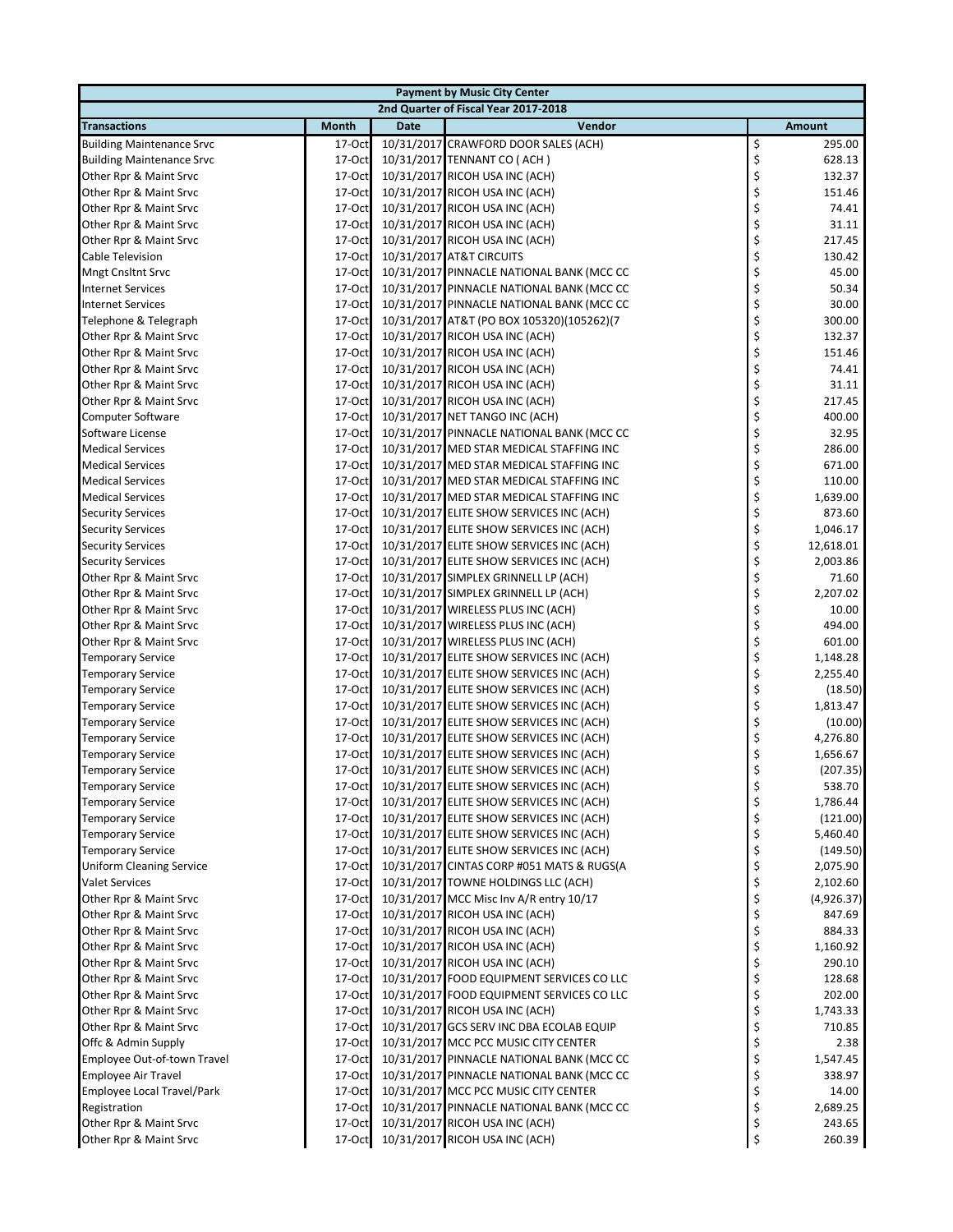| <b>Payment by Music City Center</b>              |                      |             |                                                                                     |          |                  |  |  |
|--------------------------------------------------|----------------------|-------------|-------------------------------------------------------------------------------------|----------|------------------|--|--|
|                                                  |                      |             | 2nd Quarter of Fiscal Year 2017-2018                                                |          |                  |  |  |
| <b>Transactions</b>                              | <b>Month</b>         | <b>Date</b> | Vendor                                                                              |          | <b>Amount</b>    |  |  |
| Other Rpr & Maint Srvc                           | 17-Oct               |             | 10/31/2017 RICOH USA INC (ACH)                                                      | \$       | 465.23           |  |  |
| Other Rpr & Maint Srvc                           | 17-Oct               |             | 10/31/2017 RICOH USA INC (ACH)                                                      | \$       | 62.22            |  |  |
| Other Rpr & Maint Srvc                           | 17-Oct               |             | 10/31/2017 RICOH USA INC (ACH)                                                      | \$       | 448.65           |  |  |
| Host & Hostess                                   | $17-Oct$             |             | 10/31/2017 PINNACLE NATIONAL BANK (MCC CC                                           | \$       | 301.40           |  |  |
| Food & Ice                                       | 17-Oct               |             | 10/31/2017 CENTERPLATE MCC (ACH)                                                    | \$       | 35.82            |  |  |
| Food & Ice                                       | 17-Oct               |             | 10/31/2017 CENTERPLATE MCC (ACH)                                                    | \$       | 234.30           |  |  |
| Awrd Rwrd Royalty                                | 17-Oct               |             | 10/31/2017 MCC PCC MUSIC CITY CENTER                                                | \$       | 17.99            |  |  |
| Other Rpr & Maint Srvc                           | 17-Oct               |             | 10/31/2017 RICOH USA INC (ACH)                                                      | \$       | 18.65            |  |  |
| Other Rpr & Maint Srvc                           | 17-Oct               |             | 10/31/2017 RICOH USA INC (ACH)                                                      | \$       | 23.20            |  |  |
| Other Rpr & Maint Srvc                           | 17-Oct               |             | 10/31/2017 RICOH USA INC (ACH)                                                      | \$       | 19.56            |  |  |
| Other Rpr & Maint Srvc                           | 17-Oct               |             | 10/31/2017 RICOH USA INC (ACH)                                                      | \$       | 6.22             |  |  |
| Other Rpr & Maint Srvc                           | $17-Oct$             |             | 10/31/2017 RICOH USA INC (ACH)                                                      | \$       | 36.63            |  |  |
| Miscellaneous/Other                              | 17-Oct               |             | 10/31/2017 MCC 10/17 AR Entry                                                       | \$       | 4.00             |  |  |
| <b>Accounting Service</b>                        | 17-Oct               |             | 10/31/2017 KPMG PEAT MARWICK LLP (ACH) P#                                           | \$       | 14,000.00        |  |  |
| Other Rpr & Maint Srvc                           | 17-Oct               |             | 10/31/2017 RICOH USA INC (ACH)                                                      | \$       | 167.85           |  |  |
| Other Rpr & Maint Srvc                           | 17-Oct               |             | 10/31/2017 RICOH USA INC (ACH)                                                      | \$       | 152.52           |  |  |
| Other Rpr & Maint Srvc                           | 17-Oct               |             | 10/31/2017 RICOH USA INC (ACH)                                                      | \$       | 208.83           |  |  |
| Other Rpr & Maint Srvc                           | 17-Oct               |             | 10/31/2017 RICOH USA INC (ACH)                                                      | \$       | 176.00           |  |  |
| Other Rpr & Maint Srvc                           | $17-Oct$             |             | 10/31/2017 RICOH USA INC (ACH)                                                      | \$       | 169.85           |  |  |
| Other Rpr & Maint Srvc                           | 17-Oct               |             | 10/31/2017 RICOH USA INC (ACH)                                                      | \$       | 56.00            |  |  |
| Other Rpr & Maint Srvc                           | 17-Oct               |             | 10/31/2017 RICOH USA INC (ACH)                                                      | \$       | 329.67           |  |  |
| Other Rpr & Maint Srvc                           | 17-Oct               |             | 10/31/2017 RICOH USA INC (ACH)                                                      | \$       | 124.44           |  |  |
| Other Rpr & Maint Srvc                           | 17-Oct               |             | 10/31/2017 RICOH USA INC (ACH)                                                      | \$       | 187.60           |  |  |
| <b>Merchant Fees</b>                             | 17-Oct               |             | 10/31/2017 7100 MCC CC Receipts                                                     | \$       | (345.00)         |  |  |
| <b>Merchant Fees</b>                             | 17-Oct               |             | 10/31/2017 7100 MCC CC Receipts                                                     | \$       | (28.75)          |  |  |
| Legal Services                                   | 17-Oct               |             | 10/31/2017 BONE MCALLESTER NORTON PLLC                                              | \$       | 6,308.61         |  |  |
| <b>Mngt Cnsltnt Srvc</b>                         | 17-Oct               |             | 10/31/2017 CUSHION EMPLOYER SER (ACH)                                               | \$       | 1,267.00         |  |  |
| <b>Mngt Cnsltnt Srvc</b>                         | 17-Oct               |             | 10/31/2017 INQUIRIES INC (ACH)                                                      | \$       | 262.00           |  |  |
| <b>Mngt Cnsltnt Srvc</b>                         | 17-Oct               |             | 10/31/2017 BARGE WAGGONER SUMNER & CANNON                                           | \$       | 4,300.00         |  |  |
| <b>Mngt Cnsltnt Srvc</b>                         | 17-Oct               |             | 10/31/2017 COMMONWEALTH DEVELOPMENT GRP I                                           | \$       | 6,775.00         |  |  |
| <b>Mngt Cnsltnt Srvc</b>                         | 17-Oct               |             | 10/31/2017 EMPL & ASSESSMENT SOL INC (E&A                                           | \$       | 18.60            |  |  |
| Employee Out-of-town Travel                      | 17-Oct               |             | 10/31/2017 PINNACLE NATIONAL BANK (MCC CC                                           | \$       | 40.30            |  |  |
| <b>Employee Air Travel</b>                       | 17-Oct               |             | 10/31/2017 PINNACLE NATIONAL BANK (MCC CC                                           | \$       | 274.96           |  |  |
| Employee Local Travel/Park                       | 17-Oct               |             | 10/31/2017 PINNACLE NATIONAL BANK (MCC CC                                           | \$       | 14.00            |  |  |
| Postage & Delivery Srvc                          | 17-Oct               |             | 10/31/2017 MCC PCC MUSIC CITY CENTER                                                | \$       | 37.93            |  |  |
| Advertising & Promot'n                           | 17-Oct               |             | 10/31/2017 PINNACLE NATIONAL BANK (MCC CC                                           | \$       | 442.00           |  |  |
| Registration                                     | $17-Oct$             |             | 10/31/2017 PINNACLE NATIONAL BANK (MCC CC                                           | \$       | 385.79           |  |  |
| Registration                                     | 17-Oct               |             | 10/31/2017 NASHVILLE HOTEL-MOTEL ASSOC                                              | \$       | 90.00            |  |  |
| <b>Membership Dues</b>                           | 17-Oct               |             | 10/31/2017 MCC PCC MUSIC CITY CENTER                                                | \$       | 8.00             |  |  |
| <b>Membership Dues</b>                           | 17-Oct               |             | 10/31/2017 PINNACLE NATIONAL BANK (MCC CC                                           | \$       | 1,039.00         |  |  |
| Other Rpr & Maint Srvc                           | 17-Octl              |             | 10/31/2017 RICOH USA INC (ACH)                                                      | Ş        | 111.91           |  |  |
| Other Rpr & Maint Srvc                           | 17-Oct               |             | 10/31/2017 RICOH USA INC (ACH)                                                      | \$       | 291.73           |  |  |
| Other Rpr & Maint Srvc                           | $17-Oct$             |             | 10/31/2017 RICOH USA INC (ACH)                                                      | \$       | 139.22           |  |  |
| Other Rpr & Maint Srvc                           | $17-Oct$             |             | 10/31/2017 RICOH USA INC (ACH)                                                      | \$       | 117.32           |  |  |
| Other Rpr & Maint Srvc                           | $17-Oct$             |             | 10/31/2017 RICOH USA INC (ACH)                                                      | \$       | 271.83           |  |  |
| Other Rpr & Maint Srvc                           | 17-Oct               |             | 10/31/2017 RICOH USA INC (ACH)                                                      | \$<br>\$ | 37.33            |  |  |
| Other Rpr & Maint Srvc                           | $17-Oct$             |             | 10/31/2017 RICOH USA INC (ACH)                                                      |          | 219.78           |  |  |
| Other Rpr & Maint Srvc<br>Other Rpr & Maint Srvc | $17-Oct$             |             | 10/31/2017 RICOH USA INC (ACH)                                                      | \$       | 124.44           |  |  |
| Food & Bev-Inhouse                               | 17-Oct               |             | 10/31/2017 RICOH USA INC (ACH)                                                      | \$<br>\$ | 272.11<br>385.55 |  |  |
| Food & Bev-Inhouse                               | 17-Oct<br>$17-Oct$   |             | 10/31/2017 CENTERPLATE MCC (ACH)<br>10/31/2017 CENTERPLATE MCC (ACH)                | \$       | 491.43           |  |  |
| Food & Bev-Inhouse                               |                      |             | 10/31/2017 CENTERPLATE MCC (ACH)                                                    | \$       |                  |  |  |
| Food & Bev-Inhouse                               | $17-Oct$<br>$17-Oct$ |             | 10/31/2017 CENTERPLATE MCC (ACH)                                                    | \$       | 173.02<br>122.29 |  |  |
| Employee Award/Gift                              | $17-Oct$             |             | 10/31/2017 PINNACLE NATIONAL BANK (MCC CC                                           | \$       | 14.15            |  |  |
|                                                  |                      |             |                                                                                     | \$       |                  |  |  |
| Employee Award/Gift<br>Employee Award/Gift       | $17-Oct$<br>17-Oct   |             | 10/31/2017 PINNACLE NATIONAL BANK (MCC CC<br>10/31/2017 NASHVILLE HOTEL-MOTEL ASSOC | \$       | 160.96<br>162.78 |  |  |
| Other Rpr & Maint Srvc                           | 17-Oct               |             | 10/31/2017 RICOH USA INC (ACH)                                                      | \$       | 206.98           |  |  |
| Other Rpr & Maint Srvc                           | 17-Oct               |             | 10/31/2017 RICOH USA INC (ACH)                                                      | \$       | 65.24            |  |  |
| Other Rpr & Maint Srvc                           | $17-Oct$             |             | 10/31/2017 RICOH USA INC (ACH)                                                      | \$       | 244.27           |  |  |
| Other Rpr & Maint Srvc                           | 17-Oct               |             | 10/31/2017 RICOH USA INC (ACH)                                                      | \$       | 152.63           |  |  |
| Other Rpr & Maint Srvc                           | $17-Oct$             |             | 10/31/2017 RICOH USA INC (ACH)                                                      | \$       | 67.70            |  |  |
| Other Rpr & Maint Srvc                           | 17-Oct               |             | 10/31/2017 RICOH USA INC (ACH)                                                      | \$       | 56.00            |  |  |
| Other Rpr & Maint Srvc                           | 17-Oct               |             | 10/31/2017 RICOH USA INC (ACH)                                                      | \$       | 363.97           |  |  |
|                                                  |                      |             |                                                                                     |          |                  |  |  |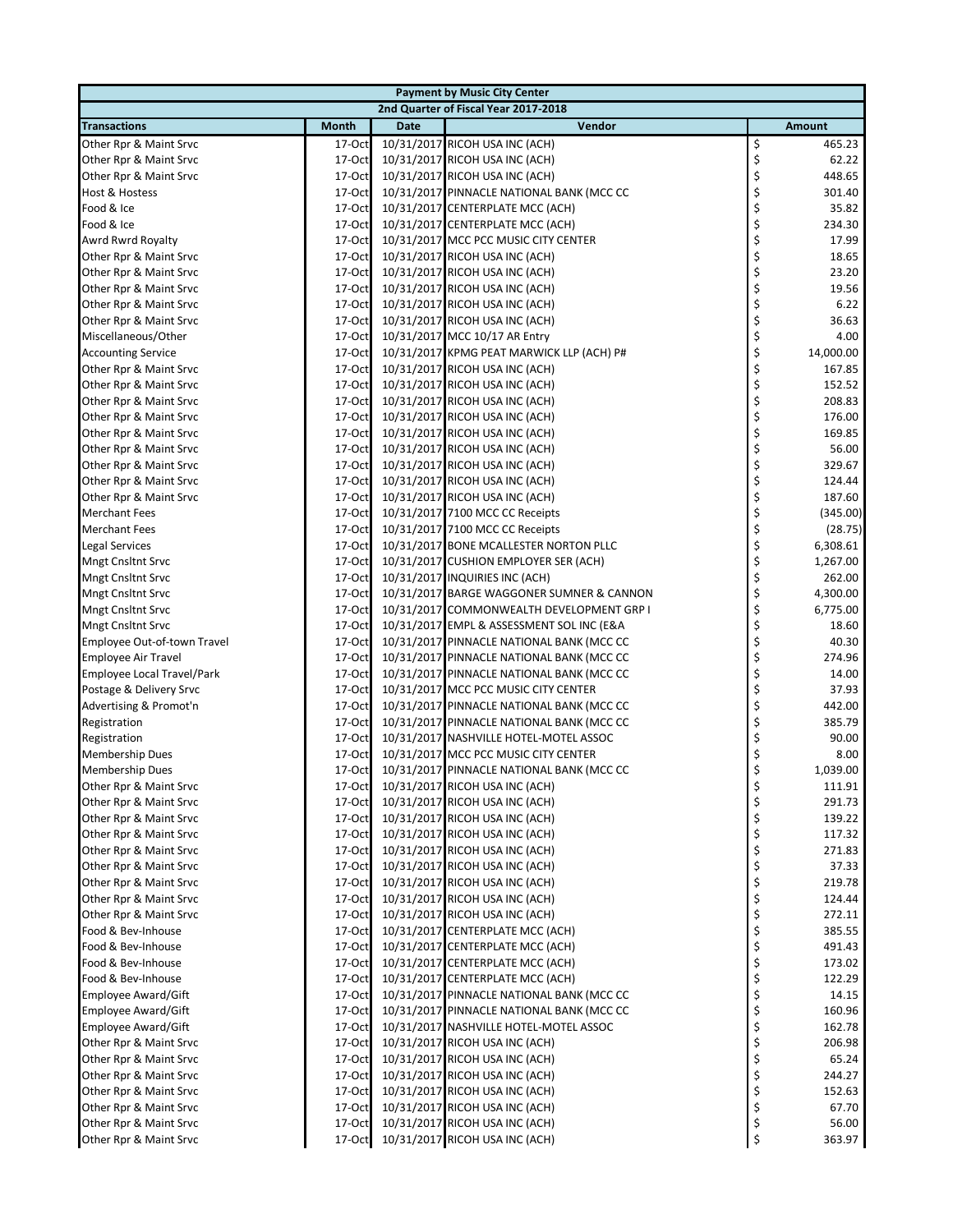| <b>Payment by Music City Center</b>                        |                  |             |                                                                                    |          |                      |  |  |  |
|------------------------------------------------------------|------------------|-------------|------------------------------------------------------------------------------------|----------|----------------------|--|--|--|
|                                                            |                  |             | 2nd Quarter of Fiscal Year 2017-2018                                               |          |                      |  |  |  |
| <b>Transactions</b>                                        | <b>Month</b>     | <b>Date</b> | Vendor                                                                             |          | <b>Amount</b>        |  |  |  |
| Other Rpr & Maint Srvc                                     | 17-Oct           |             | 10/31/2017 RICOH USA INC (ACH)                                                     | \$       | 60.75                |  |  |  |
| Other Rpr & Maint Srvc                                     | 17-Oct           |             | 10/31/2017 RICOH USA INC (ACH)                                                     | \$       | 91.81                |  |  |  |
| <b>Total</b>                                               | 17-Oct           |             |                                                                                    |          | \$1,488,453.65       |  |  |  |
|                                                            |                  |             |                                                                                    |          |                      |  |  |  |
| Rpr & Maint Srvc Solar Panel                               | 17-Nov           |             | 11/1/2017 MCC 11/17 SRVC CONTRACT RCLS                                             | \$       | 450.00               |  |  |  |
| Rpr & Maint Srvc Air Walls                                 | 17-Nov           |             | 11/1/2017 MCC 11/17 SRVC CONTRACT RCLS                                             | \$       | 3,550.00             |  |  |  |
| Rpr & Maint Srvc Crestron                                  | 17-Nov           |             | 11/1/2017 MCC 11/17 SRVC CONTRACT RCLS                                             | \$       | 2,066.66             |  |  |  |
| Info Systems Charge                                        | 17-Nov           |             | 11/1/2017 ITS 11/17 FY 18 ISF BILLING                                              | \$       | 21,266.00            |  |  |  |
| MIS Tech Revolving Charge                                  | 17-Nov           |             | 11/1/2017 ITS PC REVOLVING FD 11/17                                                | \$       | 2,205.49             |  |  |  |
| Rpr & Maint Srvc Air Walls                                 | 17-Nov           |             | 11/1/2017 MCC 11/17 SRVC CONTRACT RCLS                                             | \$       | 3,000.00             |  |  |  |
| <b>Convention Center Authority</b><br><b>Merchant Fees</b> | 17-Nov<br>17-Nov |             | 11/1/2017 ADM FY18 11/17 LOCAP BILLING<br>11/1/2017 7100 MCC CC Receipts           | \$<br>\$ | 36,800.00<br>(13.80) |  |  |  |
| <b>Merchant Fees</b>                                       | 17-Nov           |             | 11/1/2017 7100 MCC CC Receipts                                                     | \$       | (131.10)             |  |  |  |
| Insurance-Vehicles                                         | 17-Nov           |             | 11/1/2017 MCC 11/17 INSURANCE RCLS                                                 | \$       | 1,230.17             |  |  |  |
| Insurance-Workman's Comp                                   | 17-Nov           |             | 11/1/2017 MCC 11/17 INSURANCE RCLS                                                 | \$       | 10,940.67            |  |  |  |
| Insurance-Liability/PropDmg                                | 17-Nov           |             | 11/1/2017 MCC 11/17 INSURANCE RCLS                                                 | \$       | 11,287.50            |  |  |  |
| Insurance-Liability/PropDmg                                | 17-Nov           |             | 11/1/2017 MCC 11/17 INSURANCE RCLS                                                 | \$       | 251.58               |  |  |  |
| Insurance-Liability/PropDmg                                | 17-Nov           |             | 11/1/2017 MCC 11/17 INSURANCE RCLS                                                 | \$       | 3,305.42             |  |  |  |
| Insurance-Liability/PropDmg                                | 17-Nov           |             | 11/1/2017 MCC 11/17 INSURANCE RCLS                                                 | \$       | 2,766.00             |  |  |  |
| Insurance-Liability/PropDmg                                | 17-Nov           |             | 11/1/2017 MCC 11/17 INSURANCE RCLS                                                 | \$       | 2,550.00             |  |  |  |
| Insurance-Liability/PropDmg                                | 17-Nov           |             | 11/1/2017 MCC 11/17 INSURANCE RCLS                                                 | \$       | 2,104.17             |  |  |  |
| Insurance-Liability/PropDmg                                | 17-Nov           |             | 11/1/2017 MCC 11/17 INSURANCE RCLS                                                 | \$       | 7,699.69             |  |  |  |
| Insurance-Liability/PropDmg                                | 17-Nov           |             | 11/1/2017 MCC 11/17 INSURANCE RCLS                                                 | \$       | 589.58               |  |  |  |
| Insurance-Liability/PropDmg                                | 17-Nov           |             | 11/1/2017 MCC 11/17 INSURANCE RCLS                                                 | \$       | 397.17               |  |  |  |
| Insurance-Liability/PropDmg                                | 17-Nov           |             | 11/1/2017 MCC 11/17 INSURANCE RCLS                                                 | \$       | 3,408.75             |  |  |  |
| Insurance-Liability/PropDmg                                | 17-Nov           |             | 11/1/2017 MCC 11/17 INSURANCE RCLS                                                 | \$       | 2,228.58             |  |  |  |
| Insurance-Liability/PropDmg                                | 17-Nov           |             | 11/1/2017 MCC 11/17 INSURANCE RCLS                                                 | \$       | 978.67               |  |  |  |
| Insurance-Liability/PropDmg                                | 17-Nov           |             | 11/1/2017 MCC 11/17 INSURANCE RCLS                                                 | \$       | 300.00               |  |  |  |
| Regular Pay                                                | 17-Nov           |             | 11/3/2017 Payroll Labor Distribution                                               | \$       | 24,863.05            |  |  |  |
| Leave Pay<br>Overtime Pay                                  | 17-Nov           |             | 11/3/2017 Payroll Labor Distribution<br>11/3/2017 Payroll Labor Distribution       | \$<br>\$ | 320.16<br>331.69     |  |  |  |
| <b>Employer OASDI</b>                                      | 17-Nov<br>17-Nov |             | 11/3/2017 Actual Burden Journal Entries                                            | \$       | 1,495.23             |  |  |  |
| <b>Employer SSN Medical</b>                                | 17-Nov           |             | 11/3/2017 Actual Burden Journal Entries                                            | \$       | 349.70               |  |  |  |
| <b>Employer Group Health</b>                               | 17-Nov           |             | 11/3/2017 Actual Burden Journal Entries                                            | \$       | 4,674.00             |  |  |  |
| <b>Employer Dental Group</b>                               | 17-Nov           |             | 11/3/2017 Actual Burden Journal Entries                                            | \$       | 183.82               |  |  |  |
| <b>Employer Group Life</b>                                 | 17-Nov           |             | 11/3/2017 Actual Burden Journal Entries                                            | \$       | 213.00               |  |  |  |
| Cafe Plan Pre-Tax Savings                                  | 17-Nov           |             | 11/3/2017 Actual Burden Journal Entries                                            | \$       | 128.11               |  |  |  |
| CCA Employer 401K Plan                                     | 17-Nov           |             | 11/3/2017 Actual Burden Journal Entries                                            | \$       | 733.75               |  |  |  |
| Allowance-Cell/Mobile Devices                              | 17-Nov           |             | 11/3/2017 Payroll Labor Distribution                                               | \$       | 276.00               |  |  |  |
| Offc & Admin Supply                                        | 17-Nov           |             | 11/3/2017 MYOFFICE PRODUCTS (ACH)                                                  | \$       | 122.67               |  |  |  |
| Regular Pay                                                | 17-Nov           |             | 11/3/2017 Payroll Labor Distribution                                               | Ş        | 6,744.53             |  |  |  |
| Leave Pay                                                  | 17-Nov           |             | 11/3/2017 Payroll Labor Distribution                                               | \$       | 293.28               |  |  |  |
| <b>Employer OASDI</b>                                      | 17-Nov           |             | 11/3/2017 Actual Burden Journal Entries                                            | \$       | 402.59               |  |  |  |
| <b>Employer SSN Medical</b>                                | 17-Nov           |             | 11/3/2017 Actual Burden Journal Entries                                            | \$       | 94.15                |  |  |  |
| <b>Employer Group Health</b>                               | 17-Nov           |             | 11/3/2017 Actual Burden Journal Entries                                            | \$       | 1,548.00             |  |  |  |
| <b>Employer Dental Group</b>                               | 17-Nov           |             | 11/3/2017 Actual Burden Journal Entries                                            | \$       | 42.42                |  |  |  |
| Employer Group Life                                        | 17-Nov           |             | 11/3/2017 Actual Burden Journal Entries                                            | \$       | 42.60                |  |  |  |
| <b>Employer Pension</b>                                    | 17-Nov           |             | 11/3/2017 Actual Burden Journal Entries<br>11/3/2017 Actual Burden Journal Entries | \$<br>\$ | 868.47<br>5.17       |  |  |  |
| <b>FSA Pre-Tax Savings</b><br>Cafe Plan Pre-Tax Savings    | 17-Nov<br>17-Nov |             | 11/3/2017 Actual Burden Journal Entries                                            | \$       | 43.54                |  |  |  |
| Allowance-Cell/Mobile Devices                              | 17-Nov           |             | 11/3/2017 Payroll Labor Distribution                                               | \$       | 92.00                |  |  |  |
| Leave Pay                                                  | 17-Nov           |             | 11/3/2017 Payroll Labor Distribution                                               | \$       | 2,539.70             |  |  |  |
| Overtime Pay                                               | 17-Nov           |             | 11/3/2017 Payroll Labor Distribution                                               | \$       | 2,779.17             |  |  |  |
| <b>Employer OASDI</b>                                      | 17-Nov           |             | 11/3/2017 Actual Burden Journal Entries                                            | \$       | 2,107.89             |  |  |  |
| <b>Employer SSN Medical</b>                                | 17-Nov           |             | 11/3/2017 Actual Burden Journal Entries                                            | \$       | 492.95               |  |  |  |
| <b>Employer Group Health</b>                               | 17-Nov           |             | 11/3/2017 Actual Burden Journal Entries                                            | \$       | 5,806.98             |  |  |  |
| <b>Employer Dental Group</b>                               | 17-Nov           |             | 11/3/2017 Actual Burden Journal Entries                                            | \$       | 230.95               |  |  |  |
| <b>Employer Group Life</b>                                 | 17-Nov           |             | 11/3/2017 Actual Burden Journal Entries                                            | \$       | 246.13               |  |  |  |
| Cafe Plan Pre-Tax Savings                                  | 17-Nov           |             | 11/3/2017 Actual Burden Journal Entries                                            | \$       | 158.47               |  |  |  |
| CCA Employer 401K Plan                                     | 17-Nov           |             | 11/3/2017 Actual Burden Journal Entries                                            | \$       | 850.75               |  |  |  |
| Allowance-Cell/Mobile Devices                              | 17-Nov           |             | 11/3/2017 Payroll Labor Distribution                                               | \$       | 92.00                |  |  |  |
| <b>Regular Pay</b>                                         | 17-Nov           |             | 11/3/2017 Payroll Labor Distribution                                               | \$       | 45,985.26            |  |  |  |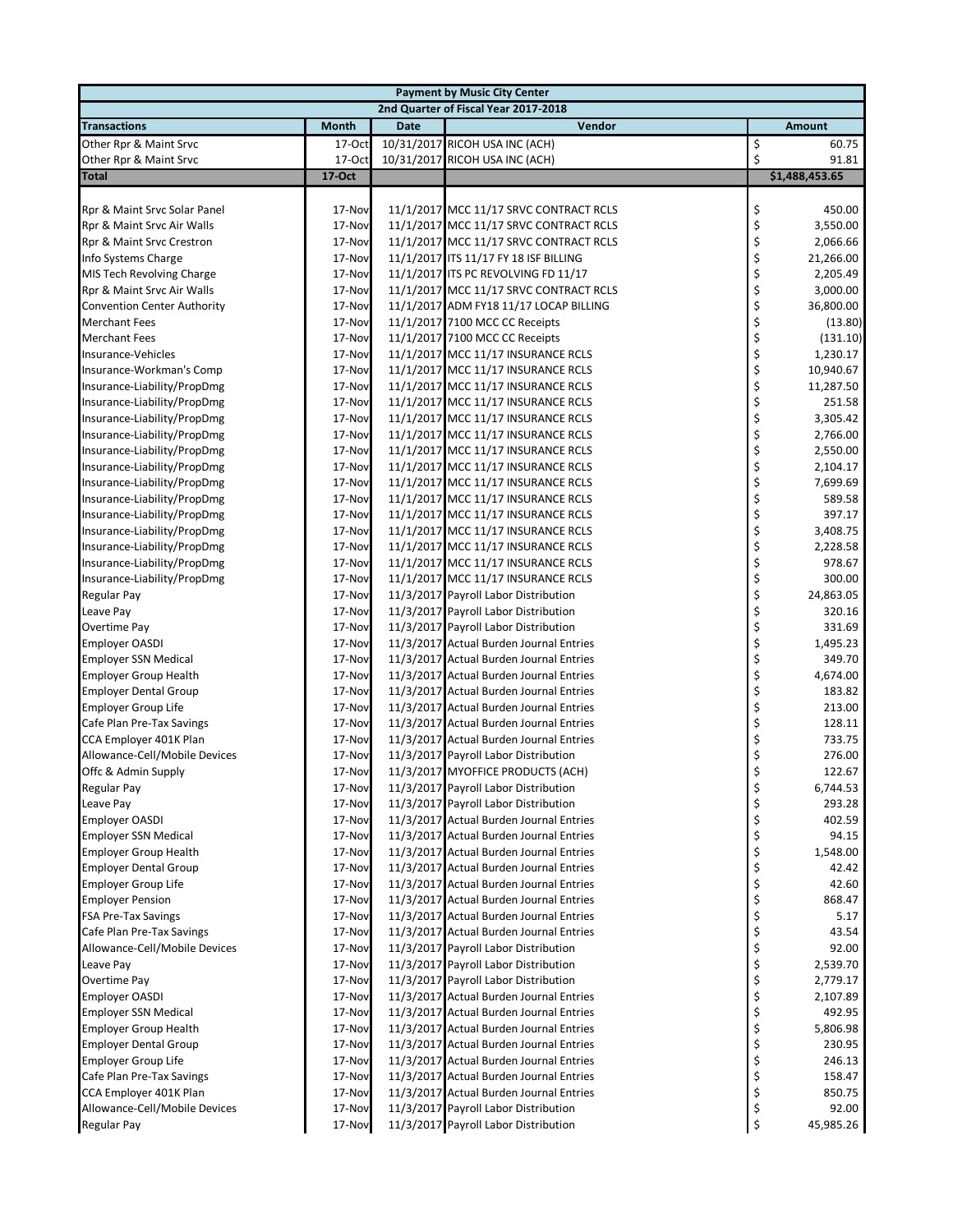| <b>Payment by Music City Center</b> |              |             |                                         |    |           |  |  |  |
|-------------------------------------|--------------|-------------|-----------------------------------------|----|-----------|--|--|--|
|                                     |              |             | 2nd Quarter of Fiscal Year 2017-2018    |    |           |  |  |  |
| <b>Transactions</b>                 | <b>Month</b> | <b>Date</b> | Vendor                                  |    | Amount    |  |  |  |
| Leave Pay                           | 17-Nov       |             | 11/3/2017 Payroll Labor Distribution    | \$ | 2,030.21  |  |  |  |
| <b>Holiday Pay</b>                  | 17-Nov       |             | 11/3/2017 Payroll Labor Distribution    | \$ | 198.08    |  |  |  |
| Overtime Pay                        | 17-Nov       |             | 11/3/2017 Payroll Labor Distribution    | \$ | 670.99    |  |  |  |
| <b>Employer OASDI</b>               | 17-Nov       |             | 11/3/2017 Actual Burden Journal Entries | \$ | 2,774.50  |  |  |  |
| <b>Employer SSN Medical</b>         | 17-Nov       |             | 11/3/2017 Actual Burden Journal Entries | \$ | 648.85    |  |  |  |
| <b>Employer Group Health</b>        | 17-Nov       |             | 11/3/2017 Actual Burden Journal Entries | \$ | 12,105.00 |  |  |  |
| <b>Employer Dental Group</b>        | 17-Nov       |             | 11/3/2017 Actual Burden Journal Entries | \$ | 452.48    |  |  |  |
| Employer Group Life                 | 17-Nov       |             | 11/3/2017 Actual Burden Journal Entries | \$ | 497.00    |  |  |  |
| Cafe Plan Pre-Tax Savings           | 17-Nov       |             | 11/3/2017 Actual Burden Journal Entries | \$ | 326.85    |  |  |  |
| CCA Employer 401K Plan              | 17-Nov       |             | 11/3/2017 Actual Burden Journal Entries | \$ | 760.59    |  |  |  |
| Allowance-Cell/Mobile Devices       | 17-Nov       |             | 11/3/2017 Payroll Labor Distribution    | \$ | 138.00    |  |  |  |
| Regular Pay                         | 17-Nov       |             | 11/3/2017 Payroll Labor Distribution    | \$ | 1,947.20  |  |  |  |
| Overtime Pay                        | 17-Nov       |             | 11/3/2017 Payroll Labor Distribution    | \$ | 10.95     |  |  |  |
| <b>Employer OASDI</b>               | 17-Nov       |             | 11/3/2017 Actual Burden Journal Entries | \$ | 106.72    |  |  |  |
| <b>Employer SSN Medical</b>         | 17-Nov       |             | 11/3/2017 Actual Burden Journal Entries | \$ | 24.96     |  |  |  |
| <b>Employer Group Health</b>        | 17-Nov       |             | 11/3/2017 Actual Burden Journal Entries | \$ | 654.00    |  |  |  |
| <b>Employer Dental Group</b>        | 17-Nov       |             | 11/3/2017 Actual Burden Journal Entries | \$ | 14.14     |  |  |  |
| <b>Employer Group Life</b>          | 17-Nov       |             | 11/3/2017 Actual Burden Journal Entries | \$ | 14.20     |  |  |  |
| <b>Employer Pension</b>             | 17-Nov       |             | 11/3/2017 Actual Burden Journal Entries | \$ | 241.64    |  |  |  |
| Cafe Plan Pre-Tax Savings           | 17-Nov       |             | 11/3/2017 Actual Burden Journal Entries | \$ | 18.12     |  |  |  |
| Leave Pay                           | 17-Nov       |             | 11/3/2017 Payroll Labor Distribution    | \$ | 910.56    |  |  |  |
| Overtime Pay                        | 17-Nov       |             | 11/3/2017 Payroll Labor Distribution    | \$ | 263.07    |  |  |  |
| <b>Employer OASDI</b>               | 17-Nov       |             | 11/3/2017 Actual Burden Journal Entries | \$ | 584.65    |  |  |  |
| <b>Employer SSN Medical</b>         | 17-Nov       |             | 11/3/2017 Actual Burden Journal Entries | \$ | 136.75    |  |  |  |
| <b>Employer Group Health</b>        | 17-Nov       |             | 11/3/2017 Actual Burden Journal Entries | \$ | 3,096.00  |  |  |  |
| <b>Employer Dental Group</b>        | 17-Nov       |             | 11/3/2017 Actual Burden Journal Entries | \$ | 84.84     |  |  |  |
| <b>Employer Group Life</b>          | 17-Nov       |             | 11/3/2017 Actual Burden Journal Entries | \$ | 85.20     |  |  |  |
| Cafe Plan Pre-Tax Savings           | 17-Nov       |             | 11/3/2017 Actual Burden Journal Entries | \$ | 79.74     |  |  |  |
| CCA Employer 401K Plan              | 17-Nov       |             | 11/3/2017 Actual Burden Journal Entries | \$ | 373.59    |  |  |  |
| Allowance-Cell/Mobile Devices       | 17-Nov       |             | 11/3/2017 Payroll Labor Distribution    | \$ | 46.00     |  |  |  |
| Regular Pay                         | 17-Nov       |             | 11/3/2017 Payroll Labor Distribution    | \$ | 7,038.40  |  |  |  |
| <b>Employer OASDI</b>               | 17-Nov       |             | 11/3/2017 Actual Burden Journal Entries | \$ | 414.68    |  |  |  |
| <b>Employer SSN Medical</b>         | 17-Nov       |             | 11/3/2017 Actual Burden Journal Entries | \$ | 96.98     |  |  |  |
| <b>Employer Group Health</b>        | 17-Nov       |             | 11/3/2017 Actual Burden Journal Entries | \$ | 927.00    |  |  |  |
| <b>Employer Dental Group</b>        | 17-Nov       |             | 11/3/2017 Actual Burden Journal Entries | \$ | 28.28     |  |  |  |
| Employer Group Life                 | 17-Nov       |             | 11/3/2017 Actual Burden Journal Entries | \$ | 28.40     |  |  |  |
| <b>Employer Pension</b>             | 17-Nov       |             | 11/3/2017 Actual Burden Journal Entries | \$ | 868.54    |  |  |  |
| FSA Pre-Tax Savings                 | 17-Nov       |             | 11/3/2017 Actual Burden Journal Entries | \$ | 7.97      |  |  |  |
| Cafe Plan Pre-Tax Savings           | 17-Nov       |             | 11/3/2017 Actual Burden Journal Entries | \$ | 25.86     |  |  |  |
| Allowance-Cell/Mobile Devices       | 17-Nov       |             | 11/3/2017 Payroll Labor Distribution    | \$ | 92.00     |  |  |  |
| Regular Pay                         | 17-Nov       |             | 11/3/2017 Payroll Labor Distribution    | Ş  | 29,134.94 |  |  |  |
| Leave Pay                           | 17-Nov       |             | 11/3/2017 Payroll Labor Distribution    | \$ | 2,118.52  |  |  |  |
| Overtime Pay                        | 17-Nov       |             | 11/3/2017 Payroll Labor Distribution    | \$ | 1,580.15  |  |  |  |
| <b>Employer OASDI</b>               | 17-Nov       |             | 11/3/2017 Actual Burden Journal Entries | \$ | 1,893.69  |  |  |  |
| <b>Employer SSN Medical</b>         | 17-Nov       |             | 11/3/2017 Actual Burden Journal Entries | \$ | 442.87    |  |  |  |
| <b>Employer Group Health</b>        | 17-Nov       |             | 11/3/2017 Actual Burden Journal Entries | \$ | 6,913.98  |  |  |  |
| <b>Employer Dental Group</b>        | 17-Nov       |             | 11/3/2017 Actual Burden Journal Entries | \$ | 230.95    |  |  |  |
| <b>Employer Group Life</b>          | 17-Nov       |             | 11/3/2017 Actual Burden Journal Entries | \$ | 236.19    |  |  |  |
| Cafe Plan Pre-Tax Savings           | 17-Nov       |             | 11/3/2017 Actual Burden Journal Entries | \$ | 192.87    |  |  |  |
| CCA Employer 401K Plan              | 17-Nov       |             | 11/3/2017 Actual Burden Journal Entries | \$ | 833.64    |  |  |  |
| Allowance-Cell/Mobile Devices       | 17-Nov       |             | 11/3/2017 Payroll Labor Distribution    | \$ | 230.00    |  |  |  |
| Offc & Admin Supply                 | 17-Nov       |             | 11/3/2017 MYOFFICE PRODUCTS (ACH)       | \$ | 87.80     |  |  |  |
| Regular Pay                         | 17-Nov       |             | 11/3/2017 Payroll Labor Distribution    | \$ | 4,689.56  |  |  |  |
| Leave Pay                           | 17-Nov       |             | 11/3/2017 Payroll Labor Distribution    | \$ | 177.36    |  |  |  |
| Overtime Pay                        | 17-Nov       |             | 11/3/2017 Payroll Labor Distribution    | \$ | 1,568.77  |  |  |  |
| <b>Employer OASDI</b>               | 17-Nov       |             | 11/3/2017 Actual Burden Journal Entries | \$ | 364.08    |  |  |  |
| <b>Employer SSN Medical</b>         | 17-Nov       |             | 11/3/2017 Actual Burden Journal Entries | \$ | 85.14     |  |  |  |
| <b>Employer Group Health</b>        | 17-Nov       |             | 11/3/2017 Actual Burden Journal Entries | \$ | 1,533.00  |  |  |  |
| <b>Employer Dental Group</b>        | 17-Nov       |             | 11/3/2017 Actual Burden Journal Entries | \$ | 42.42     |  |  |  |
| Employer Group Life                 | 17-Nov       |             | 11/3/2017 Actual Burden Journal Entries | \$ | 42.60     |  |  |  |
| <b>Employer Pension</b>             | 17-Nov       |             | 11/3/2017 Actual Burden Journal Entries | \$ | 794.17    |  |  |  |
| Cafe Plan Pre-Tax Savings           | 17-Nov       |             | 11/3/2017 Actual Burden Journal Entries | \$ | 43.10     |  |  |  |
| Regular Pay                         | 17-Nov       |             | 11/3/2017 Payroll Labor Distribution    | \$ | 8,192.64  |  |  |  |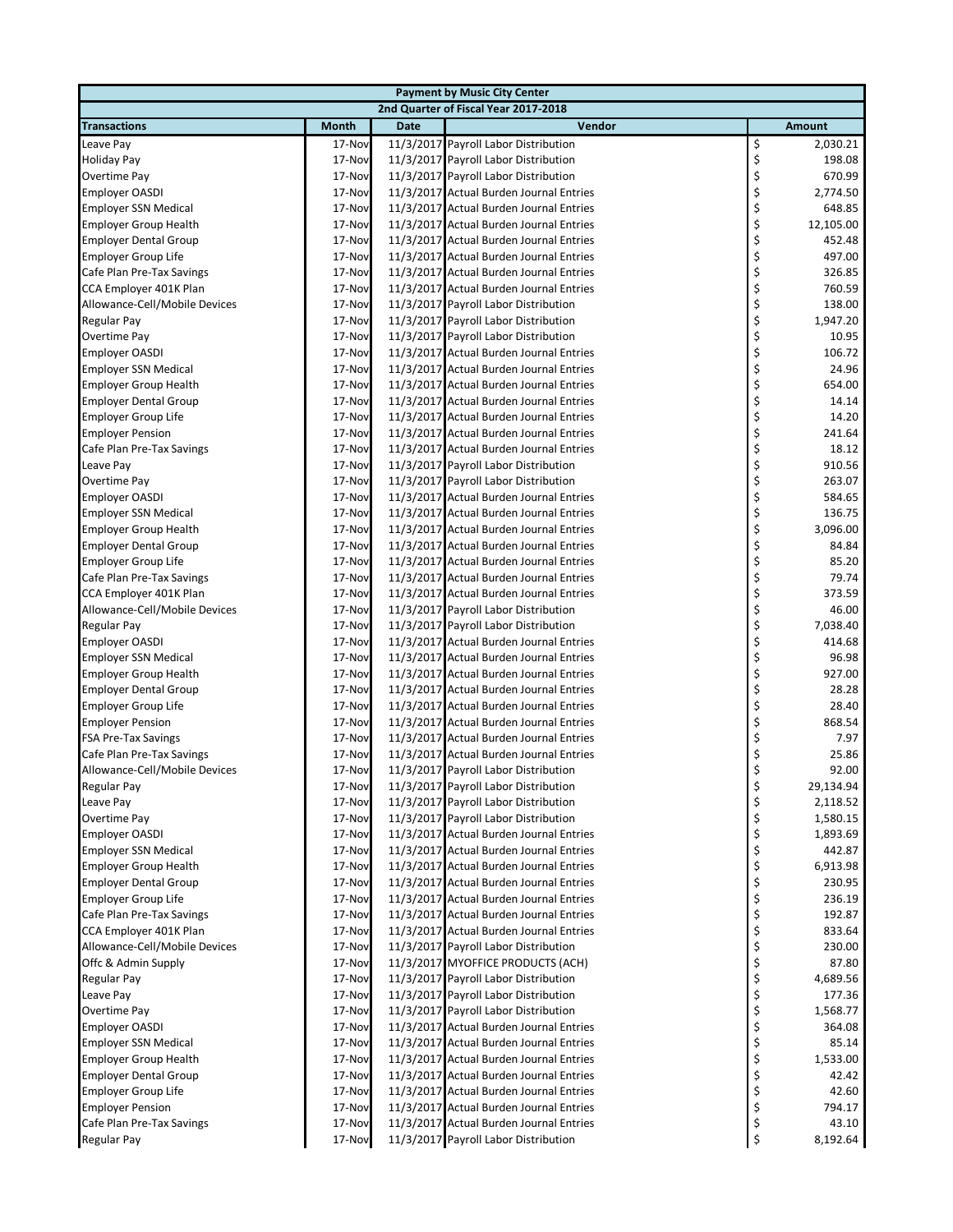| <b>Payment by Music City Center</b> |        |             |                                         |    |               |  |  |  |
|-------------------------------------|--------|-------------|-----------------------------------------|----|---------------|--|--|--|
|                                     |        |             | 2nd Quarter of Fiscal Year 2017-2018    |    |               |  |  |  |
| <b>Transactions</b>                 | Month  | <b>Date</b> | Vendor                                  |    | <b>Amount</b> |  |  |  |
| Leave Pay                           | 17-Nov |             | 11/3/2017 Payroll Labor Distribution    | \$ | 12.38         |  |  |  |
| Overtime Pay                        | 17-Nov |             | 11/3/2017 Payroll Labor Distribution    | \$ | 486.05        |  |  |  |
| <b>Employer OASDI</b>               | 17-Nov |             | 11/3/2017 Actual Burden Journal Entries | \$ | 508.63        |  |  |  |
| <b>Employer SSN Medical</b>         | 17-Nov |             | 11/3/2017 Actual Burden Journal Entries | \$ | 118.96        |  |  |  |
| <b>Employer Group Health</b>        | 17-Nov |             | 11/3/2017 Actual Burden Journal Entries | \$ | 1,511.04      |  |  |  |
| <b>Employer Dental Group</b>        | 17-Nov |             | 11/3/2017 Actual Burden Journal Entries | \$ | 61.28         |  |  |  |
| Employer Group Life                 | 17-Nov |             | 11/3/2017 Actual Burden Journal Entries | \$ | 61.54         |  |  |  |
| Cafe Plan Pre-Tax Savings           | 17-Nov |             | 11/3/2017 Actual Burden Journal Entries | \$ | 40.79         |  |  |  |
| CCA Employer 401K Plan              | 17-Nov |             | 11/3/2017 Actual Burden Journal Entries | \$ | 229.26        |  |  |  |
| Allowance-Cell/Mobile Devices       | 17-Nov |             | 11/3/2017 Payroll Labor Distribution    | \$ | 46.00         |  |  |  |
| Regular Pay                         | 17-Nov |             | 11/3/2017 Payroll Labor Distribution    | \$ | 6,614.31      |  |  |  |
| Leave Pay                           | 17-Nov |             | 11/3/2017 Payroll Labor Distribution    | \$ | 137.10        |  |  |  |
| Overtime Pay                        | 17-Nov |             | 11/3/2017 Payroll Labor Distribution    | \$ | 3.06          |  |  |  |
| <b>Employer OASDI</b>               | 17-Nov |             | 11/3/2017 Actual Burden Journal Entries | \$ | 421.53        |  |  |  |
| <b>Employer SSN Medical</b>         | 17-Nov |             | 11/3/2017 Actual Burden Journal Entries | \$ | 98.59         |  |  |  |
| <b>Employer Dental Group</b>        | 17-Nov |             | 11/3/2017 Actual Burden Journal Entries | \$ | 28.28         |  |  |  |
| Employer Group Life                 | 17-Nov |             | 11/3/2017 Actual Burden Journal Entries | \$ | 42.60         |  |  |  |
| Cafe Plan Pre-Tax Savings           | 17-Nov |             | 11/3/2017 Actual Burden Journal Entries | \$ | 0.12          |  |  |  |
| CCA Employer 401K Plan              | 17-Nov |             | 11/3/2017 Actual Burden Journal Entries | \$ | 244.72        |  |  |  |
| Allowance-Cell/Mobile Devices       | 17-Nov |             | 11/3/2017 Payroll Labor Distribution    | \$ | 46.00         |  |  |  |
| Regular Pay                         | 17-Nov |             | 11/3/2017 Payroll Labor Distribution    | \$ | 14,666.98     |  |  |  |
| Leave Pay                           | 17-Nov |             | 11/3/2017 Payroll Labor Distribution    | \$ | 3,668.22      |  |  |  |
| <b>Employer OASDI</b>               | 17-Nov |             | 11/3/2017 Actual Burden Journal Entries | \$ | 751.39        |  |  |  |
| <b>Employer SSN Medical</b>         | 17-Nov |             | 11/3/2017 Actual Burden Journal Entries | \$ | 259.96        |  |  |  |
| <b>Employer Group Health</b>        | 17-Nov |             | 11/3/2017 Actual Burden Journal Entries | \$ | 1,425.00      |  |  |  |
| <b>Employer Dental Group</b>        | 17-Nov |             | 11/3/2017 Actual Burden Journal Entries | \$ | 70.70         |  |  |  |
| Employer Group Life                 | 17-Nov |             | 11/3/2017 Actual Burden Journal Entries | \$ | 71.00         |  |  |  |
| <b>Employer Pension</b>             | 17-Nov |             | 11/3/2017 Actual Burden Journal Entries | \$ | 2,262.55      |  |  |  |
| <b>FSA Pre-Tax Savings</b>          | 17-Nov |             | 11/3/2017 Actual Burden Journal Entries | \$ | 8.93          |  |  |  |
| Cafe Plan Pre-Tax Savings           | 17-Nov |             | 11/3/2017 Actual Burden Journal Entries | \$ | 39.72         |  |  |  |
| Allowance-Cell/Mobile Devices       | 17-Nov |             | 11/3/2017 Payroll Labor Distribution    | \$ | 230.00        |  |  |  |
| Regular Pay                         | 17-Nov |             | 11/3/2017 Payroll Labor Distribution    | \$ | 5,527.68      |  |  |  |
| Leave Pay                           | 17-Nov |             | 11/3/2017 Payroll Labor Distribution    | \$ | 154.72        |  |  |  |
| <b>Employer OASDI</b>               | 17-Nov |             | 11/3/2017 Actual Burden Journal Entries | \$ | 349.58        |  |  |  |
| <b>Employer SSN Medical</b>         | 17-Nov |             | 11/3/2017 Actual Burden Journal Entries | \$ | 81.76         |  |  |  |
| <b>Employer Group Health</b>        | 17-Nov |             | 11/3/2017 Actual Burden Journal Entries | \$ | 531.00        |  |  |  |
| <b>Employer Dental Group</b>        | 17-Nov |             | 11/3/2017 Actual Burden Journal Entries | \$ | 28.28         |  |  |  |
| Employer Group Life                 | 17-Nov |             | 11/3/2017 Actual Burden Journal Entries | \$ | 42.60         |  |  |  |
| Cafe Plan Pre-Tax Savings           | 17-Nov |             | 11/3/2017 Actual Burden Journal Entries | \$ | 13.91         |  |  |  |
| CCA Employer 401K Plan              | 17-Nov |             | 11/3/2017 Actual Burden Journal Entries | \$ | 227.30        |  |  |  |
| Allowance-Cell/Mobile Devices       | 17-Nov |             | 11/3/2017 Payroll Labor Distribution    | Ş  | 138.00        |  |  |  |
| Leave Pay                           | 17-Nov |             | 11/3/2017 Payroll Labor Distribution    | \$ | 788.36        |  |  |  |
| Overtime Pay                        | 17-Nov |             | 11/3/2017 Payroll Labor Distribution    | \$ | 189.32        |  |  |  |
| <b>Employer OASDI</b>               | 17-Nov |             | 11/3/2017 Actual Burden Journal Entries | \$ | 924.65        |  |  |  |
| <b>Employer SSN Medical</b>         | 17-Nov |             | 11/3/2017 Actual Burden Journal Entries | \$ | 216.23        |  |  |  |
| <b>Employer Group Health</b>        | 17-Nov |             | 11/3/2017 Actual Burden Journal Entries | \$ | 2,991.00      |  |  |  |
| <b>Employer Dental Group</b>        | 17-Nov |             | 11/3/2017 Actual Burden Journal Entries | \$ | 113.12        |  |  |  |
| <b>Employer Group Life</b>          | 17-Nov |             | 11/3/2017 Actual Burden Journal Entries | \$ | 127.80        |  |  |  |
| <b>FSA Pre-Tax Savings</b>          | 17-Nov |             | 11/3/2017 Actual Burden Journal Entries | \$ | 0.80          |  |  |  |
| Cafe Plan Pre-Tax Savings           | 17-Nov |             | 11/3/2017 Actual Burden Journal Entries | \$ | 82.34         |  |  |  |
| CCA Employer 401K Plan              | 17-Nov |             | 11/3/2017 Actual Burden Journal Entries | \$ | 469.17        |  |  |  |
| Allowance-Cell/Mobile Devices       | 17-Nov |             | 11/3/2017 Payroll Labor Distribution    | \$ | 92.00         |  |  |  |
| Regular Pay                         | 17-Nov |             | 11/3/2017 Payroll Labor Distribution    | \$ | 8,251.60      |  |  |  |
| Leave Pay                           | 17-Nov |             | 11/3/2017 Payroll Labor Distribution    | \$ | 244.40        |  |  |  |
| Overtime Pay                        | 17-Nov |             | 11/3/2017 Payroll Labor Distribution    | \$ | 227.74        |  |  |  |
| <b>Employer OASDI</b>               | 17-Nov |             | 11/3/2017 Actual Burden Journal Entries | \$ | 506.55        |  |  |  |
| <b>Employer SSN Medical</b>         | 17-Nov |             | 11/3/2017 Actual Burden Journal Entries | \$ | 118.47        |  |  |  |
| <b>Employer Group Health</b>        | 17-Nov |             | 11/3/2017 Actual Burden Journal Entries | \$ | 912.00        |  |  |  |
| <b>Employer Dental Group</b>        | 17-Nov |             | 11/3/2017 Actual Burden Journal Entries | \$ | 28.28         |  |  |  |
| Employer Group Life                 | 17-Nov |             | 11/3/2017 Actual Burden Journal Entries | \$ | 42.60         |  |  |  |
| <b>Employer Pension</b>             | 17-Nov |             | 11/3/2017 Actual Burden Journal Entries | \$ | 1,076.51      |  |  |  |
| <b>FSA Pre-Tax Savings</b>          | 17-Nov |             | 11/3/2017 Actual Burden Journal Entries | \$ | 23.91         |  |  |  |
| Cafe Plan Pre-Tax Savings           | 17-Nov |             | 11/3/2017 Actual Burden Journal Entries | \$ | 25.47         |  |  |  |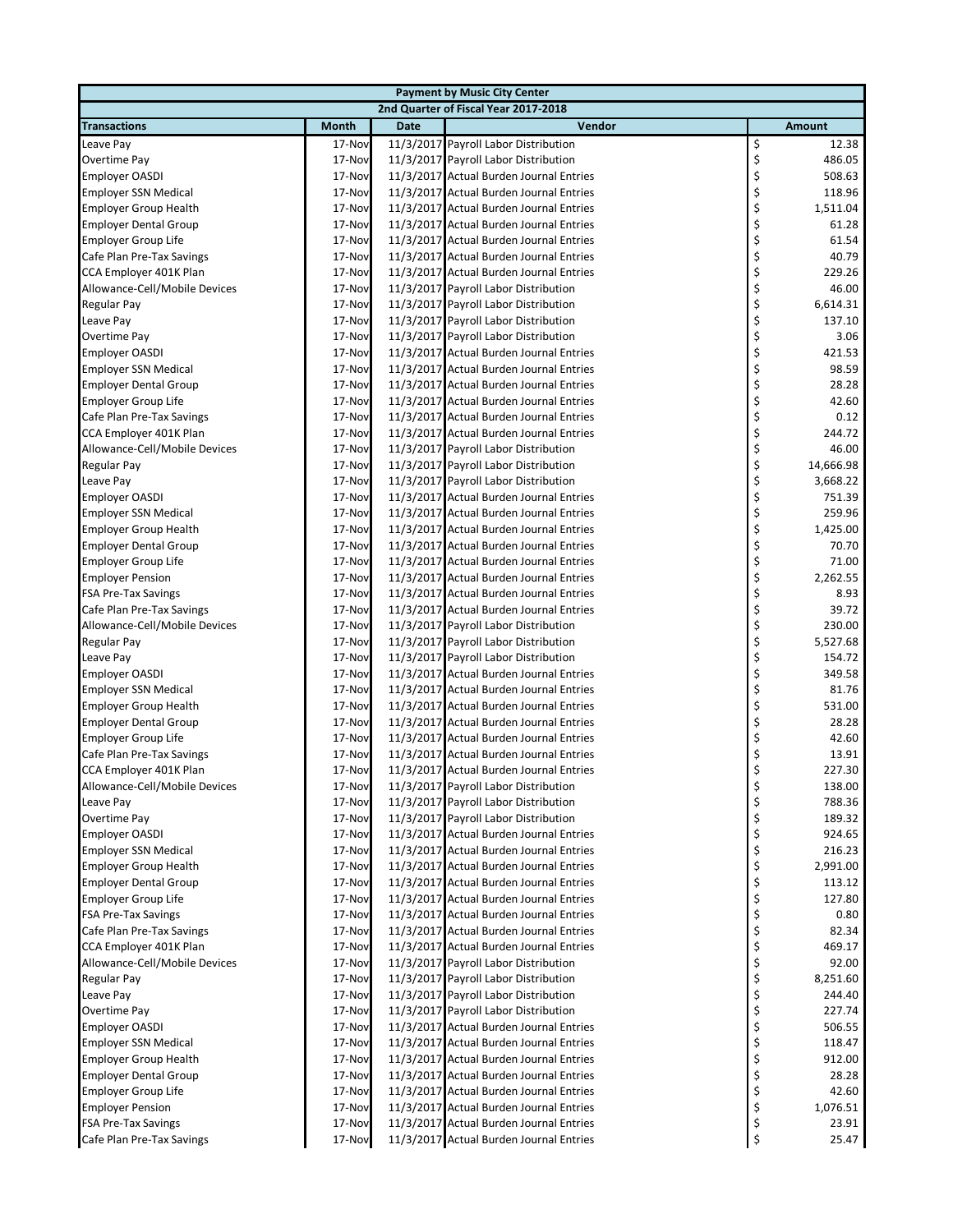| <b>Payment by Music City Center</b> |              |             |                                           |    |           |  |  |
|-------------------------------------|--------------|-------------|-------------------------------------------|----|-----------|--|--|
|                                     |              |             | 2nd Quarter of Fiscal Year 2017-2018      |    |           |  |  |
| <b>Transactions</b>                 | <b>Month</b> | <b>Date</b> | Vendor                                    |    | Amount    |  |  |
| Allowance-Cell/Mobile Devices       | 17-Nov       |             | 11/3/2017 Payroll Labor Distribution      | \$ | 92.00     |  |  |
| Regular Pay                         | 17-Nov       |             | 11/3/2017 Payroll Labor Distribution      | \$ | 7,737.26  |  |  |
| Leave Pay                           | 17-Nov       |             | 11/3/2017 Payroll Labor Distribution      | \$ | 216.32    |  |  |
| Overtime Pay                        | 17-Nov       |             | 11/3/2017 Payroll Labor Distribution      | \$ | 49.72     |  |  |
| <b>Employer OASDI</b>               | 17-Nov       |             | 11/3/2017 Actual Burden Journal Entries   | \$ | 490.32    |  |  |
| <b>Employer SSN Medical</b>         | 17-Nov       |             | 11/3/2017 Actual Burden Journal Entries   | \$ | 114.68    |  |  |
| <b>Employer Group Health</b>        | 17-Nov       |             | 11/3/2017 Actual Burden Journal Entries   | \$ | 546.00    |  |  |
| <b>Employer Dental Group</b>        | 17-Nov       |             | 11/3/2017 Actual Burden Journal Entries   | \$ | 42.42     |  |  |
| Employer Group Life                 | 17-Nov       |             | 11/3/2017 Actual Burden Journal Entries   | \$ | 42.60     |  |  |
| Cafe Plan Pre-Tax Savings           | 17-Nov       |             | 11/3/2017 Actual Burden Journal Entries   | \$ | 14.30     |  |  |
| CCA Employer 401K Plan              | 17-Nov       |             | 11/3/2017 Actual Burden Journal Entries   | \$ | 235.10    |  |  |
| Allowance-Cell/Mobile Devices       | 17-Nov       |             | 11/3/2017 Payroll Labor Distribution      | \$ | 92.00     |  |  |
| Regular Pay                         | 17-Nov       |             | 11/3/2017 Payroll Labor Distribution      | \$ | 21,889.60 |  |  |
| Leave Pay                           | 17-Nov       |             | 11/3/2017 Payroll Labor Distribution      | \$ | 101.52    |  |  |
| <b>Employer OASDI</b>               | 17-Nov       |             | 11/3/2017 Actual Burden Journal Entries   | \$ | 120.40    |  |  |
| <b>Employer SSN Medical</b>         | 17-Nov       |             | 11/3/2017 Actual Burden Journal Entries   | \$ | 312.88    |  |  |
| <b>Employer Group Health</b>        | 17-Nov       |             | 11/3/2017 Actual Burden Journal Entries   | \$ | 1,137.00  |  |  |
| <b>Employer Dental Group</b>        | 17-Nov       |             | 11/3/2017 Actual Burden Journal Entries   | \$ | 42.42     |  |  |
| Employer Group Life                 | 17-Nov       |             | 11/3/2017 Actual Burden Journal Entries   | \$ | 42.60     |  |  |
| <b>Employer Pension</b>             | 17-Nov       |             | 11/3/2017 Actual Burden Journal Entries   | \$ | 2,713.70  |  |  |
| <b>FSA Pre-Tax Savings</b>          | 17-Nov       |             | 11/3/2017 Actual Burden Journal Entries   | \$ | 7.97      |  |  |
| Cafe Plan Pre-Tax Savings           | 17-Nov       |             | 11/3/2017 Actual Burden Journal Entries   | \$ | 30.62     |  |  |
| Allowance-Cell/Mobile Devices       | 17-Nov       |             | 11/3/2017 Payroll Labor Distribution      | \$ | 92.00     |  |  |
| <b>Regular Pay</b>                  | 17-Nov       |             | 11/3/2017 Payroll Labor Distribution      | \$ | 7,092.32  |  |  |
| Leave Pay                           | 17-Nov       |             | 11/3/2017 Payroll Labor Distribution      | \$ | 885.32    |  |  |
| Overtime Pay                        | 17-Nov       |             | 11/3/2017 Payroll Labor Distribution      | \$ | 79.57     |  |  |
| <b>Employer OASDI</b>               | 17-Nov       |             | 11/3/2017 Actual Burden Journal Entries   | \$ | 461.62    |  |  |
| <b>Employer SSN Medical</b>         | 17-Nov       |             | 11/3/2017 Actual Burden Journal Entries   | \$ | 107.96    |  |  |
| <b>Employer Group Health</b>        | 17-Nov       |             | 11/3/2017 Actual Burden Journal Entries   | \$ | 1,824.00  |  |  |
| <b>Employer Dental Group</b>        | 17-Nov       |             | 11/3/2017 Actual Burden Journal Entries   | \$ | 56.56     |  |  |
| <b>Employer Group Life</b>          | 17-Nov       |             | 11/3/2017 Actual Burden Journal Entries   | \$ | 56.80     |  |  |
| Cafe Plan Pre-Tax Savings           | 17-Nov       |             | 11/3/2017 Actual Burden Journal Entries   | \$ | 53.83     |  |  |
| CCA Employer 401K Plan              | 17-Nov       |             | 11/3/2017 Actual Burden Journal Entries   | \$ | 145.57    |  |  |
| Allowance-Cell/Mobile Devices       | 17-Nov       |             | 11/3/2017 Payroll Labor Distribution      | \$ | 92.00     |  |  |
| <b>HHold &amp; Jnitr Supply</b>     | 17-Nov       |             | 11/6/2017 AMERICAN PAPER & TWINE CO (ACH  | \$ | 562.40    |  |  |
| <b>Merchant Fees</b>                | 17-Nov       |             | 11/6/2017 7100 MCC CC Receipts            | \$ | (11.50)   |  |  |
| <b>Merchant Fees</b>                | 17-Nov       |             | 11/6/2017 7100 MCC CC Receipts            | \$ | (4.03)    |  |  |
| <b>Building Maintenance Srvc</b>    | 17-Nov       |             | 11/7/2017 PREMIERE BUILDING MAINTENANCE   | \$ | 23,245.00 |  |  |
| Rpr & Maint Srvc Janus              | 17-Nov       |             | 11/7/2017 MORROW TECHNOLOGIES CORP (ACH)  | \$ | 2,130.00  |  |  |
| Postage & Delivery Srvc             | 17-Nov       |             | 11/8/2017 COMBINED UTILITIES BOX SYS INC  | \$ | 50.00     |  |  |
| Repair & Maint Supply               | 17-Nov       |             | 11/8/2017 KENNY PIPE & SUPPLY INC (ACH)   | Ş  | 91.38     |  |  |
| <b>Electrical Supply</b>            | 17-Nov       |             | 11/8/2017 COMBINED UTILITIES BOX SYS INC  | \$ | 937.50    |  |  |
| Offc & Admin Supply                 | 17-Nov       |             | 11/8/2017 MYOFFICE PRODUCTS (ACH)         | \$ | 9.10      |  |  |
| Offc & Admin Supply                 | 17-Nov       |             | 11/8/2017 MYOFFICE PRODUCTS (ACH)         | \$ | 10.86     |  |  |
| Offc & Admin Supply                 | 17-Nov       |             | 11/8/2017 MYOFFICE PRODUCTS (ACH)         | \$ | 13.38     |  |  |
| <b>Merchant Fees</b>                | 17-Nov       |             | 11/8/2017 7100 MCC CC Receipts            | \$ | (26.45)   |  |  |
| <b>Merchant Fees</b>                | 17-Nov       |             | 11/8/2017 7100 MCC CC Receipts            | \$ | (58.65)   |  |  |
| <b>Merchant Fees</b>                | 17-Nov       |             | 11/8/2017 7100 MCC CC Receipts            | \$ | (238.51)  |  |  |
| Refuse Disposal-Reimb               | 17-Nov       |             | 11/9/2017 COMPOST CO (ACH)                | \$ | 2,115.00  |  |  |
| <b>Legal Services</b>               | 17-Nov       |             | 11/9/2017 BONE MCALLESTER NORTON PLLC     | \$ | 10,000.00 |  |  |
| Postage & Delivery Srvc             | 17-Nov       |             | 11/9/2017 TERRYBERRY CO LLC               | \$ | 15.00     |  |  |
| Employee Award/Gift                 | 17-Nov       |             | 11/9/2017 TERRYBERRY CO LLC               | \$ | 57.67     |  |  |
| <b>Electrical Supply-Lamps</b>      | 17-Nov       |             | 11/10/2017 WILLIAMS WHOLESALE SUPPLY OF N | \$ | 680.00    |  |  |
| <b>Electrical Supply-Lamps</b>      | 17-Nov       |             | 11/10/2017 WILLIAMS WHOLESALE SUPPLY OF N | \$ | 532.00    |  |  |
| <b>Electrical Supply-Lamps</b>      | 17-Nov       |             | 11/10/2017 WILLIAMS WHOLESALE SUPPLY OF N | \$ | 217.50    |  |  |
| <b>Electrical Supply-Lamps</b>      | 17-Nov       |             | 11/10/2017 WILLIAMS WHOLESALE SUPPLY OF N | \$ | 532.00    |  |  |
| <b>Electrical Supply-Lamps</b>      | 17-Nov       |             | 11/10/2017 WILLIAMS WHOLESALE SUPPLY OF N | \$ | 3,474.00  |  |  |
| <b>Electrical Supply-Lamps</b>      | 17-Nov       |             | 11/10/2017 WILLIAMS WHOLESALE SUPPLY OF N | \$ | 2,846.10  |  |  |
| Rent Storage/Safety Box             | 17-Nov       |             | 11/13/2017 CONTRACT CARPETS SALES CO      | \$ | 795.00    |  |  |
| Safety Supply                       | 17-Nov       |             | 11/14/2017 W W GRAINGER (P#)              | \$ | 445.10    |  |  |
| <b>Temporary Service</b>            | 17-Nov       |             | 11/14/2017 Sept labor batch 4950442 corre | \$ | 737.61    |  |  |
| <b>Temporary Service</b>            | 17-Nov       |             | 11/14/2017 Sept labor batch 4950442 corre | \$ | (737.61)  |  |  |
| Temporary Service-Reimb             | 17-Nov       |             | 11/14/2017 Sept labor batch 4950442 corre | \$ | (737.61)  |  |  |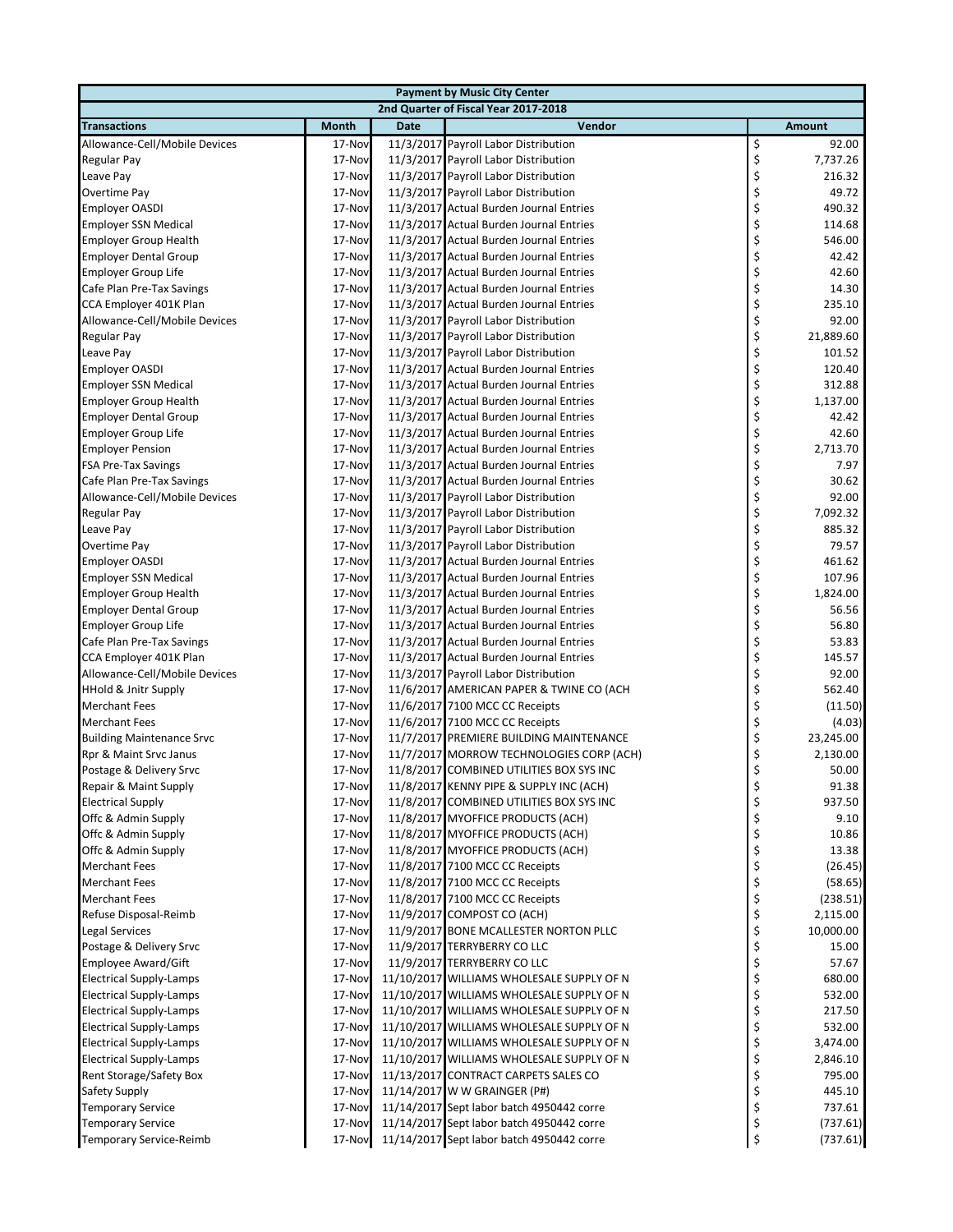| <b>Payment by Music City Center</b> |              |             |                                           |    |               |  |  |  |
|-------------------------------------|--------------|-------------|-------------------------------------------|----|---------------|--|--|--|
|                                     |              |             | 2nd Quarter of Fiscal Year 2017-2018      |    |               |  |  |  |
| <b>Transactions</b>                 | <b>Month</b> | <b>Date</b> | Vendor                                    |    | Amount        |  |  |  |
| Temporary Service-Reimb             | 17-Nov       |             | 11/14/2017 Sept labor batch 4950442 corre | \$ | 737.61        |  |  |  |
| <b>HHold &amp; Jnitr Supply</b>     | 17-Nov       |             | 11/14/2017 AMERICAN PAPER & TWINE CO (ACH | \$ | 79.78         |  |  |  |
| Offc & Admin Supply                 | 17-Nov       |             | 11/14/2017 MYOFFICE PRODUCTS (ACH)        | \$ | 2.42          |  |  |  |
| Offc & Admin Supply                 | 17-Nov       |             | 11/14/2017 MYOFFICE PRODUCTS (ACH)        | \$ | 13.01         |  |  |  |
| Offc & Admin Supply                 | 17-Nov       |             | 11/14/2017 MYOFFICE PRODUCTS (ACH)        | \$ | 5.78          |  |  |  |
| <b>Building Maintenance Srvc</b>    | 17-Nov       |             | 11/15/2017 CRAWFORD DOOR SALES (ACH)      | \$ | 5,358.00      |  |  |  |
| <b>HHold &amp; Jnitr Supply</b>     | 17-Nov       |             | 11/15/2017 AMERICAN PAPER & TWINE CO (ACH | \$ | 1,124.80      |  |  |  |
| <b>Internet Services</b>            | 17-Nov       |             | 11/15/2017 AT&T DATACOMM                  | \$ | 5,002.19      |  |  |  |
| Telephone & Telegraph               | 17-Nov       |             | 11/15/2017 AT&T DATACOMM                  | \$ | 2,020.80      |  |  |  |
| Rent Equipment                      | 17-Nov       |             | 11/15/2017 AT&T MOBILITY II LLC           | \$ | 2,000.00      |  |  |  |
| <b>Uniform Cleaning Service</b>     | 17-Nov       |             | 11/15/2017 CINTAS CORP #051 MATS & RUGS(A | \$ | 452.86        |  |  |  |
| Food & Beverage                     | 17-Nov       |             | 11/15/2017 MCC ACH RC1139993 Rcls 11/17   | \$ | (428, 333.79) |  |  |  |
| <b>Merchant Fees</b>                | 17-Nov       |             | 11/15/2017 7100 MCC CC Receipts           | \$ | (5.18)        |  |  |  |
|                                     | 17-Nov       |             | 11/15/2017 LMG INC (ACH)                  | \$ | 485.00        |  |  |  |
| <b>Temporary Service</b>            | 17-Nov       |             |                                           | \$ | 2,032.50      |  |  |  |
| Rent Equipment                      |              |             | 11/15/2017 LMG INC (ACH)                  |    |               |  |  |  |
| <b>Rent Equipment</b>               | 17-Nov       |             | 11/15/2017 LMG INC (ACH)                  | \$ | 756.00        |  |  |  |
| Rent Equipment                      | 17-Nov       |             | 11/15/2017 LMG INC (ACH)                  | \$ | 1,038.81      |  |  |  |
| Landscaping Srvc-Indoor             | 17-Nov       |             | 11/16/2017 PLANTS ALIVE (ACH)             | \$ | 510.00        |  |  |  |
| <b>Medical Services</b>             | 17-Nov       |             | 11/16/2017 MED STAR MEDICAL STAFFING INC  | \$ | 1,111.00      |  |  |  |
| <b>Medical Services</b>             | 17-Nov       |             | 11/16/2017 MED STAR MEDICAL STAFFING INC  | \$ | 88.00         |  |  |  |
| <b>Medical Services</b>             | 17-Nov       |             | 11/16/2017 MED STAR MEDICAL STAFFING INC  | \$ | 2,464.00      |  |  |  |
| <b>Accounting Service</b>           | 17-Nov       |             | 11/16/2017 KPMG PEAT MARWICK LLP (ACH) P# | \$ | 55,200.00     |  |  |  |
| <b>Merchant Fees</b>                | 17-Nov       |             | 11/16/2017 7100 MCC CC Receipts           | \$ | (5.75)        |  |  |  |
| Insurance-Workman's Comp            | 17-Nov       |             | 11/16/2017 7100 MCC Cash Receipts         | \$ | (19,802.92)   |  |  |  |
| <b>Regular Pay</b>                  | 17-Nov       |             | 11/17/2017 Payroll Labor Distribution     | \$ | 23,053.52     |  |  |  |
| Leave Pay                           | 17-Nov       |             | 11/17/2017 Payroll Labor Distribution     | \$ | 1,217.31      |  |  |  |
| Overtime Pay                        | 17-Nov       |             | 11/17/2017 Payroll Labor Distribution     | \$ | 326.57        |  |  |  |
| <b>Employer OASDI</b>               | 17-Nov       |             | 11/17/2017 Actual Burden Journal Entries  | \$ | 1,421.22      |  |  |  |
| <b>Employer SSN Medical</b>         | 17-Nov       |             | 11/17/2017 Actual Burden Journal Entries  | \$ | 332.38        |  |  |  |
| <b>Employer Group Health</b>        | 17-Nov       |             | 11/17/2017 Actual Burden Journal Entries  | \$ | 4,674.00      |  |  |  |
| <b>Employer Dental Group</b>        | 17-Nov       |             | 11/17/2017 Actual Burden Journal Entries  | \$ | 183.82        |  |  |  |
| Cafe Plan Pre-Tax Savings           | 17-Nov       |             | 11/17/2017 Actual Burden Journal Entries  | \$ | 128.11        |  |  |  |
| CCA Employer 401K Plan              | 17-Nov       |             | 11/17/2017 Actual Burden Journal Entries  | \$ | 717.64        |  |  |  |
| <b>Regular Pay</b>                  | 17-Nov       |             | 11/17/2017 Payroll Labor Distribution     | \$ | 6,447.83      |  |  |  |
| Leave Pay                           | 17-Nov       |             | 11/17/2017 Payroll Labor Distribution     | \$ | 711.36        |  |  |  |
| <b>Holiday Pay</b>                  | 17-Nov       |             | 11/17/2017 Payroll Labor Distribution     | \$ | 269.28        |  |  |  |
| Overtime Pay                        | 17-Nov       |             | 11/17/2017 Payroll Labor Distribution     | \$ | 9.07          |  |  |  |
| <b>Employer OASDI</b>               | 17-Nov       |             | 11/17/2017 Actual Burden Journal Entries  | \$ | 421.67        |  |  |  |
| <b>Employer SSN Medical</b>         | 17-Nov       |             | 11/17/2017 Actual Burden Journal Entries  | \$ | 98.61         |  |  |  |
| <b>Employer Group Health</b>        | 17-Nov       |             | 11/17/2017 Actual Burden Journal Entries  | \$ | 1,548.00      |  |  |  |
| <b>Employer Dental Group</b>        | 17-Nov       |             | 11/17/2017 Actual Burden Journal Entries  | Ş  | 42.42         |  |  |  |
| <b>Employer Pension</b>             | 17-Nov       |             | 11/17/2017 Actual Burden Journal Entries  | \$ | 917.79        |  |  |  |
| <b>FSA Pre-Tax Savings</b>          | 17-Nov       |             | 11/17/2017 Actual Burden Journal Entries  | \$ | 5.17          |  |  |  |
| Cafe Plan Pre-Tax Savings           | 17-Nov       |             | 11/17/2017 Actual Burden Journal Entries  | \$ | 43.54         |  |  |  |
| Leave Pay                           | 17-Nov       |             | 11/17/2017 Payroll Labor Distribution     | \$ | 2,435.05      |  |  |  |
| Overtime Pay                        | 17-Nov       |             | 11/17/2017 Payroll Labor Distribution     | \$ | 3,305.65      |  |  |  |
| <b>Employer OASDI</b>               | 17-Nov       |             | 11/17/2017 Actual Burden Journal Entries  | \$ | 2,111.12      |  |  |  |
| <b>Employer SSN Medical</b>         | 17-Nov       |             | 11/17/2017 Actual Burden Journal Entries  | \$ | 493.74        |  |  |  |
| <b>Employer Group Health</b>        | 17-Nov       |             | 11/17/2017 Actual Burden Journal Entries  | \$ | 5,806.98      |  |  |  |
| <b>Employer Dental Group</b>        | 17-Nov       |             | 11/17/2017 Actual Burden Journal Entries  | \$ | 230.95        |  |  |  |
| Cafe Plan Pre-Tax Savings           | 17-Nov       |             | 11/17/2017 Actual Burden Journal Entries  | \$ | 158.47        |  |  |  |
| CCA Employer 401K Plan              | 17-Nov       |             | 11/17/2017 Actual Burden Journal Entries  | \$ | 869.95        |  |  |  |
| <b>Electrical Supply</b>            | 17-Nov       |             | 11/17/2017 WILLIAMS WHOLESALE SUPPLY OF N | \$ | 1,317.00      |  |  |  |
|                                     | 17-Nov       |             | 11/17/2017 Payroll Labor Distribution     | \$ | 43,920.09     |  |  |  |
| <b>Regular Pay</b>                  |              |             |                                           |    |               |  |  |  |
| Leave Pay                           | 17-Nov       |             | 11/17/2017 Payroll Labor Distribution     | \$ | 3,238.49      |  |  |  |
| Overtime Pay                        | 17-Nov       |             | 11/17/2017 Payroll Labor Distribution     | \$ | 507.56        |  |  |  |
| <b>Employer OASDI</b>               | 17-Nov       |             | 11/17/2017 Actual Burden Journal Entries  | \$ | 2,695.95      |  |  |  |
| <b>Employer SSN Medical</b>         | 17-Nov       |             | 11/17/2017 Actual Burden Journal Entries  | \$ | 630.54        |  |  |  |
| <b>Employer Group Health</b>        | 17-Nov       |             | 11/17/2017 Actual Burden Journal Entries  | \$ | 11,847.00     |  |  |  |
| <b>Employer Dental Group</b>        | 17-Nov       |             | 11/17/2017 Actual Burden Journal Entries  | \$ | 438.34        |  |  |  |
| Cafe Plan Pre-Tax Savings           | 17-Nov       |             | 11/17/2017 Actual Burden Journal Entries  | \$ | 320.09        |  |  |  |
| CCA Employer 401K Plan              | 17-Nov       |             | 11/17/2017 Actual Burden Journal Entries  | \$ | 1,022.80      |  |  |  |
| <b>Regular Pay</b>                  | 17-Nov       |             | 11/17/2017 Payroll Labor Distribution     | \$ | 1,947.20      |  |  |  |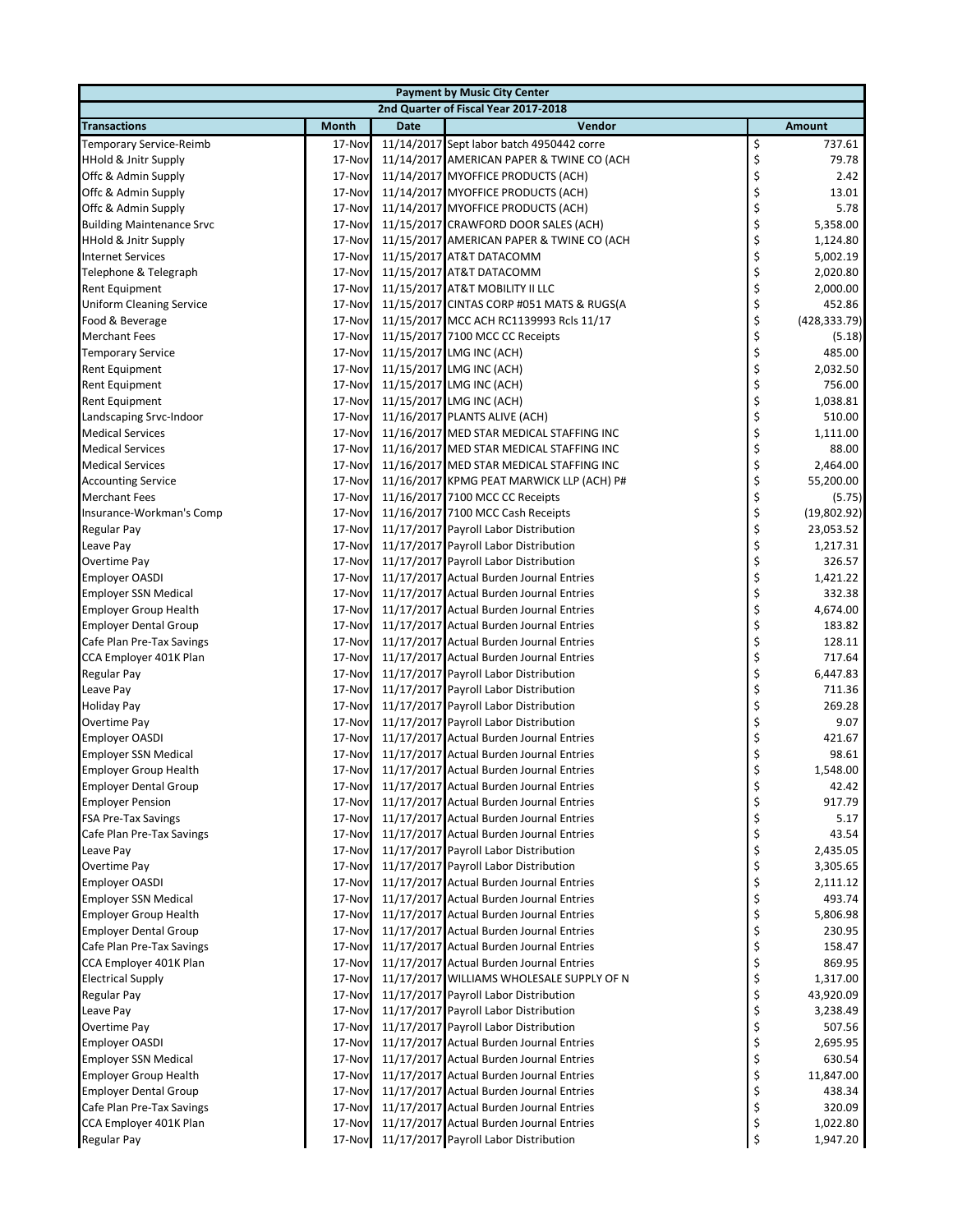| <b>Payment by Music City Center</b> |              |             |                                          |    |               |  |  |  |
|-------------------------------------|--------------|-------------|------------------------------------------|----|---------------|--|--|--|
|                                     |              |             | 2nd Quarter of Fiscal Year 2017-2018     |    |               |  |  |  |
| <b>Transactions</b>                 | <b>Month</b> | <b>Date</b> | Vendor                                   |    | <b>Amount</b> |  |  |  |
| Overtime Pay                        | 17-Nov       |             | 11/17/2017 Payroll Labor Distribution    | \$ | 13.51         |  |  |  |
| <b>Employer OASDI</b>               | 17-Nov       |             | 11/17/2017 Actual Burden Journal Entries | \$ | 106.88        |  |  |  |
| <b>Employer SSN Medical</b>         | 17-Nov       |             | 11/17/2017 Actual Burden Journal Entries | \$ | 25.00         |  |  |  |
| <b>Employer Group Health</b>        | 17-Nov       |             | 11/17/2017 Actual Burden Journal Entries | \$ | 654.00        |  |  |  |
| <b>Employer Dental Group</b>        | 17-Nov       |             | 11/17/2017 Actual Burden Journal Entries | \$ | 14.14         |  |  |  |
| <b>Employer Pension</b>             | 17-Nov       |             | 11/17/2017 Actual Burden Journal Entries | \$ | 241.95        |  |  |  |
| Cafe Plan Pre-Tax Savings           | 17-Nov       |             | 11/17/2017 Actual Burden Journal Entries | \$ | 18.12         |  |  |  |
| Leave Pay                           | 17-Nov       |             | 11/17/2017 Payroll Labor Distribution    | \$ | 306.54        |  |  |  |
| Overtime Pay                        | 17-Nov       |             | 11/17/2017 Payroll Labor Distribution    | \$ | 765.18        |  |  |  |
| <b>Employer OASDI</b>               | 17-Nov       |             | 11/17/2017 Actual Burden Journal Entries | \$ | 627.23        |  |  |  |
| <b>Employer SSN Medical</b>         | 17-Nov       |             | 11/17/2017 Actual Burden Journal Entries | \$ | 146.70        |  |  |  |
| <b>Employer Group Health</b>        | 17-Nov       |             | 11/17/2017 Actual Burden Journal Entries | \$ | 3,096.00      |  |  |  |
| <b>Employer Dental Group</b>        | 17-Nov       |             | 11/17/2017 Actual Burden Journal Entries | \$ | 84.84         |  |  |  |
| Cafe Plan Pre-Tax Savings           | 17-Nov       |             | 11/17/2017 Actual Burden Journal Entries | \$ | 68.58         |  |  |  |
| CCA Employer 401K Plan              | 17-Nov       |             | 11/17/2017 Actual Burden Journal Entries | \$ | 396.66        |  |  |  |
| Regular Pay                         | 17-Nov       |             | 11/17/2017 Payroll Labor Distribution    | \$ | 6,500.48      |  |  |  |
| Leave Pay                           | 17-Nov       |             | 11/17/2017 Payroll Labor Distribution    | \$ | 537.92        |  |  |  |
| <b>Employer OASDI</b>               | 17-Nov       |             | 11/17/2017 Actual Burden Journal Entries | \$ | 408.97        |  |  |  |
| <b>Employer SSN Medical</b>         | 17-Nov       |             | 11/17/2017 Actual Burden Journal Entries | \$ | 95.65         |  |  |  |
| <b>Employer Group Health</b>        | 17-Nov       |             | 11/17/2017 Actual Burden Journal Entries | \$ | 927.00        |  |  |  |
| <b>Employer Dental Group</b>        | 17-Nov       |             | 11/17/2017 Actual Burden Journal Entries | \$ | 28.28         |  |  |  |
| <b>Employer Pension</b>             | 17-Nov       |             | 11/17/2017 Actual Burden Journal Entries | \$ | 868.54        |  |  |  |
| <b>FSA Pre-Tax Savings</b>          | 17-Nov       |             | 11/17/2017 Actual Burden Journal Entries | \$ | 7.97          |  |  |  |
| Cafe Plan Pre-Tax Savings           | 17-Nov       |             | 11/17/2017 Actual Burden Journal Entries | \$ | 25.86         |  |  |  |
| Regular Pay                         | 17-Nov       |             | 11/17/2017 Payroll Labor Distribution    | \$ | 30,235.76     |  |  |  |
| Leave Pay                           | 17-Nov       |             | 11/17/2017 Payroll Labor Distribution    | \$ | 490.75        |  |  |  |
| Overtime Pay                        | 17-Nov       |             | 11/17/2017 Payroll Labor Distribution    | \$ | 1,426.75      |  |  |  |
| <b>Employer OASDI</b>               | 17-Nov       |             | 11/17/2017 Actual Burden Journal Entries | \$ | 1,831.69      |  |  |  |
| <b>Employer SSN Medical</b>         | 17-Nov       |             | 11/17/2017 Actual Burden Journal Entries | \$ | 428.39        |  |  |  |
| <b>Employer Group Health</b>        | 17-Nov       |             | 11/17/2017 Actual Burden Journal Entries | \$ | 7,171.98      |  |  |  |
| <b>Employer Dental Group</b>        | 17-Nov       |             | 11/17/2017 Actual Burden Journal Entries | \$ | 245.09        |  |  |  |
| Cafe Plan Pre-Tax Savings           | 17-Nov       |             | 11/17/2017 Actual Burden Journal Entries | \$ | 199.69        |  |  |  |
| CCA Employer 401K Plan              | 17-Nov       |             | 11/17/2017 Actual Burden Journal Entries | \$ | 803.22        |  |  |  |
| <b>Medical Services</b>             | 17-Nov       |             | 11/17/2017 MED STAR MEDICAL STAFFING INC | \$ | 88.00         |  |  |  |
| <b>Security Services</b>            | 17-Nov       |             | 11/17/2017 ELITE SHOW SERVICES INC (ACH) | \$ | 6,195.62      |  |  |  |
| <b>Security Services</b>            | 17-Nov       |             | 11/17/2017 ELITE SHOW SERVICES INC (ACH) | \$ | 218.63        |  |  |  |
| <b>Security Services</b>            | 17-Nov       |             | 11/17/2017 ELITE SHOW SERVICES INC (ACH) | \$ | 6,183.30      |  |  |  |
| <b>Security Services</b>            | 17-Nov       |             | 11/17/2017 ELITE SHOW SERVICES INC (ACH) | \$ | 3,023.05      |  |  |  |
| <b>Security Services</b>            | 17-Nov       |             | 11/17/2017 ELITE SHOW SERVICES INC (ACH) | \$ | 813.44        |  |  |  |
| <b>Security Services</b>            | 17-Nov       |             | 11/17/2017 ELITE SHOW SERVICES INC (ACH) | \$ | 403.20        |  |  |  |
| <b>Security Services</b>            | 17-Nov       |             | 11/17/2017 ELITE SHOW SERVICES INC (ACH) | Ş  | 449.35        |  |  |  |
| Regular Pay                         | 17-Nov       |             | 11/17/2017 Payroll Labor Distribution    | \$ | 4,810.89      |  |  |  |
| Leave Pay                           | 17-Nov       |             | 11/17/2017 Payroll Labor Distribution    | \$ | 56.08         |  |  |  |
| Overtime Pay                        | 17-Nov       |             | 11/17/2017 Payroll Labor Distribution    | \$ | 708.38        |  |  |  |
| <b>Employer OASDI</b>               | 17-Nov       |             | 11/17/2017 Actual Burden Journal Entries | \$ | 310.73        |  |  |  |
| <b>Employer SSN Medical</b>         | 17-Nov       |             | 11/17/2017 Actual Burden Journal Entries | \$ | 72.67         |  |  |  |
| <b>Employer Group Health</b>        | 17-Nov       |             | 11/17/2017 Actual Burden Journal Entries | \$ | 1,533.00      |  |  |  |
| <b>Employer Dental Group</b>        | 17-Nov       |             | 11/17/2017 Actual Burden Journal Entries | \$ | 42.42         |  |  |  |
| <b>Employer Pension</b>             | 17-Nov       |             | 11/17/2017 Actual Burden Journal Entries | \$ | 688.00        |  |  |  |
| Cafe Plan Pre-Tax Savings           | 17-Nov       |             | 11/17/2017 Actual Burden Journal Entries | \$ | 43.10         |  |  |  |
| Regular Pay                         | 17-Nov       |             | 11/17/2017 Payroll Labor Distribution    | \$ | 8,115.77      |  |  |  |
| Leave Pay                           | 17-Nov       |             | 11/17/2017 Payroll Labor Distribution    | \$ | 12.38         |  |  |  |
| <b>Holiday Pay</b>                  | 17-Nov       |             | 11/17/2017 Payroll Labor Distribution    | \$ | 114.24        |  |  |  |
| Overtime Pay                        | 17-Nov       |             | 11/17/2017 Payroll Labor Distribution    | \$ | 338.95        |  |  |  |
| <b>Employer OASDI</b>               | 17-Nov       |             | 11/17/2017 Actual Burden Journal Entries | \$ | 498.96        |  |  |  |
| <b>Employer SSN Medical</b>         | 17-Nov       |             | 11/17/2017 Actual Burden Journal Entries | \$ | 116.72        |  |  |  |
| <b>Employer Group Health</b>        | 17-Nov       |             | 11/17/2017 Actual Burden Journal Entries | \$ | 1,511.04      |  |  |  |
| <b>Employer Dental Group</b>        | 17-Nov       |             | 11/17/2017 Actual Burden Journal Entries | \$ | 61.28         |  |  |  |
| Cafe Plan Pre-Tax Savings           | 17-Nov       |             | 11/17/2017 Actual Burden Journal Entries | \$ | 40.79         |  |  |  |
| CCA Employer 401K Plan              | 17-Nov       |             | 11/17/2017 Actual Burden Journal Entries | \$ | 225.75        |  |  |  |
| <b>Temporary Service</b>            | 17-Nov       |             | 11/17/2017 ELITE SHOW SERVICES INC (ACH) | \$ | 2,323.28      |  |  |  |
| <b>Temporary Service</b>            | 17-Nov       |             | 11/17/2017 ELITE SHOW SERVICES INC (ACH) | \$ | 1,677.25      |  |  |  |
| <b>Temporary Service</b>            | 17-Nov       |             | 11/17/2017 ELITE SHOW SERVICES INC (ACH) | \$ | 2,043.56      |  |  |  |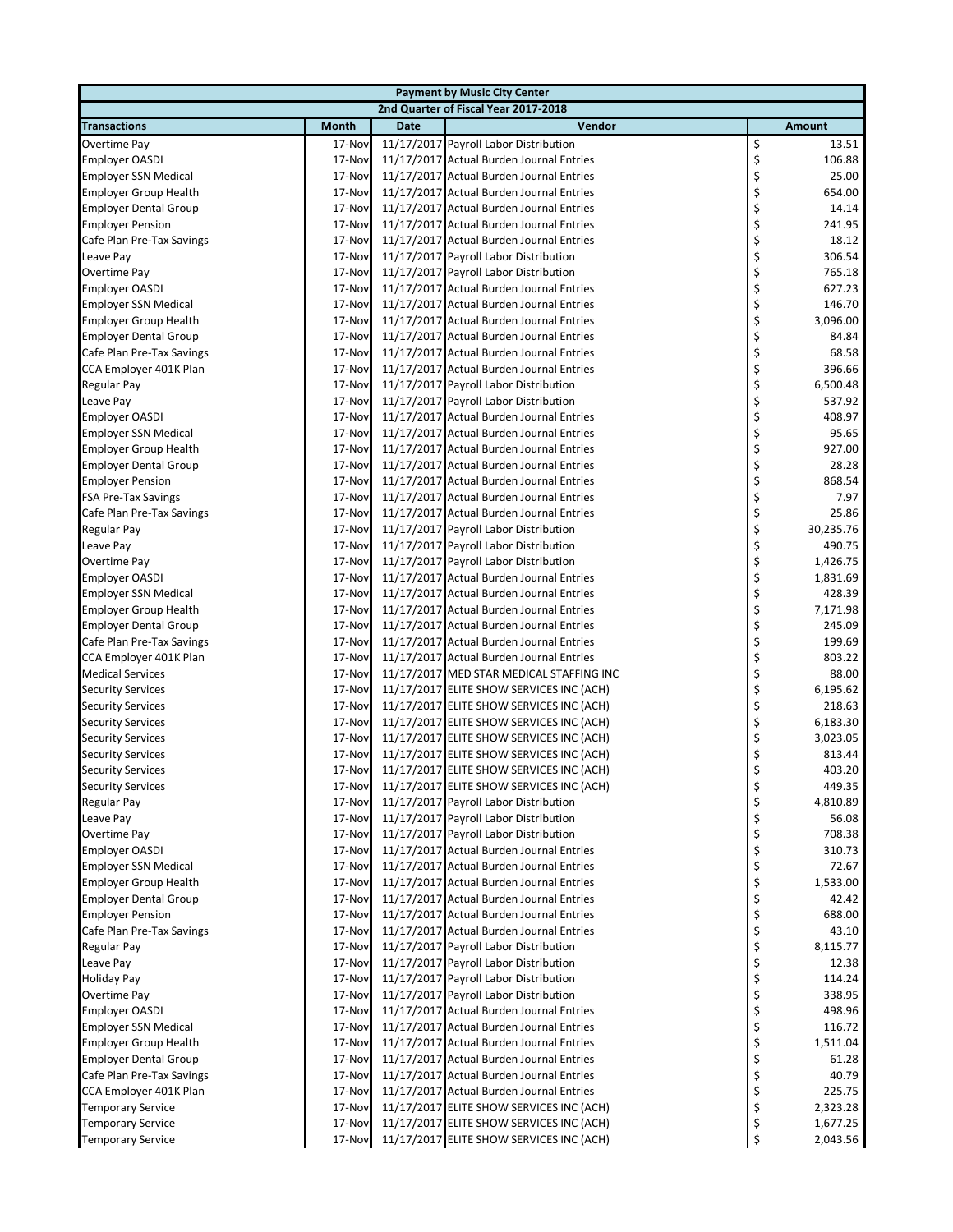|                                 | <b>Payment by Music City Center</b> |             |                                           |    |           |  |  |  |
|---------------------------------|-------------------------------------|-------------|-------------------------------------------|----|-----------|--|--|--|
|                                 |                                     |             | 2nd Quarter of Fiscal Year 2017-2018      |    |           |  |  |  |
| <b>Transactions</b>             | Month                               | <b>Date</b> | Vendor                                    |    | Amount    |  |  |  |
| <b>Temporary Service</b>        | 17-Nov                              |             | 11/17/2017 ELITE SHOW SERVICES INC (ACH)  | \$ | 439.00    |  |  |  |
| <b>Temporary Service</b>        | 17-Nov                              |             | 11/17/2017 ELITE SHOW SERVICES INC (ACH)  | \$ | 537.60    |  |  |  |
| <b>Uniform Cleaning Service</b> | 17-Nov                              |             | 11/17/2017 CINTAS CORP #051 MATS & RUGS(A | \$ | 904.42    |  |  |  |
| Regular Pay                     | 17-Nov                              |             | 11/17/2017 Payroll Labor Distribution     | \$ | 6,633.41  |  |  |  |
| Leave Pay                       | 17-Nov                              |             | 11/17/2017 Payroll Labor Distribution     | \$ | 128.00    |  |  |  |
| Overtime Pay                    | 17-Nov                              |             | 11/17/2017 Payroll Labor Distribution     | \$ | 2.04      |  |  |  |
| <b>Employer OASDI</b>           | 17-Nov                              |             | 11/17/2017 Actual Burden Journal Entries  | \$ | 419.24    |  |  |  |
| <b>Employer SSN Medical</b>     | 17-Nov                              |             | 11/17/2017 Actual Burden Journal Entries  | \$ | 98.04     |  |  |  |
| <b>Employer Dental Group</b>    | 17-Nov                              |             | 11/17/2017 Actual Burden Journal Entries  | \$ | 28.28     |  |  |  |
| Cafe Plan Pre-Tax Savings       | 17-Nov                              |             | 11/17/2017 Actual Burden Journal Entries  | \$ | 0.12      |  |  |  |
| CCA Employer 401K Plan          | 17-Nov                              |             | 11/17/2017 Actual Burden Journal Entries  | \$ | 244.96    |  |  |  |
| Regular Pay                     | 17-Nov                              |             | 11/17/2017 Payroll Labor Distribution     | \$ | 17,480.80 |  |  |  |
| Leave Pay                       | 17-Nov                              |             | 11/17/2017 Payroll Labor Distribution     | \$ | 815.52    |  |  |  |
| Injured on Duty Pay             | 17-Nov                              |             | 11/17/2017 Payroll Labor Distribution     | \$ | 38.88     |  |  |  |
| <b>Employer OASDI</b>           | 17-Nov                              |             | 11/17/2017 Actual Burden Journal Entries  | \$ | 737.58    |  |  |  |
| Employer OASDI                  | 17-Nov                              |             | 11/17/2017 Actual Burden Journal Entries  | \$ | 2.41      |  |  |  |
| <b>Employer SSN Medical</b>     | 17-Nov                              |             | 11/17/2017 Actual Burden Journal Entries  | \$ | 256.08    |  |  |  |
| <b>Employer SSN Medical</b>     | 17-Nov                              |             | 11/17/2017 Actual Burden Journal Entries  | \$ | 0.56      |  |  |  |
| <b>Employer Group Health</b>    | 17-Nov                              |             | 11/17/2017 Actual Burden Journal Entries  | \$ | 1,425.00  |  |  |  |
| <b>Employer Dental Group</b>    | 17-Nov                              |             | 11/17/2017 Actual Burden Journal Entries  | \$ | 70.52     |  |  |  |
| <b>Employer Dental Group</b>    | 17-Nov                              |             | 11/17/2017 Actual Burden Journal Entries  | \$ | 0.18      |  |  |  |
| <b>Employer Pension</b>         | 17-Nov                              |             | 11/17/2017 Actual Burden Journal Entries  | \$ | 2,257.75  |  |  |  |
| <b>Employer Pension</b>         | 17-Nov                              |             | 11/17/2017 Actual Burden Journal Entries  | \$ | 4.80      |  |  |  |
| <b>FSA Pre-Tax Savings</b>      | 17-Nov                              |             | 11/17/2017 Actual Burden Journal Entries  | \$ | 8.93      |  |  |  |
| Cafe Plan Pre-Tax Savings       | 17-Nov                              |             | 11/17/2017 Actual Burden Journal Entries  | \$ | 39.72     |  |  |  |
| Regular Pay                     | 17-Nov                              |             | 11/17/2017 Payroll Labor Distribution     | \$ | 5,682.40  |  |  |  |
| Employer OASDI                  | 17-Nov                              |             | 11/17/2017 Actual Burden Journal Entries  | \$ | 341.05    |  |  |  |
| <b>Employer SSN Medical</b>     | 17-Nov                              |             | 11/17/2017 Actual Burden Journal Entries  | \$ | 79.76     |  |  |  |
| <b>Employer Group Health</b>    | 17-Nov                              |             | 11/17/2017 Actual Burden Journal Entries  | \$ | 531.00    |  |  |  |
| <b>Employer Dental Group</b>    | 17-Nov                              |             | 11/17/2017 Actual Burden Journal Entries  | \$ | 28.28     |  |  |  |
| Cafe Plan Pre-Tax Savings       | 17-Nov                              |             | 11/17/2017 Actual Burden Journal Entries  | \$ | 13.91     |  |  |  |
| CCA Employer 401K Plan          | 17-Nov                              |             | 11/17/2017 Actual Burden Journal Entries  | \$ | 227.30    |  |  |  |
| Host & Hostess                  | 17-Nov                              |             | 11/17/2017 OMNI NASHVILLE LLC (ACH)       | \$ | 40.00     |  |  |  |
| Leave Pay                       | 17-Nov                              |             | 11/17/2017 Payroll Labor Distribution     | \$ | 1,426.62  |  |  |  |
| Overtime Pay                    | 17-Nov                              |             | 11/17/2017 Payroll Labor Distribution     | \$ | 55.62     |  |  |  |
| <b>Employer OASDI</b>           | 17-Nov                              |             | 11/17/2017 Actual Burden Journal Entries  | \$ | 938.55    |  |  |  |
| <b>Employer SSN Medical</b>     | 17-Nov                              |             | 11/17/2017 Actual Burden Journal Entries  | \$ | 219.51    |  |  |  |
| <b>Employer Group Health</b>    | 17-Nov                              |             | 11/17/2017 Actual Burden Journal Entries  | \$ | 2,991.00  |  |  |  |
| <b>Employer Dental Group</b>    | 17-Nov                              |             | 11/17/2017 Actual Burden Journal Entries  | \$ | 113.12    |  |  |  |
| <b>FSA Pre-Tax Savings</b>      | 17-Nov                              |             | 11/17/2017 Actual Burden Journal Entries  | \$ | 0.80      |  |  |  |
| Cafe Plan Pre-Tax Savings       | 17-Nov                              |             | 11/17/2017 Actual Burden Journal Entries  | Ş  | 82.34     |  |  |  |
| CCA Employer 401K Plan          | 17-Nov                              |             | 11/17/2017 Actual Burden Journal Entries  | \$ | 483.84    |  |  |  |
| <b>Temporary Service</b>        | 17-Nov                              |             | 11/17/2017 LOOMIS FARGO & CO              | \$ | 1,173.48  |  |  |  |
| <b>Merchant Fees</b>            | 17-Nov                              |             | 11/17/2017 7100 MCC CC Receipts           | \$ | (9.43)    |  |  |  |
| Regular Pay                     | 17-Nov                              |             | 11/17/2017 Payroll Labor Distribution     | \$ | 6,952.65  |  |  |  |
| Leave Pay                       | 17-Nov                              |             | 11/17/2017 Payroll Labor Distribution     | \$ | 1,545.84  |  |  |  |
| Overtime Pay                    | 17-Nov                              |             | 11/17/2017 Payroll Labor Distribution     | \$ | 19.55     |  |  |  |
| <b>Employer OASDI</b>           | 17-Nov                              |             | 11/17/2017 Actual Burden Journal Entries  | \$ | 488.10    |  |  |  |
| <b>Employer SSN Medical</b>     | 17-Nov                              |             | 11/17/2017 Actual Burden Journal Entries  | \$ | 114.14    |  |  |  |
| <b>Employer Group Health</b>    | 17-Nov                              |             | 11/17/2017 Actual Burden Journal Entries  | \$ | 912.00    |  |  |  |
| <b>Employer Dental Group</b>    | 17-Nov                              |             | 11/17/2017 Actual Burden Journal Entries  | \$ | 28.28     |  |  |  |
| <b>Employer Pension</b>         | 17-Nov                              |             | 11/17/2017 Actual Burden Journal Entries  | \$ | 1,051.13  |  |  |  |
| <b>FSA Pre-Tax Savings</b>      | 17-Nov                              |             | 11/17/2017 Actual Burden Journal Entries  | \$ | 23.91     |  |  |  |
| Cafe Plan Pre-Tax Savings       | 17-Nov                              |             | 11/17/2017 Actual Burden Journal Entries  | \$ | 25.47     |  |  |  |
| Regular Pay                     | 17-Nov                              |             | 11/17/2017 Payroll Labor Distribution     | \$ | 7,679.54  |  |  |  |
| Leave Pay                       | 17-Nov                              |             | 11/17/2017 Payroll Labor Distribution     | \$ | 316.48    |  |  |  |
| <b>Employer OASDI</b>           | 17-Nov                              |             | 11/17/2017 Actual Burden Journal Entries  | \$ | 484.17    |  |  |  |
| <b>Employer SSN Medical</b>     | 17-Nov                              |             | 11/17/2017 Actual Burden Journal Entries  | \$ | 113.23    |  |  |  |
| <b>Employer Group Health</b>    | 17-Nov                              |             | 11/17/2017 Actual Burden Journal Entries  | \$ | 546.00    |  |  |  |
| <b>Employer Dental Group</b>    | 17-Nov                              |             | 11/17/2017 Actual Burden Journal Entries  | \$ | 42.42     |  |  |  |
| Cafe Plan Pre-Tax Savings       | 17-Nov                              |             | 11/17/2017 Actual Burden Journal Entries  | \$ | 14.30     |  |  |  |
| CCA Employer 401K Plan          | 17-Nov                              |             | 11/17/2017 Actual Burden Journal Entries  | \$ | 234.80    |  |  |  |
| Host & Hostess                  | 17-Nov                              |             | 11/17/2017 OMNI NASHVILLE LLC (ACH)       | \$ | 66.17     |  |  |  |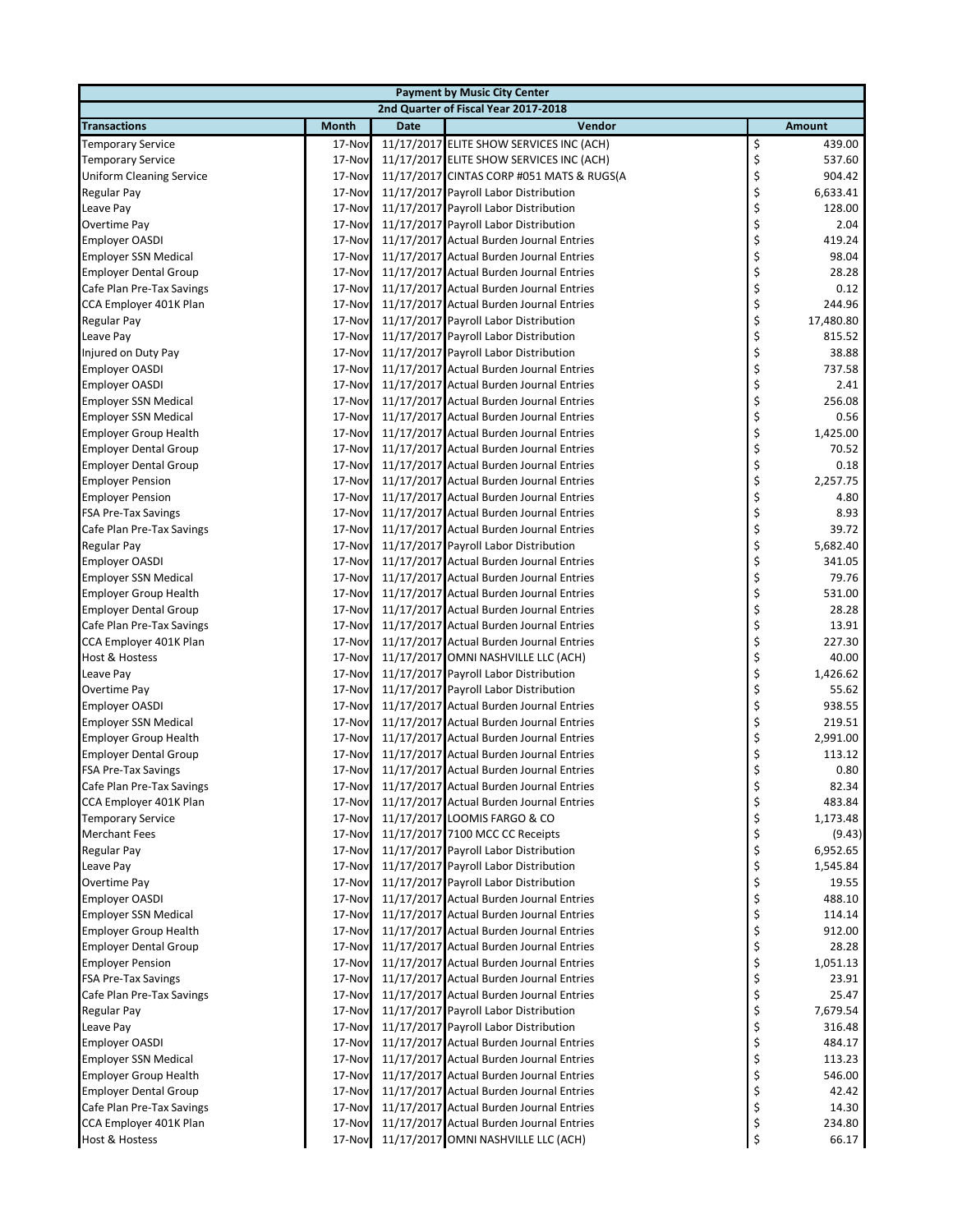| <b>Payment by Music City Center</b> |              |                      |                                           |    |            |  |  |
|-------------------------------------|--------------|----------------------|-------------------------------------------|----|------------|--|--|
|                                     |              |                      | 2nd Quarter of Fiscal Year 2017-2018      |    |            |  |  |
| <b>Transactions</b>                 | <b>Month</b> | <b>Date</b>          | Vendor                                    |    | Amount     |  |  |
| Food & Bev-Inhouse                  | 17-Nov       |                      | 11/17/2017 CENTERPLATE MCC (ACH)          | \$ | 443.36     |  |  |
| Regular Pay                         | 17-Nov       |                      | 11/17/2017 Payroll Labor Distribution     | \$ | 19,776.19  |  |  |
| Leave Pay                           | 17-Nov       |                      | 11/17/2017 Payroll Labor Distribution     | \$ | 894.88     |  |  |
| <b>Overtime Pay</b>                 | 17-Nov       |                      | 11/17/2017 Payroll Labor Distribution     | \$ | 3.81       |  |  |
| <b>Employer OASDI</b>               | 17-Nov       |                      | 11/17/2017 Actual Burden Journal Entries  | \$ | 122.50     |  |  |
| <b>Employer SSN Medical</b>         | 17-Nov       |                      | 11/17/2017 Actual Burden Journal Entries  | \$ | 292.48     |  |  |
| <b>Employer Group Health</b>        | 17-Nov       |                      | 11/17/2017 Actual Burden Journal Entries  | \$ | 1,137.00   |  |  |
| <b>Employer Dental Group</b>        | 17-Nov       |                      | 11/17/2017 Actual Burden Journal Entries  | \$ | 42.42      |  |  |
| <b>Employer Pension</b>             | 17-Nov       |                      | 11/17/2017 Actual Burden Journal Entries  | \$ | 2,551.28   |  |  |
| <b>FSA Pre-Tax Savings</b>          | 17-Nov       |                      | 11/17/2017 Actual Burden Journal Entries  | \$ | 7.97       |  |  |
| Cafe Plan Pre-Tax Savings           | 17-Nov       |                      | 11/17/2017 Actual Burden Journal Entries  | \$ | 30.62      |  |  |
| Regular Pay                         | 17-Nov       |                      | 11/17/2017 Payroll Labor Distribution     | \$ | 7,130.96   |  |  |
| Leave Pay                           | 17-Nov       |                      | 11/17/2017 Payroll Labor Distribution     | \$ | 836.24     |  |  |
| Overtime Pay                        | 17-Nov       |                      | 11/17/2017 Payroll Labor Distribution     | \$ | 123.08     |  |  |
| <b>Employer OASDI</b>               | 17-Nov       |                      | 11/17/2017 Actual Burden Journal Entries  | \$ | 457.97     |  |  |
| <b>Employer SSN Medical</b>         | 17-Nov       |                      | 11/17/2017 Actual Burden Journal Entries  | \$ | 107.11     |  |  |
| <b>Employer Group Health</b>        | 17-Nov       |                      | 11/17/2017 Actual Burden Journal Entries  | \$ | 1,824.00   |  |  |
| <b>Employer Dental Group</b>        | 17-Nov       |                      | 11/17/2017 Actual Burden Journal Entries  | \$ | 56.56      |  |  |
| Cafe Plan Pre-Tax Savings           | 17-Nov       |                      | 11/17/2017 Actual Burden Journal Entries  | \$ | 53.83      |  |  |
| CCA Employer 401K Plan              | 17-Nov       |                      | 11/17/2017 Actual Burden Journal Entries  | \$ | 146.39     |  |  |
| District Energy System              | 17-Nov       |                      | 11/20/2017 DES REVENUE / US BANK (ACH)    | \$ | 228,438.12 |  |  |
| <b>Electrical Supply-Lamps</b>      | 17-Nov       |                      | 11/20/2017 WILLIAMS WHOLESALE SUPPLY OF N | \$ | 284.61     |  |  |
| <b>Electrical Supply-Lamps</b>      | 17-Nov       |                      | 11/20/2017 WILLIAMS WHOLESALE SUPPLY OF N | \$ | 86.85      |  |  |
| <b>Laundry Services</b>             | 17-Nov       | 11/20/2017 ALSCO     |                                           | \$ | 582.54     |  |  |
| <b>Security Services</b>            | 17-Nov       |                      | 11/20/2017 ELITE SHOW SERVICES INC (ACH)  | \$ | 2,037.09   |  |  |
| <b>Temporary Service</b>            | 17-Nov       |                      | 11/20/2017 ELITE SHOW SERVICES INC (ACH)  | \$ | 1,835.27   |  |  |
| <b>Temporary Service</b>            | 17-Nov       |                      | 11/20/2017 ELITE SHOW SERVICES INC (ACH)  | \$ | (5.00)     |  |  |
| Other Rpr & Maint Srvc              | 17-Nov       |                      | 11/20/2017 FOOD EQUIPMENT SERVICES CO LLC | \$ | 516.12     |  |  |
| Other Rpr & Maint Srvc              | 17-Nov       |                      | 11/20/2017 FOOD EQUIPMENT SERVICES CO LLC | \$ | 261.86     |  |  |
| <b>Merchant Fees</b>                | 17-Nov       | 11/20/2017 FIS       |                                           | \$ | 20,348.47  |  |  |
| <b>Temporary Service</b>            | 17-Nov       |                      | 11/20/2017 LMG INC (ACH)                  | \$ | 200.00     |  |  |
| Postage & Delivery Srvc             | 17-Nov       |                      | 11/20/2017 GUY BROWN INTERIORS LLC (ACH)  | \$ | 54.73      |  |  |
| Host & Hostess                      | 17-Nov       |                      | 11/20/2017 OMNI NASHVILLE LLC (ACH)       | \$ | 24.71      |  |  |
| Offc & Admin Supply                 | 17-Nov       |                      | 11/20/2017 GUY BROWN INTERIORS LLC (ACH)  | \$ | 87.50      |  |  |
| Offc & Admin Supply                 | 17-Nov       |                      | 11/20/2017 GUY BROWN INTERIORS LLC (ACH)  | \$ | 304.00     |  |  |
| Printing/Binding                    | 17-Nov       |                      | 11/21/2017 CONVENTION PROD RIGGING INC (A | \$ | 758.13     |  |  |
| Food & Ice                          | 17-Nov       |                      | 11/21/2017 CENTERPLATE MCC (ACH)          | \$ | 82.90      |  |  |
| Food & Ice                          | 17-Nov       |                      | 11/21/2017 CENTERPLATE MCC (ACH)          | \$ | 139.95     |  |  |
| Postage & Delivery Srvc             | 17-Nov       |                      | 11/21/2017 ISENHOUR DOOR PRODUCTS INC (AC | \$ | 25.00      |  |  |
| <b>Building Maintenance Srvc</b>    | 17-Nov       |                      | 11/21/2017 ISENHOUR DOOR PRODUCTS INC (AC | \$ | 232.07     |  |  |
| <b>Building Maintenance Srvc</b>    | 17-Nov       |                      | 11/21/2017 ISENHOUR DOOR PRODUCTS INC (AC | Ş  | 232.07     |  |  |
| <b>Building Maintenance Srvc</b>    | 17-Nov       |                      | 11/21/2017 ISENHOUR DOOR PRODUCTS INC (AC | \$ | 16.00      |  |  |
| <b>Building Maintenance Srvc</b>    | 17-Nov       |                      | 11/21/2017 ISENHOUR DOOR PRODUCTS INC (AC | \$ | 450.00     |  |  |
| Rpr & Maint Srvc Elev/Escel         | 17-Nov       |                      | 11/21/2017 NASHVILLE MACHINE ELEVATOR CO  | \$ | 13,865.25  |  |  |
| <b>Temporary Service</b>            | 17-Nov       |                      | 11/21/2017 INDUSTRIAL STAFFING OF TN (ACH | \$ | 2,154.60   |  |  |
| <b>Laundry Services</b>             | 17-Nov       | 11/21/2017 ALSCO     |                                           | \$ | 120.80     |  |  |
| <b>Laundry Services</b>             | 17-Nov       | 11/21/2017 ALSCO     |                                           | \$ | 120.80     |  |  |
| <b>Laundry Services</b>             | 17-Nov       | 11/21/2017 ALSCO     |                                           | \$ | 1,137.78   |  |  |
| Janitorial Srvc                     | 17-Nov       |                      | 11/21/2017 INDUSTRIAL STAFFING OF TN (ACH | \$ | 7,602.01   |  |  |
| Telephone & Telegraph               | 17-Nov       | 11/21/2017 AT&T (GA) |                                           | \$ | 1.05       |  |  |
| <b>Medical Services</b>             | 17-Nov       |                      | 11/21/2017 MED STAR MEDICAL STAFFING INC  | \$ | 176.00     |  |  |
| <b>Security Services</b>            | 17-Nov       |                      | 11/21/2017 ELITE SHOW SERVICES INC (ACH)  | \$ | 12,756.02  |  |  |
| <b>Security Services</b>            | 17-Nov       |                      | 11/21/2017 ELITE SHOW SERVICES INC (ACH)  | \$ | 4,088.32   |  |  |
| <b>Security Services</b>            | 17-Nov       |                      | 11/21/2017 ELITE SHOW SERVICES INC (ACH)  | \$ | 18,046.82  |  |  |
| <b>Temporary Service</b>            | 17-Nov       |                      | 11/21/2017 ELITE SHOW SERVICES INC (ACH)  | \$ | 3,722.51   |  |  |
| <b>Temporary Service</b>            | 17-Nov       |                      | 11/21/2017 ELITE SHOW SERVICES INC (ACH)  | \$ | (20.00)    |  |  |
| <b>Temporary Service</b>            | 17-Nov       |                      | 11/21/2017 ELITE SHOW SERVICES INC (ACH)  | \$ | 782.22     |  |  |
| <b>Uniform Cleaning Service</b>     | 17-Nov       |                      | 11/21/2017 CINTAS CORP #051 MATS & RUGS(A | \$ | 2,468.62   |  |  |
| Promotion-Goods                     | 17-Nov       |                      | 11/21/2017 CENTERPLATE MCC (ACH)          | \$ | 903.87     |  |  |
| Food & Ice                          | 17-Nov       |                      | 11/21/2017 CENTERPLATE MCC (ACH)          | \$ | 113.34     |  |  |
| Advertising & Promot'n              | 17-Nov       |                      | 11/21/2017 CONVENTION PROD RIGGING INC (A | \$ | 3,451.44   |  |  |
| <b>Temporary Service</b>            | 17-Nov       |                      | 11/21/2017 LOOMIS FARGO & CO              | \$ | 1,173.48   |  |  |
| <b>Merchant Fees</b>                | 17-Nov       |                      | 11/21/2017 7100 MCC CC Receipts           | \$ | (126.50)   |  |  |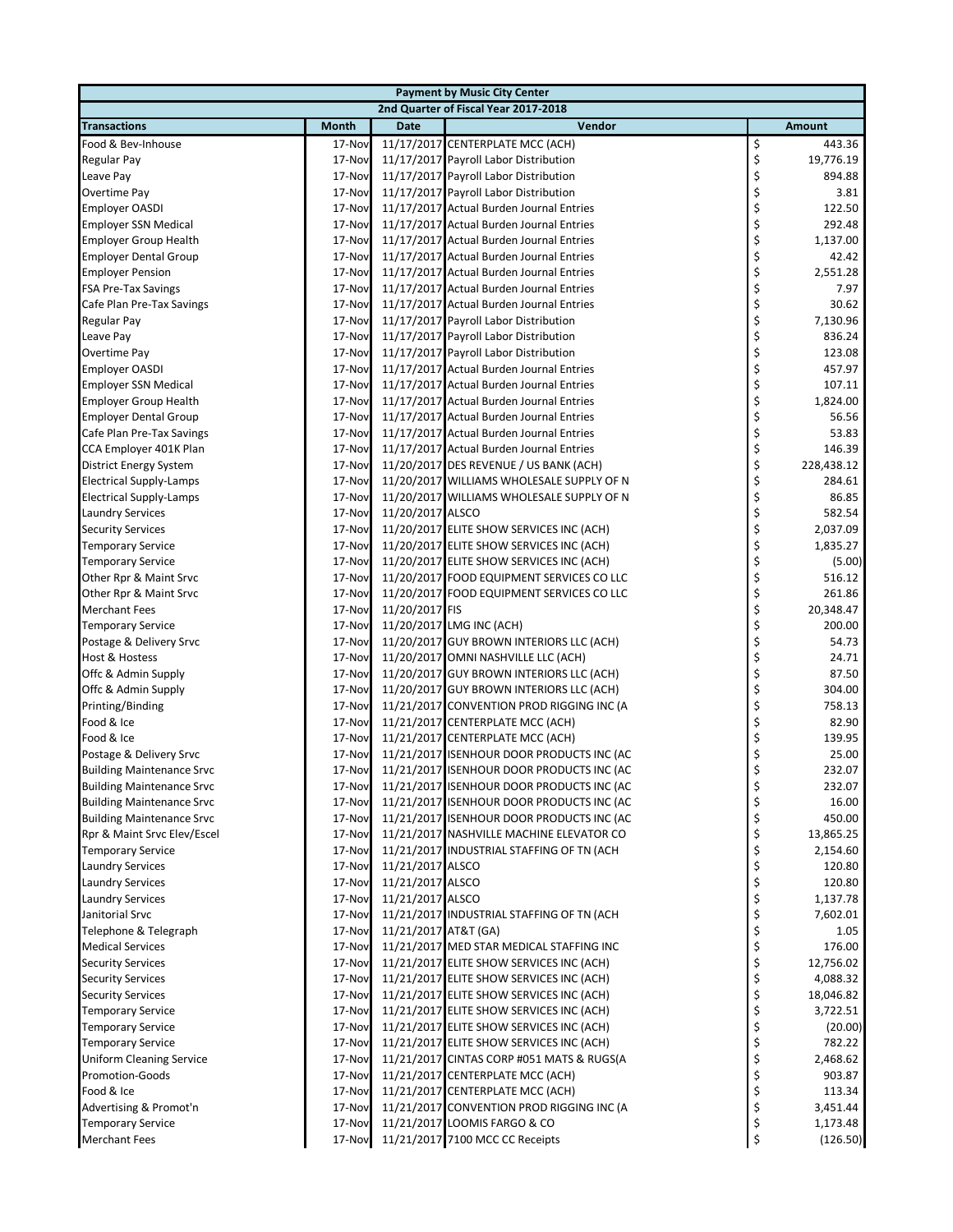| <b>Payment by Music City Center</b>  |              |                  |                                           |    |               |  |  |  |
|--------------------------------------|--------------|------------------|-------------------------------------------|----|---------------|--|--|--|
| 2nd Quarter of Fiscal Year 2017-2018 |              |                  |                                           |    |               |  |  |  |
| <b>Transactions</b>                  | <b>Month</b> | <b>Date</b>      | Vendor                                    |    | <b>Amount</b> |  |  |  |
| Membership Dues                      | 17-Nov       |                  | 11/21/2017 INTL ASSOC OF VENUE MANAGERS I | \$ | 3,000.00      |  |  |  |
| <b>Membership Dues</b>               | 17-Nov       |                  | 11/21/2017 MIDDLE TN CHAPTERS SHRM (ACH)( | \$ | 119.00        |  |  |  |
| Food & Bev-Inhouse                   | 17-Nov       |                  | 11/21/2017 CENTERPLATE MCC (ACH)          | \$ | 378.15        |  |  |  |
| Food & Bev-Inhouse                   | 17-Nov       |                  | 11/21/2017 CENTERPLATE MCC (ACH)          | \$ | 499.64        |  |  |  |
| Food & Bev-Inhouse                   | 17-Nov       |                  | 11/21/2017 CENTERPLATE MCC (ACH)          | \$ | 88.60         |  |  |  |
| Rent Equipment                       | 17-Nov       |                  | 11/21/2017 CENTERPLATE MCC (ACH)          | \$ | 683.42        |  |  |  |
| HHold & Jnitr Supply                 | 17-Nov       |                  | 11/22/2017 AMERICAN PAPER & TWINE CO (ACH | \$ | 562.40        |  |  |  |
| Offc & Admin Supply                  | 17-Nov       |                  | 11/22/2017 DURYS (ACH)                    | \$ | 596.95        |  |  |  |
| Offc & Admin Supply                  | 17-Nov       |                  | 11/27/2017 MYOFFICE PRODUCTS (ACH)        | \$ | 11.95         |  |  |  |
| <b>Landscaping Srvc</b>              | 17-Nov       |                  | 11/27/2017 REED LANDSCAPING INC (ACH)     | \$ | 705.60        |  |  |  |
| Other Rpr & Maint Srvc               | 17-Nov       |                  | 11/27/2017 CRAWFORD DOOR SALES (ACH)      | \$ | 505.00        |  |  |  |
| <b>Security Services</b>             | 17-Nov       |                  | 11/27/2017 ELITE SHOW SERVICES INC (ACH)  | \$ | 217.88        |  |  |  |
| Computer Software                    | 17-Nov       |                  | 11/27/2017 ISS 24/7 (ACH)                 | \$ | 17,624.00     |  |  |  |
| Auto Fuel                            | 17-Nov       |                  | 11/27/2017 WEX (WRIGHT EXPRESS FINANCIAL) | \$ | 303.66        |  |  |  |
| <b>Temporary Service</b>             | 17-Nov       |                  | 11/27/2017 ELITE SHOW SERVICES INC (ACH)  | \$ | 4,646.99      |  |  |  |
| <b>Uniform Cleaning Service</b>      | 17-Nov       |                  | 11/27/2017 CINTAS CORP #051 MATS & RUGS(A | \$ | 1,191.27      |  |  |  |
| Offc & Admin Supply                  | 17-Nov       |                  | 11/27/2017 MYOFFICE PRODUCTS (ACH)        | \$ | 18.85         |  |  |  |
| Host & Hostess                       | 17-Nov       |                  | 11/27/2017 OMNI NASHVILLE LLC (ACH)       | \$ | 138.08        |  |  |  |
| <b>Laundry Services</b>              | 17-Nov       | 11/28/2017 ALSCO |                                           | \$ | 120.80        |  |  |  |
| <b>Laundry Services</b>              | 17-Nov       | 11/28/2017 ALSCO |                                           | \$ | 120.80        |  |  |  |
| <b>Medical Services</b>              | 17-Nov       |                  | 11/28/2017 MED STAR MEDICAL STAFFING INC  | \$ | 1,804.00      |  |  |  |
| <b>Temporary Service</b>             | 17-Nov       |                  | 11/28/2017 ELITE SHOW SERVICES INC (ACH)  | \$ | 1,272.22      |  |  |  |
| Food & Ice                           | 17-Nov       |                  | 11/28/2017 CENTERPLATE MCC (ACH)          | \$ | 577.58        |  |  |  |
| Food & Ice                           | 17-Nov       |                  | 11/28/2017 CENTERPLATE MCC (ACH)          | \$ | 382.93        |  |  |  |
| Rent Tradeshow Booth Expenses        | 17-Nov       |                  | 11/28/2017 AMERICAN SOCIETY OF ASSOC EXEC | \$ | 2,500.00      |  |  |  |
| Food & Bev-Inhouse                   | 17-Nov       |                  | 11/28/2017 CENTERPLATE MCC (ACH)          | \$ | 173.20        |  |  |  |
| Food & Ice                           | 17-Nov       |                  | 11/28/2017 CENTERPLATE MCC (ACH)          | \$ | 1,986.83      |  |  |  |
| Other Rpr & Maint Srvc               | 17-Nov       |                  | 11/29/2017 FIRE PRO LLC (ACH)             | \$ | 1,452.00      |  |  |  |
| <b>Security Services</b>             | 17-Nov       |                  | 11/29/2017 ELITE SHOW SERVICES INC (ACH)  | \$ | 1,747.20      |  |  |  |
| <b>Security Services</b>             | 17-Nov       |                  | 11/29/2017 ELITE SHOW SERVICES INC (ACH)  | \$ | 11,470.07     |  |  |  |
| Food & Ice                           | 17-Nov       |                  | 11/30/2017 CENTERPLATE MCC (ACH)          | \$ | 43.76         |  |  |  |
| Electric                             | 17-Nov       |                  | 11/30/2017 NASHVILLE ELECTRIC SERVICE CO  | \$ | 116,954.36    |  |  |  |
| Water                                | 17-Nov       |                  | 11/30/2017 W&S/ 11/17/ WATER IDB          | \$ | 2,025.94      |  |  |  |
| Water                                | 17-Nov       |                  | 11/30/2017 W&S/ 11/17/ SEWER IDB          | \$ | 4,185.07      |  |  |  |
| Gas                                  | 17-Nov       |                  | 11/30/2017 PIEDMONT NATURAL GAS CO (METRO | \$ | 4,274.10      |  |  |  |
| Pest Control Srvc                    | 17-Nov       |                  | 11/30/2017 MIDDLE TN EXTERMINATING (ACH)  | \$ | 1,407.00      |  |  |  |
| Postage & Delivery Srvc              | 17-Nov       |                  | 11/30/2017 SYNERGY BUSINESS ENVIRONMENTS  | \$ | 43.75         |  |  |  |
| <b>Building Maintenance Srvc</b>     | 17-Nov       |                  | 11/30/2017 PREMIERE BUILDING MAINTENANCE  | \$ | 4,590.00      |  |  |  |
| <b>Building Maintenance Srvc</b>     | 17-Nov       |                  | 11/30/2017 PREMIERE BUILDING MAINTENANCE  | \$ | 4,590.00      |  |  |  |
| <b>Building Maintenance Srvc</b>     | 17-Nov       |                  | 11/30/2017 PREMIERE BUILDING MAINTENANCE  | \$ | 6,010.00      |  |  |  |
| <b>Building Maintenance Srvc</b>     | 17-Nov       |                  | 11/30/2017 PREMIERE BUILDING MAINTENANCE  | Ş  | 870.00        |  |  |  |
| <b>Building Maintenance Srvc</b>     | 17-Nov       |                  | 11/30/2017 PREMIERE BUILDING MAINTENANCE  | \$ | 790.00        |  |  |  |
| <b>Building Maintenance Srvc</b>     | 17-Nov       |                  | 11/30/2017 PREMIERE BUILDING MAINTENANCE  | \$ | 1,080.00      |  |  |  |
| <b>Building Maintenance Srvc</b>     | 17-Nov       |                  | 11/30/2017 PREMIERE BUILDING MAINTENANCE  | \$ | 2,400.00      |  |  |  |
| <b>Building Maintenance Srvc</b>     | 17-Nov       |                  | 11/30/2017 PREMIERE BUILDING MAINTENANCE  | \$ | 8,030.00      |  |  |  |
| <b>Building Maintenance Srvc</b>     | 17-Nov       |                  | 11/30/2017 RAPTOR ABATEMENT LLC (ACH)     | \$ | 4,750.00      |  |  |  |
| <b>Building Maintenance Srvc</b>     | 17-Nov       |                  | 11/30/2017 ISENHOUR DOOR PRODUCTS INC (AC | \$ | 771.00        |  |  |  |
| <b>Building Maintenance Srvc</b>     | 17-Nov       |                  | 11/30/2017 ISENHOUR DOOR PRODUCTS INC (AC | \$ | 525.00        |  |  |  |
| <b>Window Cleaning Service</b>       | 17-Nov       |                  | 11/30/2017 PREMIERE BUILDING MAINTENANCE  | \$ | 12,012.00     |  |  |  |
| Other Rpr & Maint Srvc               | 17-Nov       |                  | 11/30/2017 FORKLIFT SYSTEMS INC (ACH)     | \$ | 398.23        |  |  |  |
| Rpr & Maint Srvc Sprinkler           | 17-Nov       |                  | 11/30/2017 FIRE PRO LLC (ACH)             | \$ | 9,730.00      |  |  |  |
| Other Rpr & Maint Srvc               | 17-Nov       |                  | 11/30/2017 HAMILTON MACHINE CO INC (ACH)  | \$ | 188.40        |  |  |  |
| Rpr & Maint Srvc Bld Auto            | 17-Nov       |                  | 11/30/2017 JOHNSON CONTROLS INC/CARDKEY ( | \$ | 3,445.83      |  |  |  |
| Rpr & Maint Srvc Green Roof          | 17-Nov       |                  | 11/30/2017 GREENRISE TECHNOLOGIES (ACH)   | \$ | 5,775.51      |  |  |  |
| Other Rpr & Maint Srvc               | 17-Nov       |                  | 11/30/2017 NASHVILLE MACHINE ELEVATOR CO  | \$ | 330.00        |  |  |  |
| Other Rpr & Maint Srvc               | 17-Nov       |                  | 11/30/2017 BAKER ROOFING CO (ACH)         | \$ | 1,116.86      |  |  |  |
| Host & Hostess                       | 17-Nov       |                  | 11/30/2017 PINNACLE NATIONAL BANK (MCC CC | \$ | 89.03         |  |  |  |
| Host & Hostess                       | 17-Nov       |                  | 11/30/2017 MCC PCC MUSIC CITY CENTER      | \$ | 79.67         |  |  |  |
| Furniture/Fixtures<\$10K             | 17-Nov       |                  | 11/30/2017 SYNERGY BUSINESS ENVIRONMENTS  | \$ | 820.64        |  |  |  |
| Paint Supply                         | 17-Nov       |                  | 11/30/2017 SHERWIN WILLIAMS CO INDUSTRIAL | \$ | 429.94        |  |  |  |
| Refuse Disposal-Reimb                | 17-Nov       |                  | 11/30/2017 REPUBLIC SVCS NASH /ALLIED WAS | \$ | 2,873.90      |  |  |  |
| Temporary Service                    | 17-Nov       |                  | 11/30/2017 MCC 11/30 Temp Labor RCLS      | \$ | (225.80)      |  |  |  |
| <b>Temporary Service</b>             | 17-Nov       |                  | 11/30/2017 INDUSTRIAL STAFFING OF TN (ACH | \$ | 1,143.80      |  |  |  |
|                                      |              |                  |                                           |    |               |  |  |  |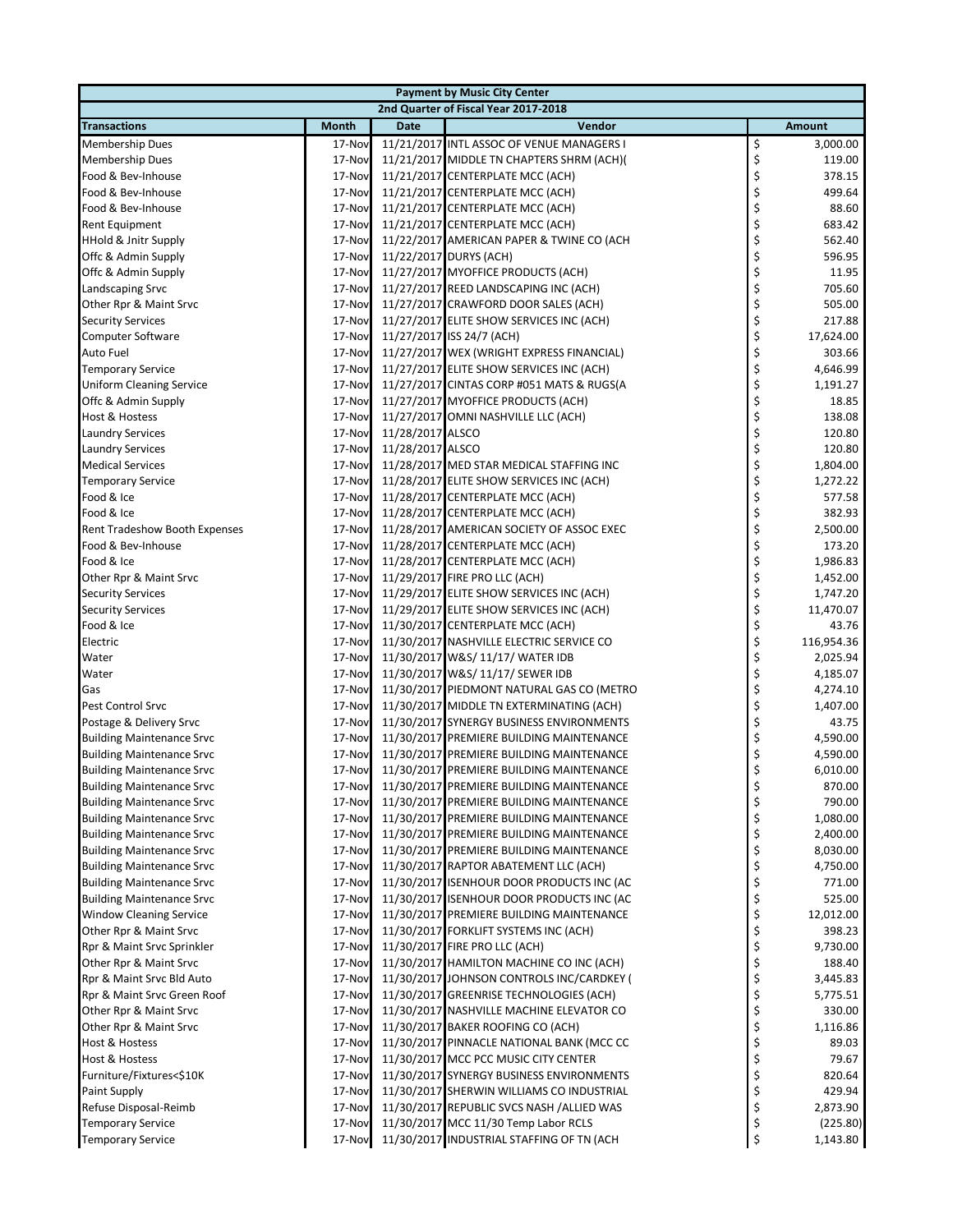| <b>Payment by Music City Center</b> |              |             |                                           |    |               |  |  |  |
|-------------------------------------|--------------|-------------|-------------------------------------------|----|---------------|--|--|--|
|                                     |              |             | 2nd Quarter of Fiscal Year 2017-2018      |    |               |  |  |  |
| <b>Transactions</b>                 | <b>Month</b> | <b>Date</b> | Vendor                                    |    | <b>Amount</b> |  |  |  |
| <b>Temporary Service</b>            | 17-Nov       |             | 11/30/2017 INDUSTRIAL STAFFING OF TN (ACH | \$ | 6,010.69      |  |  |  |
| <b>Temporary Service</b>            | 17-Nov       |             | 11/30/2017 INDUSTRIAL STAFFING OF TN (ACH | \$ | 254.04        |  |  |  |
| Janitorial Srvc                     | 17-Nov       |             | 11/30/2017 INDUSTRIAL STAFFING OF TN (ACH | \$ | 5,785.50      |  |  |  |
| Janitorial Srvc                     | 17-Nov       |             | 11/30/2017 INDUSTRIAL STAFFING OF TN (ACH | \$ | 10,099.10     |  |  |  |
| Janitorial Srvc                     | 17-Nov       |             | 11/30/2017 INDUSTRIAL STAFFING OF TN (ACH | \$ | 1,489.60      |  |  |  |
| Temporary Service-Reimb             | 17-Nov       |             | 11/30/2017 MCC 11/30 Temp Labor RCLS      | \$ | 225.80        |  |  |  |
| Safety Supply                       | 17-Nov       |             | 11/30/2017 MCC PCC MUSIC CITY CENTER      | \$ | 9.36          |  |  |  |
| Cable Television                    | 17-Nov       |             | 11/30/2017 AT&T CIRCUITS                  | \$ | 121.42        |  |  |  |
| Cable Television                    | 17-Nov       |             | 11/30/2017 COMCAST (ACH)                  | \$ | 449.49        |  |  |  |
| <b>Mngt Cnsltnt Srvc</b>            | 17-Nov       |             | 11/30/2017 MCC 11/17 Misc Reclass         | \$ | (2,322.76)    |  |  |  |
| <b>Mngt Cnsltnt Srvc</b>            | 17-Nov       |             | 11/30/2017 PINNACLE NATIONAL BANK (MCC CC | \$ | 45.00         |  |  |  |
| <b>Internet Services</b>            | 17-Nov       |             | 11/30/2017 COMCAST (ACH)                  | \$ | 254.85        |  |  |  |
| <b>Internet Services</b>            | 17-Nov       |             | 11/30/2017 PINNACLE NATIONAL BANK (MCC CC | \$ | 30.00         |  |  |  |
| Telephone & Telegraph               | 17-Nov       |             | 11/30/2017 AT&T CIRCUITS                  | \$ | 365.29        |  |  |  |
| Telephone & Telegraph               | 17-Nov       |             | 11/30/2017 AT&T (PO BOX 105320)(105262)(7 | \$ | 300.00        |  |  |  |
| Computer Software                   | 17-Nov       |             | 11/30/2017 MCC 11/17 Misc Reclass         | \$ | 2,322.76      |  |  |  |
| <b>Computer Software</b>            | 17-Nov       |             | 11/30/2017 NET TANGO INC (ACH)            | \$ | 400.00        |  |  |  |
| <b>Printing Supply</b>              | 17-Nov       |             | 11/30/2017 MCC PCC MUSIC CITY CENTER      | \$ | 83.45         |  |  |  |
| <b>Electrical Supply</b>            | 17-Nov       |             | 11/30/2017 MCC PCC MUSIC CITY CENTER      | \$ | 21.94         |  |  |  |
| Software License                    | 17-Nov       |             | 11/30/2017 PINNACLE NATIONAL BANK (MCC CC | \$ | 32.95         |  |  |  |
| <b>Medical Services</b>             | 17-Nov       |             | 11/30/2017 MED STAR MEDICAL STAFFING INC  | \$ | 176.00        |  |  |  |
| <b>Security Services</b>            | 17-Nov       |             | 11/30/2017 ELITE SHOW SERVICES INC (ACH)  | \$ | 1,881.60      |  |  |  |
| <b>Security Services</b>            | 17-Nov       |             | 11/30/2017 ELITE SHOW SERVICES INC (ACH)  | \$ | 209.88        |  |  |  |
| <b>Electrical Supply</b>            | 17-Nov       |             | 11/30/2017 MCC PCC MUSIC CITY CENTER      | \$ | 6.50          |  |  |  |
| <b>Rent Equipment</b>               | 17-Nov       |             | 11/30/2017 WIRELESS PLUS INC (ACH)        | \$ | 60.00         |  |  |  |
| <b>Temporary Service</b>            | 17-Nov       |             | 11/30/2017 ELITE SHOW SERVICES INC (ACH)  | \$ | 960.65        |  |  |  |
| <b>Temporary Service</b>            | 17-Nov       |             | 11/30/2017 ELITE SHOW SERVICES INC (ACH)  | \$ | (2.00)        |  |  |  |
| <b>Temporary Service</b>            | 17-Nov       |             | 11/30/2017 ELITE SHOW SERVICES INC (ACH)  | \$ | 2,152.16      |  |  |  |
| <b>Temporary Service</b>            | 17-Nov       |             | 11/30/2017 ELITE SHOW SERVICES INC (ACH)  | \$ | 2,972.20      |  |  |  |
| <b>Temporary Service</b>            | 17-Nov       |             | 11/30/2017 ELITE SHOW SERVICES INC (ACH)  | \$ | (20.00)       |  |  |  |
| <b>Temporary Service</b>            | 17-Nov       |             | 11/30/2017 ELITE SHOW SERVICES INC (ACH)  | \$ | 1,786.07      |  |  |  |
| <b>Temporary Service</b>            | 17-Nov       |             | 11/30/2017 ELITE SHOW SERVICES INC (ACH)  | \$ | 1,979.64      |  |  |  |
| <b>Temporary Service</b>            | 17-Nov       |             | 11/30/2017 ELITE SHOW SERVICES INC (ACH)  | \$ | (15.00)       |  |  |  |
| <b>Temporary Service</b>            | 17-Nov       |             | 11/30/2017 ELITE SHOW SERVICES INC (ACH)  | \$ | 1,982.70      |  |  |  |
| <b>Temporary Service</b>            | 17-Nov       |             | 11/30/2017 ELITE SHOW SERVICES INC (ACH)  | \$ | (15.00)       |  |  |  |
| <b>Temporary Service</b>            | 17-Nov       |             | 11/30/2017 ELITE SHOW SERVICES INC (ACH)  | \$ | 1,798.50      |  |  |  |
| <b>Temporary Service</b>            | 17-Nov       |             | 11/30/2017 ELITE SHOW SERVICES INC (ACH)  | \$ | (20.00)       |  |  |  |
| <b>Temporary Service</b>            | 17-Nov       |             | 11/30/2017 ELITE SHOW SERVICES INC (ACH)  | \$ | 467.51        |  |  |  |
| <b>Temporary Service</b>            | 17-Nov       |             | 11/30/2017 ELITE SHOW SERVICES INC (ACH)  | \$ | 1,831.47      |  |  |  |
| <b>Temporary Service</b>            | 17-Nov       |             | 11/30/2017 ELITE SHOW SERVICES INC (ACH)  | \$ | 1,838.29      |  |  |  |
| <b>Temporary Service</b>            | 17-Nov       |             | 11/30/2017 ELITE SHOW SERVICES INC (ACH)  | Ş  | (5.00)        |  |  |  |
| <b>Temporary Service</b>            | 17-Nov       |             | 11/30/2017 ELITE SHOW SERVICES INC (ACH)  | \$ | 1,186.52      |  |  |  |
| <b>Temporary Service</b>            | 17-Nov       |             | 11/30/2017 ELITE SHOW SERVICES INC (ACH)  | \$ | 2,026.03      |  |  |  |
| <b>Temporary Service</b>            | 17-Nov       |             | 11/30/2017 ELITE SHOW SERVICES INC (ACH)  | \$ | 537.60        |  |  |  |
| <b>Temporary Service</b>            | 17-Nov       |             | 11/30/2017 ELITE SHOW SERVICES INC (ACH)  | \$ | 1,765.27      |  |  |  |
| <b>Uniform Cleaning Service</b>     | 17-Nov       |             | 11/30/2017 CINTAS CORP #051 MATS & RUGS(A | \$ | 1,245.61      |  |  |  |
| <b>Uniform Cleaning Service</b>     | 17-Nov       |             | 11/30/2017 MCC PCC MUSIC CITY CENTER      | \$ | 61.81         |  |  |  |
| <b>Uniform Cleaning Service</b>     | 17-Nov       |             | 11/30/2017 MCC PCC MUSIC CITY CENTER      | \$ | 61.81         |  |  |  |
| <b>Valet Services</b>               | 17-Nov       |             | 11/30/2017 TOWNE HOLDINGS LLC (ACH)       | \$ | 1,483.21      |  |  |  |
| Postage & Delivery Srvc             | 17-Nov       |             | 11/30/2017 MCC PCC MUSIC CITY CENTER      | \$ | 9.17          |  |  |  |
| Postage & Delivery Srvc             | 17-Nov       |             | 11/30/2017 MCC PCC MUSIC CITY CENTER      | \$ | 10.20         |  |  |  |
| Other Rpr & Maint Srvc              | 17-Nov       |             | 11/30/2017 CENTERPLATE MCC (ACH)          | \$ | 9,457.68      |  |  |  |
| Other Rpr & Maint Srvc              | 17-Nov       |             | 11/30/2017 CENTERPLATE MCC (ACH)          | \$ | 5,618.51      |  |  |  |
| Employee Out-of-town Travel         | 17-Nov       |             | 11/30/2017 JONES, CYNTHIA M.              | \$ | 328.91        |  |  |  |
| Employee Air Travel                 | 17-Nov       |             | 11/30/2017 PINNACLE NATIONAL BANK (MCC CC | \$ | 549.92        |  |  |  |
| Registration                        | 17-Nov       |             | 11/30/2017 PINNACLE NATIONAL BANK (MCC CC | \$ | 114.50        |  |  |  |
| Food & Ice                          | 17-Nov       |             | 11/30/2017 CENTERPLATE MCC (ACH)          | \$ | 86.74         |  |  |  |
| Rent Tradeshow Booth Expenses       | 17-Nov       |             | 11/30/2017 PINNACLE NATIONAL BANK (MCC CC | \$ | 2,471.28      |  |  |  |
| Miscellaneous/Other                 | 17-Nov       |             | 11/30/2017 MCC ACH RC1139838 Corr 11/17   | \$ | 0.01          |  |  |  |
| Miscellaneous/Other                 | 17-Nov       |             | 11/30/2017 7100 MCC Cash Receipts         | \$ | (600.00)      |  |  |  |
| Insurance-Workman's Comp            | 17-Nov       |             | 11/30/2017 MCC Hartford Check Rcls 11/17  | \$ | 19,802.92     |  |  |  |
| CCA Employer 401K Plan              | 17-Nov       |             | 11/30/2017 MCC 11/17 IMPREST CHECKING RCL | \$ | 5.79          |  |  |  |
| CCA Employer 401K Plan              | 17-Nov       |             | 11/30/2017 MCC 11/17 IMPREST CHECKING RCL | \$ | 42.84         |  |  |  |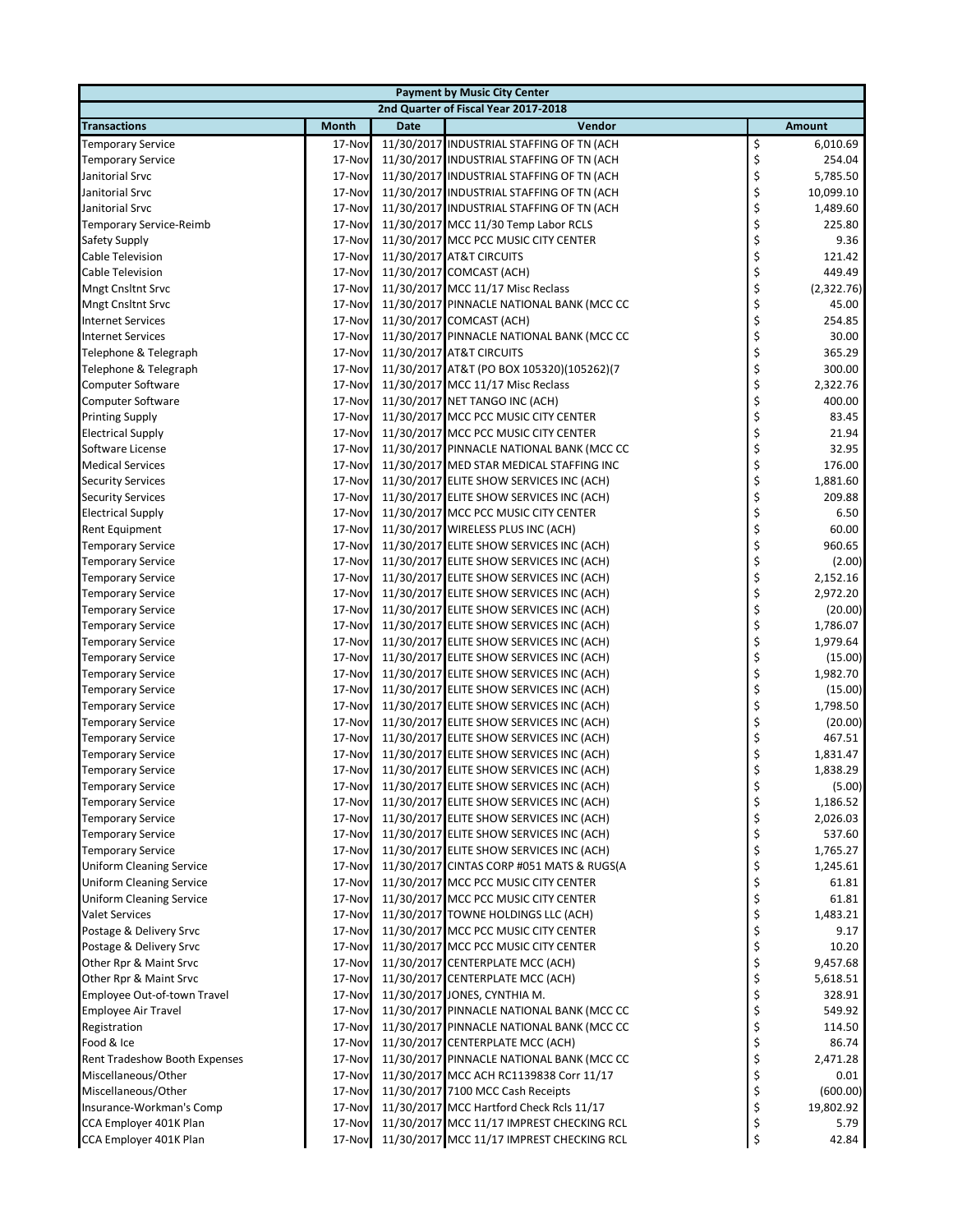| <b>Payment by Music City Center</b>  |                  |             |                                                                              |          |                    |  |  |  |
|--------------------------------------|------------------|-------------|------------------------------------------------------------------------------|----------|--------------------|--|--|--|
| 2nd Quarter of Fiscal Year 2017-2018 |                  |             |                                                                              |          |                    |  |  |  |
| <b>Transactions</b>                  | <b>Month</b>     | <b>Date</b> | Vendor                                                                       |          | Amount             |  |  |  |
| <b>Mngt Cnsltnt Srvc</b>             | 17-Nov           |             | 11/30/2017 MCC 11/17 Misc A/R entry                                          | \$       | (4,970.00)         |  |  |  |
| <b>Mngt Cnsltnt Srvc</b>             | 17-Nov           |             | 11/30/2017 MCC 11/17 Misc Reclass                                            | \$       | 4,970.00           |  |  |  |
| <b>Mngt Cnsltnt Srvc</b>             | 17-Nov           |             | 11/30/2017 MCC 11/17 Misc Reclass                                            | \$       | (5,675.00)         |  |  |  |
| <b>Mngt Cnsltnt Srvc</b>             | 17-Nov           |             | 11/30/2017 MCC 11/17 Misc Reclass                                            | \$       | 5,675.00           |  |  |  |
| <b>Mngt Cnsltnt Srvc</b>             | 17-Nov           |             | 11/30/2017 CUSHION EMPLOYER SER (ACH)                                        | \$       | 1,267.00           |  |  |  |
| <b>Mngt Cnsltnt Srvc</b>             | 17-Nov           |             | 11/30/2017 TN REGIONAL SAFETY COUNCIL INC                                    | \$       | 65.00              |  |  |  |
| <b>Mngt Cnsltnt Srvc</b>             | 17-Nov           |             | 11/30/2017 COMMONWEALTH DEVELOPMENT GRP I                                    | \$       | 3,755.00           |  |  |  |
| <b>Mngt Cnsltnt Srvc</b>             | 17-Nov           |             | 11/30/2017 INQUIRIES INC (ACH)                                               | \$       | 814.25             |  |  |  |
| <b>Mngt Cnsltnt Srvc</b>             | 17-Nov           |             | 11/30/2017 INSTANT MEDICAL LLC (ACH)                                         | \$       | 250.50             |  |  |  |
| Employee Out-of-town Travel          | 17-Nov           |             | 11/30/2017 STARKS, CHARLES L                                                 | \$       | 887.74             |  |  |  |
| Registration                         | 17-Nov           |             | 11/30/2017 PINNACLE NATIONAL BANK (MCC CC                                    | \$       | 500.00             |  |  |  |
| Membership Dues                      | 17-Nov           |             | 11/30/2017 PINNACLE NATIONAL BANK (MCC CC                                    | \$       | 335.00             |  |  |  |
| <b>Membership Dues</b>               | 17-Nov           |             | 11/30/2017 MCC PCC MUSIC CITY CENTER                                         | \$       | 7.00               |  |  |  |
| Host & Hostess                       | 17-Nov           |             | 11/30/2017 OMNI NASHVILLE LLC (ACH)                                          | \$       | 81.01              |  |  |  |
| Host & Hostess                       | 17-Nov           |             | 11/30/2017 1500 Omni Mgt cover refund                                        | \$       | (24.71)            |  |  |  |
| Food & Ice                           | 17-Nov           |             | 11/30/2017 CENTERPLATE MCC (ACH)                                             | \$       | 185.80             |  |  |  |
| Food & Ice                           | 17-Nov           |             | 11/30/2017 CENTERPLATE MCC (ACH)                                             | \$       | 871.32             |  |  |  |
| Advertising & Promot'n               | 17-Nov           |             | 11/30/2017 AWARD CENTER INC, THE (ACH)                                       | \$       | 78.95              |  |  |  |
| Advertising & Promot'n               | 17-Nov           |             | 11/30/2017 AWARD CENTER INC, THE (ACH)                                       | \$       | 25.00              |  |  |  |
| Other Rpr & Maint Srvc               | 17-Nov           |             | 11/30/2017 CENTERPLATE MCC (ACH)                                             | \$       | 596.23             |  |  |  |
| <b>Total</b>                         | <b>17-Nov</b>    |             |                                                                              |          | \$1,129,410.59     |  |  |  |
|                                      |                  |             |                                                                              |          |                    |  |  |  |
| <b>Regular Pay</b>                   | 17-Dec           |             | 12/1/2017 Payroll Labor Distribution                                         | \$       | 15,970.20          |  |  |  |
| Leave Pay                            | 17-Dec           |             | 12/1/2017 Payroll Labor Distribution                                         | \$       | 2,453.68           |  |  |  |
| <b>Holiday Pay</b>                   | 17-Dec           |             | 12/1/2017 Payroll Labor Distribution                                         | \$       | 5,349.76           |  |  |  |
| Overtime Pay                         | 17-Dec           |             | 12/1/2017 Payroll Labor Distribution                                         | \$       | 274.72             |  |  |  |
| <b>Employer OASDI</b>                | 17-Dec           |             | 12/1/2017 Actual Burden Journal Entries                                      | \$       | 1,398.64           |  |  |  |
| <b>Employer SSN Medical</b>          | 17-Dec           |             | 12/1/2017 Actual Burden Journal Entries                                      | \$       | 327.10             |  |  |  |
| <b>Employer Group Health</b>         | 17-Dec           |             | 12/1/2017 Actual Burden Journal Entries                                      | \$       | 4,947.00           |  |  |  |
| <b>Employer Dental Group</b>         | 17-Dec           |             | 12/1/2017 Actual Burden Journal Entries                                      | \$       | 197.96             |  |  |  |
| <b>Employer Group Life</b>           | 17-Dec           |             | 12/1/2017 Actual Burden Journal Entries                                      | \$       | 213.00             |  |  |  |
| Cafe Plan Pre-Tax Savings            | 17-Dec           |             | 12/1/2017 Actual Burden Journal Entries                                      | \$       | 135.08             |  |  |  |
| CCA Employer 401K Plan               | 17-Dec           |             | 12/1/2017 Actual Burden Journal Entries                                      | \$       | 653.95             |  |  |  |
| Allowance-Cell/Mobile Devices        | 17-Dec           |             | 12/1/2017 Payroll Labor Distribution                                         | \$       | 276.00             |  |  |  |
| Regular Pay                          | 17-Dec           |             | 12/1/2017 Payroll Labor Distribution                                         | \$       | 3,606.20           |  |  |  |
| Leave Pay                            | 17-Dec           |             | 12/1/2017 Payroll Labor Distribution                                         | \$       | 2,366.12           |  |  |  |
| <b>Holiday Pay</b>                   | 17-Dec           |             | 12/1/2017 Payroll Labor Distribution                                         | \$       | 1,484.96           |  |  |  |
| Overtime Pay                         | 17-Dec           |             | 12/1/2017 Payroll Labor Distribution                                         | \$       | 27.54              |  |  |  |
| <b>Employer OASDI</b>                | 17-Dec           |             | 12/1/2017 Actual Burden Journal Entries                                      | \$       | 430.29             |  |  |  |
| <b>Employer SSN Medical</b>          | 17-Dec           |             | 12/1/2017 Actual Burden Journal Entries                                      | \$       | 100.63             |  |  |  |
| <b>Employer Group Health</b>         | 17-Dec           |             | 12/1/2017 Actual Burden Journal Entries                                      | \$       | 1,548.00           |  |  |  |
| <b>Employer Dental Group</b>         | 17-Dec           |             | 12/1/2017 Actual Burden Journal Entries                                      | \$       | 42.42              |  |  |  |
| <b>Employer Group Life</b>           | 17-Dec           |             | 12/1/2017 Actual Burden Journal Entries                                      | \$       | 42.60              |  |  |  |
| <b>Employer Pension</b>              | 17-Dec           |             | 12/1/2017 Actual Burden Journal Entries                                      | \$       | 923.62             |  |  |  |
| <b>FSA Pre-Tax Savings</b>           | 17-Dec           |             | 12/1/2017 Actual Burden Journal Entries                                      | \$       | 5.17               |  |  |  |
| Cafe Plan Pre-Tax Savings            | 17-Dec           |             | 12/1/2017 Actual Burden Journal Entries                                      | \$       | 43.54              |  |  |  |
| Allowance-Cell/Mobile Devices        | 17-Dec           |             | 12/1/2017 Payroll Labor Distribution                                         | \$       | 92.00              |  |  |  |
| Leave Pay<br><b>Holiday Pay</b>      | 17-Dec<br>17-Dec |             | 12/1/2017 Payroll Labor Distribution<br>12/1/2017 Payroll Labor Distribution | \$<br>\$ | 5,471.03           |  |  |  |
| Overtime Pay                         | 17-Dec           |             | 12/1/2017 Payroll Labor Distribution                                         | \$       | 6,739.16<br>208.47 |  |  |  |
| <b>Employer OASDI</b>                | 17-Dec           |             | 12/1/2017 Actual Burden Journal Entries                                      | \$       | 1,945.13           |  |  |  |
| <b>Employer SSN Medical</b>          | 17-Dec           |             | 12/1/2017 Actual Burden Journal Entries                                      | \$       | 454.89             |  |  |  |
| <b>Employer Group Health</b>         | 17-Dec           |             | 12/1/2017 Actual Burden Journal Entries                                      | \$       | 5,807.02           |  |  |  |
| <b>Employer Dental Group</b>         | 17-Dec           |             | 12/1/2017 Actual Burden Journal Entries                                      | \$       | 230.96             |  |  |  |
| Employer Group Life                  | 17-Dec           |             | 12/1/2017 Actual Burden Journal Entries                                      | \$       | 246.13             |  |  |  |
| Cafe Plan Pre-Tax Savings            | 17-Dec           |             | 12/1/2017 Actual Burden Journal Entries                                      | \$       | 158.46             |  |  |  |
| CCA Employer 401K Plan               | 17-Dec           |             | 12/1/2017 Actual Burden Journal Entries                                      | \$       | 798.17             |  |  |  |
| Allowance-Cell/Mobile Devices        | 17-Dec           |             | 12/1/2017 Payroll Labor Distribution                                         | \$       | 92.00              |  |  |  |
| Rpr & Maint Srvc Solar Panel         | 17-Dec           |             | 12/1/2017 MCC 12/17 SRVC CONTRACT RCLS                                       | \$       | 450.00             |  |  |  |
| Rpr & Maint Srvc Air Walls           | 17-Dec           |             | 12/1/2017 MCC 12/17 SRVC CONTRACT RCLS                                       | \$       | 3,550.00           |  |  |  |
| Regular Pay                          | 17-Dec           |             | 12/1/2017 Payroll Labor Distribution                                         | \$       | 36,060.75          |  |  |  |
| Leave Pay                            | 17-Dec           |             | 12/1/2017 Payroll Labor Distribution                                         | \$       | 2,382.72           |  |  |  |
|                                      |                  |             |                                                                              |          |                    |  |  |  |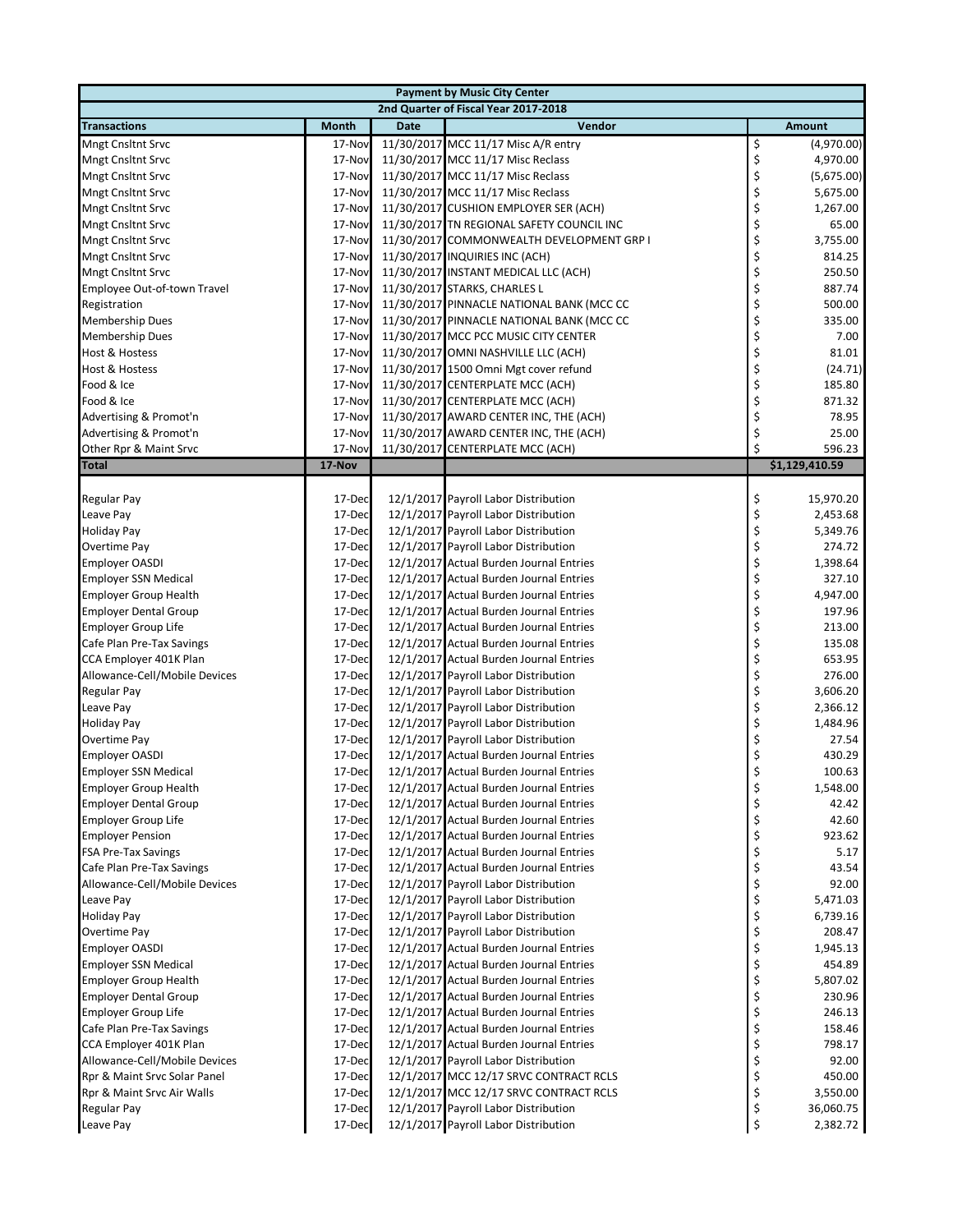| <b>Payment by Music City Center</b> |              |             |                                         |    |           |  |  |  |
|-------------------------------------|--------------|-------------|-----------------------------------------|----|-----------|--|--|--|
|                                     |              |             | 2nd Quarter of Fiscal Year 2017-2018    |    |           |  |  |  |
| <b>Transactions</b>                 | <b>Month</b> | <b>Date</b> | Vendor                                  |    | Amount    |  |  |  |
| <b>Holiday Pay</b>                  | 17-Dec       |             | 12/1/2017 Payroll Labor Distribution    | \$ | 9,392.80  |  |  |  |
| Overtime Pay                        | 17-Dec       |             | 12/1/2017 Payroll Labor Distribution    | \$ | 78.56     |  |  |  |
| <b>Employer OASDI</b>               | 17-Dec       |             | 12/1/2017 Actual Burden Journal Entries | \$ | 2,719.89  |  |  |  |
| <b>Employer SSN Medical</b>         | 17-Dec       |             | 12/1/2017 Actual Burden Journal Entries | \$ | 636.10    |  |  |  |
| <b>Employer Group Health</b>        | 17-Dec       |             | 12/1/2017 Actual Burden Journal Entries | \$ | 11,847.00 |  |  |  |
| <b>Employer Dental Group</b>        | 17-Dec       |             | 12/1/2017 Actual Burden Journal Entries | \$ | 438.34    |  |  |  |
| <b>Employer Group Life</b>          | 17-Dec       |             | 12/1/2017 Actual Burden Journal Entries | \$ | 482.80    |  |  |  |
| Cafe Plan Pre-Tax Savings           | 17-Dec       |             | 12/1/2017 Actual Burden Journal Entries | \$ | 320.09    |  |  |  |
| CCA Employer 401K Plan              | 17-Dec       |             | 12/1/2017 Actual Burden Journal Entries | \$ | 1,010.44  |  |  |  |
| Allowance-Cell/Mobile Devices       | 17-Dec       |             | 12/1/2017 Payroll Labor Distribution    | \$ | 138.00    |  |  |  |
| Regular Pay                         | 17-Dec       |             | 12/1/2017 Payroll Labor Distribution    | \$ | 1,556.54  |  |  |  |
| <b>Holiday Pay</b>                  | 17-Dec       |             | 12/1/2017 Payroll Labor Distribution    | \$ | 389.44    |  |  |  |
| Overtime Pay                        | 17-Dec       |             | 12/1/2017 Payroll Labor Distribution    | \$ | 0.73      |  |  |  |
| <b>Employer OASDI</b>               | 17-Dec       |             | 12/1/2017 Actual Burden Journal Entries | \$ | 106.01    |  |  |  |
| <b>Employer SSN Medical</b>         | 17-Dec       |             | 12/1/2017 Actual Burden Journal Entries | \$ | 24.79     |  |  |  |
| <b>Employer Group Health</b>        | 17-Dec       |             | 12/1/2017 Actual Burden Journal Entries | \$ | 654.00    |  |  |  |
| <b>Employer Dental Group</b>        | 17-Dec       |             | 12/1/2017 Actual Burden Journal Entries | \$ | 14.14     |  |  |  |
| Employer Group Life                 | 17-Dec       |             | 12/1/2017 Actual Burden Journal Entries | \$ | 14.20     |  |  |  |
| <b>Employer Pension</b>             | 17-Dec       |             | 12/1/2017 Actual Burden Journal Entries | \$ | 240.22    |  |  |  |
| Cafe Plan Pre-Tax Savings           | 17-Dec       |             | 12/1/2017 Actual Burden Journal Entries | \$ | 18.12     |  |  |  |
| Leave Pay                           | 17-Dec       |             | 12/1/2017 Payroll Labor Distribution    | \$ | 783.39    |  |  |  |
| <b>Holiday Pay</b>                  | 17-Dec       |             | 12/1/2017 Payroll Labor Distribution    | \$ | 1,746.88  |  |  |  |
| Overtime Pay                        | 17-Dec       |             | 12/1/2017 Payroll Labor Distribution    | \$ | 5.95      |  |  |  |
| <b>Employer OASDI</b>               | 17-Dec       |             | 12/1/2017 Actual Burden Journal Entries | \$ | 580.54    |  |  |  |
| <b>Employer SSN Medical</b>         | 17-Dec       |             | 12/1/2017 Actual Burden Journal Entries | \$ | 135.75    |  |  |  |
| <b>Employer Group Health</b>        | 17-Dec       |             | 12/1/2017 Actual Burden Journal Entries | \$ | 3,096.00  |  |  |  |
| <b>Employer Dental Group</b>        | 17-Dec       |             | 12/1/2017 Actual Burden Journal Entries | \$ | 84.84     |  |  |  |
| Employer Group Life                 | 17-Dec       |             | 12/1/2017 Actual Burden Journal Entries | \$ | 85.20     |  |  |  |
| Cafe Plan Pre-Tax Savings           | 17-Dec       |             | 12/1/2017 Actual Burden Journal Entries | \$ | 68.58     |  |  |  |
| CCA Employer 401K Plan              | 17-Dec       |             | 12/1/2017 Actual Burden Journal Entries | \$ | 364.89    |  |  |  |
| Allowance-Cell/Mobile Devices       | 17-Dec       |             | 12/1/2017 Payroll Labor Distribution    | \$ | 46.00     |  |  |  |
| Rpr & Maint Srvc Crestron           | 17-Dec       |             | 12/1/2017 MCC 12/17 SRVC CONTRACT RCLS  | \$ | 2,066.66  |  |  |  |
| Info Systems Charge                 | 17-Dec       |             | 12/1/2017 ITS 12/17 FY 18 ISF BILLING   | \$ | 21,266.00 |  |  |  |
| MIS Tech Revolving Charge           | 17-Dec       |             | 12/1/2017 ITS PC REVOLVING FD 12/17     | \$ | 2,205.49  |  |  |  |
| Regular Pay                         | 17-Dec       |             | 12/1/2017 Payroll Labor Distribution    | \$ | 4,926.88  |  |  |  |
| Leave Pay                           | 17-Dec       |             | 12/1/2017 Payroll Labor Distribution    | \$ | 703.84    |  |  |  |
| <b>Holiday Pay</b>                  | 17-Dec       |             | 12/1/2017 Payroll Labor Distribution    | \$ | 1,407.68  |  |  |  |
| <b>Employer OASDI</b>               | 17-Dec       |             | 12/1/2017 Actual Burden Journal Entries | \$ | 414.68    |  |  |  |
| <b>Employer SSN Medical</b>         | 17-Dec       |             | 12/1/2017 Actual Burden Journal Entries | \$ | 96.98     |  |  |  |
| <b>Employer Group Health</b>        | 17-Dec       |             | 12/1/2017 Actual Burden Journal Entries | \$ | 927.00    |  |  |  |
| <b>Employer Dental Group</b>        | 17-Dec       |             | 12/1/2017 Actual Burden Journal Entries | Ş  | 28.28     |  |  |  |
| <b>Employer Group Life</b>          | 17-Dec       |             | 12/1/2017 Actual Burden Journal Entries | \$ | 28.40     |  |  |  |
| <b>Employer Pension</b>             | 17-Dec       |             | 12/1/2017 Actual Burden Journal Entries | \$ | 868.54    |  |  |  |
| <b>FSA Pre-Tax Savings</b>          | 17-Dec       |             | 12/1/2017 Actual Burden Journal Entries | \$ | 7.97      |  |  |  |
| Cafe Plan Pre-Tax Savings           | 17-Dec       |             | 12/1/2017 Actual Burden Journal Entries | \$ | 25.86     |  |  |  |
| Allowance-Cell/Mobile Devices       | 17-Dec       |             | 12/1/2017 Payroll Labor Distribution    | \$ | 92.00     |  |  |  |
| Regular Pay                         | 17-Dec       |             | 12/1/2017 Payroll Labor Distribution    | \$ | 26,032.79 |  |  |  |
| Leave Pay                           | 17-Dec       |             | 12/1/2017 Payroll Labor Distribution    | \$ | 910.17    |  |  |  |
| <b>Holiday Pay</b>                  | 17-Dec       |             | 12/1/2017 Payroll Labor Distribution    | \$ | 3,601.80  |  |  |  |
| Overtime Pay                        | 17-Dec       |             | 12/1/2017 Payroll Labor Distribution    | \$ | 1,211.74  |  |  |  |
| <b>Employer OASDI</b>               | 17-Dec       |             | 12/1/2017 Actual Burden Journal Entries | \$ | 1,821.53  |  |  |  |
| <b>Employer SSN Medical</b>         | 17-Dec       |             | 12/1/2017 Actual Burden Journal Entries | \$ | 425.98    |  |  |  |
| <b>Employer Group Health</b>        | 17-Dec       |             | 12/1/2017 Actual Burden Journal Entries | \$ | 7,172.02  |  |  |  |
| <b>Employer Dental Group</b>        | 17-Dec       |             | 12/1/2017 Actual Burden Journal Entries | \$ | 245.10    |  |  |  |
| Employer Group Life                 | 17-Dec       |             | 12/1/2017 Actual Burden Journal Entries | \$ | 250.39    |  |  |  |
| Cafe Plan Pre-Tax Savings           | 17-Dec       |             | 12/1/2017 Actual Burden Journal Entries | \$ | 199.56    |  |  |  |
| CCA Employer 401K Plan              | 17-Dec       |             | 12/1/2017 Actual Burden Journal Entries | \$ | 803.54    |  |  |  |
| Allowance-Cell/Mobile Devices       | 17-Dec       |             | 12/1/2017 Payroll Labor Distribution    | \$ | 230.00    |  |  |  |
| Rpr & Maint Srvc Air Walls          | 17-Dec       |             | 12/1/2017 MCC 12/17 SRVC CONTRACT RCLS  | \$ | 3,000.00  |  |  |  |
| Regular Pay                         | 17-Dec       |             | 12/1/2017 Payroll Labor Distribution    | \$ | 2,665.56  |  |  |  |
| Leave Pay                           | 17-Dec       |             | 12/1/2017 Payroll Labor Distribution    | \$ | 1,367.20  |  |  |  |
| <b>Holiday Pay</b>                  | 17-Dec       |             | 12/1/2017 Payroll Labor Distribution    | \$ | 839.28    |  |  |  |
| Overtime Pay                        | 17-Dec       |             | 12/1/2017 Payroll Labor Distribution    | \$ | 367.26    |  |  |  |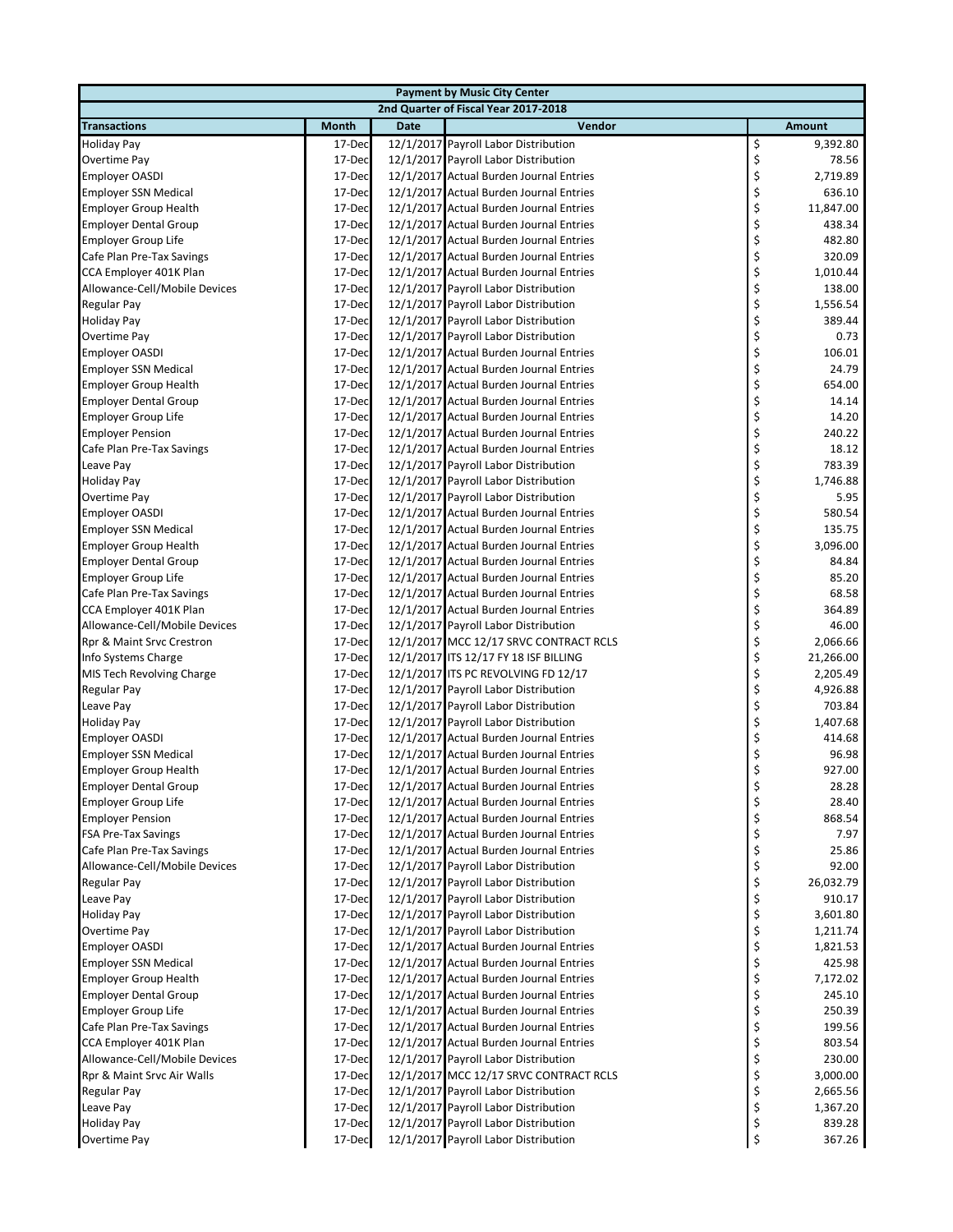| <b>Payment by Music City Center</b> |              |             |                                         |    |           |  |  |
|-------------------------------------|--------------|-------------|-----------------------------------------|----|-----------|--|--|
|                                     |              |             | 2nd Quarter of Fiscal Year 2017-2018    |    |           |  |  |
| <b>Transactions</b>                 | <b>Month</b> | <b>Date</b> | Vendor                                  |    | Amount    |  |  |
| <b>Employer OASDI</b>               | 17-Dec       |             | 12/1/2017 Actual Burden Journal Entries | \$ | 289.91    |  |  |
| <b>Employer SSN Medical</b>         | 17-Dec       |             | 12/1/2017 Actual Burden Journal Entries | \$ | 67.80     |  |  |
| <b>Employer Group Health</b>        | 17-Dec       |             | 12/1/2017 Actual Burden Journal Entries | \$ | 1,533.00  |  |  |
| <b>Employer Dental Group</b>        | 17-Dec       |             | 12/1/2017 Actual Burden Journal Entries | \$ | 42.42     |  |  |
| Employer Group Life                 | 17-Dec       |             | 12/1/2017 Actual Burden Journal Entries | \$ | 42.60     |  |  |
| <b>Employer Pension</b>             | 17-Dec       |             | 12/1/2017 Actual Burden Journal Entries | \$ | 646.53    |  |  |
| Cafe Plan Pre-Tax Savings           | 17-Dec       |             | 12/1/2017 Actual Burden Journal Entries | \$ | 43.10     |  |  |
| Regular Pay                         | 17-Dec       |             | 12/1/2017 Payroll Labor Distribution    | \$ | 6,674.68  |  |  |
| Leave Pay                           | 17-Dec       |             | 12/1/2017 Payroll Labor Distribution    | \$ | 489.63    |  |  |
| <b>Holiday Pay</b>                  | 17-Dec       |             | 12/1/2017 Payroll Labor Distribution    | \$ | 1,170.48  |  |  |
| Overtime Pay                        | 17-Dec       |             | 12/1/2017 Payroll Labor Distribution    | \$ | 158.21    |  |  |
| <b>Employer OASDI</b>               | 17-Dec       |             | 12/1/2017 Actual Burden Journal Entries | \$ | 496.34    |  |  |
| <b>Employer SSN Medical</b>         | 17-Dec       |             | 12/1/2017 Actual Burden Journal Entries | \$ | 116.08    |  |  |
| <b>Employer Group Health</b>        | 17-Dec       |             | 12/1/2017 Actual Burden Journal Entries | \$ | 1,510.96  |  |  |
| <b>Employer Dental Group</b>        | 17-Dec       |             | 12/1/2017 Actual Burden Journal Entries | \$ | 61.26     |  |  |
| Employer Group Life                 | 17-Dec       |             | 12/1/2017 Actual Burden Journal Entries | \$ | 61.54     |  |  |
|                                     | 17-Dec       |             | 12/1/2017 Actual Burden Journal Entries |    | 40.81     |  |  |
| Cafe Plan Pre-Tax Savings           |              |             |                                         | \$ | 220.68    |  |  |
| CCA Employer 401K Plan              | 17-Dec       |             | 12/1/2017 Actual Burden Journal Entries | \$ |           |  |  |
| Allowance-Cell/Mobile Devices       | 17-Dec       |             | 12/1/2017 Payroll Labor Distribution    | \$ | 46.00     |  |  |
| Regular Pay                         | 17-Dec       |             | 12/1/2017 Payroll Labor Distribution    | \$ | 5,139.52  |  |  |
| Leave Pay                           | 17-Dec       |             | 12/1/2017 Payroll Labor Distribution    | \$ | 264.00    |  |  |
| <b>Holiday Pay</b>                  | 17-Dec       |             | 12/1/2017 Payroll Labor Distribution    | \$ | 1,352.80  |  |  |
| Overtime Pay                        | 17-Dec       |             | 12/1/2017 Payroll Labor Distribution    | \$ | 11.61     |  |  |
| <b>Employer OASDI</b>               | 17-Dec       |             | 12/1/2017 Actual Burden Journal Entries | \$ | 422.37    |  |  |
| <b>Employer SSN Medical</b>         | 17-Dec       |             | 12/1/2017 Actual Burden Journal Entries | \$ | 98.79     |  |  |
| <b>Employer Dental Group</b>        | 17-Dec       |             | 12/1/2017 Actual Burden Journal Entries | \$ | 28.28     |  |  |
| Employer Group Life                 | 17-Dec       |             | 12/1/2017 Actual Burden Journal Entries | \$ | 42.60     |  |  |
| Cafe Plan Pre-Tax Savings           | 17-Dec       |             | 12/1/2017 Actual Burden Journal Entries | \$ | 0.12      |  |  |
| CCA Employer 401K Plan              | 17-Dec       |             | 12/1/2017 Actual Burden Journal Entries | \$ | 245.05    |  |  |
| Allowance-Cell/Mobile Devices       | 17-Dec       |             | 12/1/2017 Payroll Labor Distribution    | \$ | 46.00     |  |  |
| Regular Pay                         | 17-Dec       |             | 12/1/2017 Payroll Labor Distribution    | \$ | 13,832.72 |  |  |
| Leave Pay                           | 17-Dec       |             | 12/1/2017 Payroll Labor Distribution    | \$ | 835.44    |  |  |
| <b>Holiday Pay</b>                  | 17-Dec       |             | 12/1/2017 Payroll Labor Distribution    | \$ | 3,667.04  |  |  |
| <b>Employer OASDI</b>               | 17-Dec       |             | 12/1/2017 Actual Burden Journal Entries | \$ | 751.39    |  |  |
| <b>Employer SSN Medical</b>         | 17-Dec       |             | 12/1/2017 Actual Burden Journal Entries | \$ | 259.98    |  |  |
| <b>Employer Group Health</b>        | 17-Dec       |             | 12/1/2017 Actual Burden Journal Entries | \$ | 1,425.00  |  |  |
| <b>Employer Dental Group</b>        | 17-Dec       |             | 12/1/2017 Actual Burden Journal Entries | \$ | 70.70     |  |  |
| Employer Group Life                 | 17-Dec       |             | 12/1/2017 Actual Burden Journal Entries | \$ | 71.00     |  |  |
| <b>Employer Pension</b>             | 17-Dec       |             | 12/1/2017 Actual Burden Journal Entries | \$ | 2,262.55  |  |  |
| <b>FSA Pre-Tax Savings</b>          | 17-Dec       |             | 12/1/2017 Actual Burden Journal Entries | \$ | 8.93      |  |  |
| Cafe Plan Pre-Tax Savings           | 17-Dec       |             | 12/1/2017 Actual Burden Journal Entries | Ş  | 39.72     |  |  |
| Allowance-Cell/Mobile Devices       | 17-Dec       |             | 12/1/2017 Payroll Labor Distribution    | \$ | 230.00    |  |  |
| <b>Regular Pay</b>                  | 17-Dec       |             | 12/1/2017 Payroll Labor Distribution    | \$ | 4,410.60  |  |  |
| Leave Pay                           | 17-Dec       |             | 12/1/2017 Payroll Labor Distribution    | \$ | 135.32    |  |  |
| <b>Holiday Pay</b>                  | 17-Dec       |             | 12/1/2017 Payroll Labor Distribution    | \$ | 1,136.48  |  |  |
| <b>Employer OASDI</b>               | 17-Dec       |             | 12/1/2017 Actual Burden Journal Entries | \$ | 349.58    |  |  |
| <b>Employer SSN Medical</b>         | 17-Dec       |             | 12/1/2017 Actual Burden Journal Entries | \$ | 81.76     |  |  |
| <b>Employer Group Health</b>        | 17-Dec       |             | 12/1/2017 Actual Burden Journal Entries | \$ | 531.00    |  |  |
| <b>Employer Dental Group</b>        | 17-Dec       |             | 12/1/2017 Actual Burden Journal Entries | \$ | 28.28     |  |  |
| Employer Group Life                 | 17-Dec       |             | 12/1/2017 Actual Burden Journal Entries | \$ | 42.60     |  |  |
| Cafe Plan Pre-Tax Savings           | 17-Dec       |             | 12/1/2017 Actual Burden Journal Entries | \$ | 13.91     |  |  |
|                                     |              |             |                                         |    | 227.30    |  |  |
| CCA Employer 401K Plan              | 17-Dec       |             | 12/1/2017 Actual Burden Journal Entries | \$ |           |  |  |
| Allowance-Cell/Mobile Devices       | 17-Dec       |             | 12/1/2017 Payroll Labor Distribution    | \$ | 138.00    |  |  |
| Leave Pay                           | 17-Dec       |             | 12/1/2017 Payroll Labor Distribution    | \$ | 1,210.67  |  |  |
| <b>Holiday Pay</b>                  | 17-Dec       |             | 12/1/2017 Payroll Labor Distribution    | \$ | 3,518.08  |  |  |
| Overtime Pay                        | 17-Dec       |             | 12/1/2017 Payroll Labor Distribution    | \$ | 36.96     |  |  |
| <b>Employer OASDI</b>               | 17-Dec       |             | 12/1/2017 Actual Burden Journal Entries | \$ | 1,018.96  |  |  |
| <b>Employer SSN Medical</b>         | 17-Dec       |             | 12/1/2017 Actual Burden Journal Entries | \$ | 238.32    |  |  |
| <b>Employer Group Health</b>        | 17-Dec       |             | 12/1/2017 Actual Burden Journal Entries | \$ | 2,991.00  |  |  |
| <b>Employer Dental Group</b>        | 17-Dec       |             | 12/1/2017 Actual Burden Journal Entries | \$ | 113.12    |  |  |
| Employer Group Life                 | 17-Dec       |             | 12/1/2017 Actual Burden Journal Entries | \$ | 127.80    |  |  |
| <b>FSA Pre-Tax Savings</b>          | 17-Dec       |             | 12/1/2017 Actual Burden Journal Entries | \$ | $0.80\,$  |  |  |
| Cafe Plan Pre-Tax Savings           | 17-Dec       |             | 12/1/2017 Actual Burden Journal Entries | \$ | 82.34     |  |  |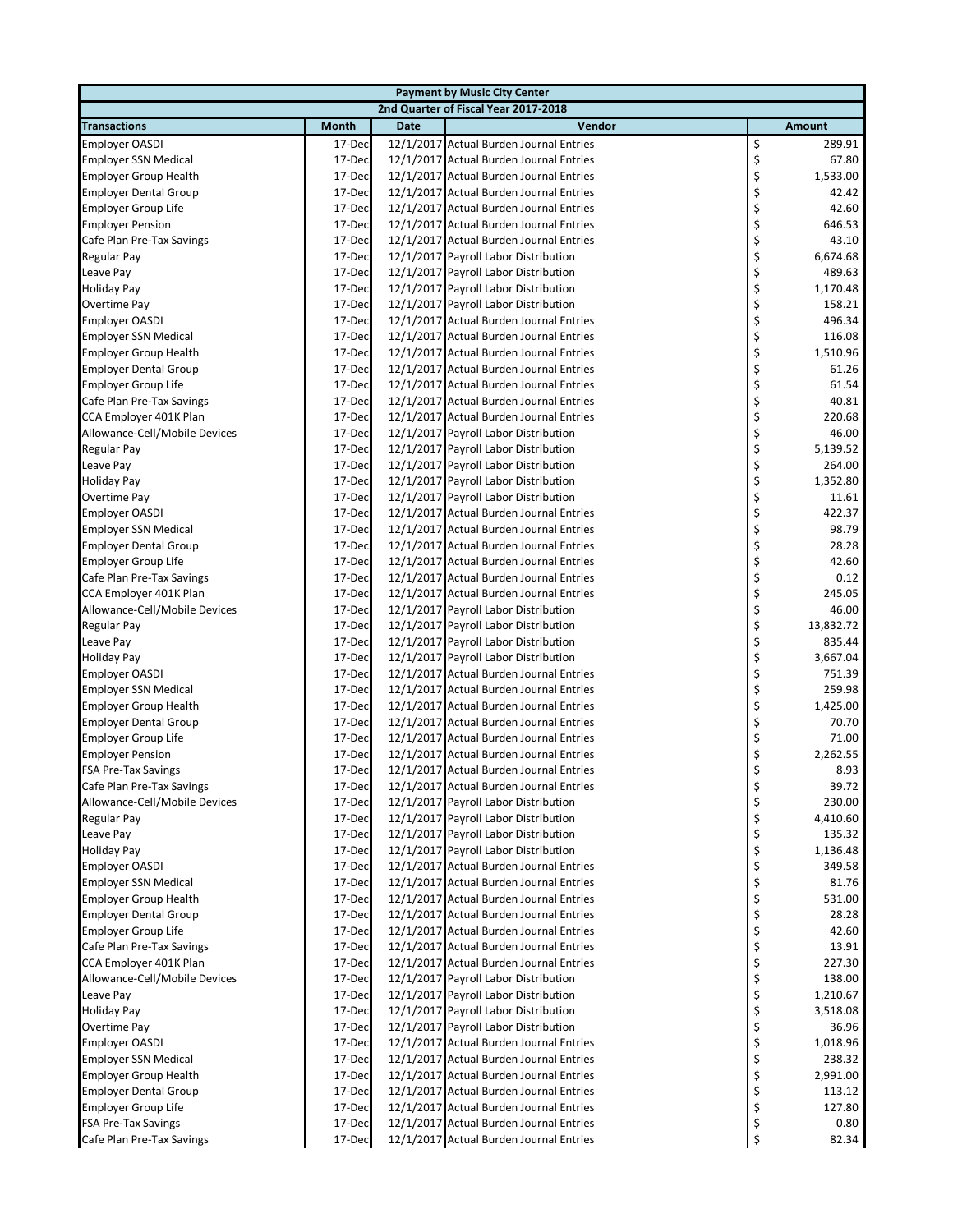| <b>Payment by Music City Center</b> |              |             |                                         |    |           |  |  |
|-------------------------------------|--------------|-------------|-----------------------------------------|----|-----------|--|--|
|                                     |              |             | 2nd Quarter of Fiscal Year 2017-2018    |    |           |  |  |
| <b>Transactions</b>                 | <b>Month</b> | <b>Date</b> | Vendor                                  |    | Amount    |  |  |
| CCA Employer 401K Plan              | 17-Dec       |             | 12/1/2017 Actual Burden Journal Entries | \$ | 478.43    |  |  |
| Allowance-Cell/Mobile Devices       | 17-Dec       |             | 12/1/2017 Payroll Labor Distribution    | \$ | 92.00     |  |  |
| <b>Convention Center Authority</b>  | 17-Dec       |             | 12/1/2017 ADM FY18 12/17 LOCAP BILLING  | \$ | 36,800.00 |  |  |
| Insurance-Vehicles                  | 17-Dec       |             | 12/1/2017 MCC 12/17 INSURANCE RCLS      | \$ | 1,230.17  |  |  |
| Insurance-Workman's Comp            | 17-Dec       |             | 12/1/2017 MCC 12/17 INSURANCE RCLS      | \$ | 10,940.67 |  |  |
| Insurance-Liability/PropDmg         | 17-Dec       |             | 12/1/2017 MCC 12/17 INSURANCE RCLS      | \$ | 11,287.50 |  |  |
| Insurance-Liability/PropDmg         | 17-Dec       |             | 12/1/2017 MCC 12/17 INSURANCE RCLS      | \$ | 251.58    |  |  |
| Insurance-Liability/PropDmg         | 17-Dec       |             | 12/1/2017 MCC 12/17 INSURANCE RCLS      | \$ | 3,305.42  |  |  |
| Insurance-Liability/PropDmg         | 17-Dec       |             | 12/1/2017 MCC 12/17 INSURANCE RCLS      | \$ | 2,766.00  |  |  |
| Insurance-Liability/PropDmg         | 17-Dec       |             | 12/1/2017 MCC 12/17 INSURANCE RCLS      | \$ | 2,550.00  |  |  |
| Insurance-Liability/PropDmg         | 17-Dec       |             | 12/1/2017 MCC 12/17 INSURANCE RCLS      | \$ | 2,104.17  |  |  |
| Insurance-Liability/PropDmg         | 17-Dec       |             | 12/1/2017 MCC 12/17 INSURANCE RCLS      | \$ | 7,699.69  |  |  |
| Insurance-Liability/PropDmg         | 17-Dec       |             | 12/1/2017 MCC 12/17 INSURANCE RCLS      | \$ | 589.58    |  |  |
| Insurance-Liability/PropDmg         | 17-Dec       |             | 12/1/2017 MCC 12/17 INSURANCE RCLS      | \$ | 397.17    |  |  |
| Insurance-Liability/PropDmg         | 17-Dec       |             | 12/1/2017 MCC 12/17 INSURANCE RCLS      | \$ | 3,408.75  |  |  |
| Insurance-Liability/PropDmg         | 17-Dec       |             | 12/1/2017 MCC 12/17 INSURANCE RCLS      | \$ | 2,228.58  |  |  |
| Insurance-Liability/PropDmg         | 17-Dec       |             | 12/1/2017 MCC 12/17 INSURANCE RCLS      | \$ | 978.67    |  |  |
| Insurance-Liability/PropDmg         | 17-Dec       |             | 12/1/2017 MCC 12/17 INSURANCE RCLS      | \$ | 300.00    |  |  |
| Regular Pay                         | 17-Dec       |             | 12/1/2017 Payroll Labor Distribution    | \$ | 6,738.58  |  |  |
| Leave Pay                           | 17-Dec       |             | 12/1/2017 Payroll Labor Distribution    | \$ | 61.10     |  |  |
| <b>Holiday Pay</b>                  | 17-Dec       |             | 12/1/2017 Payroll Labor Distribution    | \$ | 1,699.20  |  |  |
| Overtime Pay                        | 17-Dec       |             | 12/1/2017 Payroll Labor Distribution    | \$ | 2.01      |  |  |
| <b>Employer OASDI</b>               | 17-Dec       |             | 12/1/2017 Actual Burden Journal Entries | \$ | 492.74    |  |  |
| <b>Employer SSN Medical</b>         | 17-Dec       |             | 12/1/2017 Actual Burden Journal Entries | \$ | 115.25    |  |  |
| <b>Employer Group Health</b>        | 17-Dec       |             | 12/1/2017 Actual Burden Journal Entries | \$ | 912.00    |  |  |
| <b>Employer Dental Group</b>        | 17-Dec       |             | 12/1/2017 Actual Burden Journal Entries | \$ | 28.28     |  |  |
| <b>Employer Group Life</b>          | 17-Dec       |             | 12/1/2017 Actual Burden Journal Entries | \$ | 42.60     |  |  |
| <b>Employer Pension</b>             | 17-Dec       |             | 12/1/2017 Actual Burden Journal Entries | \$ | 1,049.01  |  |  |
| <b>FSA Pre-Tax Savings</b>          | 17-Dec       |             | 12/1/2017 Actual Burden Journal Entries | \$ | 23.91     |  |  |
| Cafe Plan Pre-Tax Savings           | 17-Dec       |             | 12/1/2017 Actual Burden Journal Entries | \$ | 25.47     |  |  |
| Allowance-Cell/Mobile Devices       | 17-Dec       |             | 12/1/2017 Payroll Labor Distribution    | \$ | 92.00     |  |  |
| Regular Pay                         | 17-Dec       |             | 12/1/2017 Payroll Labor Distribution    | \$ | 5,502.26  |  |  |
| Leave Pay                           | 17-Dec       |             | 12/1/2017 Payroll Labor Distribution    | \$ | 857.84    |  |  |
| <b>Holiday Pay</b>                  | 17-Dec       |             | 12/1/2017 Payroll Labor Distribution    | \$ | 1,599.52  |  |  |
| Overtime Pay                        | 17-Dec       |             | 12/1/2017 Payroll Labor Distribution    | \$ | 16.91     |  |  |
| <b>Employer OASDI</b>               | 17-Dec       |             | 12/1/2017 Actual Burden Journal Entries | \$ | 488.67    |  |  |
| <b>Employer SSN Medical</b>         | 17-Dec       |             | 12/1/2017 Actual Burden Journal Entries | \$ | 114.29    |  |  |
| <b>Employer Group Health</b>        | 17-Dec       |             | 12/1/2017 Actual Burden Journal Entries | \$ | 546.00    |  |  |
| <b>Employer Dental Group</b>        | 17-Dec       |             | 12/1/2017 Actual Burden Journal Entries | \$ | 42.42     |  |  |
| Employer Group Life                 | 17-Dec       |             | 12/1/2017 Actual Burden Journal Entries | \$ | 42.60     |  |  |
| Cafe Plan Pre-Tax Savings           | 17-Dec       |             | 12/1/2017 Actual Burden Journal Entries | Ş  | 14.30     |  |  |
| CCA Employer 401K Plan              | 17-Dec       |             | 12/1/2017 Actual Burden Journal Entries | \$ | 234.03    |  |  |
| Allowance-Cell/Mobile Devices       | 17-Dec       |             | 12/1/2017 Payroll Labor Distribution    | \$ | 92.00     |  |  |
| Regular Pay                         | 17-Dec       |             | 12/1/2017 Payroll Labor Distribution    | \$ | 15,962.94 |  |  |
| Leave Pay                           | 17-Dec       |             | 12/1/2017 Payroll Labor Distribution    | \$ | 894.88    |  |  |
| <b>Holiday Pay</b>                  | 17-Dec       |             | 12/1/2017 Payroll Labor Distribution    | \$ | 4,128.22  |  |  |
| <b>Employer OASDI</b>               | 17-Dec       |             | 12/1/2017 Actual Burden Journal Entries | \$ | 120.09    |  |  |
| <b>Employer SSN Medical</b>         | 17-Dec       |             | 12/1/2017 Actual Burden Journal Entries | \$ | 298.31    |  |  |
| <b>Employer Group Health</b>        | 17-Dec       |             | 12/1/2017 Actual Burden Journal Entries | \$ | 1,137.00  |  |  |
| <b>Employer Dental Group</b>        | 17-Dec       |             | 12/1/2017 Actual Burden Journal Entries | \$ | 42.42     |  |  |
| Employer Group Life                 | 17-Dec       |             | 12/1/2017 Actual Burden Journal Entries | \$ | 42.60     |  |  |
| <b>Employer Pension</b>             | 17-Dec       |             | 12/1/2017 Actual Burden Journal Entries | \$ | 2,589.67  |  |  |
| <b>FSA Pre-Tax Savings</b>          | 17-Dec       |             | 12/1/2017 Actual Burden Journal Entries | \$ | 7.97      |  |  |
| Cafe Plan Pre-Tax Savings           | 17-Dec       |             | 12/1/2017 Actual Burden Journal Entries | \$ | 30.62     |  |  |
| Allowance-Cell/Mobile Devices       | 17-Dec       |             | 12/1/2017 Payroll Labor Distribution    | \$ | 92.00     |  |  |
| Regular Pay                         | 17-Dec       |             | 12/1/2017 Payroll Labor Distribution    | \$ | 5,680.76  |  |  |
| Leave Pay                           | 17-Dec       |             | 12/1/2017 Payroll Labor Distribution    | \$ | 749.40    |  |  |
| <b>Holiday Pay</b>                  | 17-Dec       |             | 12/1/2017 Payroll Labor Distribution    | \$ | 1,593.44  |  |  |
| Overtime Pay                        | 17-Dec       |             | 12/1/2017 Payroll Labor Distribution    | \$ | 37.91     |  |  |
| <b>Employer OASDI</b>               | 17-Dec       |             | 12/1/2017 Actual Burden Journal Entries | \$ | 461.90    |  |  |
| <b>Employer SSN Medical</b>         | 17-Dec       |             | 12/1/2017 Actual Burden Journal Entries | \$ | 108.03    |  |  |
| <b>Employer Group Health</b>        | 17-Dec       |             | 12/1/2017 Actual Burden Journal Entries | \$ | 1,824.00  |  |  |
| <b>Employer Dental Group</b>        | 17-Dec       |             | 12/1/2017 Actual Burden Journal Entries | \$ | 56.56     |  |  |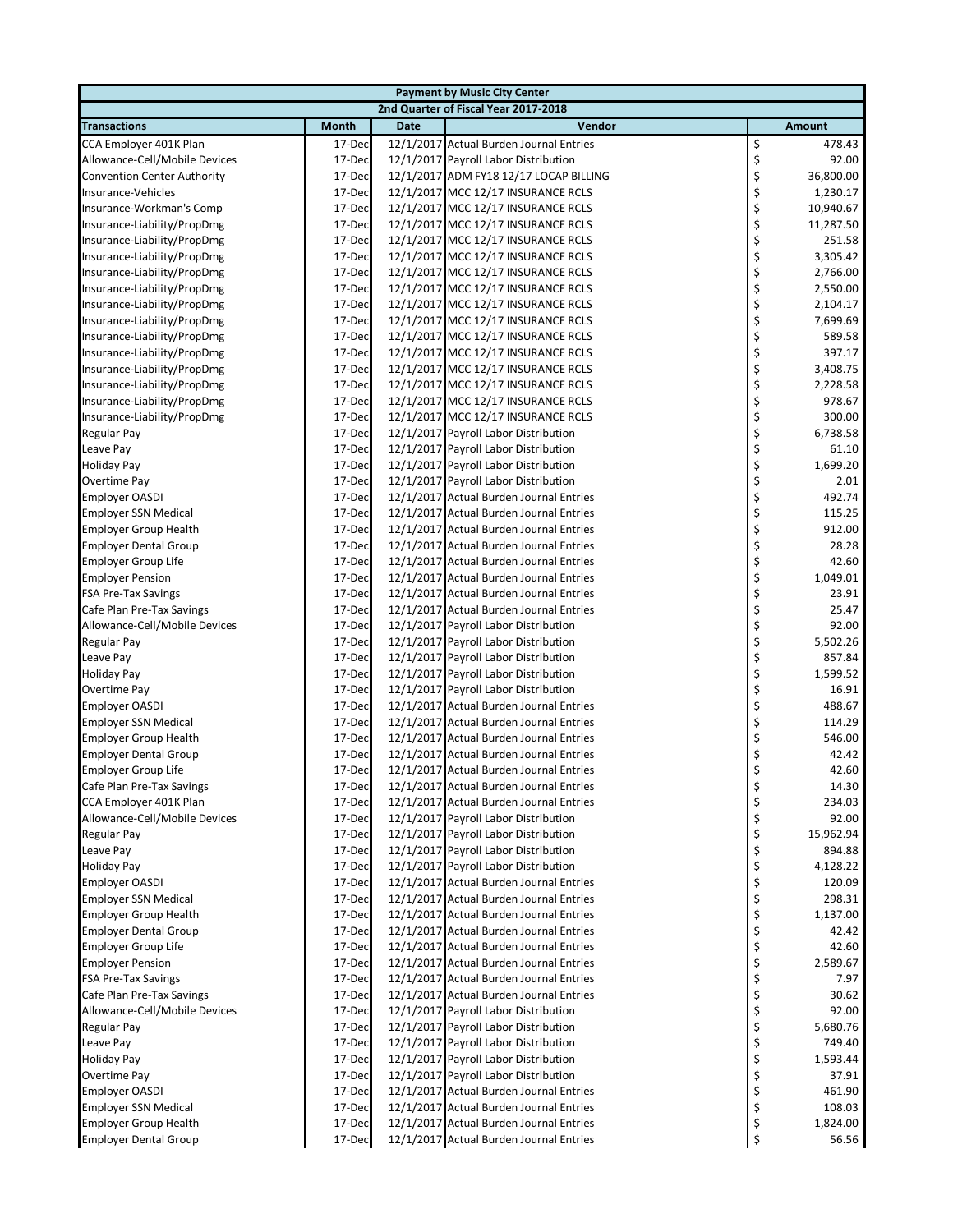| <b>Payment by Music City Center</b> |              |             |                                           |    |               |  |  |  |
|-------------------------------------|--------------|-------------|-------------------------------------------|----|---------------|--|--|--|
|                                     |              |             | 2nd Quarter of Fiscal Year 2017-2018      |    |               |  |  |  |
| <b>Transactions</b>                 | <b>Month</b> | <b>Date</b> | Vendor                                    |    | <b>Amount</b> |  |  |  |
| Employer Group Life                 | 17-Dec       |             | 12/1/2017 Actual Burden Journal Entries   | \$ | 56.80         |  |  |  |
| Cafe Plan Pre-Tax Savings           | 17-Dec       |             | 12/1/2017 Actual Burden Journal Entries   | \$ | 53.83         |  |  |  |
| CCA Employer 401K Plan              | 17-Dec       |             | 12/1/2017 Actual Burden Journal Entries   | \$ | 145.59        |  |  |  |
| Allowance-Cell/Mobile Devices       | 17-Dec       |             | 12/1/2017 Payroll Labor Distribution      | \$ | 92.00         |  |  |  |
| Landscaping Srvc                    | 17-Dec       |             | 12/4/2017 REED LANDSCAPING INC (ACH)      | \$ | 2,800.00      |  |  |  |
| Refuse Disposal-Reimb               | 17-Dec       |             | 12/4/2017 COMPOST CO (ACH)                | \$ | 2,115.00      |  |  |  |
| Offc & Admin Supply                 | 17-Dec       |             | 12/4/2017 MYOFFICE PRODUCTS (ACH)         | \$ | 18.89         |  |  |  |
| Offc & Admin Supply                 | 17-Dec       |             | 12/4/2017 MYOFFICE PRODUCTS (ACH)         | \$ | 19.86         |  |  |  |
| Offc & Admin Supply                 | 17-Dec       |             | 12/4/2017 MYOFFICE PRODUCTS (ACH)         | \$ | 14.69         |  |  |  |
| <b>HHold &amp; Jnitr Supply</b>     | 17-Dec       |             | 12/5/2017 AMERICAN PAPER & TWINE CO (ACH  | \$ | 217.30        |  |  |  |
| Miscellaneous/Other                 | 17-Dec       |             | 12/5/2017 7100 MCC Cash Receipts          | \$ | (0.30)        |  |  |  |
| <b>Merchant Fees</b>                | 17-Dec       |             | 12/5/2017 7100 MCC CC Receipts            | \$ | (138.00)      |  |  |  |
| <b>Internet Services</b>            | 17-Dec       |             | 12/8/2017 AT&T DATACOMM                   | \$ | 5,002.19      |  |  |  |
| Telephone & Telegraph               | 17-Dec       |             | 12/8/2017 AT&T DATACOMM                   | \$ | 2,135.51      |  |  |  |
| Employee Out-of-town Travel         | 17-Dec       |             | 12/8/2017 STARKS, CHARLES L               | \$ | 508.07        |  |  |  |
| <b>Electrical Supply-Lamps</b>      | 17-Dec       |             | 12/11/2017 WILLIAMS WHOLESALE SUPPLY OF N | \$ | 810.00        |  |  |  |
| <b>Electrical Supply-Lamps</b>      | 17-Dec       |             | 12/11/2017 WILLIAMS WHOLESALE SUPPLY OF N | \$ | 325.00        |  |  |  |
| <b>Electrical Supply-Lamps</b>      | 17-Dec       |             | 12/11/2017 WILLIAMS WHOLESALE SUPPLY OF N | \$ | 4,468.80      |  |  |  |
| <b>Electrical Supply-Lamps</b>      | 17-Dec       |             | 12/11/2017 WILLIAMS WHOLESALE SUPPLY OF N | \$ | 472.50        |  |  |  |
| Offc & Admin Supply                 | 17-Dec       |             | 12/12/2017 AMERICAN PAPER & TWINE CO (ACH | \$ | 216.00        |  |  |  |
| Plumbing/HVAC Maintain Srvc         | 17-Dec       |             | 12/12/2017 KENNY PIPE & SUPPLY INC (ACH)  | \$ | 373.60        |  |  |  |
| Offc & Admin Supply                 | 17-Dec       |             | 12/12/2017 AMERICAN PAPER & TWINE CO (ACH | \$ | 132.00        |  |  |  |
| <b>HVAC Supply</b>                  | 17-Dec       |             | 12/12/2017 W W GRAINGER (P#)              | \$ | 96.40         |  |  |  |
| <b>HVAC Supply</b>                  | 17-Dec       |             | 12/12/2017 W W GRAINGER (P#)              | \$ | 844.60        |  |  |  |
| <b>HVAC Supply</b>                  | 17-Dec       |             | 12/12/2017 W W GRAINGER (P#)              | \$ | 485.00        |  |  |  |
| <b>HVAC Supply</b>                  | 17-Dec       |             | 12/12/2017 W W GRAINGER (P#)              | \$ | 332.00        |  |  |  |
| <b>HVAC Supply</b>                  | 17-Dec       |             | 12/12/2017 W W GRAINGER (P#)              | \$ | 210.00        |  |  |  |
| Auto Oil/Lubricants                 | 17-Dec       |             | 12/12/2017 W W GRAINGER (P#)              | \$ | 132.04        |  |  |  |
| Auto Oil/Lubricants                 | 17-Dec       |             | 12/12/2017 W W GRAINGER (P#)              | \$ | 28.55         |  |  |  |
| Auto Oil/Lubricants                 | 17-Dec       |             | 12/12/2017 W W GRAINGER (P#)              | \$ | 239.76        |  |  |  |
| <b>Small Equipment Supply</b>       | 17-Dec       |             | 12/12/2017 W W GRAINGER (P#)              | \$ | 66.66         |  |  |  |
| <b>Small Equipment Supply</b>       | 17-Dec       |             | 12/12/2017 W W GRAINGER (P#)              | \$ | 66.66         |  |  |  |
| Small Equipment Supply              | 17-Dec       |             | 12/12/2017 W W GRAINGER (P#)              | \$ | 66.66         |  |  |  |
| <b>Small Equipment Supply</b>       | 17-Dec       |             | 12/12/2017 W W GRAINGER (P#)              | \$ | 66.66         |  |  |  |
| <b>Small Equipment Supply</b>       | 17-Dec       |             | 12/12/2017 W W GRAINGER (P#)              | \$ | 89.24         |  |  |  |
| <b>Small Equipment Supply</b>       | 17-Dec       |             | 12/12/2017 W W GRAINGER (P#)              | \$ | 45.60         |  |  |  |
| <b>Small Equipment Supply</b>       | 17-Dec       |             | 12/12/2017 W W GRAINGER (P#)              | \$ | 72.72         |  |  |  |
| <b>Small Equipment Supply</b>       | 17-Dec       |             | 12/12/2017 W W GRAINGER (P#)              | \$ | 71.55         |  |  |  |
| <b>Small Equipment Supply</b>       | 17-Dec       |             | 12/12/2017 W W GRAINGER (P#)              | \$ | 25.00         |  |  |  |
| <b>Small Equipment Supply</b>       | 17-Dec       |             | 12/12/2017 W W GRAINGER (P#)              | \$ | 52.46         |  |  |  |
| Small Equipment Supply              | 17-Dec       |             | 12/12/2017 W W GRAINGER (P#)              |    | 27.80         |  |  |  |
| Offc & Admin Supply                 | 17-Dec       |             | 12/12/2017 AMERICAN PAPER & TWINE CO (ACH | \$ | 96.00         |  |  |  |
| Offc & Admin Supply                 | 17-Dec       |             | 12/12/2017 AMERICAN PAPER & TWINE CO (ACH | \$ | 96.00         |  |  |  |
| Offc & Admin Supply                 | 17-Dec       |             | 12/12/2017 AMERICAN PAPER & TWINE CO (ACH | \$ | 24.00         |  |  |  |
| Offc & Admin Supply                 | 17-Dec       |             | 12/12/2017 AMERICAN PAPER & TWINE CO (ACH | \$ | 24.00         |  |  |  |
| Offc & Admin Supply                 | 17-Dec       |             | 12/12/2017 AMERICAN PAPER & TWINE CO (ACH | \$ | 816.00        |  |  |  |
| Postage & Delivery Srvc             | 17-Dec       |             | 12/12/2017 BLINK MARKETING INC (ACH)      | \$ | 18.32         |  |  |  |
| Postage & Delivery Srvc             | 17-Dec       |             | 12/12/2017 BLINK MARKETING INC (ACH)      | \$ | 18.32         |  |  |  |
| <b>Promotion-Goods</b>              | 17-Dec       |             | 12/12/2017 BLINK MARKETING INC (ACH)      | \$ | 72.00         |  |  |  |
| <b>Promotion-Goods</b>              | 17-Dec       |             | 12/12/2017 BLINK MARKETING INC (ACH)      | \$ | 31.88         |  |  |  |
| <b>Promotion-Goods</b>              | 17-Dec       |             | 12/12/2017 BLINK MARKETING INC (ACH)      | \$ | 48.02         |  |  |  |
| <b>Promotion-Goods</b>              | 17-Dec       |             | 12/12/2017 BLINK MARKETING INC (ACH)      | \$ | 66.74         |  |  |  |
| <b>Promotion-Goods</b>              | 17-Dec       |             | 12/12/2017 BLINK MARKETING INC (ACH)      | \$ | 47.60         |  |  |  |
| <b>Promotion-Goods</b>              | 17-Dec       |             | 12/12/2017 BLINK MARKETING INC (ACH)      | \$ | 72.00         |  |  |  |
| <b>Promotion-Goods</b>              | 17-Dec       |             | 12/12/2017 BLINK MARKETING INC (ACH)      | \$ | 31.88         |  |  |  |
| <b>Promotion-Goods</b>              | 17-Dec       |             | 12/12/2017 BLINK MARKETING INC (ACH)      | \$ | 48.02         |  |  |  |
| <b>Promotion-Goods</b>              | 17-Dec       |             | 12/12/2017 BLINK MARKETING INC (ACH)      | \$ | 66.74         |  |  |  |
| <b>Promotion-Goods</b>              | 17-Dec       |             | 12/12/2017 BLINK MARKETING INC (ACH)      | \$ | 47.60         |  |  |  |
| Offc & Admin Supply                 | 17-Dec       |             | 12/12/2017 AMERICAN PAPER & TWINE CO (ACH | \$ | 162.00        |  |  |  |
| Offc & Admin Supply                 | 17-Dec       |             | 12/12/2017 AMERICAN PAPER & TWINE CO (ACH | \$ | 18.00         |  |  |  |
| Offc & Admin Supply                 | 17-Dec       |             | 12/12/2017 AMERICAN PAPER & TWINE CO (ACH | \$ | 108.00        |  |  |  |
| Offc & Admin Supply                 | 17-Dec       |             | 12/12/2017 AMERICAN PAPER & TWINE CO (ACH | \$ | 84.00         |  |  |  |
| Offc & Admin Supply                 | 17-Dec       |             | 12/12/2017 AMERICAN PAPER & TWINE CO (ACH | \$ | 144.00        |  |  |  |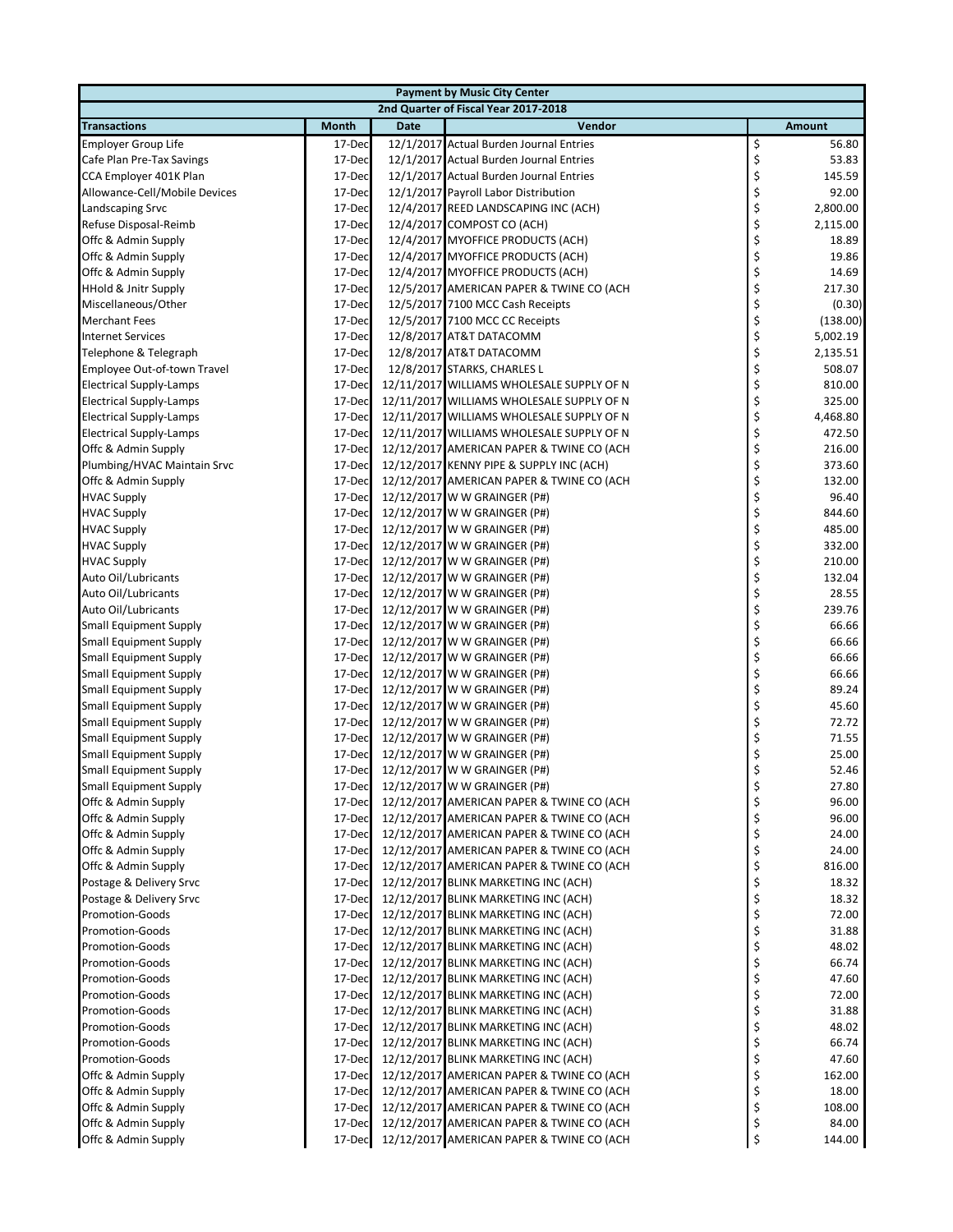| <b>Payment by Music City Center</b> |              |             |                                           |    |               |  |  |  |
|-------------------------------------|--------------|-------------|-------------------------------------------|----|---------------|--|--|--|
|                                     |              |             | 2nd Quarter of Fiscal Year 2017-2018      |    |               |  |  |  |
| <b>Transactions</b>                 | <b>Month</b> | <b>Date</b> | Vendor                                    |    | <b>Amount</b> |  |  |  |
| <b>Building Maintenance Srvc</b>    | 17-Dec       |             | 12/13/2017 SUNSET MARKETING INC           | \$ | 65.00         |  |  |  |
| <b>Building Maintenance Srvc</b>    | 17-Dec       |             | 12/13/2017 SUNSET MARKETING INC           | \$ | 390.00        |  |  |  |
| <b>Small Equipment Supply</b>       | 17-Dec       |             | 12/13/2017 SUNSET MARKETING INC           | \$ | 59.80         |  |  |  |
| <b>Small Equipment Supply</b>       | 17-Dec       |             | 12/13/2017 SUNSET MARKETING INC           | \$ | 43.80         |  |  |  |
| <b>Small Equipment Supply</b>       | 17-Dec       |             | 12/13/2017 SUNSET MARKETING INC           | \$ | 79.92         |  |  |  |
| <b>Small Equipment Supply</b>       | 17-Dec       |             | 12/13/2017 SUNSET MARKETING INC           | \$ | 71.25         |  |  |  |
| <b>Small Equipment Supply</b>       | 17-Dec       |             | 12/13/2017 SUNSET MARKETING INC           | \$ | 85.25         |  |  |  |
| <b>HVAC Supply</b>                  | 17-Dec       |             | 12/14/2017 W W GRAINGER (P#)              | \$ | 314.50        |  |  |  |
| <b>HVAC Supply</b>                  | 17-Dec       |             | 12/14/2017 W W GRAINGER (P#)              | \$ | 314.50        |  |  |  |
| <b>Small Equipment Supply</b>       | 17-Dec       |             | 12/14/2017 W W GRAINGER (P#)              | \$ | 157.20        |  |  |  |
| <b>Small Equipment Supply</b>       | 17-Dec       |             | 12/14/2017 W W GRAINGER (P#)              | \$ | 43.95         |  |  |  |
| <b>Small Equipment Supply</b>       | 17-Dec       |             | 12/14/2017 W W GRAINGER (P#)              | \$ | 10.00         |  |  |  |
| Other Rpr & Maint Srvc              | 17-Dec       |             | 12/14/2017 FOOD EQUIPMENT SERVICES CO LLC | \$ | 426.66        |  |  |  |
| Other Rpr & Maint Srvc              | 17-Dec       |             | 12/14/2017 FOOD EQUIPMENT SERVICES CO LLC | \$ | 1,552.22      |  |  |  |
| Other Rpr & Maint Srvc              | 17-Dec       |             | 12/14/2017 FOOD EQUIPMENT SERVICES CO LLC | \$ | 1,606.22      |  |  |  |
| Other Rpr & Maint Srvc              | 17-Dec       |             | 12/14/2017 FOOD EQUIPMENT SERVICES CO LLC | \$ | 1,606.22      |  |  |  |
| Other Rpr & Maint Srvc              | 17-Dec       |             | 12/14/2017 FOOD EQUIPMENT SERVICES CO LLC | \$ | 1,917.48      |  |  |  |
| Other Rpr & Maint Srvc              | 17-Dec       |             | 12/14/2017 FOOD EQUIPMENT SERVICES CO LLC | \$ | 232.00        |  |  |  |
| Other Rpr & Maint Srvc              | 17-Dec       |             | 12/14/2017 CENTERPLATE MCC (ACH)          | \$ | 16,800.94     |  |  |  |
| Offc & Admin Supply                 | 17-Dec       |             | 12/14/2017 BLINK MARKETING INC (ACH)      | \$ | 15.00         |  |  |  |
| Offc & Admin Supply                 | 17-Dec       |             | 12/14/2017 BLINK MARKETING INC (ACH)      | \$ | 15.00         |  |  |  |
| Offc & Admin Supply                 | 17-Dec       |             | 12/14/2017 BLINK MARKETING INC (ACH)      | \$ | 370.00        |  |  |  |
| Offc & Admin Supply                 | 17-Dec       |             | 12/14/2017 BLINK MARKETING INC (ACH)      | \$ | 370.00        |  |  |  |
| <b>Merchant Fees</b>                | 17-Dec       |             | 12/14/2017 7100 MCC CC Receipts           | \$ | (167.33)      |  |  |  |
| <b>Merchant Fees</b>                | 17-Dec       |             | 12/14/2017 7100 MCC CC Receipts           | \$ | (64.40)       |  |  |  |
| Regular Pay                         | 17-Dec       |             | 12/15/2017 Payroll Labor Distribution     | \$ | 25,066.03     |  |  |  |
| Leave Pay                           | 17-Dec       |             | 12/15/2017 Payroll Labor Distribution     | \$ | 317.24        |  |  |  |
| Overtime Pay                        | 17-Dec       |             | 12/15/2017 Payroll Labor Distribution     | \$ | 627.92        |  |  |  |
| <b>Employer OASDI</b>               | 17-Dec       |             | 12/15/2017 Actual Burden Journal Entries  | \$ | 1,487.10      |  |  |  |
| <b>Employer SSN Medical</b>         | 17-Dec       |             | 12/15/2017 Actual Burden Journal Entries  | \$ | 347.79        |  |  |  |
| <b>Employer Group Health</b>        | 17-Dec       |             | 12/15/2017 Actual Burden Journal Entries  | \$ | 5,676.00      |  |  |  |
| <b>Employer Dental Group</b>        | 17-Dec       |             | 12/15/2017 Actual Burden Journal Entries  | \$ | 239.19        |  |  |  |
| Cafe Plan Pre-Tax Savings           | 17-Dec       |             | 12/15/2017 Actual Burden Journal Entries  | \$ | 154.92        |  |  |  |
| CCA Employer 401K Plan              | 17-Dec       |             | 12/15/2017 Actual Burden Journal Entries  | \$ | 670.52        |  |  |  |
| Offc & Admin Supply                 | 17-Dec       |             | 12/15/2017 AWARD CENTER INC, THE (ACH)    | \$ | 48.00         |  |  |  |
| Regular Pay                         | 17-Dec       |             | 12/15/2017 Payroll Labor Distribution     | \$ | 6,159.52      |  |  |  |
| Leave Pay                           | 17-Dec       |             | 12/15/2017 Payroll Labor Distribution     | \$ | 1,329.75      |  |  |  |
| <b>Employer OASDI</b>               | 17-Dec       |             | 12/15/2017 Actual Burden Journal Entries  | \$ | 420.74        |  |  |  |
| <b>Employer SSN Medical</b>         | 17-Dec       |             | 12/15/2017 Actual Burden Journal Entries  | \$ | 98.40         |  |  |  |
| <b>Employer Group Health</b>        | 17-Dec       |             | 12/15/2017 Actual Burden Journal Entries  | \$ | 1,728.00      |  |  |  |
| Employer Dental Group               | 17-Dec       |             | 12/15/2017 Actual Burden Journal Entries  | Ş  | 46.29         |  |  |  |
| <b>Employer Pension</b>             | 17-Dec       |             | 12/15/2017 Actual Burden Journal Entries  | \$ | 924.17        |  |  |  |
| <b>FSA Pre-Tax Savings</b>          | 17-Dec       |             | 12/15/2017 Actual Burden Journal Entries  | \$ | 5.17          |  |  |  |
| Cafe Plan Pre-Tax Savings           | 17-Dec       |             | 12/15/2017 Actual Burden Journal Entries  | \$ | 48.63         |  |  |  |
| Leave Pay                           | 17-Dec       |             | 12/15/2017 Payroll Labor Distribution     | \$ | 1,305.96      |  |  |  |
| Overtime Pay                        | 17-Dec       |             | 12/15/2017 Payroll Labor Distribution     | \$ | 8,874.24      |  |  |  |
| <b>Employer OASDI</b>               | 17-Dec       |             | 12/15/2017 Actual Burden Journal Entries  | \$ | 2,573.01      |  |  |  |
| <b>Employer SSN Medical</b>         | 17-Dec       |             | 12/15/2017 Actual Burden Journal Entries  | \$ | 601.77        |  |  |  |
| <b>Employer Group Health</b>        | 17-Dec       |             | 12/15/2017 Actual Burden Journal Entries  | \$ | 5,633.99      |  |  |  |
| <b>Employer Dental Group</b>        | 17-Dec       |             | 12/15/2017 Actual Burden Journal Entries  | \$ | 269.65        |  |  |  |
| Cafe Plan Pre-Tax Savings           | 17-Dec       |             | 12/15/2017 Actual Burden Journal Entries  | \$ | 152.96        |  |  |  |
| CCA Employer 401K Plan              | 17-Dec       |             | 12/15/2017 Actual Burden Journal Entries  | \$ | 1,063.92      |  |  |  |
| Landscaping Srvc-Indoor             | 17-Dec       |             | 12/15/2017 PLANTS ALIVE (ACH)             | \$ | 510.00        |  |  |  |
| <b>Building Maintenance Srvc</b>    | 17-Dec       |             | 12/15/2017 ISENHOUR DOOR PRODUCTS INC (AC | \$ | 375.00        |  |  |  |
| <b>Building Maintenance Srvc</b>    | 17-Dec       |             | 12/15/2017 ISENHOUR DOOR PRODUCTS INC (AC | \$ | 375.00        |  |  |  |
| Other Rpr & Maint Srvc              | 17-Dec       |             | 12/15/2017 NASHVILLE MACHINE ELEVATOR CO  | \$ | 375.00        |  |  |  |
| <b>Electrical Supply</b>            | 17-Dec       |             | 12/15/2017 WILLIAMS WHOLESALE SUPPLY OF N | \$ | 175.00        |  |  |  |
| <b>Electrical Supply</b>            | 17-Dec       |             | 12/15/2017 WILLIAMS WHOLESALE SUPPLY OF N | \$ | 175.00        |  |  |  |
| Regular Pay                         | 17-Dec       |             | 12/15/2017 Payroll Labor Distribution     | \$ | 47,577.25     |  |  |  |
| Leave Pay                           | 17-Dec       |             | 12/15/2017 Payroll Labor Distribution     | \$ | 1,150.74      |  |  |  |
| Overtime Pay                        | 17-Dec       |             | 12/15/2017 Payroll Labor Distribution     | \$ | 517.79        |  |  |  |
| <b>Employer OASDI</b>               | 17-Dec       |             | 12/15/2017 Actual Burden Journal Entries  | \$ | 2,787.42      |  |  |  |
| <b>Employer SSN Medical</b>         | 17-Dec       |             | 12/15/2017 Actual Burden Journal Entries  | \$ | 651.93        |  |  |  |
|                                     |              |             |                                           |    |               |  |  |  |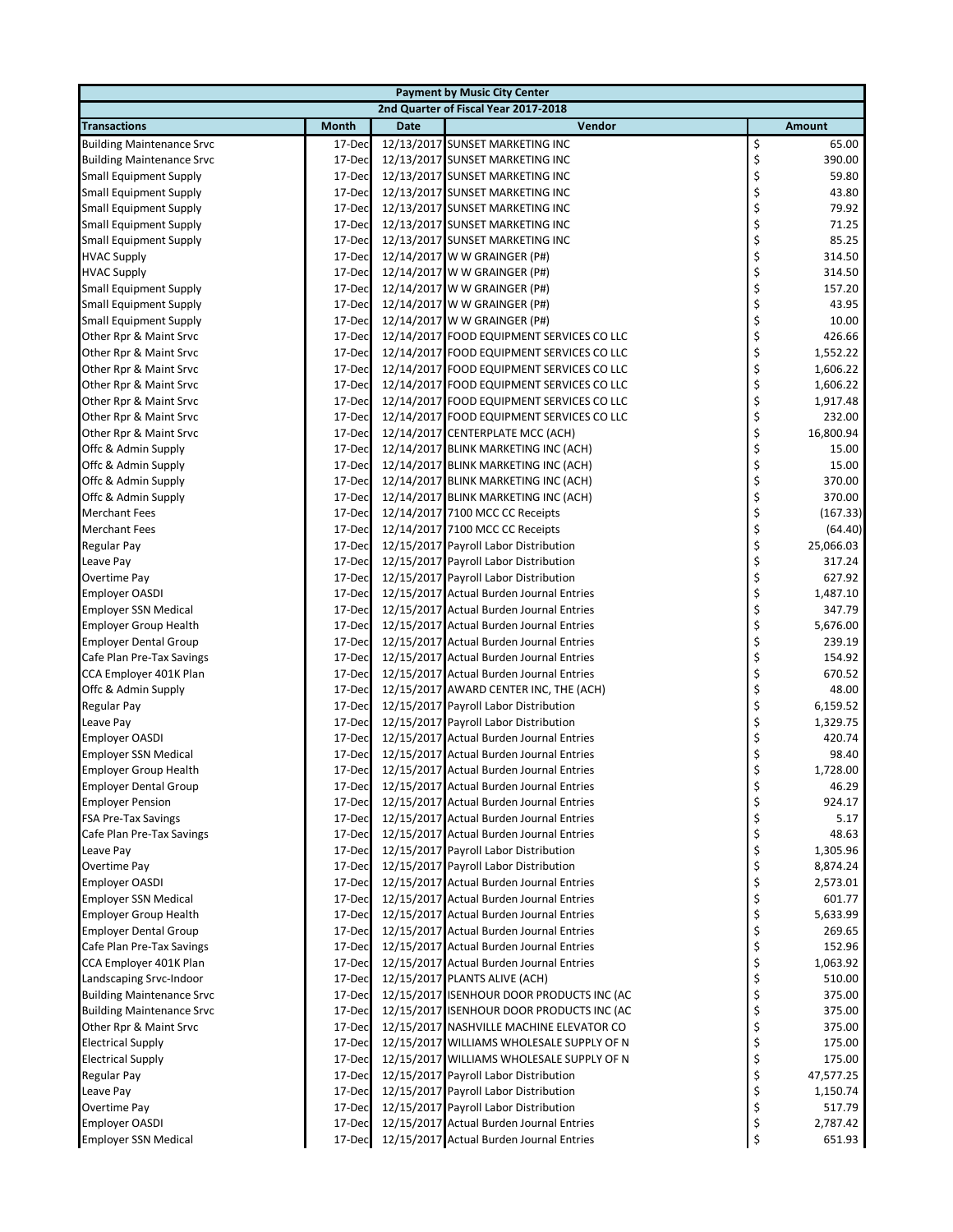| <b>Payment by Music City Center</b> |                  |                  |                                                                                |          |                      |  |  |
|-------------------------------------|------------------|------------------|--------------------------------------------------------------------------------|----------|----------------------|--|--|
|                                     |                  |                  | 2nd Quarter of Fiscal Year 2017-2018                                           |          |                      |  |  |
| <b>Transactions</b>                 | <b>Month</b>     | <b>Date</b>      | Vendor                                                                         |          | <b>Amount</b>        |  |  |
| <b>Employer Group Health</b>        | 17-Dec           |                  | 12/15/2017 Actual Burden Journal Entries                                       | \$       | 11,994.00            |  |  |
| <b>Employer Dental Group</b>        | 17-Dec           |                  | 12/15/2017 Actual Burden Journal Entries                                       | \$       | 533.75               |  |  |
| Cafe Plan Pre-Tax Savings           | 17-Dec           |                  | 12/15/2017 Actual Burden Journal Entries                                       | \$       | 327.96               |  |  |
| CCA Employer 401K Plan              | 17-Dec           |                  | 12/15/2017 Actual Burden Journal Entries                                       | \$       | 1,034.50             |  |  |
| <b>Laundry Services</b>             | 17-Dec           | 12/15/2017 ALSCO |                                                                                | \$       | 120.80               |  |  |
| <b>Laundry Services</b>             | 17-Dec           | 12/15/2017 ALSCO |                                                                                | \$       | 1,137.78             |  |  |
| <b>Laundry Services</b>             | 17-Dec           | 12/15/2017 ALSCO |                                                                                | \$       | 120.80               |  |  |
| <b>Regular Pay</b>                  | 17-Dec           |                  | 12/15/2017 Payroll Labor Distribution                                          | \$       | 801.52               |  |  |
| Leave Pay                           | 17-Dec           |                  | 12/15/2017 Payroll Labor Distribution                                          | \$       | 973.60               |  |  |
| <b>Holiday Pay</b>                  | 17-Dec           |                  | 12/15/2017 Payroll Labor Distribution                                          | \$       | 194.72               |  |  |
| <b>Employer OASDI</b>               | 17-Dec           |                  | 12/15/2017 Actual Burden Journal Entries                                       | \$       | 105.14               |  |  |
| <b>Employer SSN Medical</b>         | 17-Dec           |                  | 12/15/2017 Actual Burden Journal Entries                                       | \$       | 24.59                |  |  |
| <b>Employer Group Health</b>        | 17-Dec           |                  | 12/15/2017 Actual Burden Journal Entries                                       | \$       | 750.00               |  |  |
| <b>Employer Dental Group</b>        | 17-Dec           |                  | 12/15/2017 Actual Burden Journal Entries                                       | \$       | 18.01                |  |  |
| <b>Employer Pension</b>             | 17-Dec           |                  | 12/15/2017 Actual Burden Journal Entries                                       | \$       | 243.08               |  |  |
| Cafe Plan Pre-Tax Savings           | 17-Dec           |                  | 12/15/2017 Actual Burden Journal Entries                                       | \$       | 20.96                |  |  |
| Leave Pay                           | 17-Dec           |                  | 12/15/2017 Payroll Labor Distribution                                          | \$       | 436.56               |  |  |
| Overtime Pay                        | 17-Dec           |                  | 12/15/2017 Payroll Labor Distribution                                          | \$       | 85.74                |  |  |
| <b>Employer OASDI</b>               | 17-Dec           |                  | 12/15/2017 Actual Burden Journal Entries                                       | \$       | 581.72               |  |  |
| <b>Employer SSN Medical</b>         | 17-Dec           |                  | 12/15/2017 Actual Burden Journal Entries                                       | \$       | 136.05               |  |  |
| <b>Employer Group Health</b>        | 17-Dec           |                  | 12/15/2017 Actual Burden Journal Entries                                       | \$       | 3,114.00             |  |  |
| <b>Employer Dental Group</b>        | 17-Dec           |                  | 12/15/2017 Actual Burden Journal Entries                                       | \$       | 88.71                |  |  |
| Cafe Plan Pre-Tax Savings           | 17-Dec           |                  | 12/15/2017 Actual Burden Journal Entries                                       | \$       | 67.58                |  |  |
| CCA Employer 401K Plan              | 17-Dec           |                  | 12/15/2017 Actual Burden Journal Entries                                       | \$       | 366.98               |  |  |
| Rpr & Maint Srvc Janus              | 17-Dec           |                  | 12/15/2017 MORROW TECHNOLOGIES CORP (ACH)                                      | \$       | 2,130.00             |  |  |
| Offc & Admin Supply                 | 17-Dec           |                  | 12/15/2017 MYOFFICE PRODUCTS (ACH)                                             | \$       | 248.50               |  |  |
| Offc & Admin Supply                 | 17-Dec           |                  | 12/15/2017 MYOFFICE PRODUCTS (ACH)                                             | \$       | 248.50               |  |  |
| <b>Small Equipment Supply</b>       | 17-Dec           |                  | 12/15/2017 W W GRAINGER (P#)                                                   | \$       | 212.58               |  |  |
| <b>Small Equipment Supply</b>       | 17-Dec           |                  | 12/15/2017 W W GRAINGER (P#)                                                   | \$       | 212.58               |  |  |
| Regular Pay                         | 17-Dec           |                  | 12/15/2017 Payroll Labor Distribution                                          | \$       | 6,769.44             |  |  |
| Leave Pay                           | 17-Dec           |                  | 12/15/2017 Payroll Labor Distribution                                          | \$       | 268.96               |  |  |
| <b>Employer OASDI</b>               | 17-Dec           |                  | 12/15/2017 Actual Burden Journal Entries                                       | \$       | 406.42               |  |  |
| <b>Employer SSN Medical</b>         | 17-Dec           |                  | 12/15/2017 Actual Burden Journal Entries                                       | \$       | 95.05                |  |  |
| <b>Employer Group Health</b>        | 17-Dec           |                  | 12/15/2017 Actual Burden Journal Entries                                       | \$       | 1,035.00             |  |  |
| <b>Employer Dental Group</b>        | 17-Dec           |                  | 12/15/2017 Actual Burden Journal Entries                                       | \$       | 36.02                |  |  |
| <b>Employer Pension</b>             | 17-Dec           |                  | 12/15/2017 Actual Burden Journal Entries                                       | \$       | 868.54               |  |  |
| <b>FSA Pre-Tax Savings</b>          | 17-Dec           |                  | 12/15/2017 Actual Burden Journal Entries                                       | \$       | 7.96                 |  |  |
| Cafe Plan Pre-Tax Savings           | 17-Dec           |                  | 12/15/2017 Actual Burden Journal Entries                                       | \$       | 29.00                |  |  |
| Regular Pay                         | 17-Dec<br>17-Dec |                  | 12/15/2017 Payroll Labor Distribution<br>12/15/2017 Payroll Labor Distribution | \$<br>\$ | 28,073.69<br>480.24  |  |  |
| Leave Pay                           |                  |                  |                                                                                |          |                      |  |  |
| Holiday Pay<br>Overtime Pay         | 17-Dec<br>17-Dec |                  | 12/15/2017 Payroll Labor Distribution<br>12/15/2017 Payroll Labor Distribution | Ş<br>\$  | 1,045.28<br>2,734.26 |  |  |
| <b>Employer OASDI</b>               | 17-Dec           |                  | 12/15/2017 Actual Burden Journal Entries                                       |          | 1,841.24             |  |  |
| <b>Employer SSN Medical</b>         | 17-Dec           |                  | 12/15/2017 Actual Burden Journal Entries                                       | \$<br>\$ | 430.61               |  |  |
| <b>Employer Group Health</b>        | 17-Dec           |                  | 12/15/2017 Actual Burden Journal Entries                                       | \$       | 7,199.99             |  |  |
| <b>Employer Dental Group</b>        | 17-Dec           |                  | 12/15/2017 Actual Burden Journal Entries                                       | \$       | 297.93               |  |  |
| Cafe Plan Pre-Tax Savings           | 17-Dec           |                  | 12/15/2017 Actual Burden Journal Entries                                       | \$       | 201.63               |  |  |
| CCA Employer 401K Plan              | 17-Dec           |                  | 12/15/2017 Actual Burden Journal Entries                                       | \$       | 825.12               |  |  |
| Regular Pay                         | 17-Dec           |                  | 12/15/2017 Payroll Labor Distribution                                          | \$       | 3,240.97             |  |  |
| Leave Pay                           | 17-Dec           |                  | 12/15/2017 Payroll Labor Distribution                                          | \$       | 1,606.64             |  |  |
| <b>Holiday Pay</b>                  | 17-Dec           |                  | 12/15/2017 Payroll Labor Distribution                                          | \$       | 125.68               |  |  |
| Overtime Pay                        | 17-Dec           |                  | 12/15/2017 Payroll Labor Distribution                                          | \$       | 1,130.62             |  |  |
| <b>Employer OASDI</b>               | 17-Dec           |                  | 12/15/2017 Actual Burden Journal Entries                                       | \$       | 353.36               |  |  |
| <b>Employer SSN Medical</b>         | 17-Dec           |                  | 12/15/2017 Actual Burden Journal Entries                                       | \$       | 82.65                |  |  |
| <b>Employer Group Health</b>        | 17-Dec           |                  | 12/15/2017 Actual Burden Journal Entries                                       | \$       | 1,056.00             |  |  |
| <b>Employer Dental Group</b>        | 17-Dec           |                  | 12/15/2017 Actual Burden Journal Entries                                       | \$       | 42.42                |  |  |
| <b>Employer Pension</b>             | 17-Dec           |                  | 12/15/2017 Actual Burden Journal Entries                                       | \$       | 753.22               |  |  |
| Cafe Plan Pre-Tax Savings           | 17-Dec           |                  | 12/15/2017 Actual Burden Journal Entries                                       | \$       | 30.94                |  |  |
| Regular Pay                         | 17-Dec           |                  | 12/15/2017 Payroll Labor Distribution                                          | \$       | 8,710.27             |  |  |
| Leave Pay                           | 17-Dec           |                  | 12/15/2017 Payroll Labor Distribution                                          | \$       | 403.44               |  |  |
| <b>Holiday Pay</b>                  | 17-Dec           |                  | 12/15/2017 Payroll Labor Distribution                                          | \$       | 358.88               |  |  |
| Overtime Pay                        | 17-Dec           |                  | 12/15/2017 Payroll Labor Distribution                                          | \$       | 675.84               |  |  |
| <b>Employer OASDI</b>               | 17-Dec           |                  | 12/15/2017 Actual Burden Journal Entries                                       | \$       | 593.51               |  |  |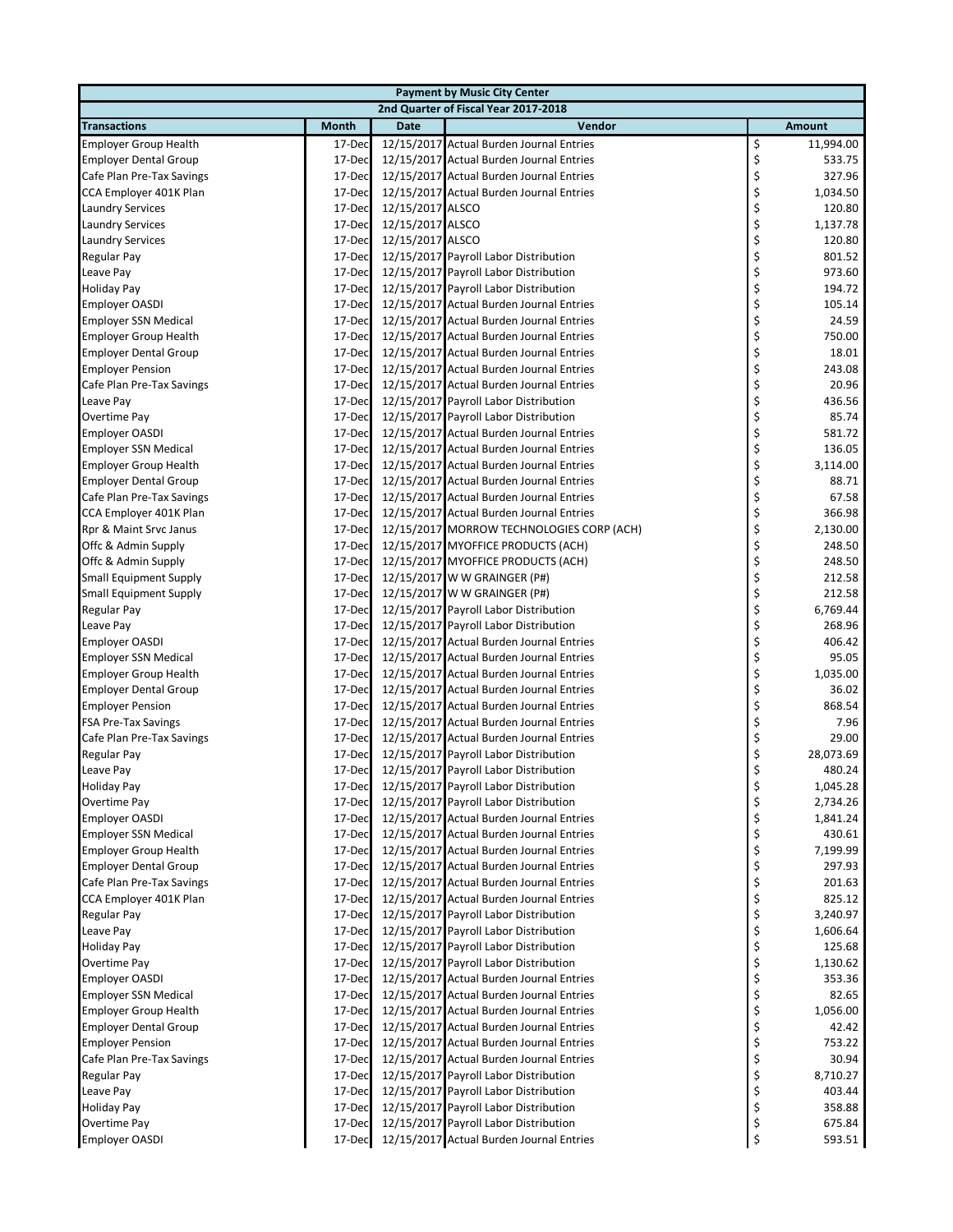| <b>Payment by Music City Center</b> |              |             |                                           |    |           |  |  |
|-------------------------------------|--------------|-------------|-------------------------------------------|----|-----------|--|--|
|                                     |              |             | 2nd Quarter of Fiscal Year 2017-2018      |    |           |  |  |
| <b>Transactions</b>                 | <b>Month</b> | <b>Date</b> | Vendor                                    |    | Amount    |  |  |
| <b>Employer SSN Medical</b>         | 17-Dec       |             | 12/15/2017 Actual Burden Journal Entries  | \$ | 138.81    |  |  |
| <b>Employer Group Health</b>        | 17-Dec       |             | 12/15/2017 Actual Burden Journal Entries  | \$ | 1,623.02  |  |  |
| <b>Employer Dental Group</b>        | 17-Dec       |             | 12/15/2017 Actual Burden Journal Entries  | \$ | 69.02     |  |  |
| Cafe Plan Pre-Tax Savings           | 17-Dec       |             | 12/15/2017 Actual Burden Journal Entries  | \$ | 44.04     |  |  |
| CCA Employer 401K Plan              | 17-Dec       |             | 12/15/2017 Actual Burden Journal Entries  | \$ | 240.93    |  |  |
| <b>Temporary Service</b>            | 17-Dec       |             | 12/15/2017 ELITE SHOW SERVICES INC (ACH)  | \$ | 1,763.07  |  |  |
| <b>Temporary Service</b>            | 17-Dec       |             | 12/15/2017 ELITE SHOW SERVICES INC (ACH)  | \$ | (5.00)    |  |  |
| <b>Uniform Cleaning Service</b>     | 17-Dec       |             | 12/15/2017 CINTAS CORP #051 MATS & RUGS(A | \$ | 923.44    |  |  |
| Other Rpr & Maint Srvc              | 17-Dec       |             | 12/15/2017 HOBART CORP                    | \$ | 1,249.27  |  |  |
| Other Rpr & Maint Srvc              | 17-Dec       |             | 12/15/2017 HOBART CORP                    | \$ | 320.25    |  |  |
| Other Rpr & Maint Srvc              | 17-Dec       |             | 12/15/2017 FOOD EQUIPMENT SERVICES CO LLC | \$ | 27.00     |  |  |
| Regular Pay                         | 17-Dec       |             | 12/15/2017 Payroll Labor Distribution     | \$ | 6,198.45  |  |  |
| Leave Pay                           | 17-Dec       |             | 12/15/2017 Payroll Labor Distribution     | \$ | 572.40    |  |  |
| Overtime Pay                        | 17-Dec       |             | 12/15/2017 Payroll Labor Distribution     | \$ | 15.81     |  |  |
| <b>Employer OASDI</b>               | 17-Dec       |             | 12/15/2017 Actual Burden Journal Entries  | \$ | 420.67    |  |  |
| <b>Employer SSN Medical</b>         | 17-Dec       |             | 12/15/2017 Actual Burden Journal Entries  | \$ | 98.38     |  |  |
| <b>Employer Dental Group</b>        | 17-Dec       |             | 12/15/2017 Actual Burden Journal Entries  | \$ | 32.15     |  |  |
| Cafe Plan Pre-Tax Savings           | 17-Dec       |             | 12/15/2017 Actual Burden Journal Entries  | \$ | 0.12      |  |  |
| CCA Employer 401K Plan              | 17-Dec       |             | 12/15/2017 Actual Burden Journal Entries  | \$ | 245.86    |  |  |
| Regular Pay                         | 17-Dec       |             | 12/15/2017 Payroll Labor Distribution     | \$ | 17,252.18 |  |  |
| Leave Pay                           | 17-Dec       |             | 12/15/2017 Payroll Labor Distribution     | \$ | 1,083.02  |  |  |
| <b>Employer OASDI</b>               | 17-Dec       |             | 12/15/2017 Actual Burden Journal Entries  | \$ | 737.63    |  |  |
| <b>Employer SSN Medical</b>         | 17-Dec       |             | 12/15/2017 Actual Burden Journal Entries  | \$ | 256.04    |  |  |
| <b>Employer Group Health</b>        | 17-Dec       |             | 12/15/2017 Actual Burden Journal Entries  | \$ | 1,533.00  |  |  |
|                                     | 17-Dec       |             | 12/15/2017 Actual Burden Journal Entries  | \$ | 78.44     |  |  |
| <b>Employer Dental Group</b>        |              |             |                                           | \$ |           |  |  |
| <b>Employer Pension</b>             | 17-Dec       |             | 12/15/2017 Actual Burden Journal Entries  |    | 2,262.55  |  |  |
| <b>FSA Pre-Tax Savings</b>          | 17-Dec       |             | 12/15/2017 Actual Burden Journal Entries  | \$ | 8.90      |  |  |
| Cafe Plan Pre-Tax Savings           | 17-Dec       |             | 12/15/2017 Actual Burden Journal Entries  | \$ | 42.92     |  |  |
| Regular Pay                         | 17-Dec       |             | 12/15/2017 Payroll Labor Distribution     | \$ | 5,411.76  |  |  |
| Leave Pay                           | 17-Dec       |             | 12/15/2017 Payroll Labor Distribution     | \$ | 270.64    |  |  |
| <b>Employer OASDI</b>               | 17-Dec       |             | 12/15/2017 Actual Burden Journal Entries  | \$ | 340.55    |  |  |
| <b>Employer SSN Medical</b>         | 17-Dec       |             | 12/15/2017 Actual Burden Journal Entries  | \$ | 79.64     |  |  |
| <b>Employer Group Health</b>        | 17-Dec       |             | 12/15/2017 Actual Burden Journal Entries  | \$ | 555.00    |  |  |
| <b>Employer Dental Group</b>        | 17-Dec       |             | 12/15/2017 Actual Burden Journal Entries  | \$ | 36.02     |  |  |
| Cafe Plan Pre-Tax Savings           | 17-Dec       |             | 12/15/2017 Actual Burden Journal Entries  | \$ | 14.52     |  |  |
| CCA Employer 401K Plan              | 17-Dec       |             | 12/15/2017 Actual Burden Journal Entries  | \$ | 227.30    |  |  |
| Printing/Binding                    | 17-Dec       |             | 12/15/2017 JARVIS AWARD SIGN & FLAG CO (A | \$ | 990.00    |  |  |
| Leave Pay                           | 17-Dec       |             | 12/15/2017 Payroll Labor Distribution     | \$ | 332.35    |  |  |
| Overtime Pay                        | 17-Dec       |             | 12/15/2017 Payroll Labor Distribution     | \$ | 197.88    |  |  |
| <b>Employer OASDI</b>               | 17-Dec       |             | 12/15/2017 Actual Burden Journal Entries  | \$ | 947.62    |  |  |
| <b>Employer SSN Medical</b>         | 17-Dec       |             | 12/15/2017 Actual Burden Journal Entries  | Ş  | 221.63    |  |  |
| <b>Employer Group Health</b>        | 17-Dec       |             | 12/15/2017 Actual Burden Journal Entries  | \$ | 2,880.00  |  |  |
| <b>Employer Dental Group</b>        | 17-Dec       |             | 12/15/2017 Actual Burden Journal Entries  | \$ | 150.48    |  |  |
| <b>FSA Pre-Tax Savings</b>          | 17-Dec       |             | 12/15/2017 Actual Burden Journal Entries  | \$ | 0.80      |  |  |
| Cafe Plan Pre-Tax Savings           | 17-Dec       |             | 12/15/2017 Actual Burden Journal Entries  | \$ | 80.49     |  |  |
| CCA Employer 401K Plan              | 17-Dec       |             | 12/15/2017 Actual Burden Journal Entries  | \$ | 488.56    |  |  |
| Regular Pay                         | 17-Dec       |             | 12/15/2017 Payroll Labor Distribution     | \$ | 8,198.19  |  |  |
| Leave Pay                           | 17-Dec       |             | 12/15/2017 Payroll Labor Distribution     | \$ | 302.60    |  |  |
| Overtime Pay                        | 17-Dec       |             | 12/15/2017 Payroll Labor Distribution     | \$ | 17.25     |  |  |
| <b>Employer OASDI</b>               | 17-Dec       |             | 12/15/2017 Actual Burden Journal Entries  | \$ | 492.64    |  |  |
| <b>Employer SSN Medical</b>         | 17-Dec       |             | 12/15/2017 Actual Burden Journal Entries  | \$ | 115.20    |  |  |
| <b>Employer Group Health</b>        | 17-Dec       |             | 12/15/2017 Actual Burden Journal Entries  | \$ | 678.00    |  |  |
| <b>Employer Dental Group</b>        | 17-Dec       |             | 12/15/2017 Actual Burden Journal Entries  | \$ | 32.15     |  |  |
| <b>Employer Pension</b>             | 17-Dec       |             | 12/15/2017 Actual Burden Journal Entries  | \$ | 1,051.13  |  |  |
| FSA Pre-Tax Savings                 | 17-Dec       |             | 12/15/2017 Actual Burden Journal Entries  | \$ | 23.89     |  |  |
| Cafe Plan Pre-Tax Savings           | 17-Dec       |             | 12/15/2017 Actual Burden Journal Entries  | \$ | 19.90     |  |  |
| Regular Pay                         | 17-Dec       |             | 12/15/2017 Payroll Labor Distribution     | \$ | 7,359.80  |  |  |
| Leave Pay                           | 17-Dec       |             | 12/15/2017 Payroll Labor Distribution     | \$ | 637.80    |  |  |
| Overtime Pay                        | 17-Dec       |             | 12/15/2017 Payroll Labor Distribution     | \$ | 52.81     |  |  |
| <b>Employer OASDI</b>               | 17-Dec       |             | 12/15/2017 Actual Burden Journal Entries  | \$ | 487.05    |  |  |
| <b>Employer SSN Medical</b>         | 17-Dec       |             | 12/15/2017 Actual Burden Journal Entries  | \$ | 113.90    |  |  |
| <b>Employer Group Health</b>        | 17-Dec       |             | 12/15/2017 Actual Burden Journal Entries  | \$ | 570.00    |  |  |
| <b>Employer Dental Group</b>        | 17-Dec       |             | 12/15/2017 Actual Burden Journal Entries  | \$ | 54.03     |  |  |
|                                     |              |             |                                           |    |           |  |  |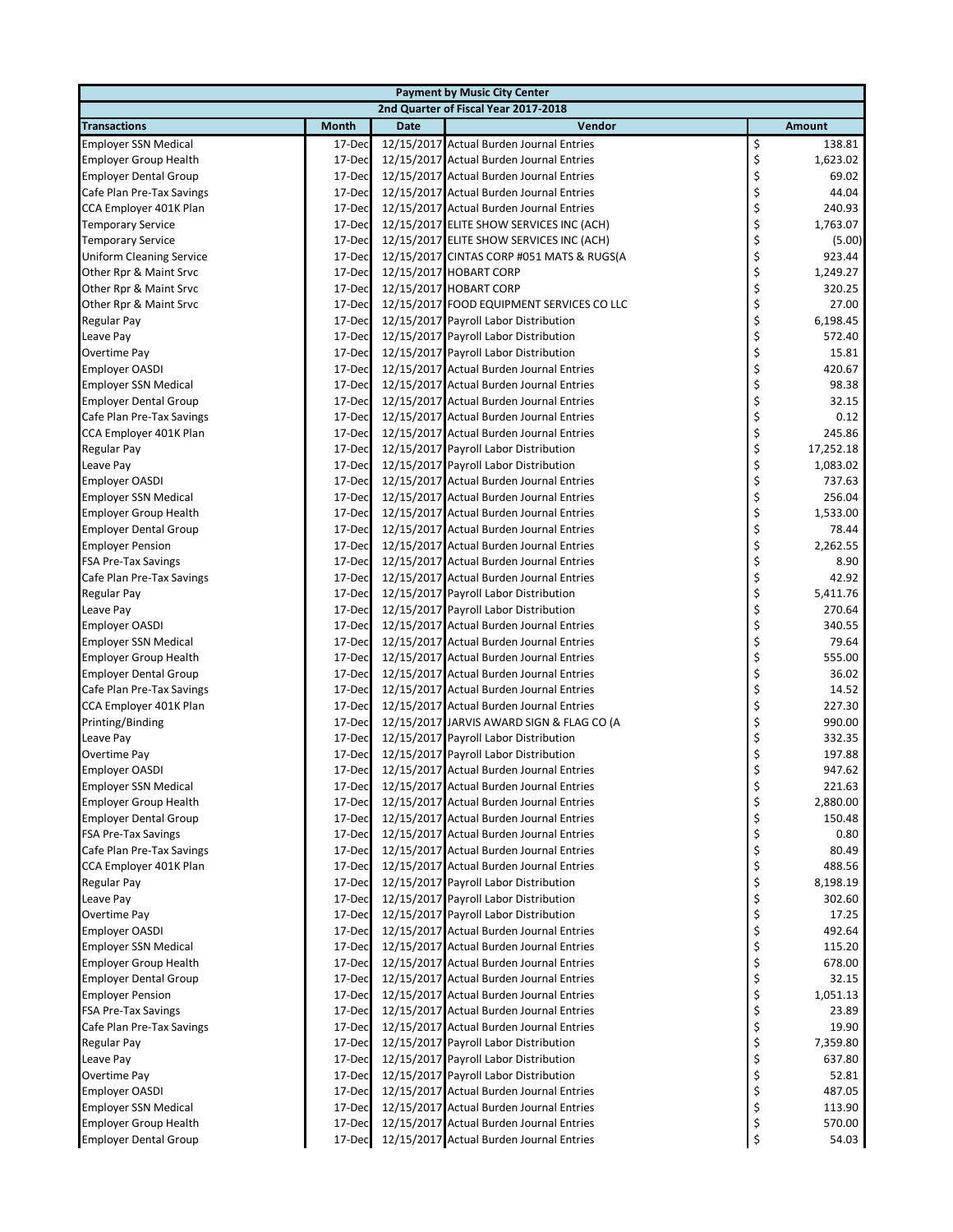| <b>Payment by Music City Center</b> |                  |             |                                                                      |          |                |  |  |  |
|-------------------------------------|------------------|-------------|----------------------------------------------------------------------|----------|----------------|--|--|--|
|                                     |                  |             | 2nd Quarter of Fiscal Year 2017-2018                                 |          |                |  |  |  |
| <b>Transactions</b>                 | <b>Month</b>     | <b>Date</b> | Vendor                                                               |          | Amount         |  |  |  |
| Cafe Plan Pre-Tax Savings           | 17-Dec           |             | 12/15/2017 Actual Burden Journal Entries                             | \$       | 14.90          |  |  |  |
| CCA Employer 401K Plan              | 17-Dec           |             | 12/15/2017 Actual Burden Journal Entries                             | \$       | 236.98         |  |  |  |
| Legal Services                      | 17-Dec           |             | 12/15/2017 BONE MCALLESTER NORTON PLLC                               | \$       | 10,000.00      |  |  |  |
| Offc & Admin Supply                 | 17-Dec           |             | 12/15/2017 MYOFFICE PRODUCTS (ACH)                                   | \$       | 62.36          |  |  |  |
| Offc & Admin Supply                 | 17-Dec           |             | 12/15/2017 MYOFFICE PRODUCTS (ACH)                                   | \$       | 9.73           |  |  |  |
| Offc & Admin Supply                 | 17-Dec           |             | 12/15/2017 MYOFFICE PRODUCTS (ACH)                                   | \$       | 39.27          |  |  |  |
| Offc & Admin Supply                 | 17-Dec           |             | 12/15/2017 MYOFFICE PRODUCTS (ACH)                                   | \$       | 62.36          |  |  |  |
| Offc & Admin Supply                 | 17-Dec           |             | 12/15/2017 MYOFFICE PRODUCTS (ACH)                                   | \$       | 9.73           |  |  |  |
| Offc & Admin Supply                 | 17-Dec           |             | 12/15/2017 MYOFFICE PRODUCTS (ACH)                                   | \$       | 39.27          |  |  |  |
| Regular Pay                         | 17-Dec           |             | 12/15/2017 Payroll Labor Distribution                                | \$       | 19,942.43      |  |  |  |
| Leave Pay                           | 17-Dec           |             | 12/15/2017 Payroll Labor Distribution                                | \$       | 691.84         |  |  |  |
| Overtime Pay                        | 17-Dec           |             | 12/15/2017 Payroll Labor Distribution                                | \$       | 52.16          |  |  |  |
| <b>Employer OASDI</b>               | 17-Dec           |             | 12/15/2017 Actual Burden Journal Entries                             | \$       | 122.96         |  |  |  |
| <b>Employer SSN Medical</b>         | 17-Dec           |             | 12/15/2017 Actual Burden Journal Entries                             | \$       | 292.18         |  |  |  |
| <b>Employer Group Health</b>        | 17-Dec           |             | 12/15/2017 Actual Burden Journal Entries                             | \$       | 1,233.00       |  |  |  |
| <b>Employer Dental Group</b>        | 17-Dec           |             | 12/15/2017 Actual Burden Journal Entries                             | \$       | 46.29          |  |  |  |
| <b>Employer Pension</b>             | 17-Dec           |             | 12/15/2017 Actual Burden Journal Entries                             | \$       | 2,552.70       |  |  |  |
| FSA Pre-Tax Savings                 | 17-Dec           |             | 12/15/2017 Actual Burden Journal Entries                             | \$       | 7.96           |  |  |  |
| Cafe Plan Pre-Tax Savings           | 17-Dec           |             | 12/15/2017 Actual Burden Journal Entries                             | \$       | 33.07          |  |  |  |
| <b>Regular Pay</b>                  | 17-Dec           |             | 12/15/2017 Payroll Labor Distribution                                | \$       | 7,699.88       |  |  |  |
| Leave Pay                           | 17-Dec           |             | 12/15/2017 Payroll Labor Distribution                                | \$       | 292.88         |  |  |  |
| Overtime Pay                        | 17-Dec           |             | 12/15/2017 Payroll Labor Distribution                                | \$       | 72.09          |  |  |  |
| <b>Employer OASDI</b>               | 17-Dec           |             | 12/15/2017 Actual Burden Journal Entries                             | \$       | 459.85         |  |  |  |
| <b>Employer SSN Medical</b>         | 17-Dec           |             | 12/15/2017 Actual Burden Journal Entries                             | \$       | 107.54         |  |  |  |
| <b>Employer Group Health</b>        | 17-Dec           |             | 12/15/2017 Actual Burden Journal Entries                             | \$       | 1,698.00       |  |  |  |
| <b>Employer Dental Group</b>        | 17-Dec           |             | 12/15/2017 Actual Burden Journal Entries                             | \$       | 64.30          |  |  |  |
| Cafe Plan Pre-Tax Savings           | 17-Dec           |             | 12/15/2017 Actual Burden Journal Entries                             | \$       | 49.56          |  |  |  |
| CCA Employer 401K Plan              | 17-Dec           |             | 12/15/2017 Actual Burden Journal Entries                             | \$       | 146.00         |  |  |  |
| Food & Ice<br>Food & Ice            | 17-Dec<br>17-Dec |             | 12/18/2017 CENTERPLATE MCC (ACH)                                     | \$<br>\$ | 70.16<br>38.06 |  |  |  |
| Food & Ice                          | 17-Dec           |             | 12/18/2017 CENTERPLATE MCC (ACH)<br>12/18/2017 CENTERPLATE MCC (ACH) | \$       | 41.18          |  |  |  |
| Landscaping Srvc-Indoor             | 17-Dec           |             | 12/18/2017 PLANTS ALIVE (ACH)                                        | \$       | 10,827.00      |  |  |  |
| Postage & Delivery Srvc             | 17-Dec           |             | 12/18/2017 SIMPLEX GRINNELL LP (ACH)                                 | \$       | 50.40          |  |  |  |
| Postage & Delivery Srvc             | 17-Dec           |             | 12/18/2017 SIMPLEX GRINNELL LP (ACH)                                 | \$       | 50.40          |  |  |  |
| <b>Building Maintenance Srvc</b>    | 17-Dec           |             | 12/18/2017 SIMPLEX GRINNELL LP (ACH)                                 | \$       | 2,169.09       |  |  |  |
| <b>Building Maintenance Srvc</b>    | 17-Dec           |             | 12/18/2017 SIMPLEX GRINNELL LP (ACH)                                 | \$       | 716.95         |  |  |  |
| <b>Building Maintenance Srvc</b>    | 17-Dec           |             | 12/18/2017 SIMPLEX GRINNELL LP (ACH)                                 | \$       | 790.16         |  |  |  |
| <b>Building Maintenance Srvc</b>    | 17-Dec           |             | 12/18/2017 SIMPLEX GRINNELL LP (ACH)                                 | \$       | 2,026.56       |  |  |  |
| <b>Building Maintenance Srvc</b>    | 17-Dec           |             | 12/18/2017 SIMPLEX GRINNELL LP (ACH)                                 | \$       | 215.84         |  |  |  |
| <b>Building Maintenance Srvc</b>    | 17-Dec           |             | 12/18/2017 SIMPLEX GRINNELL LP (ACH)                                 | \$       | 2,169.09       |  |  |  |
| <b>Building Maintenance Srvc</b>    | 17-Dec           |             | 12/18/2017 SIMPLEX GRINNELL LP (ACH)                                 | Ş        | 716.95         |  |  |  |
| <b>Building Maintenance Srvc</b>    | 17-Dec           |             | 12/18/2017 SIMPLEX GRINNELL LP (ACH)                                 | \$       | 790.16         |  |  |  |
| <b>Building Maintenance Srvc</b>    | 17-Dec           |             | 12/18/2017 SIMPLEX GRINNELL LP (ACH)                                 | \$       | 2,026.56       |  |  |  |
| <b>Building Maintenance Srvc</b>    | 17-Dec           |             | 12/18/2017 SIMPLEX GRINNELL LP (ACH)                                 | \$       | 215.84         |  |  |  |
| <b>Building Maintenance Srvc</b>    | 17-Dec           |             | 12/18/2017 HYDRO PRO PRESSURE WASHING (AC                            | \$       | 18,271.88      |  |  |  |
| Other Rpr & Maint Srvc              | 17-Dec           |             | 12/18/2017 BAKER ROOFING CO (ACH)                                    | \$       | 1,230.90       |  |  |  |
| <b>Temporary Service</b>            | 17-Dec           |             | 12/18/2017 INDUSTRIAL STAFFING OF TN (ACH                            | \$       | 2,256.61       |  |  |  |
| Janitorial Srvc                     | 17-Dec           |             | 12/18/2017 INDUSTRIAL STAFFING OF TN (ACH                            | \$       | 7,607.60       |  |  |  |
| Other Rpr & Maint Srvc              | 17-Dec           |             | 12/18/2017 KELSAN INC (ACH)                                          | \$       | 82.70          |  |  |  |
| Other Rpr & Maint Srvc              | 17-Dec           |             | 12/18/2017 KELSAN INC (ACH)                                          | \$       | 37.50          |  |  |  |
| Other Rpr & Maint Srvc              | 17-Dec           |             | 12/18/2017 KELSAN INC (ACH)                                          | \$       | 589.70         |  |  |  |
| Other Rpr & Maint Srvc              | 17-Dec           |             | 12/18/2017 WIRELESS PLUS INC (ACH)                                   | \$       | 589.44         |  |  |  |
| Other Rpr & Maint Srvc              | 17-Dec           |             | 12/18/2017 BAILEY CO INC, THE (P#)                                   | \$       | 282.25         |  |  |  |
| Other Rpr & Maint Srvc              | 17-Dec           |             | 12/18/2017 AVERUS INC (ACH)                                          | \$       | 2,282.15       |  |  |  |
| Membership Dues                     | 17-Dec           |             | 12/18/2017 ASSOC FOR TALENT DEVELOPMENT (                            | \$       | 229.00         |  |  |  |
| Food & Ice                          | 17-Dec           |             | 12/18/2017 CENTERPLATE MCC (ACH)                                     | \$       | 38.70          |  |  |  |
| Food & Bev-Inhouse                  | 17-Dec           |             | 12/18/2017 CENTERPLATE MCC (ACH)                                     | \$       | 3,763.30       |  |  |  |
| Printing/Binding                    | 17-Dec           |             | 12/19/2017 RICOH USA INC (ACH)                                       | \$       | 46.00          |  |  |  |
| District Energy System              | 17-Dec           |             | 12/19/2017 DES REVENUE / US BANK (ACH)                               | \$       | 212,559.38     |  |  |  |
| <b>Building Maintenance Srvc</b>    | 17-Dec           |             | 12/19/2017 BAKER ROOFING CO (ACH)                                    | \$       | 4,970.00       |  |  |  |
| <b>Electrical Supply-Lamps</b>      | 17-Dec           |             | 12/19/2017 WILLIAMS WHOLESALE SUPPLY OF N                            | \$       | 702.00         |  |  |  |
| <b>Temporary Service</b>            | 17-Dec           |             | 12/19/2017 CONVENTION PROD RIGGING INC (A                            | \$       | 382.50         |  |  |  |
| Computer Software                   | 17-Dec           |             | 12/19/2017 DELL MARKET LP (ASAP SOFTWARE)                            | \$       | 831.03         |  |  |  |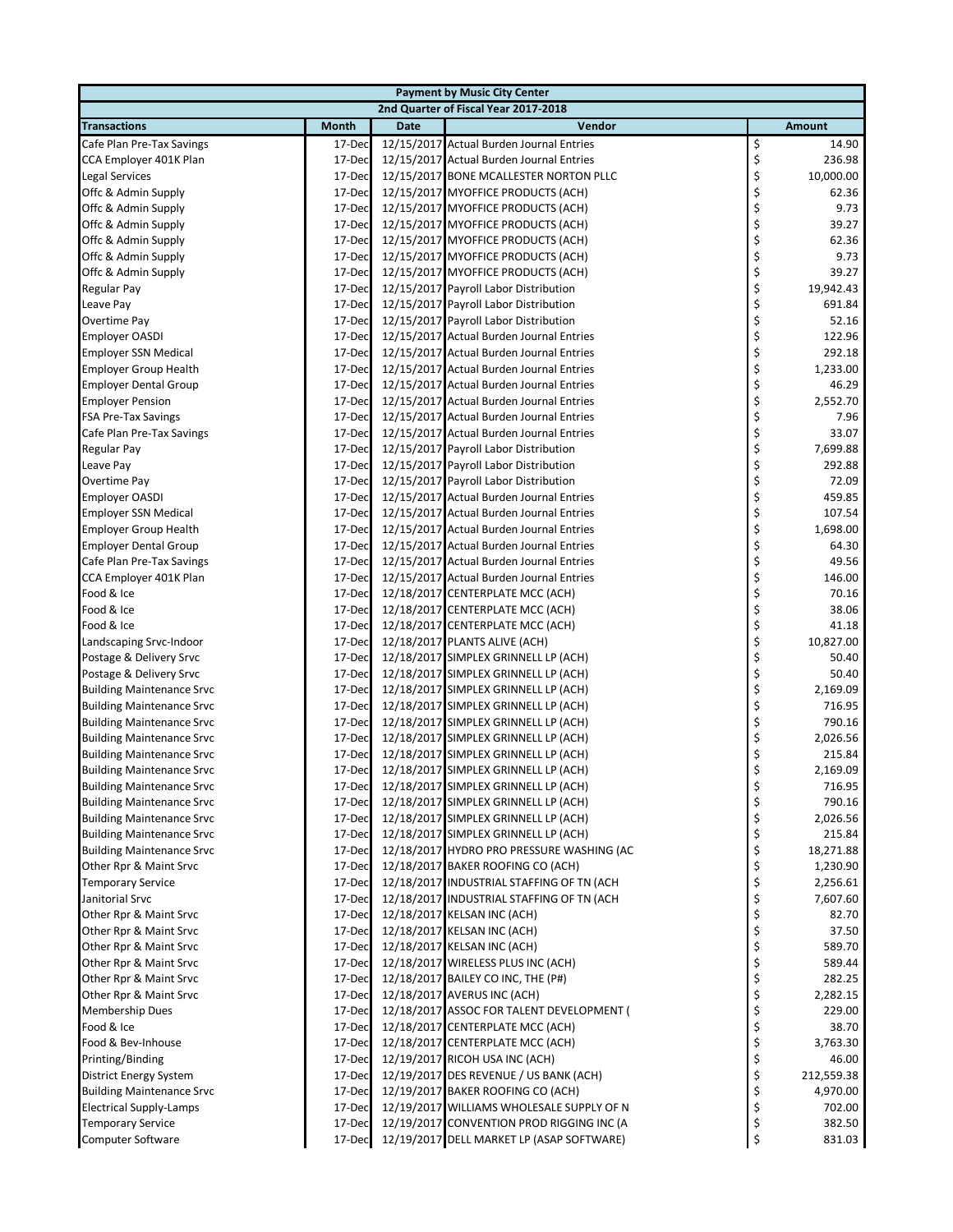| <b>Payment by Music City Center</b>                                |                  |                      |                                                                    |          |                    |  |  |  |
|--------------------------------------------------------------------|------------------|----------------------|--------------------------------------------------------------------|----------|--------------------|--|--|--|
|                                                                    |                  |                      | 2nd Quarter of Fiscal Year 2017-2018                               |          |                    |  |  |  |
| <b>Transactions</b>                                                | <b>Month</b>     | <b>Date</b>          | Vendor                                                             |          | <b>Amount</b>      |  |  |  |
| <b>Computer Software</b>                                           | 17-Dec           |                      | 12/19/2017 DELL MARKET LP (ASAP SOFTWARE)                          | \$       | 168.51             |  |  |  |
| <b>Rent Equipment</b>                                              | 17-Dec           |                      | 12/19/2017 AT&T MOBILITY II LLC                                    | \$       | 2,000.00           |  |  |  |
| <b>Security Services</b>                                           | 17-Dec           |                      | 12/19/2017 ELITE SHOW SERVICES INC (ACH)                           | \$       | 179.20             |  |  |  |
| <b>Security Services</b>                                           | 17-Dec           |                      | 12/19/2017 ELITE SHOW SERVICES INC (ACH)                           | \$       | 848.27             |  |  |  |
| Printing/Binding                                                   | 17-Dec           |                      | 12/19/2017 MCGANN, AMANO (ACH)                                     | \$       | 450.00             |  |  |  |
| Printing/Binding                                                   | 17-Dec           |                      | 12/19/2017 RICOH USA INC (ACH)                                     | \$       | 46.00              |  |  |  |
| Printing/Binding                                                   | 17-Dec           |                      | 12/19/2017 RICOH USA INC (ACH)                                     | \$       | 46.00              |  |  |  |
| <b>Temporary Service</b>                                           | 17-Dec           |                      | 12/19/2017 LOOMIS FARGO & CO                                       | \$       | 1,173.48           |  |  |  |
| Landscaping Srvc                                                   | 17-Dec           |                      | 12/20/2017 REED LANDSCAPING INC (ACH)                              | \$       | 135.68             |  |  |  |
| Landscaping Srvc                                                   | 17-Dec           |                      | 12/20/2017 REED LANDSCAPING INC (ACH)                              | \$       | 63.25              |  |  |  |
| Landscaping Srvc                                                   | 17-Dec           |                      | 12/20/2017 REED LANDSCAPING INC (ACH)                              | \$       | 351.90             |  |  |  |
| Landscaping Srvc                                                   | 17-Dec           |                      | 12/20/2017 REED LANDSCAPING INC (ACH)                              | \$       | 3,678.00           |  |  |  |
| <b>Landscaping Srvc</b>                                            | 17-Dec           |                      | 12/20/2017 REED LANDSCAPING INC (ACH)                              | \$       | 3,168.00           |  |  |  |
| Refuse Disposal-Reimb                                              | 17-Dec           |                      | 12/20/2017 REPUBLIC SVCS NASH /ALLIED WAS                          | \$       | 659.48             |  |  |  |
| Postage & Delivery Srvc                                            | 17-Dec           |                      | 12/20/2017 SIMPLEX GRINNELL LP (ACH)                               | \$       | (50.40)            |  |  |  |
| Postage & Delivery Srvc                                            | 17-Dec           |                      | 12/20/2017 ISENHOUR DOOR PRODUCTS INC (AC                          | \$       | 95.00              |  |  |  |
| <b>Building Maintenance Srvc</b>                                   | 17-Dec           |                      | 12/20/2017 SIMPLEX GRINNELL LP (ACH)                               | \$       | (2, 169.09)        |  |  |  |
| <b>Building Maintenance Srvc</b>                                   | 17-Dec           |                      | 12/20/2017 SIMPLEX GRINNELL LP (ACH)                               | \$       | (716.95)           |  |  |  |
| <b>Building Maintenance Srvc</b>                                   | 17-Dec           |                      | 12/20/2017 SIMPLEX GRINNELL LP (ACH)                               | \$       | (215.84)           |  |  |  |
| <b>Building Maintenance Srvc</b>                                   | 17-Dec           |                      | 12/20/2017 SIMPLEX GRINNELL LP (ACH)                               | \$       | (790.16)           |  |  |  |
| <b>Building Maintenance Srvc</b>                                   | 17-Dec           |                      | 12/20/2017 SIMPLEX GRINNELL LP (ACH)                               | \$       | (2,026.56)         |  |  |  |
| Other Rpr & Maint Srvc                                             | 17-Dec           |                      | 12/20/2017 SM LAWRENCE / DILLINGHAM & SMI                          | \$       | 3,018.20           |  |  |  |
| Paint Supply                                                       | 17-Dec           |                      | 12/20/2017 ISENHOUR DOOR PRODUCTS INC (AC                          | \$       | 1,940.88           |  |  |  |
| Paint Supply                                                       | 17-Dec           |                      | 12/20/2017 ISENHOUR DOOR PRODUCTS INC (AC                          | \$       | 2,985.94           |  |  |  |
| Paint Supply                                                       | 17-Dec           |                      | 12/20/2017 ISENHOUR DOOR PRODUCTS INC (AC                          | \$       | 1,172.34           |  |  |  |
| <b>Electrical Supply</b>                                           | 17-Dec           |                      | 12/20/2017 NASHVILLE MACHINE ELEVATOR CO                           | \$       | 1,545.00           |  |  |  |
| Rent Storage/Safety Box                                            | 17-Dec           |                      | 12/20/2017 CONTRACT CARPETS SALES CO                               | \$       | 795.00             |  |  |  |
| <b>HHold &amp; Jnitr Supply</b>                                    | 17-Dec           |                      | 12/20/2017 SUNSET MARKETING INC                                    | \$       | 1,155.00<br>273.60 |  |  |  |
| <b>HHold &amp; Jnitr Supply</b><br><b>HHold &amp; Jnitr Supply</b> | 17-Dec<br>17-Dec |                      | 12/20/2017 SUNSET MARKETING INC                                    | \$<br>\$ | 176.00             |  |  |  |
| <b>HHold &amp; Jnitr Supply</b>                                    | 17-Dec           |                      | 12/20/2017 SUNSET MARKETING INC<br>12/20/2017 SUNSET MARKETING INC |          | 323.00             |  |  |  |
| Telephone & Telegraph                                              | 17-Dec           | 12/20/2017 AT&T (GA) |                                                                    | \$<br>\$ | 875.45             |  |  |  |
| Postage & Delivery Srvc                                            | 17-Dec           |                      | 12/20/2017 PIERREMONT MEDIA GROUP INC (AC                          | \$       | 82.00              |  |  |  |
| Other Rpr & Maint Srvc                                             | 17-Dec           |                      | 12/20/2017 PIERREMONT MEDIA GROUP INC (AC                          | \$       | 1,708.60           |  |  |  |
| <b>Medical Services</b>                                            | 17-Dec           |                      | 12/20/2017 MED STAR MEDICAL STAFFING INC                           | \$       | 1,144.00           |  |  |  |
| <b>Medical Services</b>                                            | 17-Dec           |                      | 12/20/2017 MED STAR MEDICAL STAFFING INC                           | \$       | 616.00             |  |  |  |
| <b>Security Services</b>                                           | 17-Dec           |                      | 12/20/2017 ELITE SHOW SERVICES INC (ACH)                           | \$       | 1,482.80           |  |  |  |
| <b>Security Services</b>                                           | 17-Dec           |                      | 12/20/2017 ELITE SHOW SERVICES INC (ACH)                           | \$       | 10,988.29          |  |  |  |
| <b>Security Services</b>                                           | 17-Dec           |                      | 12/20/2017 ELITE SHOW SERVICES INC (ACH)                           | \$       | 2,000.83           |  |  |  |
| Employee Out-of-town Travel                                        | 17-Dec           |                      | 12/20/2017 HAVILAND, AARON L                                       | \$       | (402.62)           |  |  |  |
| Auto Fuel                                                          | 17-Dec           |                      | 12/20/2017 WEX (WRIGHT EXPRESS FINANCIAL)                          | Ş        | 426.83             |  |  |  |
| <b>Temporary Service</b>                                           | 17-Dec           |                      | 12/20/2017 ELITE SHOW SERVICES INC (ACH)                           | \$       | 1,283.41           |  |  |  |
| <b>Temporary Service</b>                                           | 17-Dec           |                      | 12/20/2017 ELITE SHOW SERVICES INC (ACH)                           | \$       | 1,954.80           |  |  |  |
| <b>Temporary Service</b>                                           | 17-Dec           |                      | 12/20/2017 ELITE SHOW SERVICES INC (ACH)                           | \$       | 2,135.97           |  |  |  |
| Postage & Delivery Srvc                                            | 17-Dec           |                      | 12/20/2017 SUNSET MARKETING INC                                    | \$       | 16.00              |  |  |  |
| Safety Supply                                                      | 17-Dec           |                      | 12/20/2017 SUNSET MARKETING INC                                    | \$       | 32.85              |  |  |  |
| Employee Out-of-town Travel                                        | 17-Dec           |                      | 12/20/2017 IVEY, BRIAN                                             | \$       | (125.85)           |  |  |  |
| Employee Out-of-town Travel                                        | 17-Dec           |                      | 12/20/2017 IVEY, BRIAN                                             | \$       | (1.55)             |  |  |  |
| <b>Merchant Fees</b>                                               | 17-Dec           | 12/20/2017 FIS       |                                                                    | \$       | 11,745.64          |  |  |  |
| Rpr & Maint Srvc Elev/Escel                                        | 17-Dec           |                      | 12/21/2017 NASHVILLE MACHINE ELEVATOR CO                           | \$       | 13,865.25          |  |  |  |
| Other Rpr & Maint Srvc                                             | 17-Dec           |                      | 12/21/2017 BRADFIELD CO LLC, THE (ACH)                             | \$       | 1,680.00           |  |  |  |
| <b>Electrical Supply-Lamps</b>                                     | 17-Dec           |                      | 12/21/2017 WILLIAMS WHOLESALE SUPPLY OF N                          | \$       | 1,240.00           |  |  |  |
| <b>Electrical Supply-Lamps</b>                                     | 17-Dec           |                      | 12/21/2017 WILLIAMS WHOLESALE SUPPLY OF N                          | \$       | 179.20             |  |  |  |
| <b>Computer Software</b>                                           | 17-Dec           |                      | 12/21/2017 RESOURCE INFORMATION & CONTROL                          | \$       | 2,814.00           |  |  |  |
| <b>Temporary Service</b>                                           | 17-Dec           |                      | 12/21/2017 ELITE SHOW SERVICES INC (ACH)                           | \$       | 2,401.60           |  |  |  |
| <b>Uniform Cleaning Service</b>                                    | 17-Dec           |                      | 12/21/2017 CINTAS CORP #051 MATS & RUGS(A                          | \$       | 1,075.70           |  |  |  |
| <b>Merchant Fees</b>                                               | 17-Dec           |                      | 12/21/2017 MCC 12/17 RCLS event #1712001                           | \$       | 0.21               |  |  |  |
| <b>Mngt Cnsltnt Srvc</b>                                           | 17-Dec           |                      | 12/21/2017 CUSHION EMPLOYER SER (ACH)                              | \$       | 1,067.00           |  |  |  |
| Other Rpr & Maint Srvc                                             | 17-Dec           |                      | 12/22/2017 FIRE PRO LLC (ACH)                                      | \$       | 446.00             |  |  |  |
| Other Rpr & Maint Srvc                                             | 17-Dec           |                      | 12/22/2017 FIRE PRO LLC (ACH)                                      | \$       | 1,105.00           |  |  |  |
| Other Rpr & Maint Srvc                                             | 17-Dec           |                      | 12/22/2017 NASHVILLE MACHINE ELEVATOR CO                           | \$       | 315.00             |  |  |  |
| <b>Electrical Supply</b>                                           | 17-Dec           |                      | 12/22/2017 WILLIAMS WHOLESALE SUPPLY OF N                          | \$       | 1,520.00           |  |  |  |
| Telephone & Telegraph                                              | 17-Dec           |                      | 12/22/2017 AT&T (MCC)                                              | \$       | 384.34             |  |  |  |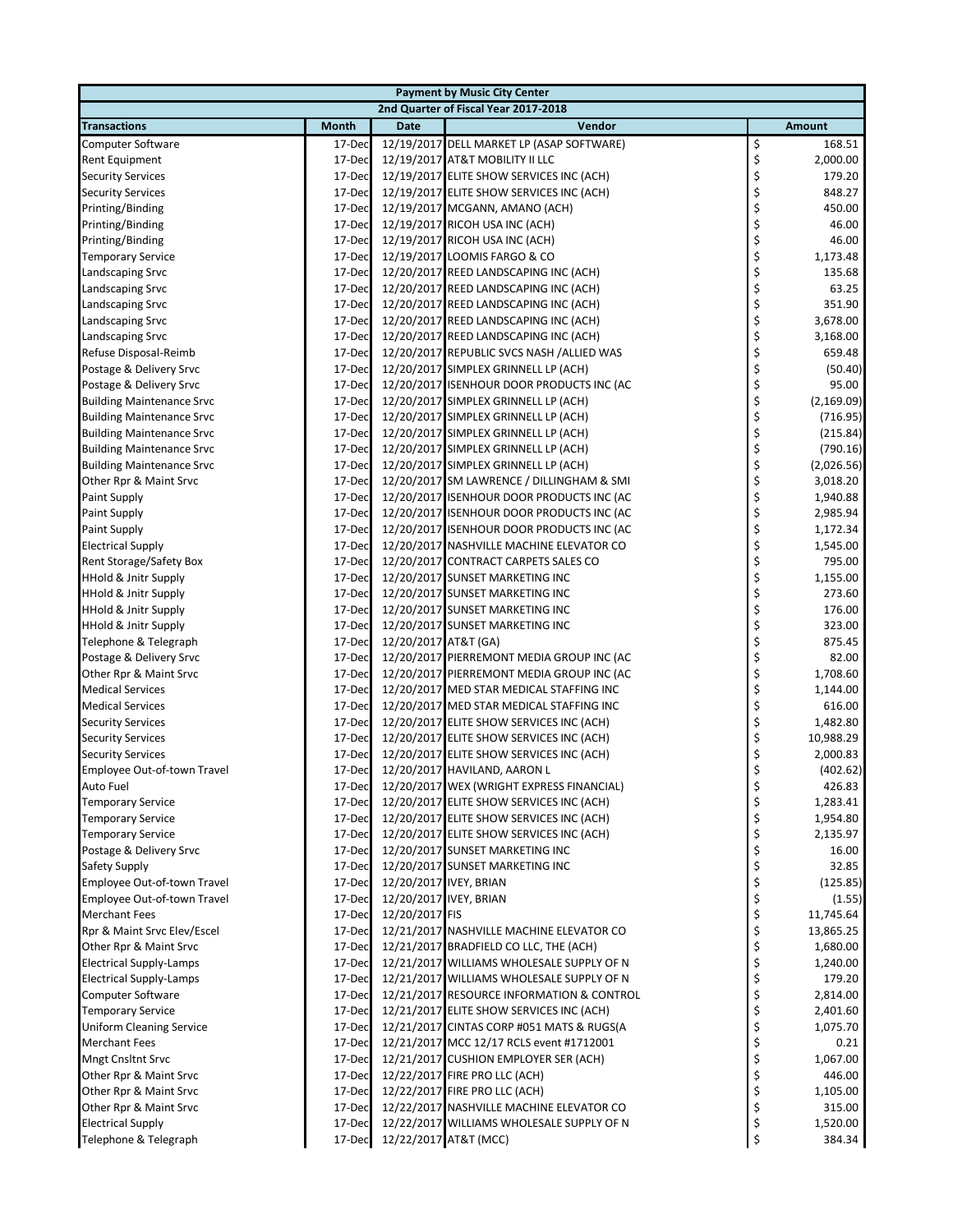|                                  |              |             | <b>Payment by Music City Center</b>       |    |               |
|----------------------------------|--------------|-------------|-------------------------------------------|----|---------------|
|                                  |              |             | 2nd Quarter of Fiscal Year 2017-2018      |    |               |
| <b>Transactions</b>              | <b>Month</b> | <b>Date</b> | Vendor                                    |    | <b>Amount</b> |
| Rpr & Maint Srvc Access Ctrl     | 17-Dec       |             | 12/22/2017 SIMPLEX GRINNELL LP (ACH)      | \$ | 3,166.67      |
| Rpr & Maint Srvc CCTV            | 17-Dec       |             | 12/22/2017 SIMPLEX GRINNELL LP (ACH)      | \$ | 4,250.00      |
| Other Rpr & Maint Srvc           | 17-Dec       |             | 12/22/2017 CENTERPLATE MCC (ACH)          | \$ | 4,524.01      |
| Food & Ice                       | 17-Dec       |             | 12/22/2017 CENTERPLATE MCC (ACH)          | \$ | 188.80        |
| Food & Bev-Inhouse               | 17-Dec       |             | 12/22/2017 CENTERPLATE MCC (ACH)          | \$ | 346.77        |
| Food & Ice                       | 17-Dec       |             | 12/22/2017 CENTERPLATE MCC (ACH)          | \$ | 938.00        |
| Food & Ice                       | 17-Dec       |             | 12/22/2017 CENTERPLATE MCC (ACH)          | \$ | 255.00        |
| Food & Bev-Inhouse               | 17-Dec       |             | 12/22/2017 CENTERPLATE MCC (ACH)          | \$ | 136.36        |
| Food & Ice                       | 17-Dec       |             | 12/22/2017 CENTERPLATE MCC (ACH)          | \$ | 1,466.74      |
| Food & Ice                       | 17-Dec       |             | 12/22/2017 CENTERPLATE MCC (ACH)          | \$ | 931.41        |
| Food & Bev-Inhouse               | 17-Dec       |             | 12/22/2017 CENTERPLATE MCC (ACH)          | \$ | 175.72        |
| Food & Ice                       | 17-Dec       |             | 12/22/2017 CENTERPLATE MCC (ACH)          | \$ | 727.16        |
| Other Rpr & Maint Srvc           | 17-Dec       |             | 12/27/2017 615 FENCING INC (ACH)          | \$ | 250.00        |
| <b>Temporary Service</b>         | 17-Dec       |             | 12/27/2017 INDUSTRIAL STAFFING OF TN (ACH | \$ | 5,723.39      |
| Janitorial Srvc                  | 17-Dec       |             | 12/27/2017 INDUSTRIAL STAFFING OF TN (ACH | \$ | 8,796.89      |
| <b>Temporary Service</b>         | 17-Dec       |             | 12/27/2017 ELITE SHOW SERVICES INC (ACH)  | \$ | 1,661.05      |
| <b>Temporary Service</b>         | 17-Dec       |             | 12/27/2017 ELITE SHOW SERVICES INC (ACH)  | \$ | (30.00)       |
| <b>Temporary Service</b>         | 17-Dec       |             | 12/27/2017 ELITE SHOW SERVICES INC (ACH)  | \$ | 2,121.46      |
| <b>Temporary Service</b>         | 17-Dec       |             | 12/27/2017 ELITE SHOW SERVICES INC (ACH)  | \$ | (15.00)       |
| <b>Temporary Service</b>         | 17-Dec       |             | 12/27/2017 ELITE SHOW SERVICES INC (ACH)  | \$ | 1,971.25      |
| <b>Temporary Service</b>         | 17-Dec       |             | 12/27/2017 ELITE SHOW SERVICES INC (ACH)  | \$ | (5.00)        |
| <b>Temporary Service</b>         | 17-Dec       |             | 12/27/2017 ELITE SHOW SERVICES INC (ACH)  | \$ | 2,239.43      |
| Temporary Service                | 17-Dec       |             | 12/27/2017 ELITE SHOW SERVICES INC (ACH)  | \$ | (10.00)       |
| <b>Uniform Cleaning Service</b>  | 17-Dec       |             | 12/27/2017 CINTAS CORP #051 MATS & RUGS(A | \$ | 1,185.78      |
| Tuition                          | 17-Dec       |             | 12/27/2017 RUTGERS THE STATE UNIVERSITY ( | \$ | 6,365.75      |
| <b>Building Maintenance Srvc</b> | 17-Dec       |             | 12/28/2017 ACTION BOLT & SCREW CORP (ACH) | \$ | 38.00         |
| <b>Building Maintenance Srvc</b> | 17-Dec       |             | 12/28/2017 ACTION BOLT & SCREW CORP (ACH) | \$ | 130.00        |
| <b>Building Maintenance Srvc</b> | 17-Dec       |             | 12/28/2017 ACTION BOLT & SCREW CORP (ACH) | \$ | 12.00         |
| Other Rpr & Maint Srvc           | 17-Dec       |             | 12/28/2017 TN ELECTRIC MOTOR CO (ACH)     | \$ | 668.82        |
| <b>Electrical Supply</b>         | 17-Dec       |             | 12/28/2017 SOLUTIONS IN METAL (ACH)       | \$ | 1,425.00      |
| Postage & Delivery Srvc          | 17-Dec       |             | 12/28/2017 LMG INC (ACH)                  | \$ | 162.50        |
| <b>Computer Software</b>         | 17-Dec       |             | 12/28/2017 DELL MARKET LP (ASAP SOFTWARE) | \$ | (28.09)       |
| <b>Computer Software</b>         | 17-Dec       |             | 12/28/2017 DELL MARKET LP (ASAP SOFTWARE) | \$ | (138.50)      |
| <b>Small Equipment Supply</b>    | 17-Dec       |             | 12/28/2017 LMG INC (ACH)                  | \$ | 532.06        |
| Rpr & Maint Srvc Park Equip      | 17-Dec       |             | 12/28/2017 MCGANN, AMANO (ACH)            | \$ | 7,750.00      |
| <b>Regular Pay</b>               | 17-Dec       |             | 12/29/2017 Payroll Labor Distribution     | \$ | 10,050.34     |
| Leave Pay                        | 17-Dec       |             | 12/29/2017 Payroll Labor Distribution     | \$ | 6,308.95      |
| <b>Holiday Pay</b>               | 17-Dec       |             | 12/29/2017 Payroll Labor Distribution     | \$ | 5,429.52      |
| <b>Employer OASDI</b>            | 17-Dec       |             | 12/29/2017 Actual Burden Journal Entries  | \$ | 1,225.34      |
| <b>Employer SSN Medical</b>      | 17-Dec       |             | 12/29/2017 Actual Burden Journal Entries  | \$ | 286.58        |
| Employer Group Health            | 17-Dec       |             | 12/29/2017 Actual Burden Journal Entries  | Ş  | 5,676.00      |
| <b>Employer Dental Group</b>     | 17-Dec       |             | 12/29/2017 Actual Burden Journal Entries  | \$ | 239.19        |
| <b>Employer Group Life</b>       | 17-Dec       |             | 12/29/2017 Actual Burden Journal Entries  | \$ | 213.00        |
| Cafe Plan Pre-Tax Savings        | 17-Dec       |             | 12/29/2017 Actual Burden Journal Entries  | \$ | 154.92        |
| CCA Employer 401K Plan           | 17-Dec       |             | 12/29/2017 Actual Burden Journal Entries  | \$ | 606.10        |
| Regular Pay                      | 17-Dec       |             | 12/29/2017 Payroll Labor Distribution     | \$ | 1,502.00      |
| Leave Pay                        | 17-Dec       |             | 12/29/2017 Payroll Labor Distribution     | \$ | 3,881.84      |
| <b>Holiday Pay</b>               | 17-Dec       |             | 12/29/2017 Payroll Labor Distribution     | \$ | 2,096.96      |
| <b>Employer OASDI</b>            | 17-Dec       |             | 12/29/2017 Actual Burden Journal Entries  | \$ | 423.10        |
| <b>Employer SSN Medical</b>      | 17-Dec       |             | 12/29/2017 Actual Burden Journal Entries  | \$ | 98.95         |
| <b>Employer Group Health</b>     | 17-Dec       |             | 12/29/2017 Actual Burden Journal Entries  | \$ | 1,728.00      |
| <b>Employer Dental Group</b>     | 17-Dec       |             | 12/29/2017 Actual Burden Journal Entries  | \$ | 46.29         |
| <b>Employer Group Life</b>       | 17-Dec       |             | 12/29/2017 Actual Burden Journal Entries  | \$ | 42.60         |
| <b>Employer Pension</b>          | 17-Dec       |             | 12/29/2017 Actual Burden Journal Entries  | \$ | 923.13        |
| FSA Pre-Tax Savings              | 17-Dec       |             | 12/29/2017 Actual Burden Journal Entries  | \$ | 1.59          |
| Cafe Plan Pre-Tax Savings        | 17-Dec       |             | 12/29/2017 Actual Burden Journal Entries  | \$ | 48.63         |
| Leave Pay                        | 17-Dec       |             | 12/29/2017 Payroll Labor Distribution     | \$ | 4,665.16      |
| <b>Holiday Pay</b>               | 17-Dec       |             | 12/29/2017 Payroll Labor Distribution     | \$ | 7,702.28      |
| Overtime Pay                     | 17-Dec       |             | 12/29/2017 Payroll Labor Distribution     | \$ | 895.28        |
| <b>Employer OASDI</b>            | 17-Dec       |             | 12/29/2017 Actual Burden Journal Entries  | \$ | 2,094.37      |
| <b>Employer SSN Medical</b>      | 17-Dec       |             | 12/29/2017 Actual Burden Journal Entries  | \$ | 489.80        |
| <b>Employer Group Health</b>     | 17-Dec       |             | 12/29/2017 Actual Burden Journal Entries  | \$ | 5,634.07      |
| <b>Employer Dental Group</b>     | 17-Dec       |             | 12/29/2017 Actual Burden Journal Entries  | \$ | 269.64        |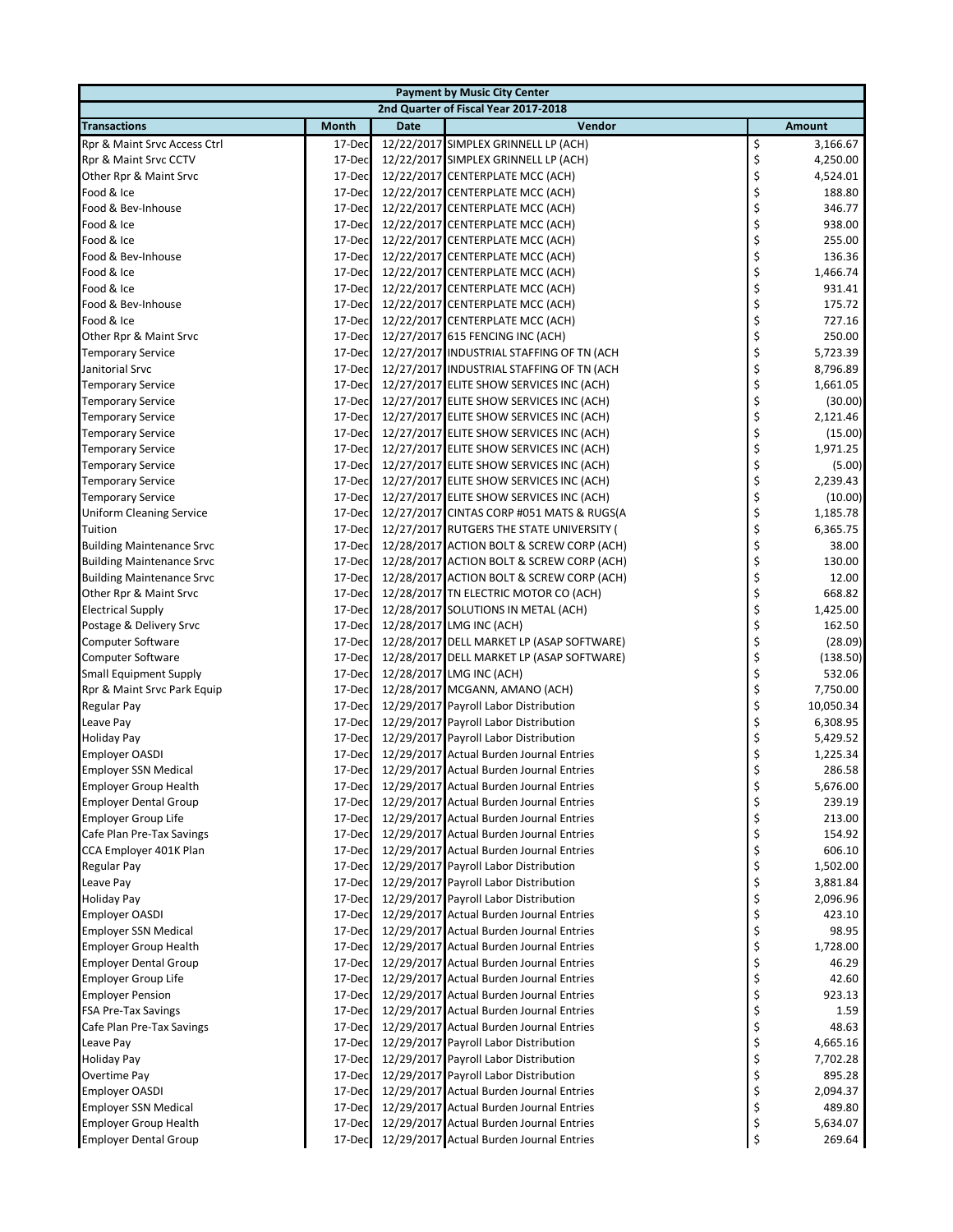|                              |        |             | <b>Payment by Music City Center</b>       |    |               |
|------------------------------|--------|-------------|-------------------------------------------|----|---------------|
|                              |        |             | 2nd Quarter of Fiscal Year 2017-2018      |    |               |
| <b>Transactions</b>          | Month  | <b>Date</b> | Vendor                                    |    | <b>Amount</b> |
| Employer Group Life          | 17-Dec |             | 12/29/2017 Actual Burden Journal Entries  | \$ | 246.12        |
| Cafe Plan Pre-Tax Savings    | 17-Dec |             | 12/29/2017 Actual Burden Journal Entries  | \$ | 152.97        |
| CCA Employer 401K Plan       | 17-Dec |             | 12/29/2017 Actual Burden Journal Entries  | \$ | 936.04        |
| Landscaping Srvc             | 17-Dec |             | 12/29/2017 REED LANDSCAPING INC (ACH)     | \$ | 264.00        |
| Landscaping Srvc             | 17-Dec |             | 12/29/2017 REED LANDSCAPING INC (ACH)     | \$ | 38.40         |
| Landscaping Srvc             | 17-Dec |             | 12/29/2017 REED LANDSCAPING INC (ACH)     | \$ | 4,305.60      |
| Landscaping Srvc             | 17-Dec |             | 12/29/2017 REED LANDSCAPING INC (ACH)     | \$ | 858.00        |
| Other Rpr & Maint Srvc       | 17-Dec |             | 12/29/2017 WILLIAMS WHOLESALE SUPPLY OF N | \$ | 498.00        |
| Repair & Maint Supply        | 17-Dec |             | 12/29/2017 WILLIAMS WHOLESALE SUPPLY OF N | \$ | 2,160.00      |
| Regular Pay                  | 17-Dec |             | 12/29/2017 Payroll Labor Distribution     | \$ | 24,305.64     |
| Leave Pay                    | 17-Dec |             | 12/29/2017 Payroll Labor Distribution     | \$ | 13,179.20     |
| <b>Holiday Pay</b>           | 17-Dec |             | 12/29/2017 Payroll Labor Distribution     | \$ | 11,536.64     |
| Overtime Pay                 | 17-Dec |             | 12/29/2017 Payroll Labor Distribution     | \$ | 11.49         |
| <b>Employer OASDI</b>        | 17-Dec |             | 12/29/2017 Actual Burden Journal Entries  | \$ | 2,774.25      |
| <b>Employer SSN Medical</b>  | 17-Dec |             | 12/29/2017 Actual Burden Journal Entries  | \$ | 648.81        |
| <b>Employer Group Health</b> | 17-Dec |             | 12/29/2017 Actual Burden Journal Entries  | \$ | 11,994.00     |
| <b>Employer Dental Group</b> | 17-Dec |             | 12/29/2017 Actual Burden Journal Entries  | \$ | 533.75        |
| <b>Employer Group Life</b>   | 17-Dec |             | 12/29/2017 Actual Burden Journal Entries  | \$ | 497.00        |
| Cafe Plan Pre-Tax Savings    | 17-Dec |             | 12/29/2017 Actual Burden Journal Entries  | \$ | 327.96        |
| CCA Employer 401K Plan       | 17-Dec |             | 12/29/2017 Actual Burden Journal Entries  | \$ | 1,049.39      |
| Leave Pay                    | 17-Dec |             | 12/29/2017 Payroll Labor Distribution     | \$ | 1,557.76      |
| Holiday Pay                  | 17-Dec |             | 12/29/2017 Payroll Labor Distribution     | \$ | 389.44        |
| <b>Employer OASDI</b>        | 17-Dec |             | 12/29/2017 Actual Burden Journal Entries  | \$ | 103.74        |
| <b>Employer SSN Medical</b>  | 17-Dec |             | 12/29/2017 Actual Burden Journal Entries  | \$ | 24.26         |
| <b>Employer Group Health</b> | 17-Dec |             | 12/29/2017 Actual Burden Journal Entries  | \$ | 750.00        |
| <b>Employer Dental Group</b> | 17-Dec |             | 12/29/2017 Actual Burden Journal Entries  | \$ | 18.01         |
| <b>Employer Group Life</b>   | 17-Dec |             | 12/29/2017 Actual Burden Journal Entries  | \$ | 14.20         |
| <b>Employer Pension</b>      | 17-Dec |             | 12/29/2017 Actual Burden Journal Entries  | \$ | 240.28        |
| Cafe Plan Pre-Tax Savings    | 17-Dec |             | 12/29/2017 Actual Burden Journal Entries  | \$ | 20.96         |
| Leave Pay                    | 17-Dec |             | 12/29/2017 Payroll Labor Distribution     | \$ | 1,626.72      |
| <b>Holiday Pay</b>           | 17-Dec |             | 12/29/2017 Payroll Labor Distribution     | \$ | 3,160.32      |
| Overtime Pay                 | 17-Dec |             | 12/29/2017 Payroll Labor Distribution     | \$ | 0.54          |
| <b>Employer OASDI</b>        | 17-Dec |             | 12/29/2017 Actual Burden Journal Entries  | \$ | 603.51        |
| <b>Employer SSN Medical</b>  | 17-Dec |             | 12/29/2017 Actual Burden Journal Entries  | \$ | 141.15        |
| <b>Employer Group Health</b> | 17-Dec |             | 12/29/2017 Actual Burden Journal Entries  | \$ | 3,114.00      |
| <b>Employer Dental Group</b> | 17-Dec |             | 12/29/2017 Actual Burden Journal Entries  | \$ | 88.71         |
| Employer Group Life          | 17-Dec |             | 12/29/2017 Actual Burden Journal Entries  | \$ | 85.20         |
| Cafe Plan Pre-Tax Savings    | 17-Dec |             | 12/29/2017 Actual Burden Journal Entries  | \$ | 67.58         |
| CCA Employer 401K Plan       | 17-Dec |             | 12/29/2017 Actual Burden Journal Entries  | \$ | 363.64        |
| Regular Pay                  | 17-Dec |             | 12/29/2017 Payroll Labor Distribution     | \$ | 4,120.00      |
| Leave Pay                    | 17-Dec |             | 12/29/2017 Payroll Labor Distribution     | Ş  | 1,510.72      |
| Holiday Pay                  | 17-Dec |             | 12/29/2017 Payroll Labor Distribution     | \$ | 1,407.68      |
| <b>Employer OASDI</b>        | 17-Dec |             | 12/29/2017 Actual Burden Journal Entries  | \$ | 406.16        |
| <b>Employer SSN Medical</b>  | 17-Dec |             | 12/29/2017 Actual Burden Journal Entries  | \$ | 94.99         |
| <b>Employer Group Health</b> | 17-Dec |             | 12/29/2017 Actual Burden Journal Entries  | \$ | 1,035.00      |
| <b>Employer Dental Group</b> | 17-Dec |             | 12/29/2017 Actual Burden Journal Entries  | \$ | 36.02         |
| Employer Group Life          | 17-Dec |             | 12/29/2017 Actual Burden Journal Entries  | \$ | 28.40         |
| <b>Employer Pension</b>      | 17-Dec |             | 12/29/2017 Actual Burden Journal Entries  | \$ | 868.54        |
| <b>FSA Pre-Tax Savings</b>   | 17-Dec |             | 12/29/2017 Actual Burden Journal Entries  | \$ | 8.29          |
| Cafe Plan Pre-Tax Savings    | 17-Dec |             | 12/29/2017 Actual Burden Journal Entries  | \$ | 29.00         |
| Regular Pay                  | 17-Dec |             | 12/29/2017 Payroll Labor Distribution     | \$ | 21,432.90     |
| Leave Pay                    | 17-Dec |             | 12/29/2017 Payroll Labor Distribution     | \$ | 3,440.76      |
| <b>Holiday Pay</b>           | 17-Dec |             | 12/29/2017 Payroll Labor Distribution     | \$ | 6,358.64      |
| Overtime Pay                 | 17-Dec |             | 12/29/2017 Payroll Labor Distribution     | \$ | 2,010.46      |
| <b>Employer OASDI</b>        | 17-Dec |             | 12/29/2017 Actual Burden Journal Entries  | \$ | 1,910.64      |
| <b>Employer SSN Medical</b>  | 17-Dec |             | 12/29/2017 Actual Burden Journal Entries  | \$ | 446.85        |
| <b>Employer Group Health</b> | 17-Dec |             | 12/29/2017 Actual Burden Journal Entries  | \$ | 6,984.07      |
| <b>Employer Dental Group</b> | 17-Dec |             | 12/29/2017 Actual Burden Journal Entries  | \$ | 297.92        |
| Employer Group Life          | 17-Dec |             | 12/29/2017 Actual Burden Journal Entries  | \$ | 245.41        |
| Cafe Plan Pre-Tax Savings    | 17-Dec |             | 12/29/2017 Actual Burden Journal Entries  | \$ | 197.05        |
| CCA Employer 401K Plan       | 17-Dec |             | 12/29/2017 Actual Burden Journal Entries  | \$ | 825.56        |
| Regular Pay                  | 17-Dec |             | 12/29/2017 Payroll Labor Distribution     | \$ | 3,927.60      |
| Leave Pay                    | 17-Dec |             | 12/29/2017 Payroll Labor Distribution     | \$ | 717.76        |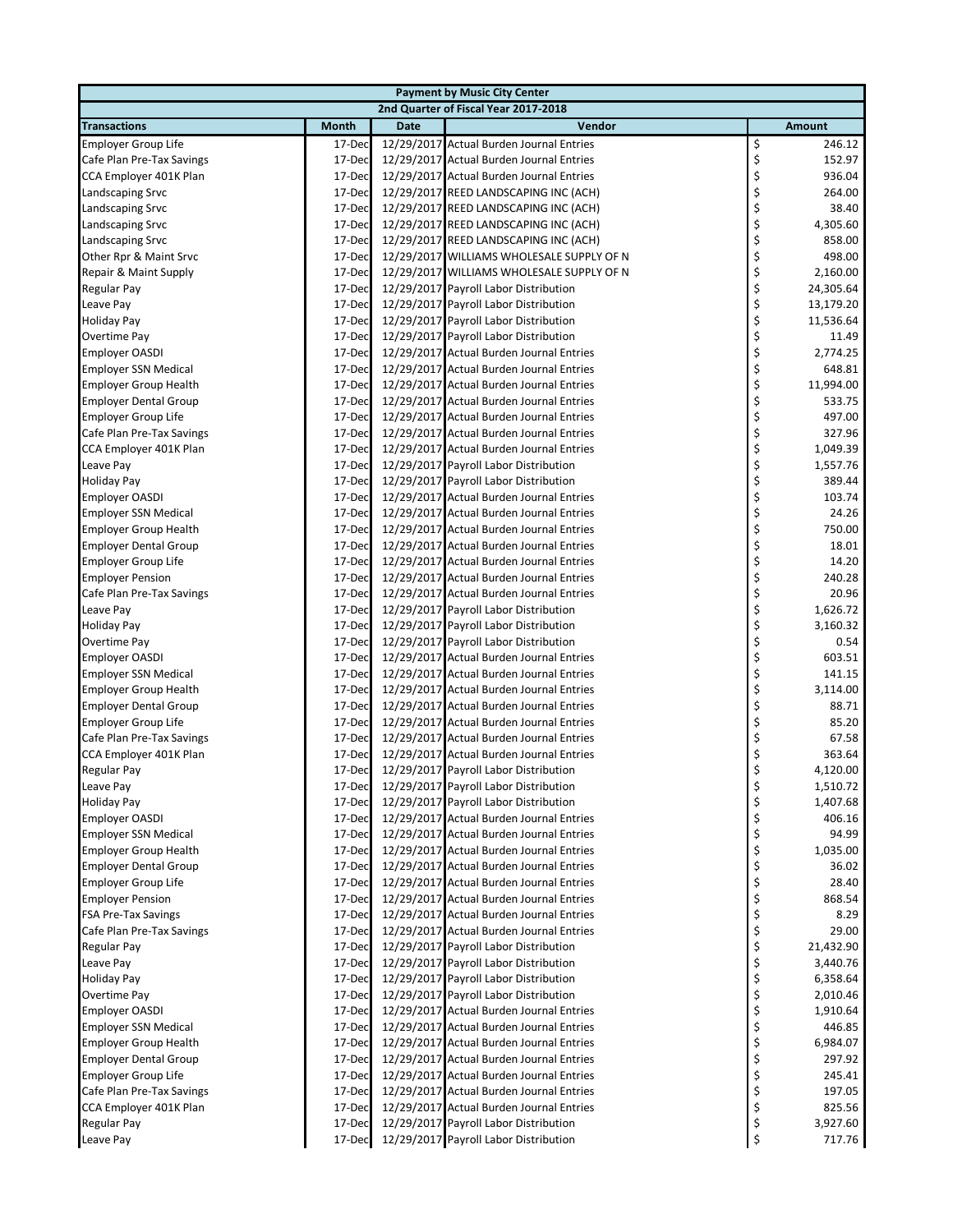|                              | <b>Payment by Music City Center</b> |             |                                          |    |               |  |  |  |
|------------------------------|-------------------------------------|-------------|------------------------------------------|----|---------------|--|--|--|
|                              |                                     |             | 2nd Quarter of Fiscal Year 2017-2018     |    |               |  |  |  |
| <b>Transactions</b>          | Month                               | <b>Date</b> | Vendor                                   |    | <b>Amount</b> |  |  |  |
| <b>Holiday Pay</b>           | 17-Dec                              |             | 12/29/2017 Payroll Labor Distribution    | \$ | 179.44        |  |  |  |
| Overtime Pay                 | 17-Dec                              |             | 12/29/2017 Payroll Labor Distribution    | \$ | 434.01        |  |  |  |
| <b>Employer OASDI</b>        | 17-Dec                              |             | 12/29/2017 Actual Burden Journal Entries | \$ | 300.98        |  |  |  |
| <b>Employer SSN Medical</b>  | 17-Dec                              |             | 12/29/2017 Actual Burden Journal Entries | \$ | 70.39         |  |  |  |
| <b>Employer Group Health</b> | 17-Dec                              |             | 12/29/2017 Actual Burden Journal Entries | \$ | 1,056.00      |  |  |  |
| <b>Employer Dental Group</b> | 17-Dec                              |             | 12/29/2017 Actual Burden Journal Entries | \$ | 42.42         |  |  |  |
| <b>Employer Group Life</b>   | 17-Dec                              |             | 12/29/2017 Actual Burden Journal Entries | \$ | 42.60         |  |  |  |
| <b>Employer Pension</b>      | 17-Dec                              |             | 12/29/2017 Actual Burden Journal Entries | \$ | 648.93        |  |  |  |
| Cafe Plan Pre-Tax Savings    | 17-Dec                              |             | 12/29/2017 Actual Burden Journal Entries | \$ | 30.94         |  |  |  |
| Regular Pay                  | 17-Dec                              |             | 12/29/2017 Payroll Labor Distribution    | \$ | 5,935.91      |  |  |  |
| Leave Pay                    | 17-Dec                              |             | 12/29/2017 Payroll Labor Distribution    | \$ | 1,210.86      |  |  |  |
| <b>Holiday Pay</b>           | 17-Dec                              |             | 12/29/2017 Payroll Labor Distribution    | \$ | 2,213.20      |  |  |  |
| Overtime Pay                 | 17-Dec                              |             | 12/29/2017 Payroll Labor Distribution    | \$ | 613.98        |  |  |  |
| <b>Employer OASDI</b>        | 17-Dec                              |             | 12/29/2017 Actual Burden Journal Entries | \$ | 582.72        |  |  |  |
| <b>Employer SSN Medical</b>  | 17-Dec                              |             | 12/29/2017 Actual Burden Journal Entries | \$ | 136.26        |  |  |  |
| <b>Employer Group Health</b> | 17-Dec                              |             | 12/29/2017 Actual Burden Journal Entries | \$ | 1,622.86      |  |  |  |
| <b>Employer Dental Group</b> | 17-Dec                              |             | 12/29/2017 Actual Burden Journal Entries | \$ | 69.04         |  |  |  |
| <b>Employer Group Life</b>   | 17-Dec                              |             | 12/29/2017 Actual Burden Journal Entries | \$ | 61.56         |  |  |  |
| Cafe Plan Pre-Tax Savings    | 17-Dec                              |             | 12/29/2017 Actual Burden Journal Entries | \$ | 44.02         |  |  |  |
| CCA Employer 401K Plan       | 17-Dec                              |             | 12/29/2017 Actual Burden Journal Entries | \$ | 222.34        |  |  |  |
| Regular Pay                  | 17-Dec                              |             | 12/29/2017 Payroll Labor Distribution    | \$ | 2,793.88      |  |  |  |
| Leave Pay                    | 17-Dec                              |             | 12/29/2017 Payroll Labor Distribution    | \$ | 2,857.28      |  |  |  |
| <b>Holiday Pay</b>           | 17-Dec                              |             | 12/29/2017 Payroll Labor Distribution    | \$ | 1,363.36      |  |  |  |
| <b>Employer OASDI</b>        | 17-Dec                              |             | 12/29/2017 Actual Burden Journal Entries | \$ | 434.81        |  |  |  |
| <b>Employer SSN Medical</b>  | 17-Dec                              |             | 12/29/2017 Actual Burden Journal Entries | \$ | 101.69        |  |  |  |
| <b>Employer Dental Group</b> | 17-Dec                              |             | 12/29/2017 Actual Burden Journal Entries | \$ | 32.15         |  |  |  |
| Employer Group Life          | 17-Dec                              |             | 12/29/2017 Actual Burden Journal Entries | \$ | 42.60         |  |  |  |
| Cafe Plan Pre-Tax Savings    | 17-Dec                              |             | 12/29/2017 Actual Burden Journal Entries | \$ | 0.12          |  |  |  |
| CCA Employer 401K Plan       | 17-Dec                              |             | 12/29/2017 Actual Burden Journal Entries | \$ | 252.80        |  |  |  |
| Regular Pay                  | 17-Dec                              |             | 12/29/2017 Payroll Labor Distribution    | \$ | 10,207.60     |  |  |  |
| Leave Pay                    | 17-Dec                              |             | 12/29/2017 Payroll Labor Distribution    | \$ | 4,150.00      |  |  |  |
| <b>Holiday Pay</b>           | 17-Dec                              |             | 12/29/2017 Payroll Labor Distribution    | \$ | 3,977.60      |  |  |  |
| <b>Employer OASDI</b>        | 17-Dec                              |             | 12/29/2017 Actual Burden Journal Entries | \$ | 1,096.57      |  |  |  |
| <b>Employer SSN Medical</b>  | 17-Dec                              |             | 12/29/2017 Actual Burden Journal Entries | \$ | 256.46        |  |  |  |
| <b>Employer Group Health</b> | 17-Dec                              |             | 12/29/2017 Actual Burden Journal Entries | \$ | 1,533.00      |  |  |  |
| <b>Employer Dental Group</b> | 17-Dec                              |             | 12/29/2017 Actual Burden Journal Entries | \$ | 78.44         |  |  |  |
| Employer Group Life          | 17-Dec                              |             | 12/29/2017 Actual Burden Journal Entries | \$ | 71.00         |  |  |  |
| <b>Employer Pension</b>      | 17-Dec                              |             | 12/29/2017 Actual Burden Journal Entries | \$ | 2,262.55      |  |  |  |
| FSA Pre-Tax Savings          | 17-Dec                              |             | 12/29/2017 Actual Burden Journal Entries | \$ | 6.70          |  |  |  |
| Cafe Plan Pre-Tax Savings    | 17-Dec                              |             | 12/29/2017 Actual Burden Journal Entries | \$ | 42.92         |  |  |  |
| Regular Pay                  | 17-Dec                              |             | 12/29/2017 Payroll Labor Distribution    | Ş  | 3,126.84      |  |  |  |
| Leave Pay                    | 17-Dec                              |             | 12/29/2017 Payroll Labor Distribution    | \$ | 1,419.08      |  |  |  |
| <b>Holiday Pay</b>           | 17-Dec                              |             | 12/29/2017 Payroll Labor Distribution    | \$ | 1,136.48      |  |  |  |
| <b>Employer OASDI</b>        | 17-Dec                              |             | 12/29/2017 Actual Burden Journal Entries | \$ | 340.55        |  |  |  |
| <b>Employer SSN Medical</b>  | 17-Dec                              |             | 12/29/2017 Actual Burden Journal Entries | \$ | 79.64         |  |  |  |
| <b>Employer Group Health</b> | 17-Dec                              |             | 12/29/2017 Actual Burden Journal Entries | \$ | 555.00        |  |  |  |
| <b>Employer Dental Group</b> | 17-Dec                              |             | 12/29/2017 Actual Burden Journal Entries | \$ | 36.02         |  |  |  |
| Employer Group Life          | 17-Dec                              |             | 12/29/2017 Actual Burden Journal Entries | \$ | 42.60         |  |  |  |
| Cafe Plan Pre-Tax Savings    | 17-Dec                              |             | 12/29/2017 Actual Burden Journal Entries | \$ | 14.52         |  |  |  |
| CCA Employer 401K Plan       | 17-Dec                              |             | 12/29/2017 Actual Burden Journal Entries | \$ | 227.30        |  |  |  |
| Miscellaneous/Other          | 17-Dec                              |             | 12/29/2017 7100 MCC Cash Receipt         | \$ | (600.00)      |  |  |  |
| Leave Pay                    | 17-Dec                              |             | 12/29/2017 Payroll Labor Distribution    | \$ | 2,605.05      |  |  |  |
| <b>Holiday Pay</b>           | 17-Dec                              |             | 12/29/2017 Payroll Labor Distribution    | \$ | 3,743.52      |  |  |  |
| Overtime Pay                 | 17-Dec                              |             | 12/29/2017 Payroll Labor Distribution    | \$ | 2.10          |  |  |  |
| <b>Employer OASDI</b>        | 17-Dec                              |             | 12/29/2017 Actual Burden Journal Entries | \$ | 925.78        |  |  |  |
| <b>Employer SSN Medical</b>  | 17-Dec                              |             | 12/29/2017 Actual Burden Journal Entries | \$ | 216.51        |  |  |  |
| <b>Employer Group Health</b> | 17-Dec                              |             | 12/29/2017 Actual Burden Journal Entries | \$ | 2,880.00      |  |  |  |
| <b>Employer Dental Group</b> | 17-Dec                              |             | 12/29/2017 Actual Burden Journal Entries | \$ | 150.48        |  |  |  |
| Employer Group Life          | 17-Dec                              |             | 12/29/2017 Actual Burden Journal Entries | \$ | 127.80        |  |  |  |
| Cafe Plan Pre-Tax Savings    | 17-Dec                              |             | 12/29/2017 Actual Burden Journal Entries | \$ | 80.49         |  |  |  |
| CCA Employer 401K Plan       | 17-Dec                              |             | 12/29/2017 Actual Burden Journal Entries | \$ | 477.12        |  |  |  |
| Regular Pay                  | 17-Dec                              |             | 12/29/2017 Payroll Labor Distribution    | \$ | 2,520.87      |  |  |  |
| Leave Pay                    | 17-Dec                              |             | 12/29/2017 Payroll Labor Distribution    | \$ | 4,280.15      |  |  |  |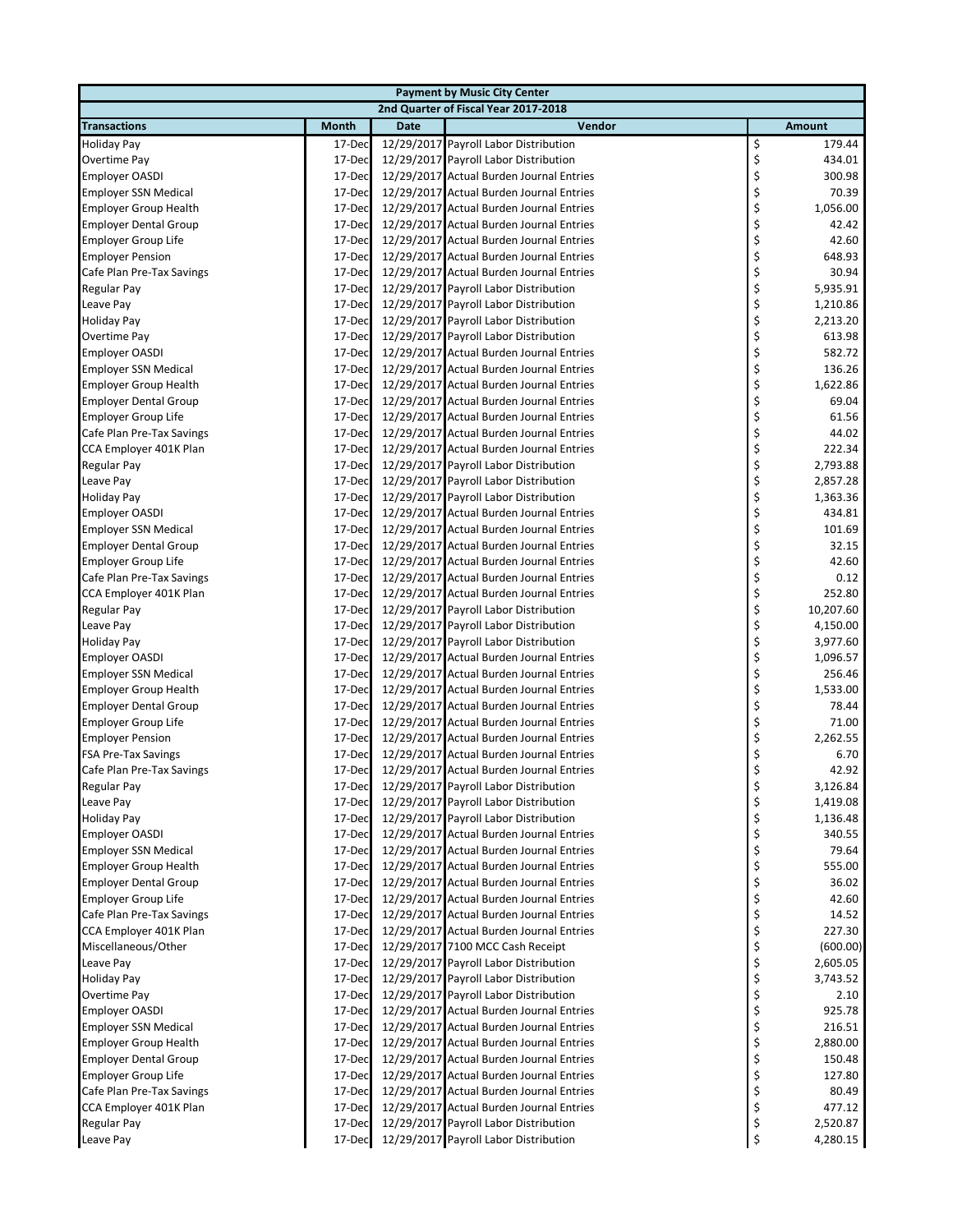| <b>Payment by Music City Center</b>                        |                  |             |                                                                                      |          |                      |  |  |  |
|------------------------------------------------------------|------------------|-------------|--------------------------------------------------------------------------------------|----------|----------------------|--|--|--|
| 2nd Quarter of Fiscal Year 2017-2018                       |                  |             |                                                                                      |          |                      |  |  |  |
| <b>Transactions</b>                                        | <b>Month</b>     | <b>Date</b> | Vendor                                                                               |          | <b>Amount</b>        |  |  |  |
| <b>Holiday Pay</b>                                         | 17-Dec           |             | 12/29/2017 Payroll Labor Distribution                                                | \$       | 1,699.20             |  |  |  |
| <b>Employer OASDI</b>                                      | 17-Dec           |             | 12/29/2017 Actual Burden Journal Entries                                             | \$       | 491.26               |  |  |  |
| <b>Employer SSN Medical</b>                                | 17-Dec           |             | 12/29/2017 Actual Burden Journal Entries                                             | \$       | 114.89               |  |  |  |
| <b>Employer Group Health</b>                               | 17-Dec           |             | 12/29/2017 Actual Burden Journal Entries                                             | \$       | 678.00               |  |  |  |
| <b>Employer Dental Group</b>                               | 17-Dec           |             | 12/29/2017 Actual Burden Journal Entries                                             | \$       | 32.15                |  |  |  |
| Employer Group Life                                        | 17-Dec           |             | 12/29/2017 Actual Burden Journal Entries                                             | \$       | 42.60                |  |  |  |
| <b>Employer Pension</b>                                    | 17-Dec           |             | 12/29/2017 Actual Burden Journal Entries                                             | \$       | 1,048.93             |  |  |  |
| <b>FSA Pre-Tax Savings</b>                                 | 17-Dec           |             | 12/29/2017 Actual Burden Journal Entries                                             | \$       | 24.23                |  |  |  |
| Cafe Plan Pre-Tax Savings                                  | 17-Dec           |             | 12/29/2017 Actual Burden Journal Entries                                             | \$       | 19.90                |  |  |  |
| Regular Pay                                                | 17-Dec           |             | 12/29/2017 Payroll Labor Distribution                                                | \$       | 4,593.76             |  |  |  |
| Leave Pay                                                  | 17-Dec           |             | 12/29/2017 Payroll Labor Distribution                                                | \$       | 1,750.32             |  |  |  |
| <b>Holiday Pay</b>                                         | 17-Dec           |             | 12/29/2017 Payroll Labor Distribution                                                | \$       | 1,599.52             |  |  |  |
| <b>Employer OASDI</b>                                      | 17-Dec           |             | 12/29/2017 Actual Burden Journal Entries                                             | \$       | 480.42               |  |  |  |
| <b>Employer SSN Medical</b>                                | 17-Dec           |             | 12/29/2017 Actual Burden Journal Entries                                             | \$       | 112.35               |  |  |  |
| <b>Employer Group Health</b>                               | 17-Dec           |             | 12/29/2017 Actual Burden Journal Entries                                             | \$       | 570.00               |  |  |  |
| <b>Employer Dental Group</b>                               | 17-Dec           |             | 12/29/2017 Actual Burden Journal Entries                                             | \$       | 54.03                |  |  |  |
| <b>Employer Group Life</b>                                 | 17-Dec           |             | 12/29/2017 Actual Burden Journal Entries                                             | \$       | 42.60                |  |  |  |
| Cafe Plan Pre-Tax Savings                                  | 17-Dec           |             | 12/29/2017 Actual Burden Journal Entries                                             | \$       | 14.90                |  |  |  |
| CCA Employer 401K Plan                                     | 17-Dec           |             | 12/29/2017 Actual Burden Journal Entries                                             | \$       | 232.71               |  |  |  |
| Regular Pay                                                | 17-Dec           |             | 12/29/2017 Payroll Labor Distribution                                                | \$       | 8,913.53             |  |  |  |
| Leave Pay                                                  | 17-Dec           |             | 12/29/2017 Payroll Labor Distribution                                                | \$       | 7,601.40             |  |  |  |
| <b>Holiday Pay</b>                                         | 17-Dec           |             | 12/29/2017 Payroll Labor Distribution                                                | \$       | 4,128.22             |  |  |  |
| <b>Employer OASDI</b>                                      | 17-Dec           |             | 12/29/2017 Actual Burden Journal Entries                                             | \$       | 1,246.36             |  |  |  |
| <b>Employer SSN Medical</b>                                | 17-Dec           |             | 12/29/2017 Actual Burden Journal Entries                                             | \$       | 291.48               |  |  |  |
| <b>Employer Group Health</b>                               | 17-Dec           |             | 12/29/2017 Actual Burden Journal Entries                                             | \$       | 1,233.00             |  |  |  |
| <b>Employer Dental Group</b>                               | 17-Dec           |             | 12/29/2017 Actual Burden Journal Entries                                             | \$       | 46.29                |  |  |  |
| <b>Employer Group Life</b>                                 | 17-Dec           |             | 12/29/2017 Actual Burden Journal Entries                                             | \$       | 42.60                |  |  |  |
| <b>Employer Pension</b>                                    | 17-Dec           |             | 12/29/2017 Actual Burden Journal Entries                                             | \$       | 2,547.36             |  |  |  |
| <b>FSA Pre-Tax Savings</b>                                 | 17-Dec           |             | 12/29/2017 Actual Burden Journal Entries                                             | \$       | 8.29                 |  |  |  |
| Cafe Plan Pre-Tax Savings                                  | 17-Dec           |             | 12/29/2017 Actual Burden Journal Entries                                             | \$       | 33.07                |  |  |  |
| Regular Pay                                                | 17-Dec           |             | 12/29/2017 Payroll Labor Distribution                                                | \$       | 4,913.35             |  |  |  |
| Leave Pay                                                  | 17-Dec           |             | 12/29/2017 Payroll Labor Distribution                                                | \$       | 1,474.92             |  |  |  |
| <b>Holiday Pay</b>                                         | 17-Dec           |             | 12/29/2017 Payroll Labor Distribution                                                | \$       | 1,593.44             |  |  |  |
| <b>Employer OASDI</b>                                      | 17-Dec           |             | 12/29/2017 Actual Burden Journal Entries                                             | \$       | 454.70               |  |  |  |
| <b>Employer SSN Medical</b>                                | 17-Dec           |             | 12/29/2017 Actual Burden Journal Entries                                             | \$       | 106.33               |  |  |  |
| <b>Employer Group Health</b>                               | 17-Dec           |             | 12/29/2017 Actual Burden Journal Entries                                             | \$       | 1,698.00             |  |  |  |
| <b>Employer Dental Group</b>                               | 17-Dec           |             | 12/29/2017 Actual Burden Journal Entries                                             | \$       | 64.30                |  |  |  |
| <b>Employer Group Life</b>                                 | 17-Dec           |             | 12/29/2017 Actual Burden Journal Entries                                             | \$       | 56.80                |  |  |  |
| Cafe Plan Pre-Tax Savings                                  | 17-Dec           |             | 12/29/2017 Actual Burden Journal Entries                                             | \$       | 49.56                |  |  |  |
| CCA Employer 401K Plan                                     | 17-Dec           |             | 12/29/2017 Actual Burden Journal Entries                                             | \$       | 143.62               |  |  |  |
| Temporary Service-Reimb                                    | 17-Dec           |             | 12/31/2017 IATSE LOCAL #46                                                           | \$       | 7,598.58             |  |  |  |
| Electric                                                   | 17-Dec           |             | 12/31/2017 NASHVILLE ELECTRIC SERVICE CO                                             | \$       | 122,047.28           |  |  |  |
| Water                                                      | 17-Dec           |             | 12/31/2017 W&S/12 17/WATER IDB                                                       | \$       | 1,898.34             |  |  |  |
| Water                                                      | 17-Dec           |             | 12/31/2017 W&S/12 17/SEWER IDB                                                       | \$       | 3,809.66             |  |  |  |
| Gas                                                        | 17-Dec           |             | 12/31/2017 PIEDMONT NATURAL GAS CO                                                   | \$       | 3,799.13             |  |  |  |
| Landscaping Srvc                                           | 17-Dec           |             | 12/31/2017 REED LANDSCAPING INC (ACH)                                                | \$<br>\$ | 118.80               |  |  |  |
| Pest Control Srvc                                          | 17-Dec           |             | 12/31/2017 MIDDLE TN EXTERMINATING (ACH)<br>12/31/2017 PREMIERE BUILDING MAINTENANCE | \$       | 1,407.00             |  |  |  |
| <b>Building Maintenance Srvc</b><br>Other Rpr & Maint Srvc | 17-Dec<br>17-Dec |             | 12/31/2017 MCC 12/17 AR Entry                                                        | \$       | 23,475.25            |  |  |  |
| Rpr & Maint Srvc Bld Auto                                  | 17-Dec           |             | 12/31/2017 JOHNSON CONTROLS INC/CARDKEY (                                            | \$       | (250.00)<br>3,445.83 |  |  |  |
| Other Rpr & Maint Srvc                                     | 17-Dec           |             | 12/31/2017 JOHNSON CONTROLS INC/CARDKEY (                                            | \$       | 10,522.00            |  |  |  |
| Other Rpr & Maint Srvc                                     | 17-Dec           |             | 12/31/2017 REHORN & KELLY INC                                                        | \$       | 1,000.00             |  |  |  |
| Other Rpr & Maint Srvc                                     | 17-Dec           |             | 12/31/2017 FIRE PRO LLC (ACH)                                                        | \$       | 497.00               |  |  |  |
| Other Rpr & Maint Srvc                                     | 17-Dec           |             | 12/31/2017 FIRE PRO LLC (ACH)                                                        | \$       | 1,954.00             |  |  |  |
| Rpr & Maint Srvc Green Roof                                | 17-Dec           |             | 12/31/2017 GREENRISE TECHNOLOGIES (ACH)                                              | \$       | 5,775.51             |  |  |  |
| Repair & Maint Supply                                      | 17-Dec           |             | 12/31/2017 MCC PCC MUSIC CITY CENTER                                                 | \$       | 24.55                |  |  |  |
| <b>Paint Supply</b>                                        | 17-Dec           |             | 12/31/2017 PINNACLE NATIONAL BANK (MCC CC                                            | \$       | 1,727.58             |  |  |  |
| <b>HVAC Supply</b>                                         | 17-Dec           |             | 12/31/2017 W W GRAINGER (P#)                                                         | \$       | (4.10)               |  |  |  |
| <b>HVAC Supply</b>                                         | 17-Dec           |             | 12/31/2017 W W GRAINGER (P#)                                                         | \$       | (203.40)             |  |  |  |
| <b>HVAC Supply</b>                                         | 17-Dec           |             | 12/31/2017 W W GRAINGER (P#)                                                         | \$       | (50.70)              |  |  |  |
| <b>HVAC Supply</b>                                         | 17-Dec           |             | 12/31/2017 W W GRAINGER (P#)                                                         | \$       | (80.00)              |  |  |  |
| <b>HVAC Supply</b>                                         | 17-Dec           |             | 12/31/2017 W W GRAINGER (P#)                                                         | \$       | (116.90)             |  |  |  |
| <b>HVAC Supply</b>                                         | 17-Dec           |             | 12/31/2017 W W GRAINGER (P#)                                                         | \$       | (76.00)              |  |  |  |
|                                                            |                  |             |                                                                                      |          |                      |  |  |  |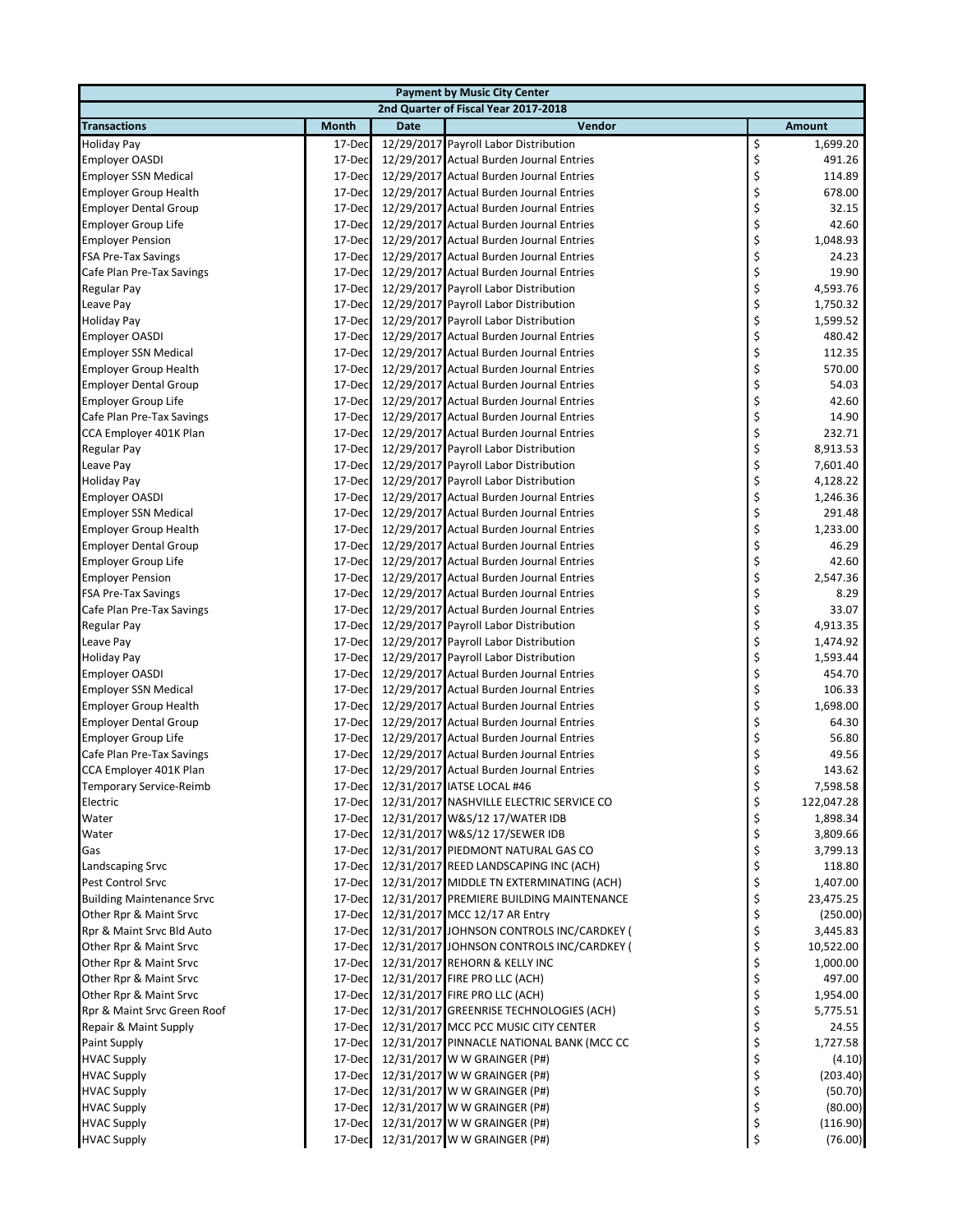| <b>Payment by Music City Center</b>  |              |                  |                                           |    |               |  |  |  |  |
|--------------------------------------|--------------|------------------|-------------------------------------------|----|---------------|--|--|--|--|
| 2nd Quarter of Fiscal Year 2017-2018 |              |                  |                                           |    |               |  |  |  |  |
| <b>Transactions</b>                  | <b>Month</b> | <b>Date</b>      | Vendor                                    |    | <b>Amount</b> |  |  |  |  |
| <b>Small Equipment Supply</b>        | 17-Dec       |                  | 12/31/2017 W W GRAINGER (P#)              | \$ | (0.06)        |  |  |  |  |
| <b>Small Equipment Supply</b>        | 17-Dec       |                  | 12/31/2017 W W GRAINGER (P#)              | \$ | (0.06)        |  |  |  |  |
| <b>Small Equipment Supply</b>        | 17-Dec       |                  | 12/31/2017 W W GRAINGER (P#)              | \$ | (0.06)        |  |  |  |  |
| <b>Small Equipment Supply</b>        | 17-Dec       |                  | 12/31/2017 W W GRAINGER (P#)              | \$ | (0.06)        |  |  |  |  |
| Refuse Disposal-Reimb                | 17-Dec       |                  | 12/31/2017 REPUBLIC SVCS NASH /ALLIED WAS | \$ | 3,805.58      |  |  |  |  |
| <b>Temporary Service</b>             | 17-Dec       |                  | 12/31/2017 MCC December Temp Labor RCLS   | \$ | (1,329.08)    |  |  |  |  |
| <b>Temporary Service</b>             | 17-Dec       |                  | 12/31/2017 INDUSTRIAL STAFFING OF TN (ACH | \$ | 578.55        |  |  |  |  |
| <b>Temporary Service</b>             | 17-Dec       |                  | 12/31/2017 INDUSTRIAL STAFFING OF TN (ACH | \$ | 1,143.80      |  |  |  |  |
| <b>Laundry Services</b>              | 17-Dec       | 12/31/2017 ALSCO |                                           | \$ | 120.80        |  |  |  |  |
| <b>Laundry Services</b>              | 17-Dec       |                  | 12/31/2017 COIT SERVICES (ACH)            | \$ | 1,012.50      |  |  |  |  |
| <b>Laundry Services</b>              | 17-Dec       |                  | 12/31/2017 COIT SERVICES (ACH)            | \$ | 1,005.00      |  |  |  |  |
| Janitorial Srvc                      | 17-Dec       |                  | 12/31/2017 INDUSTRIAL STAFFING OF TN (ACH | \$ | 6,237.70      |  |  |  |  |
| Janitorial Srvc                      | 17-Dec       |                  | 12/31/2017 INDUSTRIAL STAFFING OF TN (ACH | \$ | 106.40        |  |  |  |  |
| Temporary Service-Reimb              | 17-Dec       |                  | 12/31/2017 MCC December Temp Labor RCLS   | \$ | 1,329.08      |  |  |  |  |
| Registration                         | 17-Dec       |                  | 12/31/2017 PINNACLE NATIONAL BANK (MCC CC | \$ | 999.00        |  |  |  |  |
| HHold & Jnitr Supply                 | 17-Dec       |                  | 12/31/2017 MCC PCC MUSIC CITY CENTER      | \$ | 12.41         |  |  |  |  |
| Cable Television                     | 17-Dec       |                  | 12/31/2017 AT&T CIRCUITS                  | \$ | 112.42        |  |  |  |  |
| Cable Television                     | 17-Dec       |                  | 12/31/2017 COMCAST (ACH)                  | \$ | 450.76        |  |  |  |  |
| <b>Mngt Cnsltnt Srvc</b>             | 17-Dec       |                  | 12/31/2017 PINNACLE NATIONAL BANK (MCC CC | \$ | 45.00         |  |  |  |  |
| <b>Internet Services</b>             | 17-Dec       |                  | 12/31/2017 COMCAST (ACH)                  | \$ | 254.85        |  |  |  |  |
| <b>Internet Services</b>             | 17-Dec       |                  | 12/31/2017 PINNACLE NATIONAL BANK (MCC CC | \$ | 30.00         |  |  |  |  |
| Telephone & Telegraph                | 17-Dec       |                  | 12/31/2017 AT&T (PO BOX 105320)(105262)(7 | \$ | 304.50        |  |  |  |  |
| <b>Computer Software</b>             | 17-Dec       |                  | 12/31/2017 NET TANGO INC (ACH)            | \$ | 400.00        |  |  |  |  |
| <b>Small Equipment Supply</b>        | 17-Dec       |                  | 12/31/2017 W W GRAINGER (P#)              | \$ | (471.82)      |  |  |  |  |
| Rent Equipment                       | 17-Dec       |                  | 12/31/2017 AT&T MOBILITY II LLC           | \$ | 2,000.00      |  |  |  |  |
| Software License                     | 17-Dec       |                  | 12/31/2017 PINNACLE NATIONAL BANK (MCC CC | \$ | 32.95         |  |  |  |  |
| <b>Security Services</b>             | 17-Dec       |                  | 12/31/2017 ELITE SHOW SERVICES INC (ACH)  | \$ | 559.68        |  |  |  |  |
| <b>Employee Air Travel</b>           | 17-Dec       |                  | 12/31/2017 PINNACLE NATIONAL BANK (MCC CC | \$ | 495.94        |  |  |  |  |
| Postage & Delivery Srvc              | 17-Dec       |                  | 12/31/2017 WIRELESS PLUS INC (ACH)        | \$ | 10.00         |  |  |  |  |
| Registration                         | 17-Dec       |                  | 12/31/2017 PINNACLE NATIONAL BANK (MCC CC | \$ | 6,795.00      |  |  |  |  |
| <b>Temporary Service</b>             | 17-Dec       |                  | 12/31/2017 ELITE SHOW SERVICES INC (ACH)  | \$ | 2,286.67      |  |  |  |  |
| <b>Temporary Service</b>             | 17-Dec       |                  | 12/31/2017 ELITE SHOW SERVICES INC (ACH)  | \$ | 3,727.61      |  |  |  |  |
| <b>Temporary Service</b>             | 17-Dec       |                  | 12/31/2017 ELITE SHOW SERVICES INC (ACH)  | \$ | 2,265.61      |  |  |  |  |
| <b>Temporary Service</b>             | 17-Dec       |                  | 12/31/2017 ELITE SHOW SERVICES INC (ACH)  | \$ | 1,865.20      |  |  |  |  |
| <b>Temporary Service</b>             | 17-Dec       |                  | 12/31/2017 ELITE SHOW SERVICES INC (ACH)  | \$ | 1,777.31      |  |  |  |  |
| <b>Temporary Service</b>             | 17-Dec       |                  | 12/31/2017 ELITE SHOW SERVICES INC (ACH)  | \$ | 1,817.36      |  |  |  |  |
| <b>Temporary Service</b>             | 17-Dec       |                  | 12/31/2017 ELITE SHOW SERVICES INC (ACH)  | \$ | 7,145.60      |  |  |  |  |
| <b>Uniform Cleaning Service</b>      | 17-Dec       |                  | 12/31/2017 CINTAS CORP #051 MATS & RUGS(A | \$ | 1,519.62      |  |  |  |  |
| <b>Uniform Cleaning Service</b>      | 17-Dec       |                  | 12/31/2017 MCC PCC MUSIC CITY CENTER      | \$ | 70.08         |  |  |  |  |
| <b>Uniform Cleaning Service</b>      | 17-Dec       |                  | 12/31/2017 MCC PCC MUSIC CITY CENTER      | \$ | 21.36         |  |  |  |  |
| Registration                         | 17-Dec       |                  | 12/31/2017 PINNACLE NATIONAL BANK (MCC CC | Ş  | 999.00        |  |  |  |  |
| Other Rpr & Maint Srvc               | 17-Dec       |                  | 12/31/2017 HOBART CORP                    | \$ | 2,759.65      |  |  |  |  |
| Other Rpr & Maint Srvc               | 17-Dec       |                  | 12/31/2017 HOBART CORP                    | \$ | 1,430.71      |  |  |  |  |
| Other Rpr & Maint Srvc               | 17-Dec       |                  | 12/31/2017 GCS SERV INC DBA ECOLAB EQUIP  | \$ | 55.48         |  |  |  |  |
| Offc & Admin Supply                  | 17-Dec       |                  | 12/31/2017 MCC 12/17 Misc A/R Entry       | \$ | (816.00)      |  |  |  |  |
| Food & Ice                           | 17-Dec       |                  | 12/31/2017 CENTERPLATE MCC (ACH)          | \$ | 106.90        |  |  |  |  |
| Employee Out-of-town Travel          | 17-Dec       |                  | 12/31/2017 IVEY, BRIAN                    | \$ | 288.00        |  |  |  |  |
| Employee Out-of-town Travel          | 17-Dec       |                  | 12/31/2017 INGRAM, VAN                    | \$ | 90.75         |  |  |  |  |
| Employee Out-of-town Travel          | 17-Dec       |                  | 12/31/2017 PINNACLE NATIONAL BANK (MCC CC | \$ | 2,205.29      |  |  |  |  |
| Employee Out-of-town Travel          | 17-Dec       |                  | 12/31/2017 STROBL, TIMOTHY M              | \$ | 505.32        |  |  |  |  |
| <b>Employee Air Travel</b>           | 17-Dec       |                  | 12/31/2017 PINNACLE NATIONAL BANK (MCC CC | \$ | 415.92        |  |  |  |  |
| Registration                         | 17-Dec       |                  | 12/31/2017 PINNACLE NATIONAL BANK (MCC CC | \$ | 2,010.00      |  |  |  |  |
| Membership Dues                      | 17-Dec       |                  | 12/31/2017 PINNACLE NATIONAL BANK (MCC CC | \$ | 479.00        |  |  |  |  |
| Host & Hostess                       | 17-Dec       |                  | 12/31/2017 PINNACLE NATIONAL BANK (MCC CC | \$ | 117.40        |  |  |  |  |
| Rent Tradeshow Booth Expenses        | 17-Dec       |                  | 12/31/2017 PINNACLE NATIONAL BANK (MCC CC | \$ | 5,211.78      |  |  |  |  |
| Mngt Cnsltnt Srvc                    | 17-Dec       |                  | 12/31/2017 MCC 12/17 AR Entry             | \$ | (3,755.00)    |  |  |  |  |
| <b>Mngt Cnsltnt Srvc</b>             | 17-Dec       |                  | 12/31/2017 MCC 12/17 AR Entry             | \$ | (6,782.50)    |  |  |  |  |
| Mngt Cnsltnt Srvc                    | 17-Dec       |                  | 12/31/2017 COMMONWEALTH DEVELOPMENT GRP I | \$ | 6,782.50      |  |  |  |  |
| <b>Mngt Cnsltnt Srvc</b>             | 17-Dec       |                  | 12/31/2017 COMMONWEALTH DEVELOPMENT GRP I | \$ | 24,687.50     |  |  |  |  |
| Mngt Cnsltnt Srvc                    | 17-Dec       |                  | 12/31/2017 INSTANT MEDICAL LLC (ACH)      | \$ | 101.55        |  |  |  |  |
| Mngt Cnsltnt Srvc                    | 17-Dec       |                  | 12/31/2017 INQUIRIES INC (ACH)            | \$ | 325.25        |  |  |  |  |
| Employee Local Travel/Park           | 17-Dec       |                  | 12/31/2017 PINNACLE NATIONAL BANK (MCC CC | \$ | 28.00         |  |  |  |  |
| Postage & Delivery Srvc              | 17-Dec       |                  | 12/31/2017 PINNACLE NATIONAL BANK (MCC CC | \$ | 17.82         |  |  |  |  |